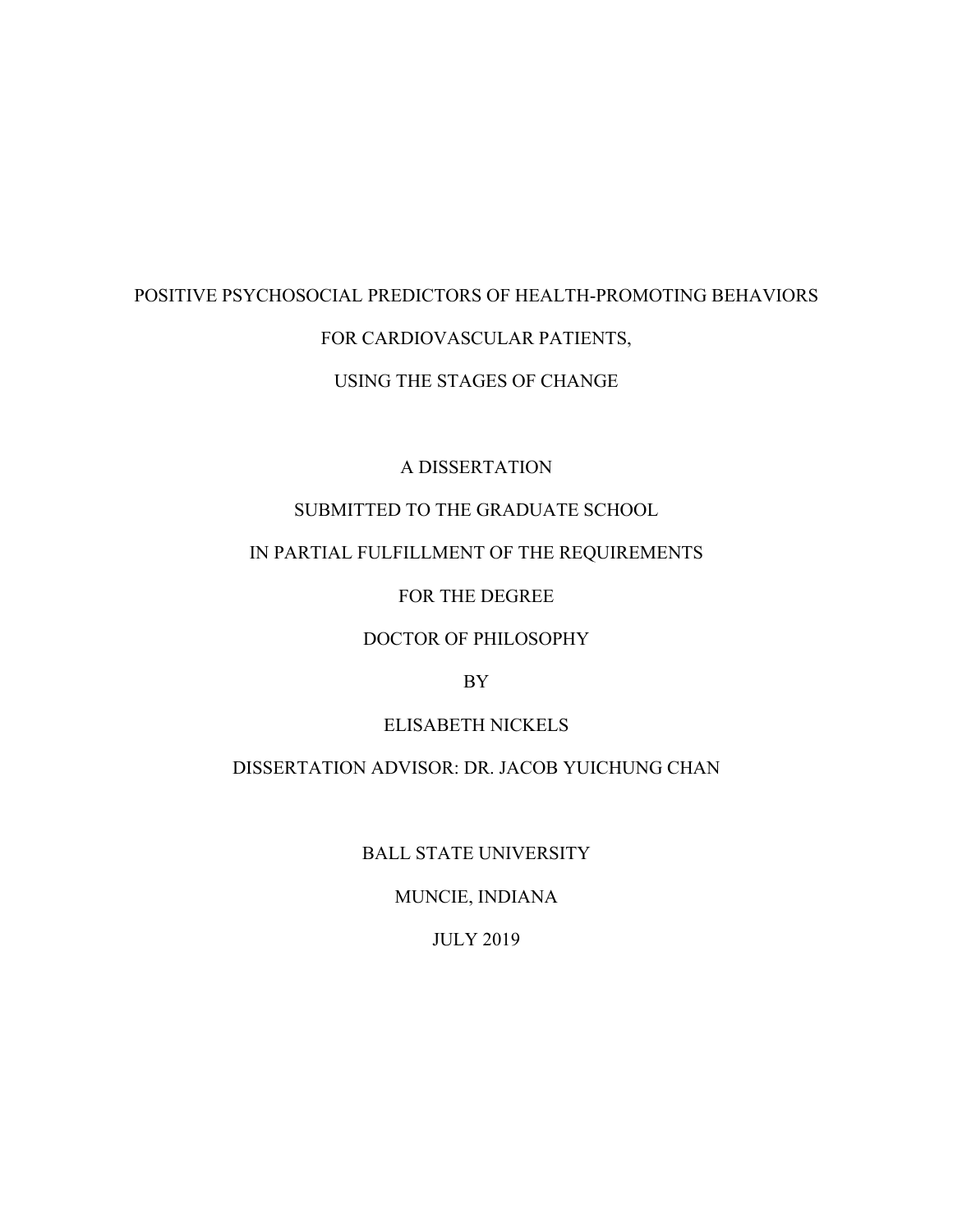#### **Acknowledgements**

Firstly, I owe tremendous gratitude to every participant who was willing to give of their time and share their experience in order to contribute to this research. Additionally, to every patient and client I have had the honor of working with thus far, you have each taught, shaped, challenged, enriched, and inspired me.

I would like to thank my advisor and mentor, Dr. Chan, for giving so generously of your time, your wisdom, your humor, and your compassion. You have been a tremendous source of support and guidance from the beginning of this journey, and I cannot imagine completing this project or the program without your mentorship. I have felt very lucky to have you as my guide.

Thank you to each of my committee members, Dr. Nicholas, Dr. Tschopp, and Dr. Kotecki, for your expertise, support and guidance along the way. Each of you has helped me to grow as a researcher, a clinician, and a psychologist-in-training. Many thanks to Dr. Bowman, our Department Chair, for your unwavering support, wisdom, and humor on this journey.

Endless gratitude to my incredible wife Anne, for your infinite patience, love, support, and optimism throughout the most challenging endeavor of my life. Your willingness to take this voyage with me continues to amaze me, and I could not have done this without you.

Thank you to my mom for your belief in me and for always encouraging me to pursue my goals, no matter how out of reach they seemed. To my late dad, I know you are watching, and I hope I have made you proud. Thank you to my brother, family and friends near and far, for your encouragement, patience, and understanding of my absence and preoccupation during this time.

Thank you also to my cohort and fellow students, for being thoughtful passengers on this wild ride, offering friendship, compassion, and helping me laugh every single day. Thank you finally to Nala and Bodhi, my faithful study companions, for your healing snuggles and purrs.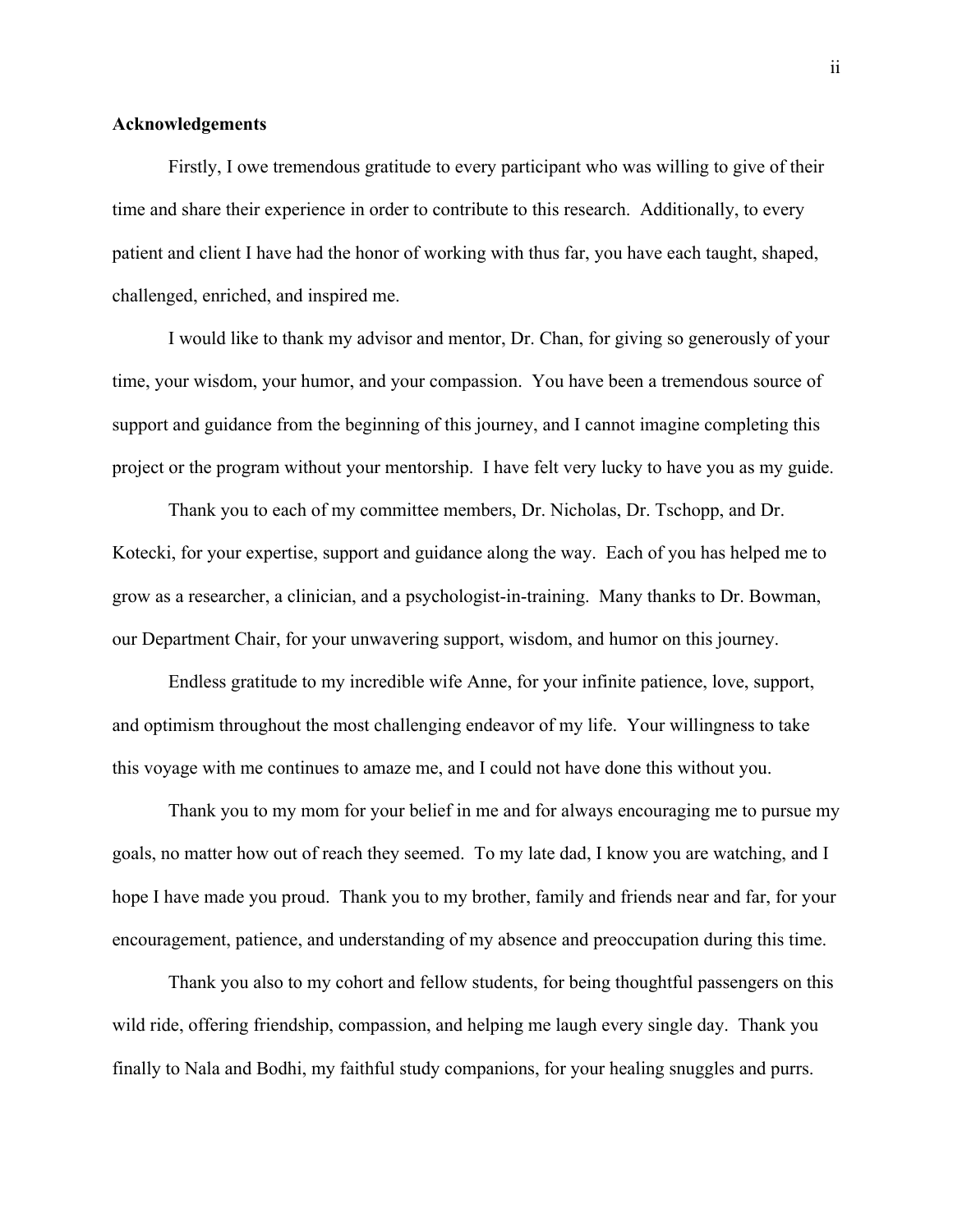# TABLE OF CONTENTS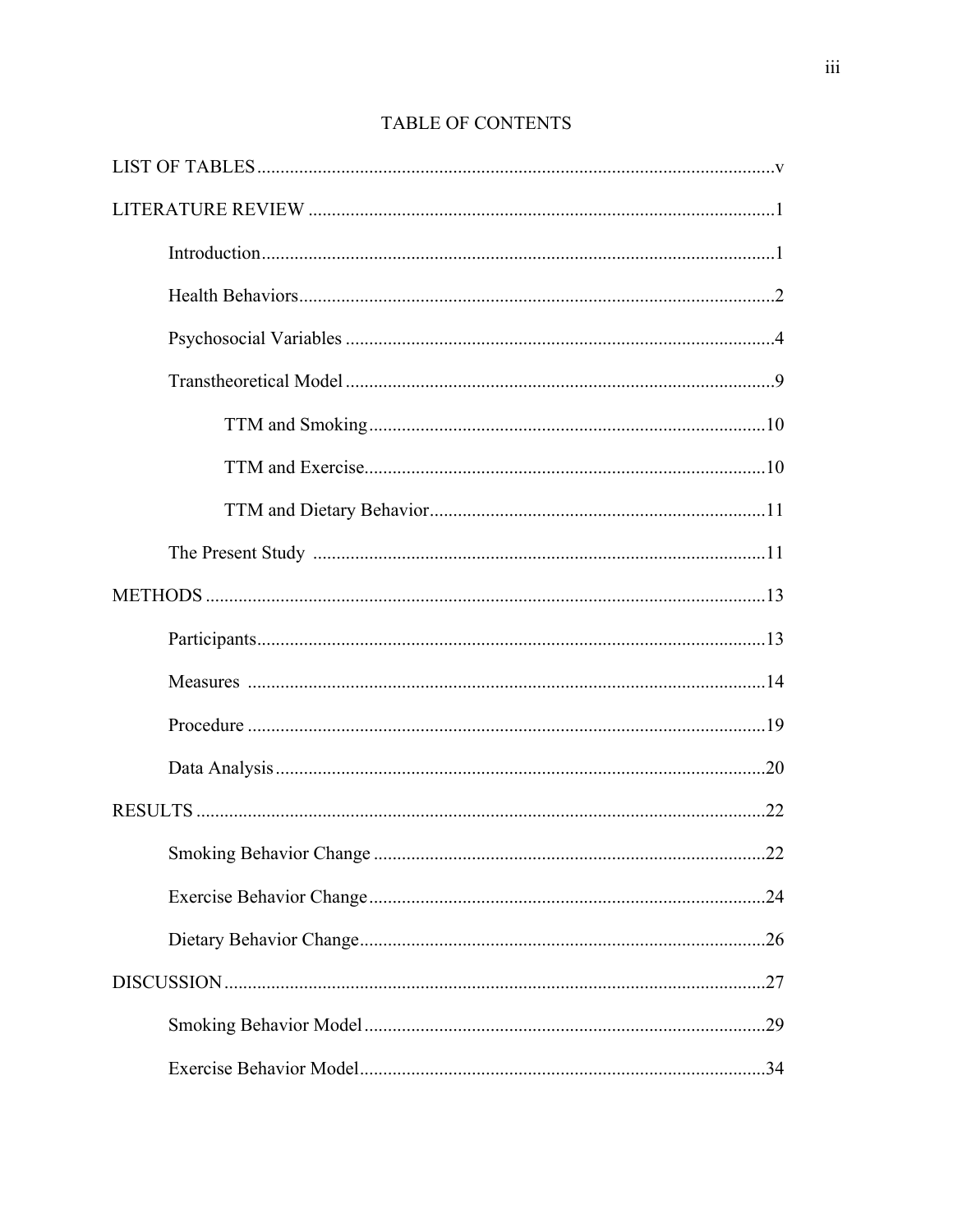| <b>APPENDICES</b> |  |
|-------------------|--|
|                   |  |
|                   |  |
|                   |  |
|                   |  |
|                   |  |
|                   |  |
|                   |  |
|                   |  |
|                   |  |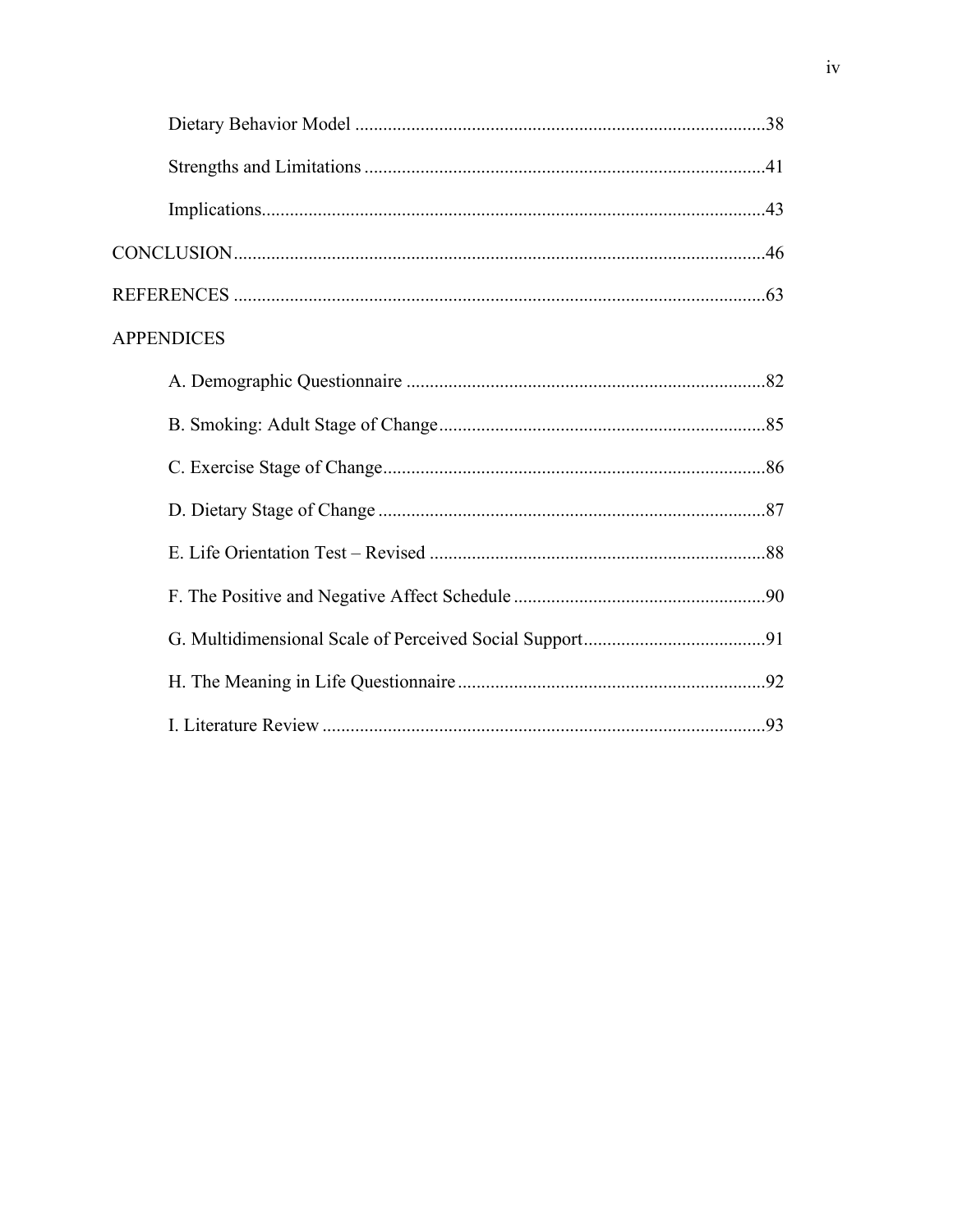# LIST OF TABLES

| Table 2. Descriptive Statistics for Continuous Demographic Variables 49         |  |
|---------------------------------------------------------------------------------|--|
|                                                                                 |  |
| Table 4. Participant Familiarity with Health Behavior Recommendations 51        |  |
| Table 5. Descriptive and Reliability Statistics for Observed Model Variables 52 |  |
|                                                                                 |  |
| Table 7. Omnibus Test Statistics for Multivariate Logistic Regression Models54  |  |
| Table 8. Bivariate Correlations between Observed Variables - Smoking Model 55   |  |
|                                                                                 |  |
| Table 10. Means Comparison of Psychosocial Variables for Smoking Behavior57     |  |
| Table 11. Bivariate Correlations between Observed Variables - Exercise Model58  |  |
| Table 12. Stages of Exercise Behavior Change - Parameter Estimates 59           |  |
| Table 13. Bivariate Correlations between Observed Variables - Diet Model        |  |
|                                                                                 |  |
|                                                                                 |  |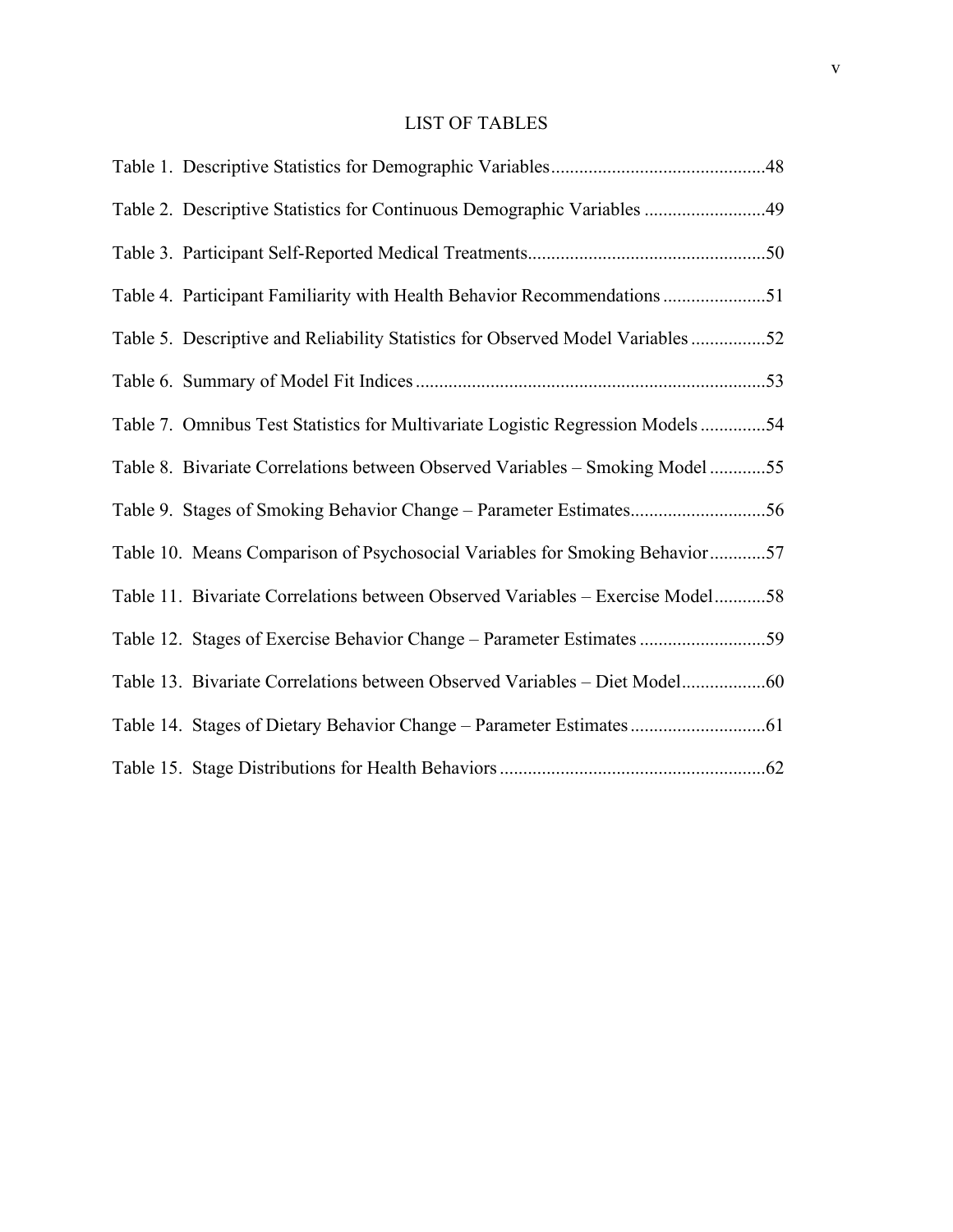Positive Psychosocial Predictors of Health-Promoting Behaviors for Cardiovascular Patients,

#### Using the Stages of Change

Cardiovascular disease (CVD) is the leading cause of death in the world and the United States (U.S.), killing about 610,000 people in the U.S. every year, equal to one in every four deaths (Centers for Disease Control and Prevention [CDC], 2016; World Health Organization [WHO], 2016). In fact, diseases of the heart took 633,842 lives in the U.S. in 2015 (CDC, 2016), and consistently claim more lives than all forms of cancer combined (Mozaffarian et al., 2015). Cardiovascular disease is a broad category that includes a variety of conditions, including heart and blood vessel disease, coronary artery disease, stroke, heart attack, arrhythmia, heart valve disease, heart muscle disease (cardiomyopathy) and heart failure (Mozaffarian et al., 2015; WHO, 2016). These cardiovascular conditions share a common feature, in that they are greatly impacted by behavioral or lifestyle risk factors.

Chronic illnesses such as CVD often have a substantial lifestyle component, meaning they are subject to certain behavioral risk factors and require attention to health behaviors to manage and minimize these risk factors (Bodenheimer, Lorig, Holman, & Grumbach, 2002; Jowsey, Pearce-Brown, Douglas, & Yen, 2011). Minimizing the effects of the disease depends heavily on daily behavior choices. Specifically, an estimated 40% of premature deaths are attributable to preventable behavioral factors such as smoking, unhealthy dietary intake, and sedentary lifestyle (Mokdad, Marks, Stroup, & Gerberding, 2004), all of which have been linked to major chronic illnesses such as CVD (Mozaffarian et al., 2015; Yoon et al., 2014). Thus, the importance of minimizing risk factors and engaging in health-promoting behaviors cannot be overstated for this population.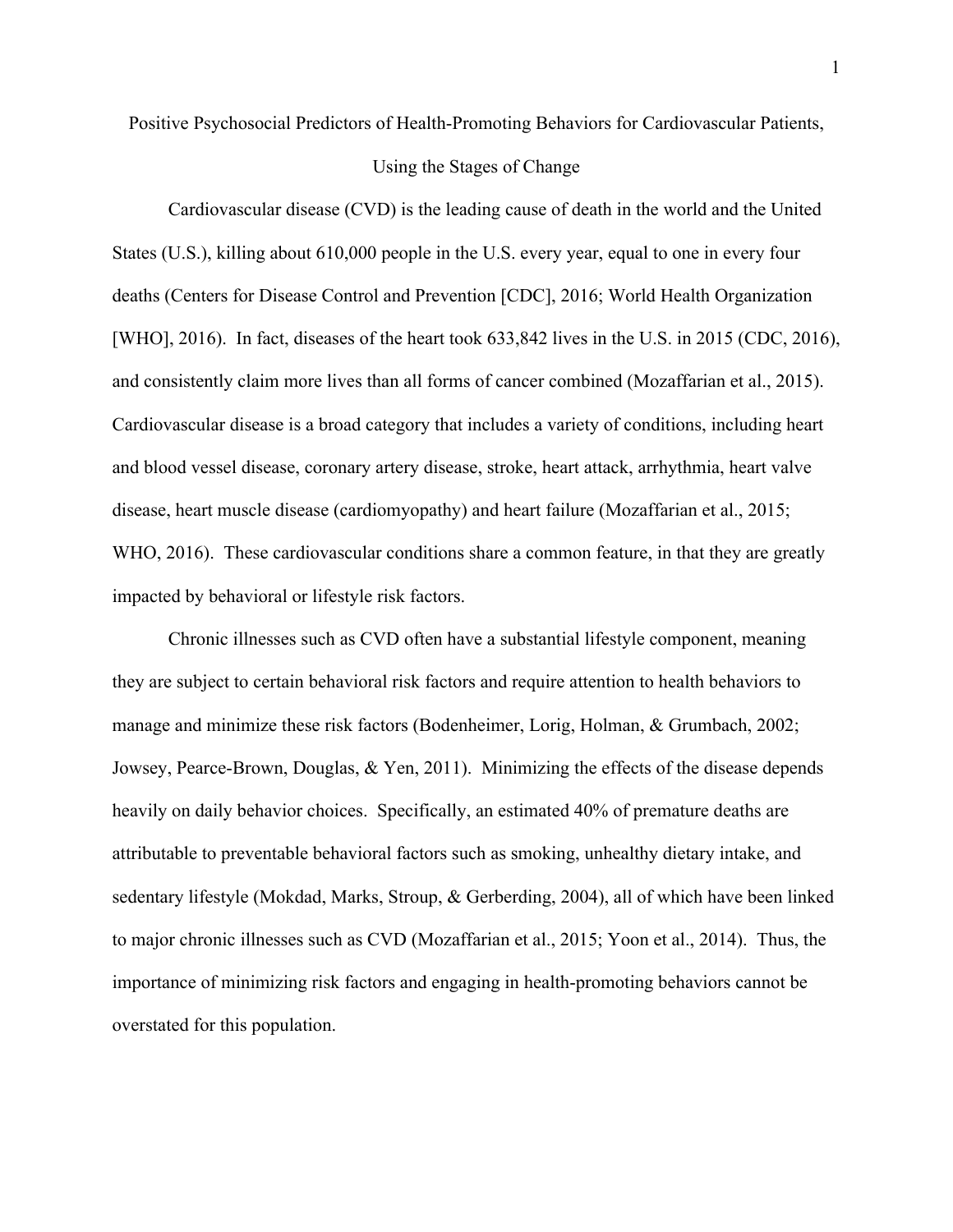Despite clear associations with mortality and health risk, large numbers of people with chronic illnesses such as cardiovascular disease continue to engage in unhealthy behaviors (Choi, Chung, & Park, 2013; Paradis, Cossette, Frasure-Smith, Heppell, & Guertin, 2010). Researchers continuously explore strategies for helping patients with chronic illnesses adopt healthy lifestyle recommendations, and yet, implementing effective solutions on a broad scale remains elusive. While much research has focused on the impact of negative psychological states (e.g., depression, anxiety, hostility) on cardiovascular health (Barth, Schneider, & von Känel, 2010; Barth, Schumacher, & Herrmann-Lingen, 2004; DuBois et al., 2015; Kubzansky, Davidson, & Rozanski, 2005; Siegman & Smith, 1994; Versteeg et al., 2009), less attention has been given to the impact of positive psychological constructs. With the goal of enhancing the impact of interventions with this population, this study addresses whether positive psychosocial variables can predict health-promoting behaviors in adults with CVD. Further, examining how these variables may relate to stages of behavior change might help to inform the use of interventions in an increasingly targeted, individualized manner.

#### **Health Behaviors**

One of the most common and problematic behaviors for those with chronic illness such as CVD is cigarette smoking. Tobacco smoking is the second-leading risk factor for death in the U.S. and contributed to approximately 7.1 million deaths in 2016 (Benjamin et al., 2019). Further, this risk also applies to inhalation of secondhand smoke (Benjamin et al., 2019; Mozaffarian et al., 2015). Despite an overall decline in smoking prevalence in U.S. adults from 31% in 1980 to 15.5% currently, smoking remains a significant health risk among those with CVD (Benjamin et al., 2019). There is evidence that smoking rates may even be higher in CVD populations than the general population (Kotseva et al., 2009). Further, cigarette smoking is the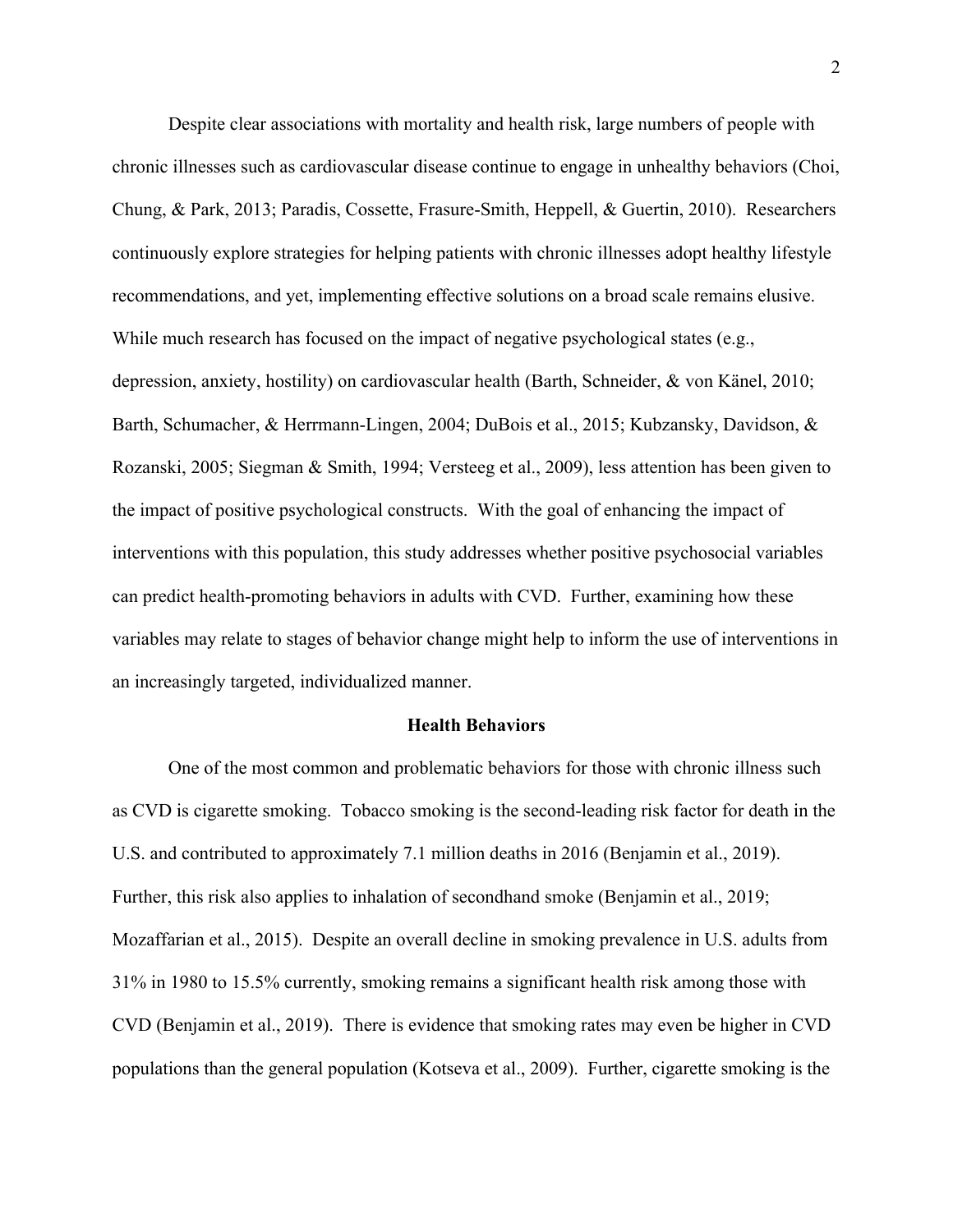most common risk factor present for those with premature heart disease, with onset prior to age 50 (Khot et al., 2003). It is recommended that all persons avoid or cease tobacco smoking and secondhand smoke, and for those with a chronic illness such as CVD, these recommendations are particularly relevant (Mozaffarian et al., 2015). Done at any age, smoking cessation significantly reduces mortality from diseases related to smoking (Benjamin et al., 2019). Smoking cessation has both short-term and long-term benefits, for those already living with CVD and also for lowering CVD risk (Benjamin et al., 2019).

In addition to smoking, another health behavior that is important to monitor is physical activity, specifically for those with chronic illnesses such as CVD (Choi et al., 2013; Czajkowski et al., 2015; Mozaffarian et al., 2015). In 2016, only 23.5% of adults met the Federal 2008 Physical Activity Guidelines for Americans for both aerobic and muscle-strengthening activity (CDC, 2017). Regular physical activity is particularly important for cardiovascular health (Bove, 2016; Huang et al., 2015; Mozaffarian et al., 2015; Paradis et al., 2010). Of note, physical activity is defined as "any bodily movement produced by skeletal muscles that results in energy expenditure," whereas exercise is defined as "planned, structured and repetitive" physical activity, with the specific goal of physical fitness (Caspersen, Powell, & Christenson, 1985, p. 126). Exercise, beyond just physical activity, is considered particularly important for CVD patients (Bove, 2016; Eckel et al., 2014; Mozaffarian et al., 2015). However, any physical activity is preferable to none, and even a small increase in physical activity has been shown to improve cardiovascular health (Carnethon, 2009). A sedentary lifestyle is especially harmful for those with CVD (Czajkowski et al., 2015; Eckel et al., 2014; Mozaffarian et al., 2015).

Another concern closely aligned with lack of exercise for those with CVD is diet. Consuming too many calories, or unhealthy foods regularly, poses a risk to heart health, and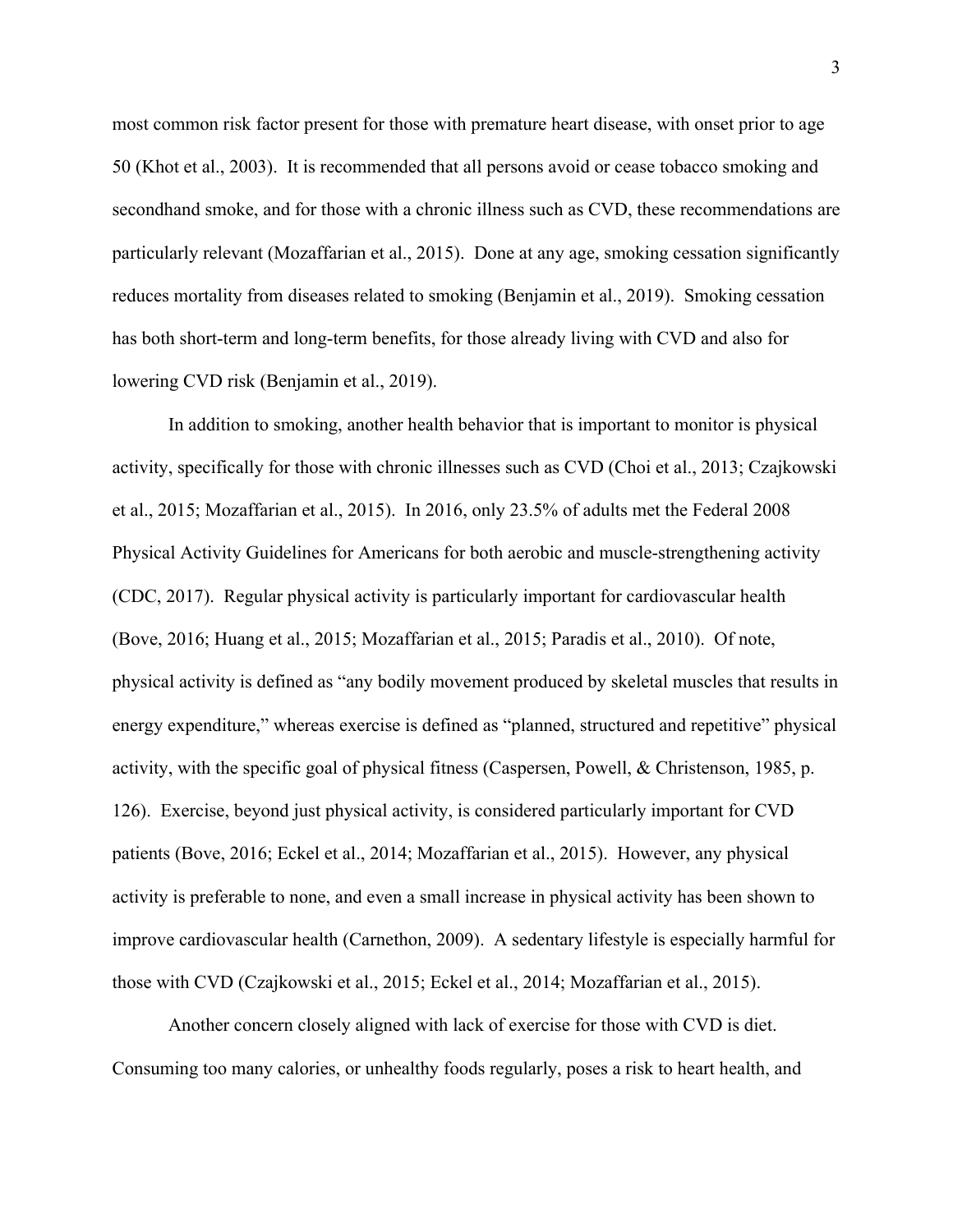remains a major area of emphasis in managing chronic illnesses such as CVD (Mozaffarian et al., 2015). A significant number of people with and without CVD struggle to maintain a healthy diet and do not burn enough calories to achieve a healthy balance (Benjamin et al., 2019). While current guidelines avoid recommending a specific calorie count, recommendations typically focus on balancing caloric intake with amount of physical activity (Eckel et al., 2014; Mozaffarian et al., 2015). In addition to limiting the number of calories, the type of foods recommended for a heart-healthy diet include regular intake of vegetables, fruits, whole grains, low-fat dairy products, poultry, fish, legumes, non-tropical vegetable oils and nuts; and limiting intake of sweets, sugar-sweetened beverages, red meats, sodium, trans fat and saturated fat (Benjamin et al., 2019; Eckel et al., 2014).

#### **Psychosocial Variables**

Researchers have identified associations between the aforementioned health behaviors, certain psychosocial variables, and health outcomes in patients with chronic illness. For example, studies in the U.S. and other countries have linked anxiety and depression with less engagement in healthy behaviors and poorer health outcomes (Boehm & Kubzansky, 2012; Katon et al., 2010; Seligman, 2008; Whalley, Thompson, & Taylor, 2014). Negative psychological states have frequently been associated with poorer cardiovascular health specifically (Barth et al., 2004; Barth et al., 2010; DuBois et al., 2015; Kubzansky et al., 2005; Siegman & Smith, 1994; Versteeg et al., 2009). As such, the goals of behavioral health research often include developing and improving behavioral health interventions for use in health care settings, to help patients change unhealthy habits, as well as to empower individuals to better manage their own health and health behavior (Czajkowski et al., 2015; Whalley et al., 2014). To this end, attention to psychosocial factors associated with health behaviors is increasing in the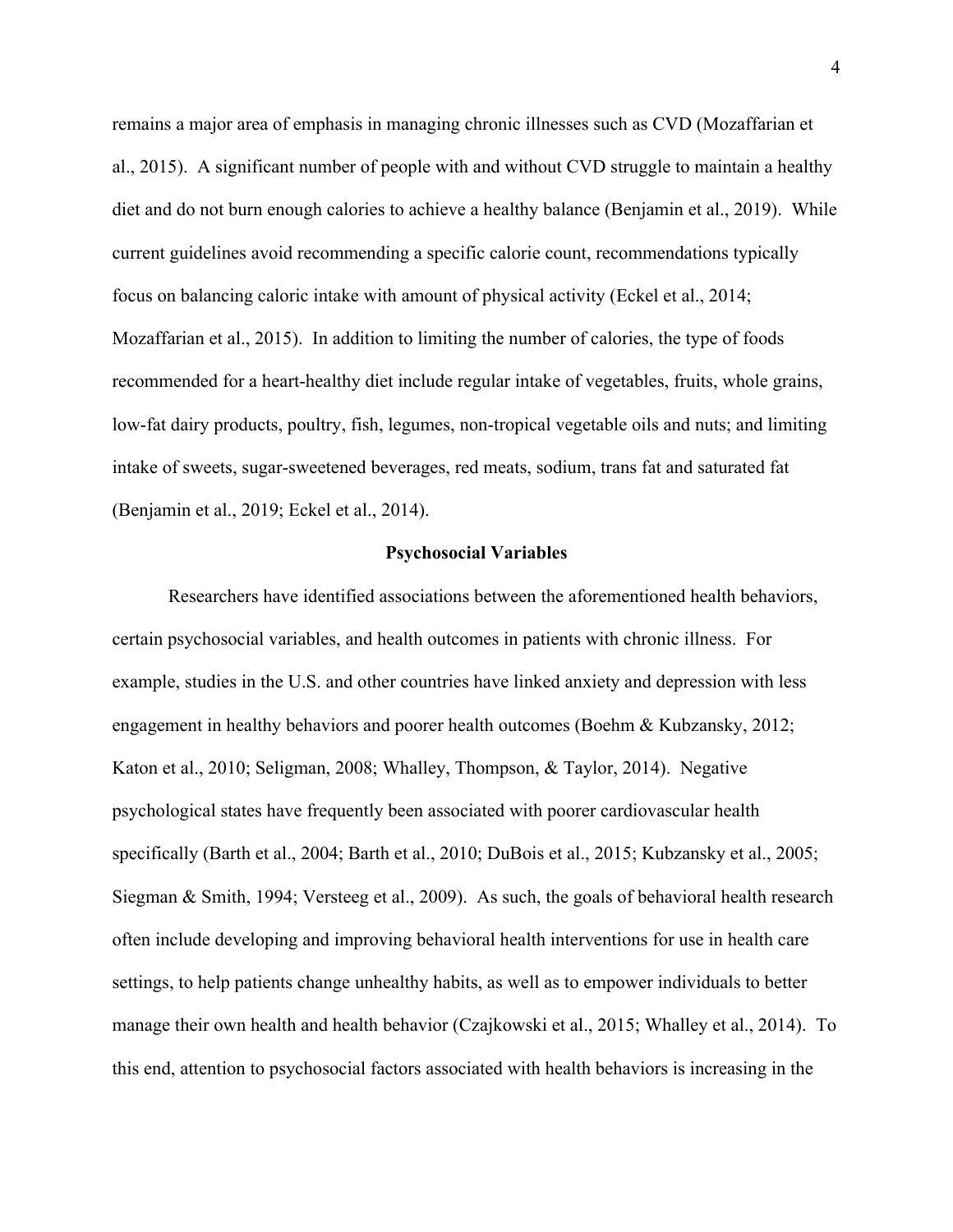literature, along with a targeted, individualized approach to motivating health behavior change.

While much research has focused on the impact of negative psychological states on cardiovascular health, less attention has been given to the impact of positive psychological constructs. This area of research is growing, however. In a non-systematic review of the literature, DuBois et al. (2012) found positive psychosocial constructs (e.g., optimism, gratitude, positive affect) to be associated with cardiac health outcomes, as well as health behaviors, and possibly physiologic changes. Further, in a systematic review of 30 eligible studies, DuBois et al. (2015) found that among studies with 100 or more participants, 65% of all analyses indicated a significant association between positive psychological constructs and subsequent health outcomes. Furthermore, positive psychological variables such as positive affect have been successfully increased through interventions with cardiac patients, resulting in more successful health behavior change (Charlson et al., 2013; Sanjuán et al., 2016).

Specifically, optimism, one of the most widely researched positive constructs related to heart health, has been robustly related to better CVD outcomes in both healthy and patient populations (Boehm & Kubzansky, 2012; DuBois et al., 2015; Labarthe et al., 2016). Optimism is defined in the literature as a favorable outlook, or a general expectation that good things will happen (Boehm & Kubzansky, 2012; Carver, Scheier, & Segerstrom, 2010; Scheier & Carver, 1992). Higher levels of optimism have been associated with decreased mortality risk in patients with CVD, as well as healthier eating habits, increased physical activity, and decreased likelihood of smoking (Boehm et al., 2018; Boehm & Kubzansky, 2012; Ronaldson et al., 2015). Further, a meta-analysis by Boehm et al. (2018) found optimism associated with greater fruit and vegetable consumption, physical activity, and avoidance of smoking. Additionally, research has demonstrated that optimism can be increased via intervention (Malouff & Shutte, 2017; Peters,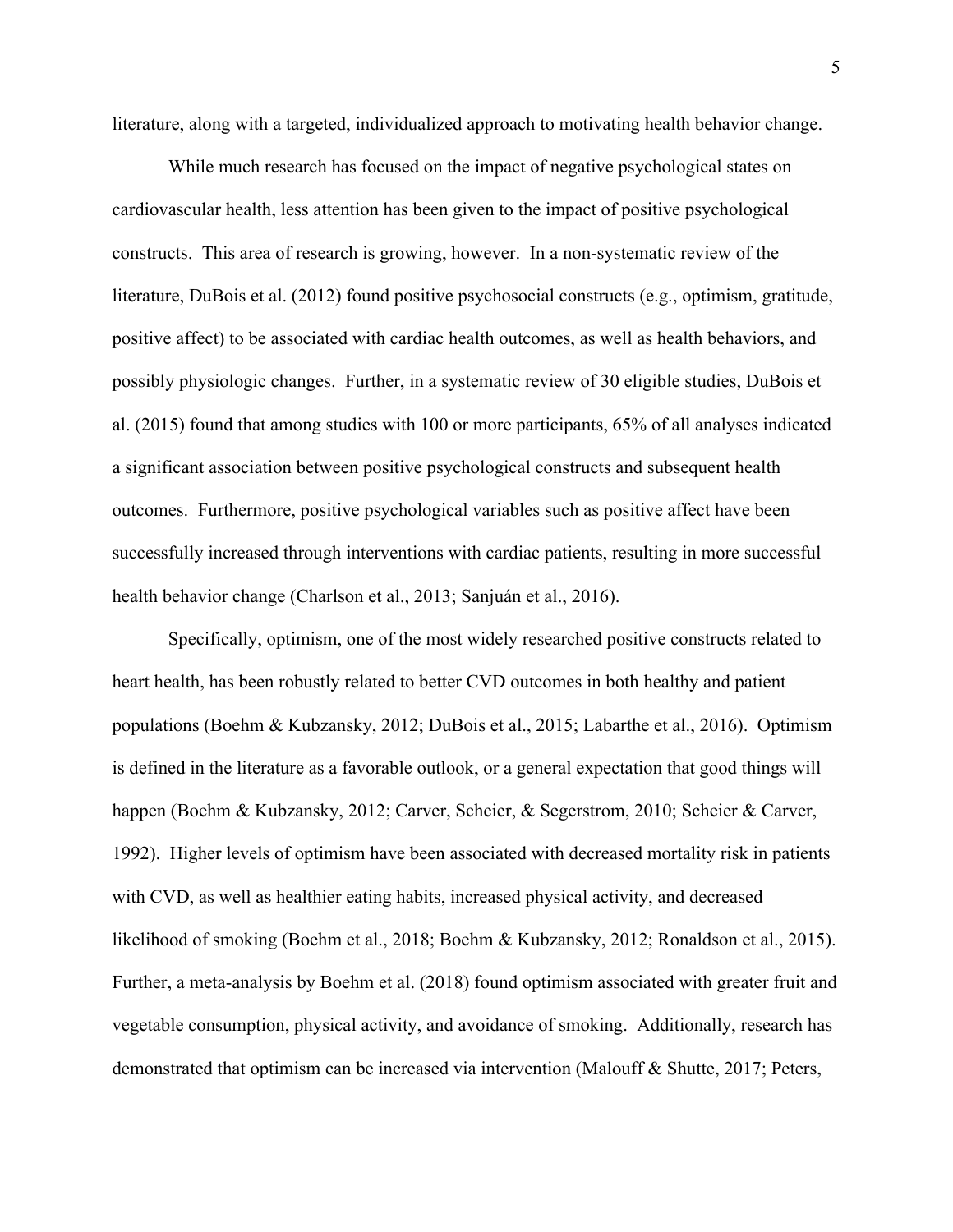Meevissen, & Hanssen, 2013).

Further, positive affect, or the experience of positive mood and emotions such as excitement, enthusiasm, or pride, has been found to be associated with health-promoting behavior, protective biological responses, and better health outcomes (Sin, 2016; Sin, Moskowitz, & Whooley, 2015; Steptoe, Dockray, & Wardle, 2009). Specifically, positive affect has been associated with decreased secondary events and hospital re-admittance in cardiovascular patients, as well as improved sleep, diet, exercise, and adherence to medical regimens (Pressman & Cohen, 2005; Sin, 2016). Moreover, Peterson et al. (2012) found that positive affect increased via a psychological intervention had a positive impact on physical activity in CVD patients. Additionally, both optimism and positive affect have been associated with physical activity and healthy eating in CVD patients (Huffman et al., 2016; Sin et al., 2015). Importantly, evidence suggests that positive affect can be increased with interventions (Boumparis, Karyotaki, Kleiboer, Hofmann, & Cuijpers, 2016).

Additionally, social support has been linked with cardiovascular health behaviors and outcomes. Social support is defined in the literature as both emotional and tangible support from others, such as help, encouragement, and a feeling of being cared about (Barth et al., 2010; Yunus & Sharoni, 2016). Low perceived social support has been associated with increased mortality in those with coronary heart disease (CHD), and increased risk of developing CHD, suggesting that increased social support has protective benefits (Barth et al., 2010). Tay, Tan, Diener, and Gonzalez (2013) found social support to be positively correlated with health promoting behaviors and healthier outcomes in patients with CHD. Various types of social support were significantly positively associated with beneficial self-care behaviors in patients with heart failure (Graven & Grant, 2014; Yunus & Sharoni, 2016). There is preliminary support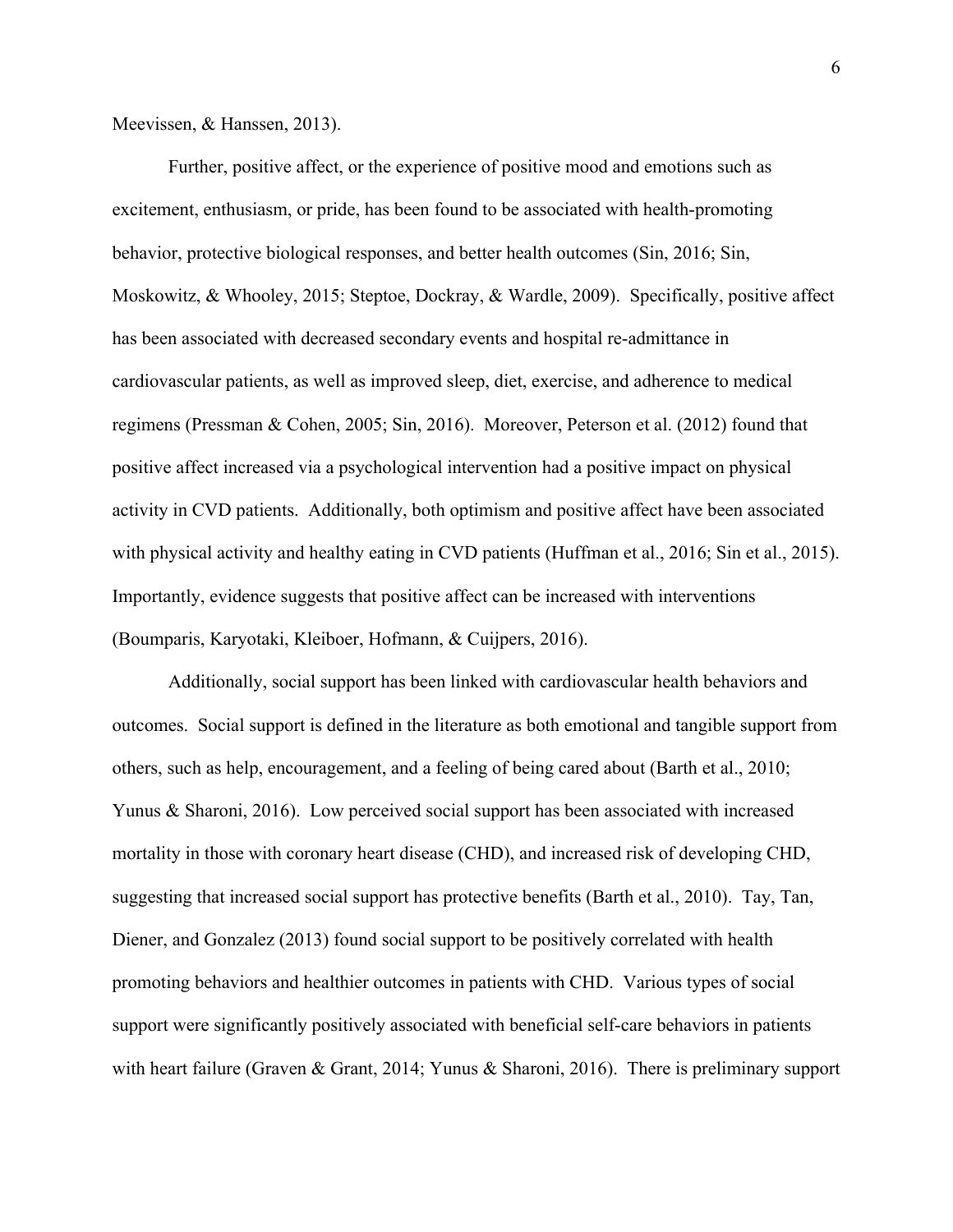regarding the effectiveness of interventions to increase social support, including less traditional forms of support, such as internet and social media-based (Cattan et al., 2005; Hogan, Linden, & Najarian, 2002; Maher et al., 2014; Van Dam et al., 2005).

A fourth psychosocial variable, a sense of purpose in life, has also been found to relate to improved health outcomes in cardiovascular patients (Boehm & Kubzansky, 2012; DuBois et al., 2015; Kim, Sun, Park, Kubzansky, & Peterson, 2013). Purpose in life is defined variously in the literature, and is often described as either equivalent to or including *meaning* in life. Definitions converge on purpose as a sense of directedness; a central theme that guides one's goals for life, and provides meaning for what one does (Boehm & Kubzansky, 2012; DuBois et al., 2015; Kashdan & McKnight, 2009). Kim and colleagues (2013) found that a greater sense of purpose in life was associated with lower risk of heart attack in older adults with heart disease over a twoyear period. Cohen, Bavishi, and Rozanski's 2016 meta-analysis revealed that higher sense of purpose in life was associated with reduced risk for all-cause mortality and cardiovascular events. Specifically, a greater sense of purpose in life has been found to correlate with embracing of more beneficial health behaviors such as exercise, diet, and not smoking (Park, 2015). While intervention studies for increasing meaning and purpose in life are limited, preliminary evidence is positive and significant for effectiveness of therapies with meaning and purpose in life as a target (Fava, 1999; Ryff, 2013).

Most research to date has focused on how positive psychological constructs are associated with the absence of unhealthy behaviors or biological dysfunction. Less attention has been given to positive psychological constructs associated with the presence of health-promoting behaviors or biological functioning (Boehm & Kubzansky, 2012; DuBois et al., 2015). Findings have indicated that higher levels of positive psychological constructs are positively associated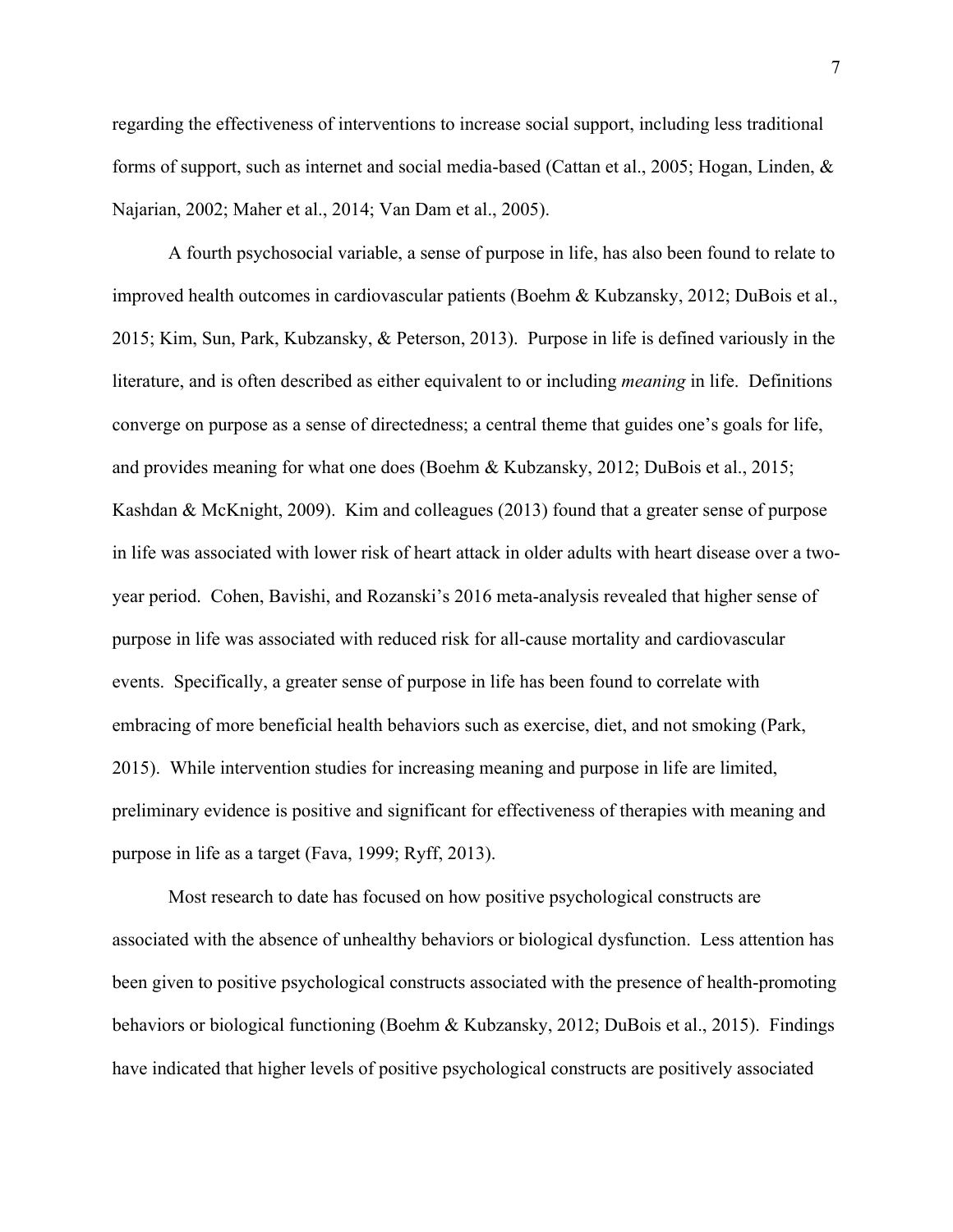with restorative health behaviors and negatively associated with harmful health behaviors (Boehm & Kubzansky, 2012; DuBois et al., 2015). Further, the cardiovascular benefit associated with positive psychological states appears to operate independently from simply an absence of depression or anxiety (Huffman et al., 2011). What is less clear in the research is how the presence of these psychosocial variables correlates with behavior *change* associated with health outcomes. To translate these findings into effective interventions, further research into how positive psychological constructs associate with readiness to change, and maintenance of, specific health behaviors and CVD is needed.

Several patterns in the existing research signal a need for further investigation of these associations. Reviews have largely focused on a single positive construct, such as optimism, or have had limited focus on patients with cardiac disease, and/or have been solely descriptive in nature (DuBois et al., 2015). It is important to examine a wide range of positive states and traits, as studying multiple positive constructs at once could help determine if different positive constructs may have greater or lesser effects on health behaviors and outcomes. Additionally, while studies of the general population help to predict and ideally prevent illness, more studies of those with existing health conditions such as CVD are necessary to inform disease management. Furthermore, it is possible that significant findings from research with clinical populations can then be used to inform more targeted preventive interventions for the general population.

Researchers have called for more attention to both risk factors and protective factors, in preventing and managing CVD (Barth et al., 2004; WHO, 2016). Pathways linking these factors with outcome are still unclear, and psychological interventions have demonstrated mixed evidence of effectiveness (Barth et al, 2004). DuBois et al. (2015) argued that given the importance of identifying protective factors for the high-risk cardiovascular population, the lack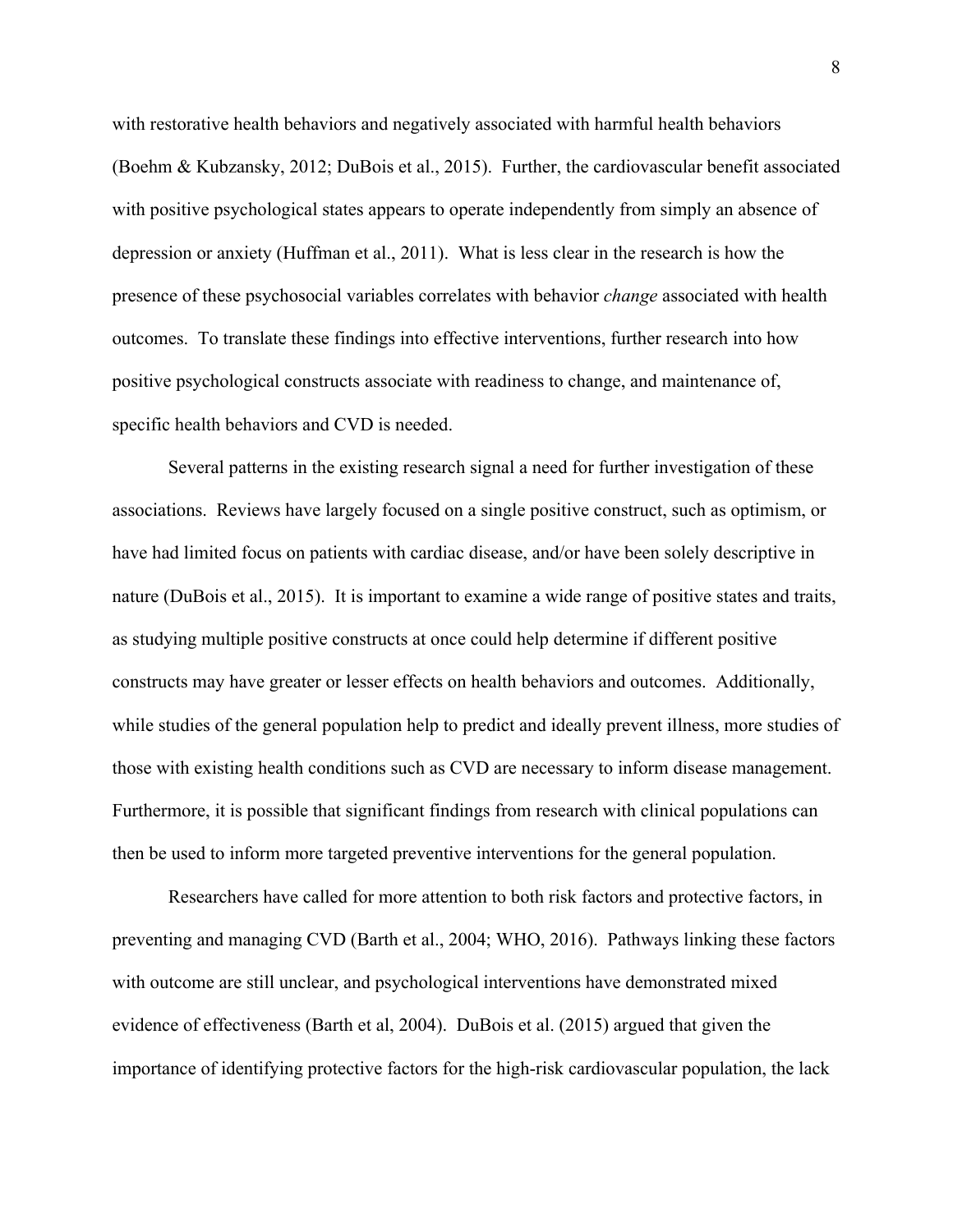of reviews and analyses of positive psychosocial constructs in heart disease patients represents a crucial gap in the literature. While associations are emerging in the literature, more detailed evidence is needed about how these variables interact with health behavior, to translate these findings into effective practice.

#### **Transtheoretical Model**

Researchers of the psychology of health behavior often use models to describe and understand behavior change, and theories of health behavior are becoming increasingly complex (Hagger, 2009). The Transtheoretical Model (TTM) of health behavior change (Prochaska & Velicer, 1997) has been praised for more accurately capturing the complexity and process of behavior change (Choi et al., 2013; Huang et al., 2015). The TTM was originally developed for smoking cessation, and focuses on how an individual progresses through various stages of behavior change (Prochaska & Velicer, 1997). It incorporates the ideas that readiness and motivation fluctuate, relapses happen, and change may not necessarily progress in a clear linear fashion (Prochaska & Velicer, 1997). A four-factor model, the TTM consists of stages of change, processes of change, decisional balance (pros vs. cons), and self-efficacy vs. temptation. The TTM is theorized to represent the natural process of behavior change, and has been applied to many health behaviors (Prochaska & Velicer, 1997).

The TTM includes six stages of change: 1) *Precontemplation*: not yet considering changing behavior, and may not be aware a change is needed; 2) *Contemplation*: recognizes a need to change and begins considering ways to change; 3) *Preparation*: ready to take action and begins making efforts toward behavior change; 4) *Action*: making significant positive changes in behavior; 5) *Maintenance:* able to maintain those changes for at least six months; and 6) *Termination*: confident in and accustomed to the behavior change, without fear of relapse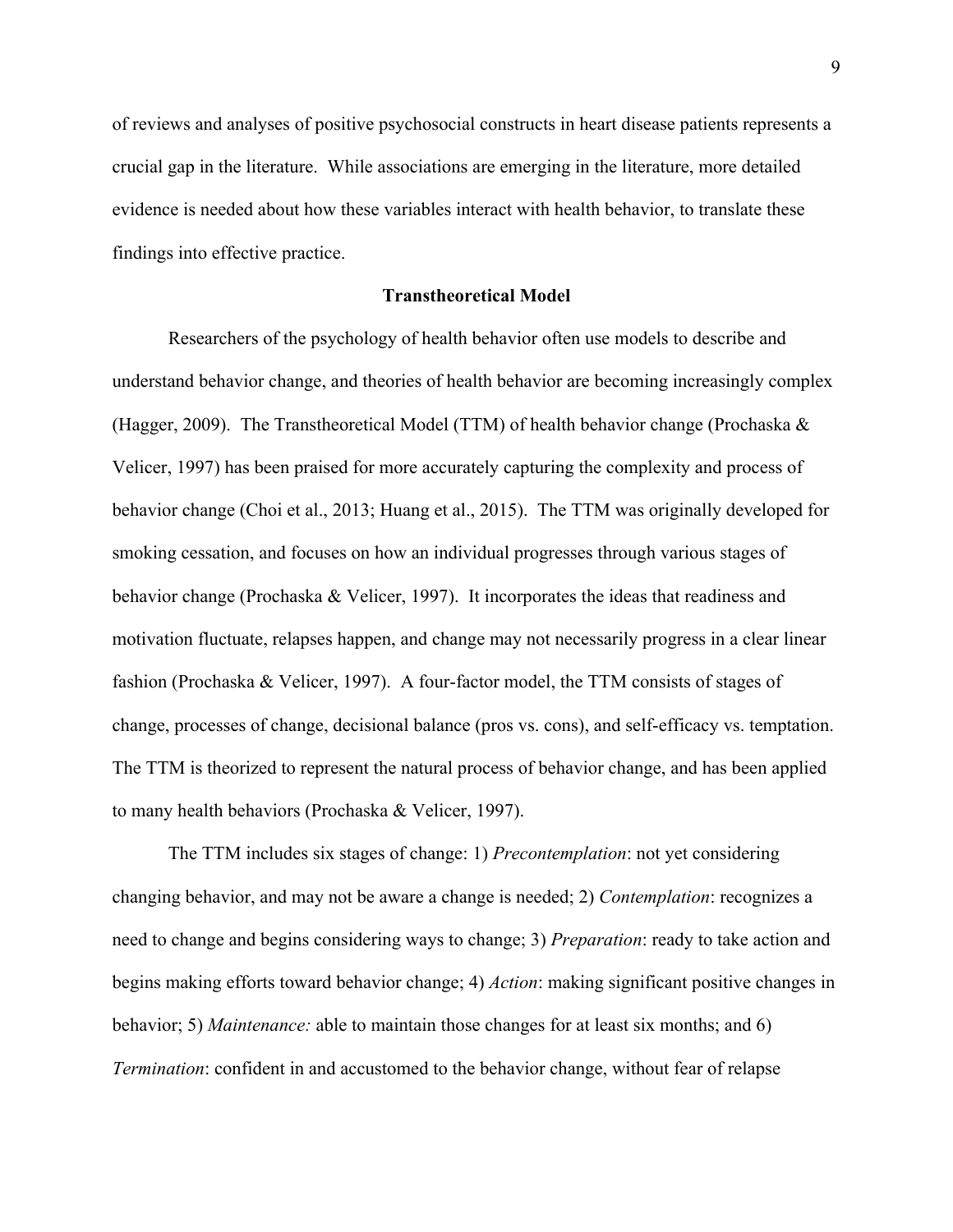(Prochaska & Velicer, 1997). These stages are the most-studied aspect of the model, and the other aspects of the model are often not included in studies utilizing the stages of change. Proponents of the TTM argue that behavior change interventions are most effective when tailored to an individual's current stage of change (Bridle et al., 2005). While research presents mixed findings, many studies have demonstrated effectiveness of the TTM when applied to understanding and changing important cardiovascular health behaviors (Armitage, 2009; Bulley et al., 2007; Carvalho de Menezes, 2016; Huang et al., 2015; Paradis et al., 2010).

#### **TTM and Smoking**

The TTM was originally developed as a model based on the process of smoking cessation (Prochaska & DiClemente, 1982). As such, it is theorized to reflect the actual process of change for those thinking about, attempting to, or actively quitting smoking. Specifically, stage-based interventions for those in earlier stages (i.e. Precontemplation, Contemplation) allow those who may not be "ready" to quit (i.e., Preparation) to be effectively targeted (Velicer, Prochaska, & Redding, 2006). The TTM model has been validated in studies of smoking cessation (Fava et al., 1995; Prochaska & DiClemente, 1982; Velicer et al., 2006). While stage-based intervention studies have yielded mixed evidence compared to non-stage based, researchers have found evidence suggesting that stage-matched smoking cessation interventions are effective, in general and in cardiovascular populations (Armitage, 2009; Paradis et al., 2010; Steptoe, Kerry, Rink, & Hilton, 2001).

### **TTM and Exercise**

Independent trials and systematic reviews using the TTM demonstrate promising but limited evidence in favor of the TTM, for prediction and intervention of physical activity. Several studies using stage-based interventions to improve physical activity in cardiovascular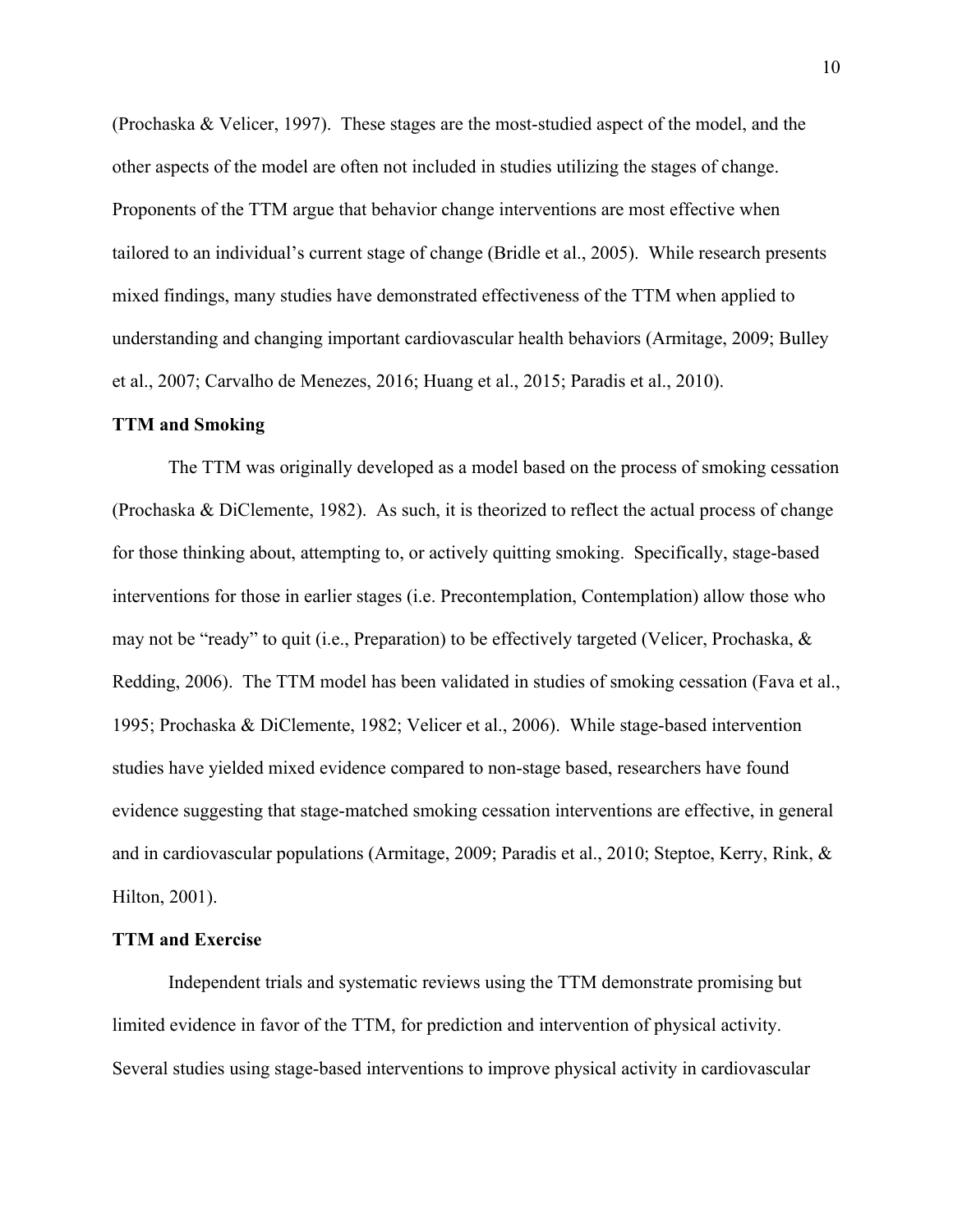patients indicate positive results, albeit with limitations (Huang et al., 2015; Steptoe et al., 2001). In addition to trials, systematic reviews and meta-analyses offer similarly cautious endorsements of the TTM for exercise measurement and intervention (Adams & White, 2003; Bulley et al., 2007). Notably, Bulley et al. cautioned that self-reported stages may not reflect objective behavior measures, and Adams and White noted that TTM interventions may not necessarily support long-term changes. Overall however, these findings support the use of stage of change information to more effectively target physical activity interventions for cardiac patients.

#### **TTM and Dietary Behavior**

In addition to physical activity, dietary behavior is often studied using the TTM, although less frequently. Evidence from individual trials and reviews reveals modest support for the TTM, with calls for further study (Carvalho de Menezes, 2016; Glanz et al., 1998; Horwath, Nigg, Motl, Wong, & Dishman, 2010; Verheijden et al., 2004). Trials involving patients at risk for cancer and cardiovascular disease revealed short-term improvements in diet using stagematched interventions for reduced fat consumption and increased fiber, fruit, and vegetable consumption (Glanz et al., 1998; Verheijden et al., 2004). Further, a 2016 systematic review by Carvalho de Menezes revealed that stage-matched interventions were effective for reduction of fat consumption, and increased fruit and vegetable consumption. In sum, the promising evidence for the stages of change as applied to smoking, diet, and exercise merits further investigation of its application to health behavior change, and justifies its continued use in research.

#### **The Present Study**

In order to explore the predictive power of positive psychosocial variables related to behavior change, this study includes four positive psychosocial variables: optimism, positive affect, perceived social support and meaning/purpose in life; and how they associate with stages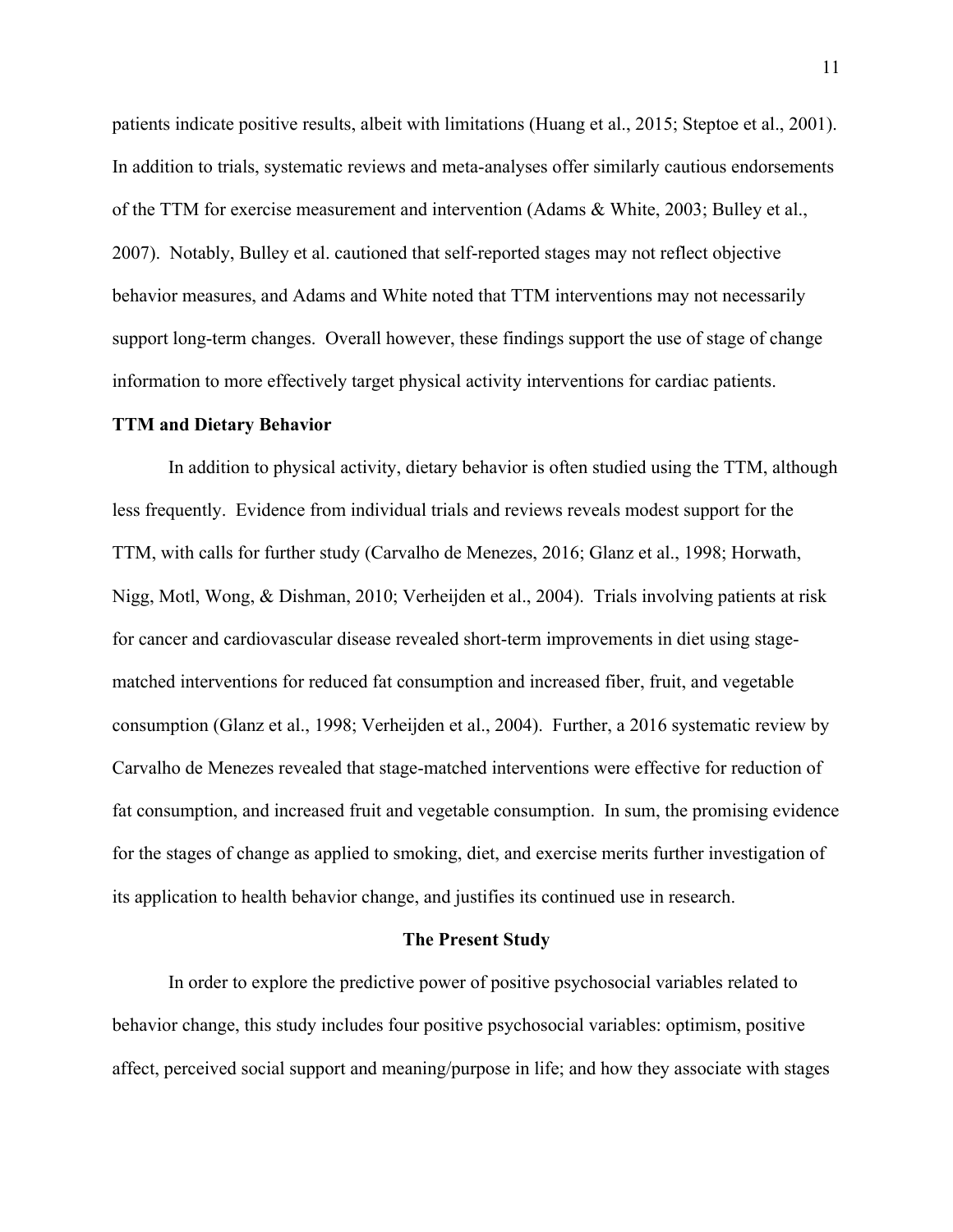of behavior change for three important health behaviors for patients with CVD. These variables have each previously been found to be positively associated with health-promoting behaviors cited consistently in the literature as being highly impactful on cardiovascular health: smoking cessation, diet, and physical activity (Bodenheimer et al, 2002; Boehm & Kubzansky, 2012; Choi et al., 2013; Kim et al., 2013; Park, 2015; Sin, 2016; Sin et al., 2015; Steptoe et al., 2009; Tay et al., 2013; Whalley et al., 2014), yet more research is needed to determine how specifically they relate to behavior change, to inform effective interventions.

Knowledge of how these behaviors appear to be correlated with positive psychosocial variables could inform targeted, individualized interventions for improving health outcomes for patients with CVD. While research has explored positive psychosocial variables in relation to health behaviors in patients with CVD, none has examined how these variables relate to specific stage of behavior change. Most health behavior interventions target moving into the Action (fourth) stage, assuming that individuals are ready and prepared to change. However, research has indicated that those in the general population tend to be distributed in earlier stages with respect to "high risk" health behaviors (Fava et al., 1995; Prochaska & Velicer, 1997). Thus, interventions tailored to stage of readiness, and also for those trying to maintain a change, may be more effective for more people. This study examined several hypotheses:

- 1) Patients who have already experienced some level of cardiovascular event or condition will display a more varied distribution of stages for health behavior change, compared to those from the general population, as described in the literature.
- 2) Higher reported levels of optimism, positive affect, perceived social support and purpose in life will predict later stages of change for health behaviors needing improvement.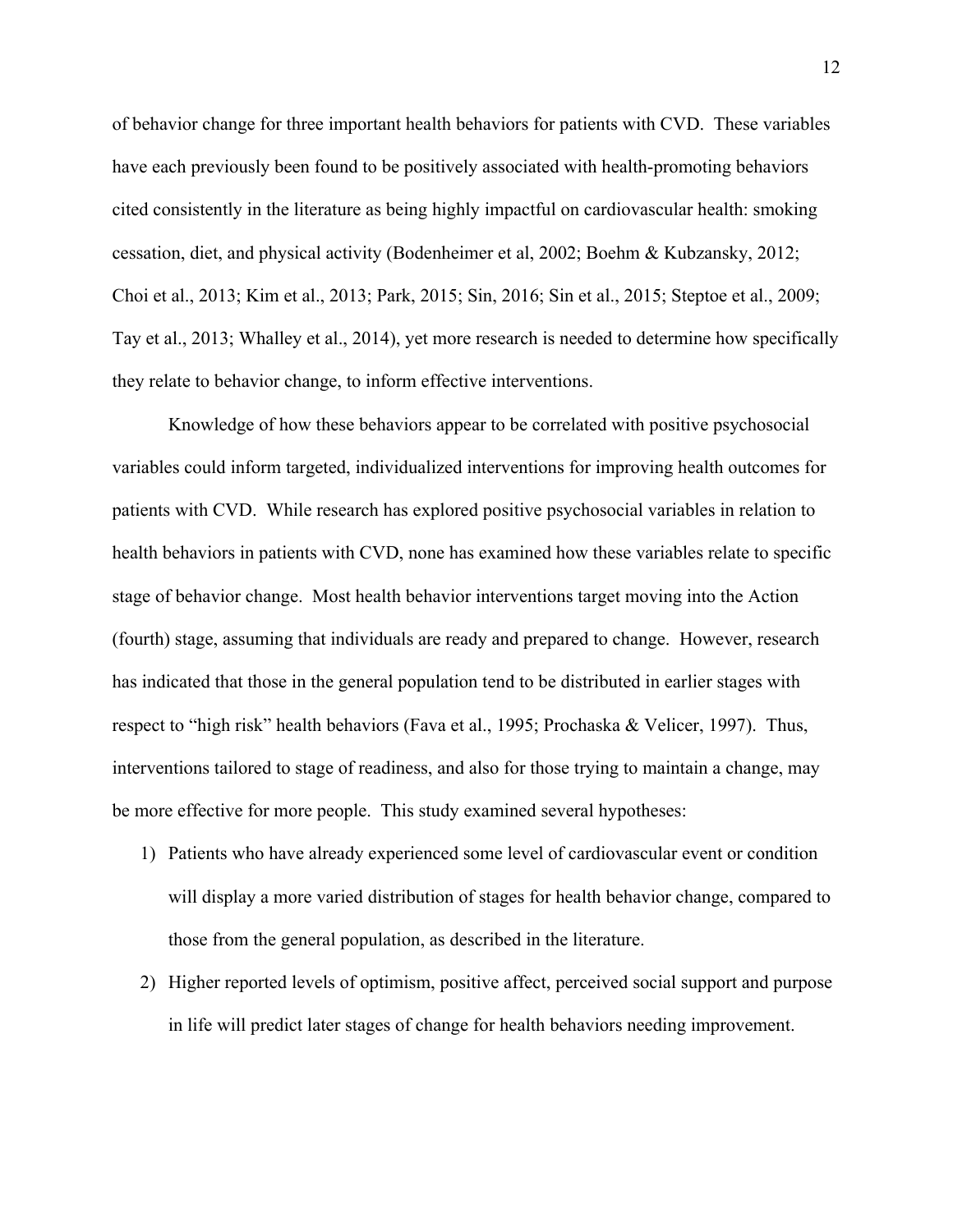3) Various psychosocial and demographic variables will have different predictive power for the three health behaviors.

Investigation of how psychosocial and demographic variables such as gender interact to predict behavior change may serve to inform targeted and impactful health behavior interventions.

#### **Methods**

### **Participants**

Since information on the expected odds ratio, the proportion of observations in the group membership of the dependent variables, and the distribution of each independent variable was not available, an a priori power analysis could not be conducted to determine the minimum sample size needed. Using the rule of thumb suggested by Hosmer, Lemeshow, and Sturdivant (2013), a minimum sample of 15 observations per independent variable in the model was sought.

The final sample consisted of 300 adults age 30 and above with a self-reported history of cardiovascular disease, who completed all survey measures. Table 1 displays frequencies for key demographic variables, and Table 2 displays means and other relevant statistics for continuous demographic variables. Participants were 62% female and 38% male. Age ranged from 30 to 88 years old, with an average age of 57.5 years. The sample identified predominantly as Caucasian (93%), 2.3% as African American, 2% as Hispanic or Latino, 1% as Asian or Pacific Islander, 1% as biracial, and 0.7% as Native American. Participants' education levels varied, with 29% having a bachelor's degree, 19% a graduate degree, 18% some college, 14% associate's degree, 11% high school diploma or equivalent, 7% trade/tech/vocational training, and 2% less than high school. The majority of participants (70%) were married or partnered and living together, 14% divorced, 9% single, never married, 6% widowed, and 2% separated. Household income was somewhat higher than expected, with 30% reporting \$100,000 or more,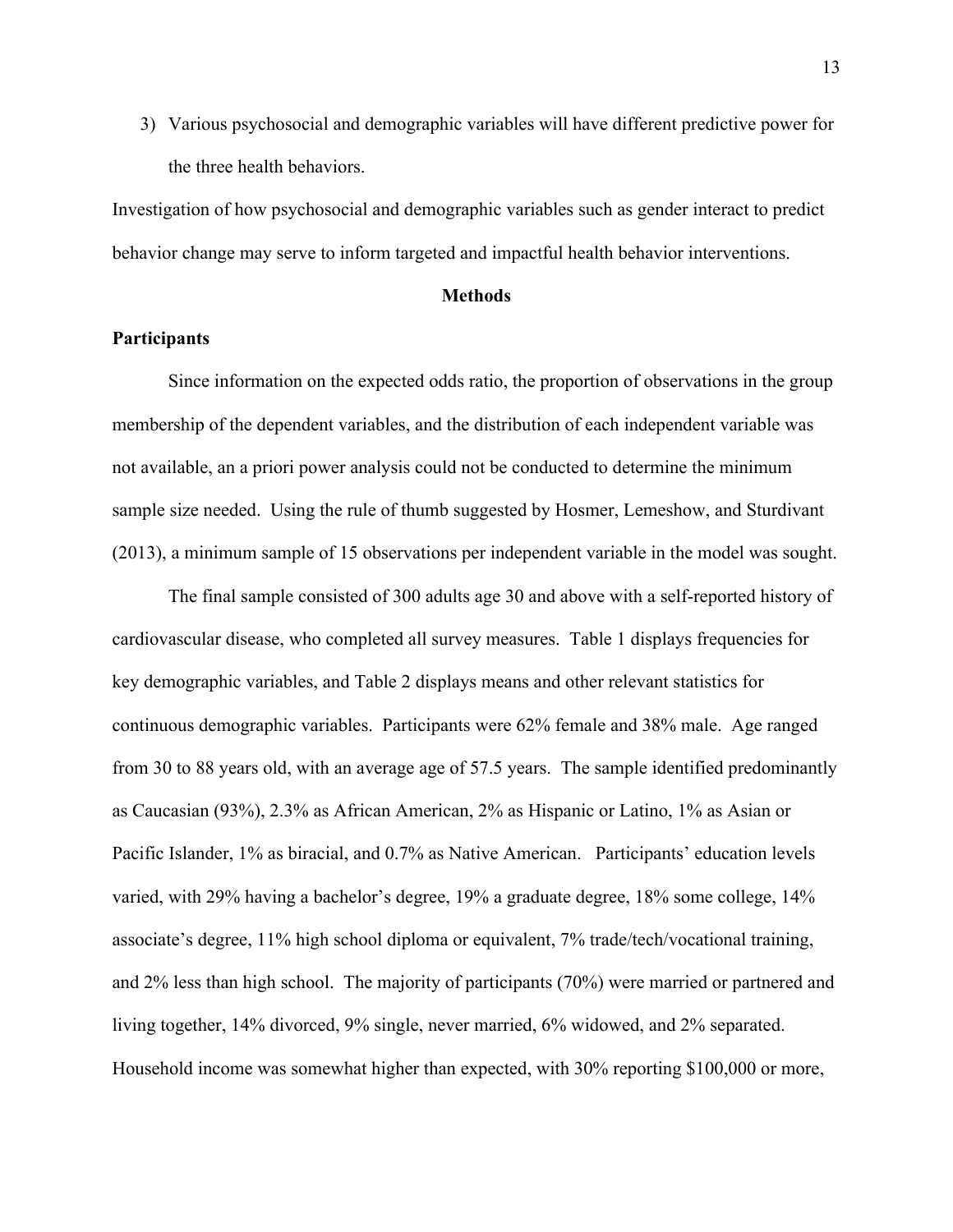37% reporting \$40,000 – 99,999, 28% 39,999 or less, and 5% not reporting income. The majority, 56%, had never participated in cardiac rehabilitation, while 27% had in the past, 10% were currently participating, and 7% had been referred but did not participate. The majority of participants were either very or extremely familiar with recommendations for heart health regarding smoking (93%), exercise (77%), and diet (72%). Information on participants' medical treatments received is presented in Table 3, and participants' familiarity with health behavior recommendations is presented in Table 4.

#### **Measures**

**Smoking: Adult Stage of Change (Short Form).**The Adult Stage of Change (Short Form) measure for smoking was developed by DiClemente et al. (1991), based on the TTM. It is a three-item measure which identifies current smokers, past smokers, and never-smokers. Items include questions such as "Are you currently a smoker? For smokers only: In the last year, how many times have you quit smoking for at least 24 hours? Are you seriously thinking of quitting smoking? If so, within the next 6 months, or 30 days?" (University of Rhode Island Cancer Prevention Research Center [URICPRC], 2017). Depending on length since quitting or future plans to quit, responses were categorized into stages of change (DiClemente et al., 1991; URICPRC, 2017). For example, a current smoker not thinking of quitting would be categorized in the Precontemplation stage, whereas a non-smoker who quit within the last 6 months would be in the Action stage. Psychometric properties for this measure are not reported in the literature, however the measure exhibits high face validity, as the questions appear to directly measure the construct of smoking behavior. However, this measure is widely used in research on smoking cessation (DiClemente & Prochaska, 1985; Velicer et al., 2006).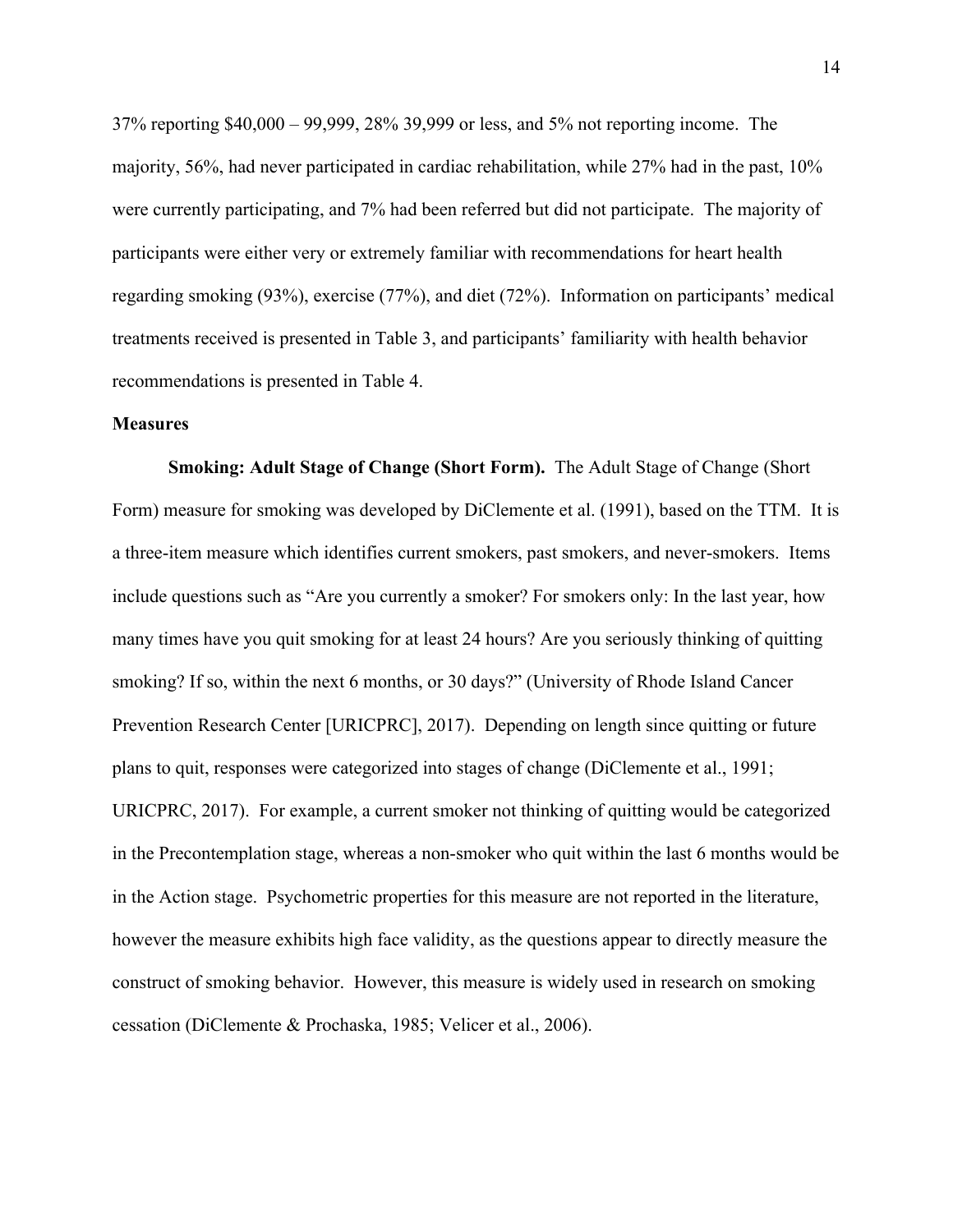**Exercise: Stages of Change.** The measure used for exercise stage is a brief measure adapted for this study from a scale by Driskell, Dyment, Mauriello, Castle, and Sherman (2008), which is based on the TTM. After a brief description of "regular exercise," operationalized as at least 30 minutes of moderate-intensity aerobic activity at least 4 days per week, for a total of 120 minutes (Shipe, 2012), respondents were asked about their current frequency of exercise, and based on responses, either length of maintaining the frequency, or plans for future exercise. Items include statements such as, "How long have you been doing 30 minutes of moderateintensity aerobic activity for at least 4 days of the week?" or "Do you plan to start doing 30 minutes of moderate-intensity aerobic activity on at least 4 days of the week?" (Driskell et al., 2008). Responses were categorized into a certain stage of change. For instance, exercising regularly for less than six months is considered the Action stage, while intending to start in the next 30 days is considered the Preparation stage. Information on reliability and validity for the original measure was unavailable, however the measure has been used in prior TTM literature.

**Dietary Stages of Change.** Dietary stages of change were measured using a brief measure adapted for this study from the scale by Driskell et al. (2008), which is based on the TTM. It begins with a description of a "heart-healthy diet" operationalized as "regular intake of fruits (particularly fresh), vegetables (emphasizing root and green varieties), whole grains (cereals, breads, rice, or pasta), fatty fish (rich in omega–3 fatty acids), low-or-non-fat dairy products, lean poultry, legumes, nuts, olive or canola vegetable oils in lieu of butter, and nuts; and limiting intake of sweets, sugar-sweetened beverages, red meats, sodium, trans fat and saturated fat" (Eckel et al., 2014, p.15). Recommended number of servings for each type of food are listed for participants' reference. Respondents were asked about their current diet, and based on responses, either length of maintaining the diet, or plans for future dietary changes. Items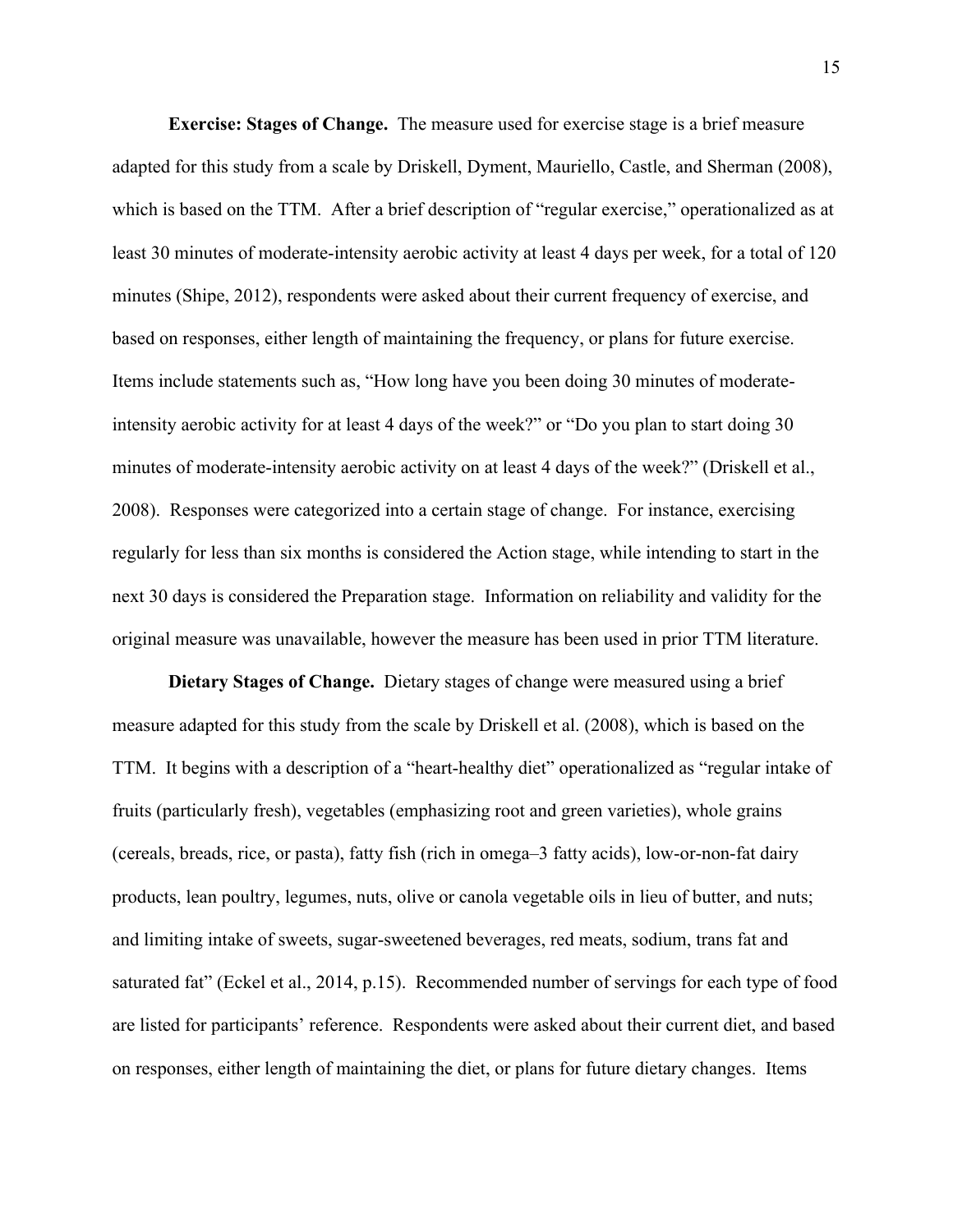include statements such as, "How long have you been eating according to the above diet guidelines, for 6 days per week?" or "Do you plan to start eating according to the above diet guidelines, for 6 days per week?" (Driskell et al., 2008). Responses were categorized into a certain stage of change. For instance, eating a "healthy diet" for less than six months is considered the Action stage, while intending to start in the next 30 days is considered the Preparation stage. Information on reliability and validity for the original measure was unavailable.

**Life Orientation Test – Revised (LOT-R).** The Life Orientation Test – Revised (LOT-R) was developed by Scheier, Carver, and Bridges (1994) as a revised version of the original, 12 item LOT (Scheier & Carver, 1992). The LOT is a widely-used measure of optimism and pessimism in the literature. The LOT-R is a 10-item measure of optimism and pessimism, with each item rated on a five-point Likert scale, from 0, *"Strongly disagree"* to 4, *"Strongly agree"* (Scheier et al., 1994). Items include statements such as "In uncertain times, I usually expect the best," and "I hardly ever expect things to go my way" (Scheier et al., 1994). Scoring of the measure is continuous, without a specific benchmark for optimist versus pessimist. Cronbach's alpha was found to be .78, indicating acceptable internal consistency (Scheier et al., 1994), and the measure was found to have construct validity, when compared with measures for neuroticism, anxiety, depression, positive affect, and self-esteem (Scheier & Carver, 1992). In the current study, Cronbach's alpha was found to be .87, indicating good internal consistency.

**Positive and Negative Affect Schedule (PANAS).** The Positive and Negative Affect Schedule (PANAS), developed by Watson, Clark and Tellegen (1988), is a well-established measure that consists of two 10-item subscales. One subscale measures negative affect, while the other measures positive affect. The PANAS was developed in response to criticisms of other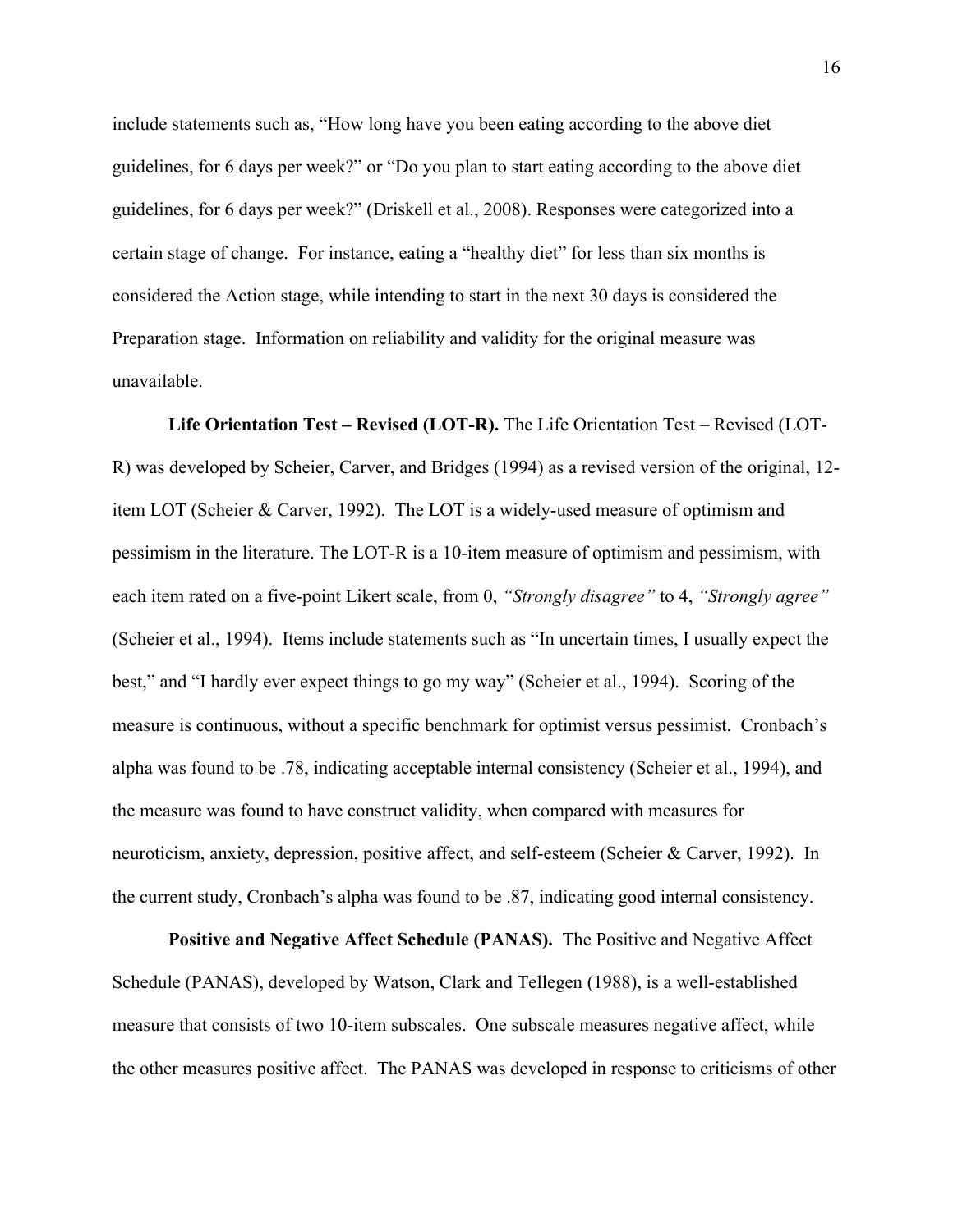measures of affect, which had low reliability and poor validity (Watson et al., 1988). Items consist of emotion words such as "excited," "inspired," and "distressed", and respondents rate the extent to which they have felt the emotions over the past week. Reponses range from 1, "*Very slightly or not at all*," to 5, "*Extremely*." Cronbach's alpha was found to be .88 for positive affect and .85 for negative affect, indicating acceptable internal consistency, and the measure was found to have adequate construct validity for both subscales, when compared with other measures of mood and affect (Watson et al., 1988). The current study used only the positive affect subscale, and Cronbach's alpha was found to be .92, indicating excellent internal consistency.

**Multidimensional Scale of Perceived Social Support (MSPSS).** The MSPSS (Zimet, Dahlem, Zimet, & Farley, 1988) is a 12-item self-report measure assessing an individual's perceived social support from family, friends, and significant others. Items include statements which are rated in terms of agreement, such as "I can talk about my problems with my family," and "My friends really try to help me" (Zimet et al., 1988). Responses are Likert-style, and range from 1, "*Very strongly disagree,"* to 7, *"Very strongly agree*." The original study found the measure to be psychometrically sound, with coefficient alphas ranging from .85 to .91 (internal reliability), test-retest values from .72 to .85 (stability), and construct validity supported by correlation of responses with depression and anxiety scales (Zimet et al., 1988). An additional study by Zimet, Powell, Farley, Werkman, and Berkoff (1990) found a Cronbach alpha range of .84 to .92 across three different groups. In the current study, Cronbach's alpha was found to be .95, indicating excellent internal consistency.

**Meaning in Life Questionnaire (MLQ).** The Meaning in Life Questionnaire (MLQ) by Steger, Frazier, Oishi, and Kaler (2006) is a widely-used 10-item measure of the presence of and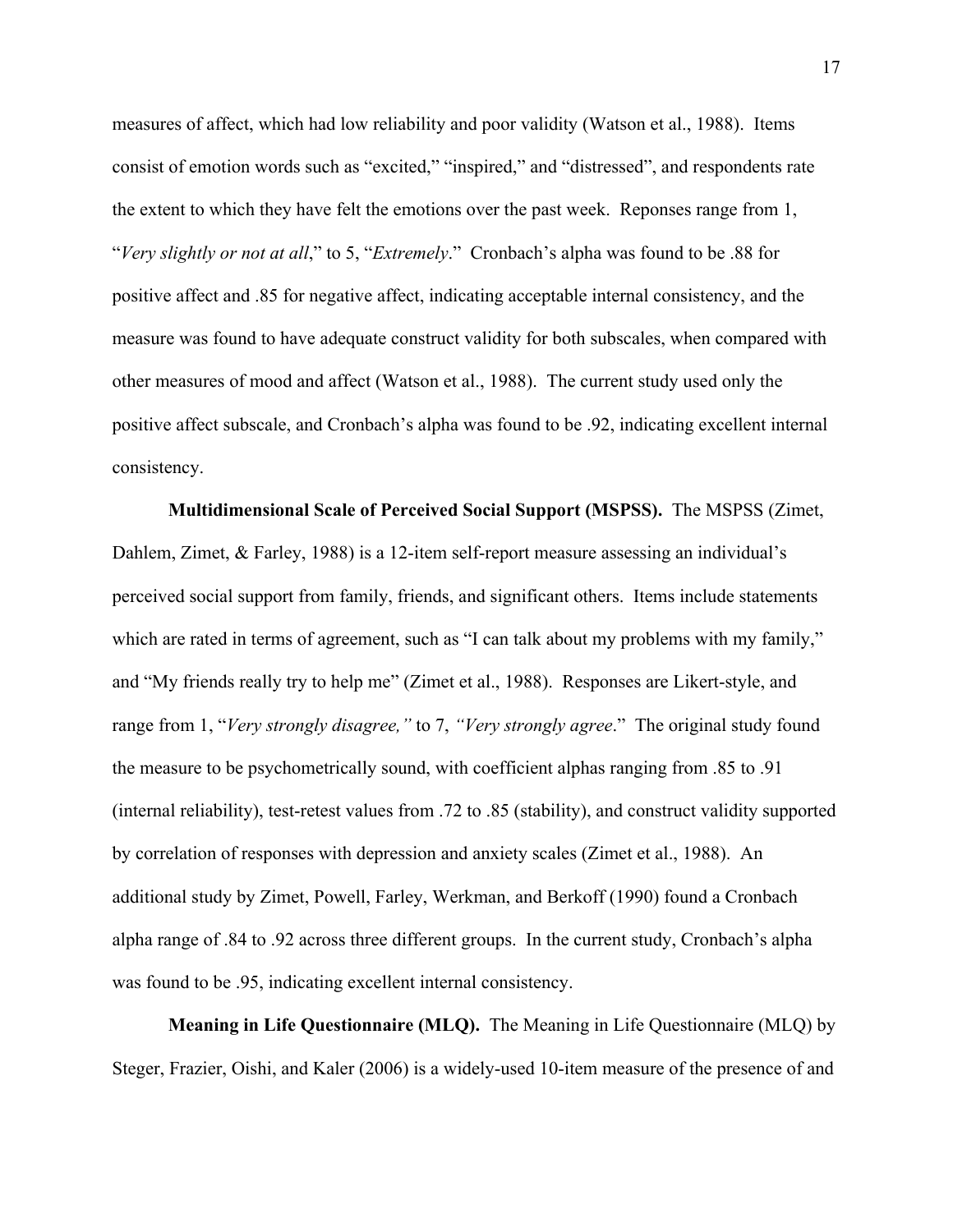search for meaning in life. Research on purpose in life and health outcomes generally includes measures that treat meaning and purpose as largely interchangeable. For example, Ryff's Psychological Well-Being Scales include a widely-used subscale measuring purpose in life, which defines purpose as "having goals in life and a sense of directedness; feeling there is meaning to present and past life; holding beliefs that give life purpose; and having aims and objectives for living" (Ryff, 1989, p. 1072). While widely used in health literature on positive psychosocial constructs, the Ryff Scales include six subscales total, and therefore its length is prohibitive for purposes of the current study. The MLQ offers a more succinct measure of the same constructs, meaning and purpose.

The MLQ consists of two subscales, the MLQ-P (presence of meaning) and MLQ-S (search for meaning), with 5 items for each subscale. It was created in response to criticisms of other meaning and purpose-focused measures, which tend to include items relating to confounding variables such as mood, affect, or endorsement of certain values (Steger et al., 2006). Items include statements which the respondent rates in terms of truthfulness for them (from 1 to 7). These statements include "My life has a clear sense of purpose," and "I am searching for meaning in my life." Internal consistency reliability was found to range from .81 to .86 for MLQ–P, and from .84 to .92 for MLQ-P (Steger et al., 2006). Convergent validity was established via positive correlations with measures of life satisfaction, positive emotions, intrinsic religiosity, extraversion, and agreeableness, and negative correlations with depression, negative emotions, and neuroticism. Discriminant validity was established via low correlations with measures of social desirability, extrinsic religiosity, and values (Steger et al., 2006). In the current study, Cronbach's alpha for MLQ-P was found to be .92, indicating excellent internal consistency, and .88 for MLQ-S, indicating good internal consistency.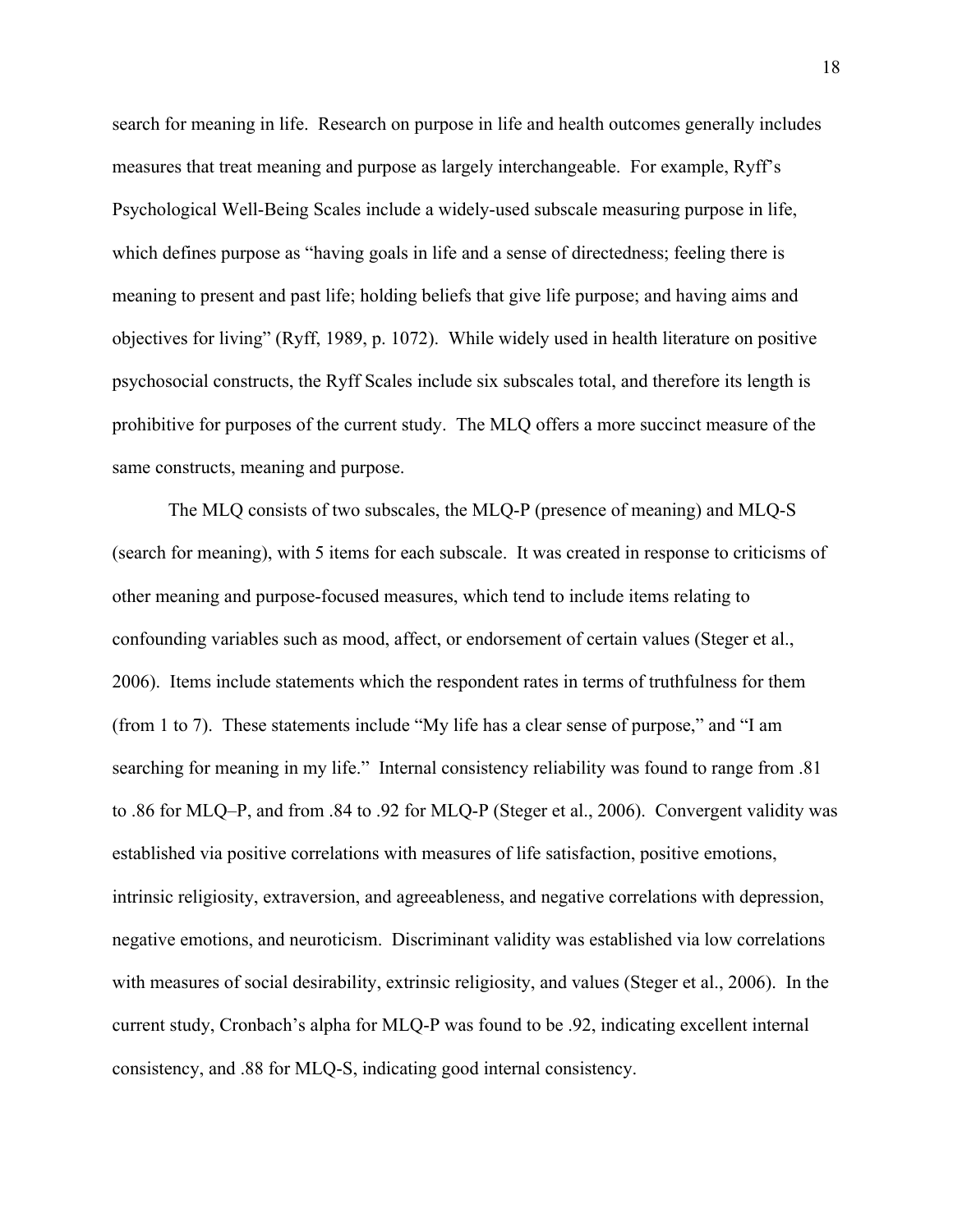**Demographic questionnaire.** Participants' data collected included age, gender, income, marital/relationship status, ethnicity, education, type of heart condition, length of time with condition, current treatment/procedures, medications, any participation in cardiac rehabilitation, and familiarity with behavior recommendations for heart health.

#### **Procedure**

The study utilized a cross-sectional, self-report survey of health behaviors, demographics and psychosocial variables. Participants were recruited through targeted outreach to organizations via the internet, through survey invitations posted on public groups pertaining to cardiovascular disease, organizations such as the American Heart Association, The Heart Foundation, Heart Failure Society of America, and National Coalition for Women with Heart Disease. Local medical facilities including Ball Memorial Hospital Cardiology Department and Cardiac Rehabilitation provided participants, with IRB approval. Ball State's Adult Physical Fitness Program and the employee Working Well Program distributed the survey as well. The participants were recruited via online invitations and distribution of paper surveys. Additionally, a number of support groups with an online presence were contacted regarding recruiting participants. Invitations included a brief explanation, indication of IRB approval, a link to the survey and informed consent. There were 261 online respondents, from various outreach efforts, and 39 paper survey respondents, from Ball Memorial Hospital, included in the final analysis.

Participants were asked to give informed consent before viewing the questionnaires and fully debriefed of the purpose of the study upon completing the survey. All data gathered from participants was anonymous. The measures, with the exception of the demographic questionnaire, were administered in a randomized order. The demographic questionnaire was completed after the other measures. Participants completed surveys either online, using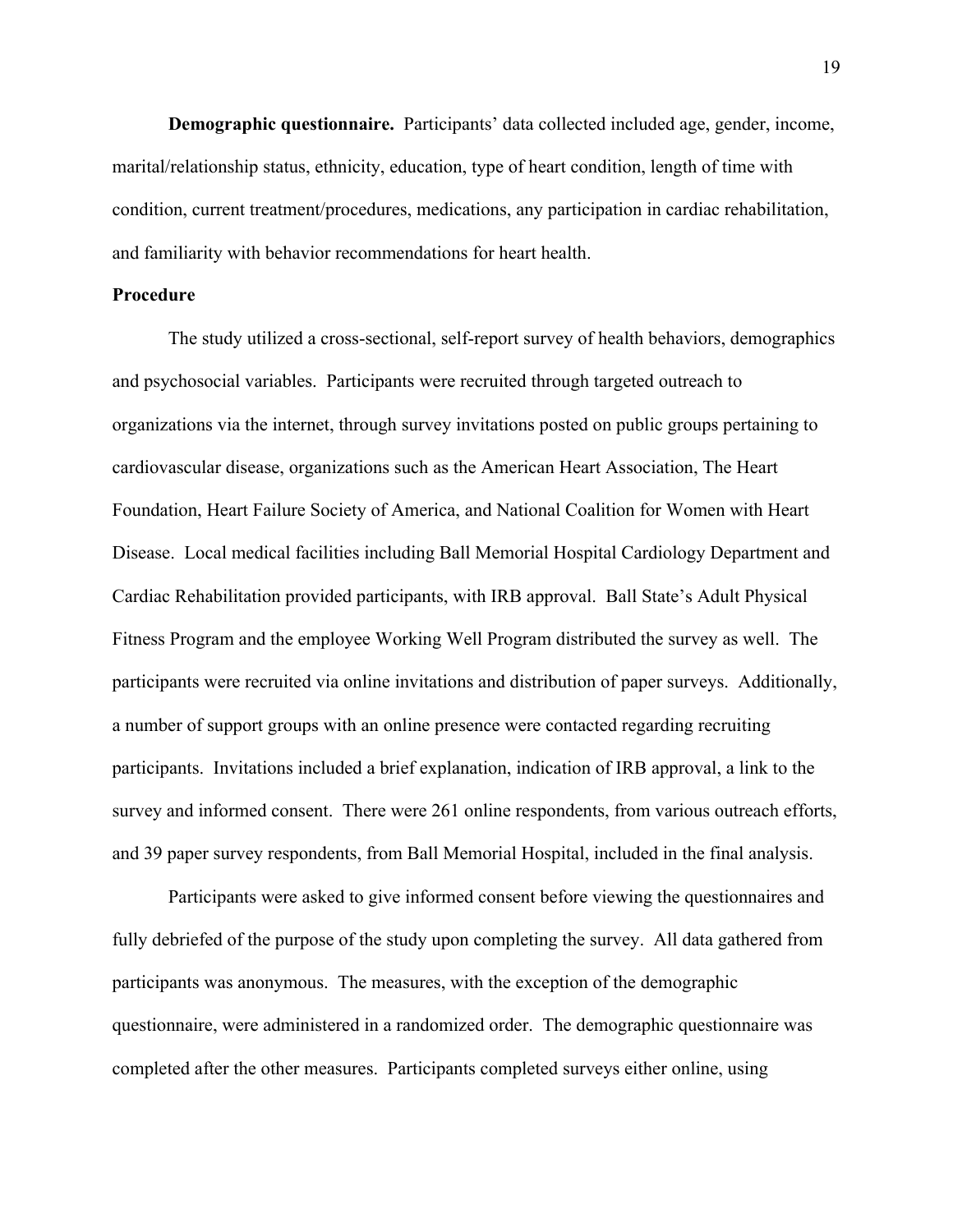Qualtrics, or in paper form. Participants had monetary incentive in the form of five \$40 gift cards which were distributed randomly via a lottery. Respondents were offered a chance to voluntarily register for this lottery in a separate database, which prevented any identifying information to be connected to individual surveys. In addition, participants were able to select from a list of non-profit organizations dedicated to heart disease, to which the researcher donated \$2 per selected organization, for a total of \$536. Organizations included the American Heart Association, the Heart Foundation, the Children's Heart Foundation, The National Coalition for Women with Heart Disease, and the Hypertrophic Cardiomyopathy Association.

#### **Data Analysis**

A preliminary analysis was conducted to examine correlations between the demographic and psychosocial variables. For example, gender and race differences have been identified in CVD. Heart conditions are significantly more prevalent in men than women, and more prevalent in African Americans than Caucasians (Go et al., 2014). However, women with CVD tend to have significantly more depression, anxiety, and stress than men, along with reduced activity and significantly worse clinical outcomes (Brummett, Morey, Boyle, & Mark, 2009). Further, women are less aggressively treated and receive significantly fewer referrals to cardiac rehabilitation (Allan & Fisher, 2012; Colella et al, 2015). Naturally, diagnoses of CVD are more prevalent in older populations (Mozaffarian et al., 2015). Additionally, psychosocial variables have been found to interact with demographic variables in CVD outcomes. For instance, higher levels of positive affect during recovery from a heart attack were found to significantly reduce the decline in functioning in men but not in women (Brummett et al., 2009). Optimism was found to be higher in older patients with atherosclerosis (plaque buildup in the arteries causing hardening and narrowing) than younger, with no differences found in optimism levels for gender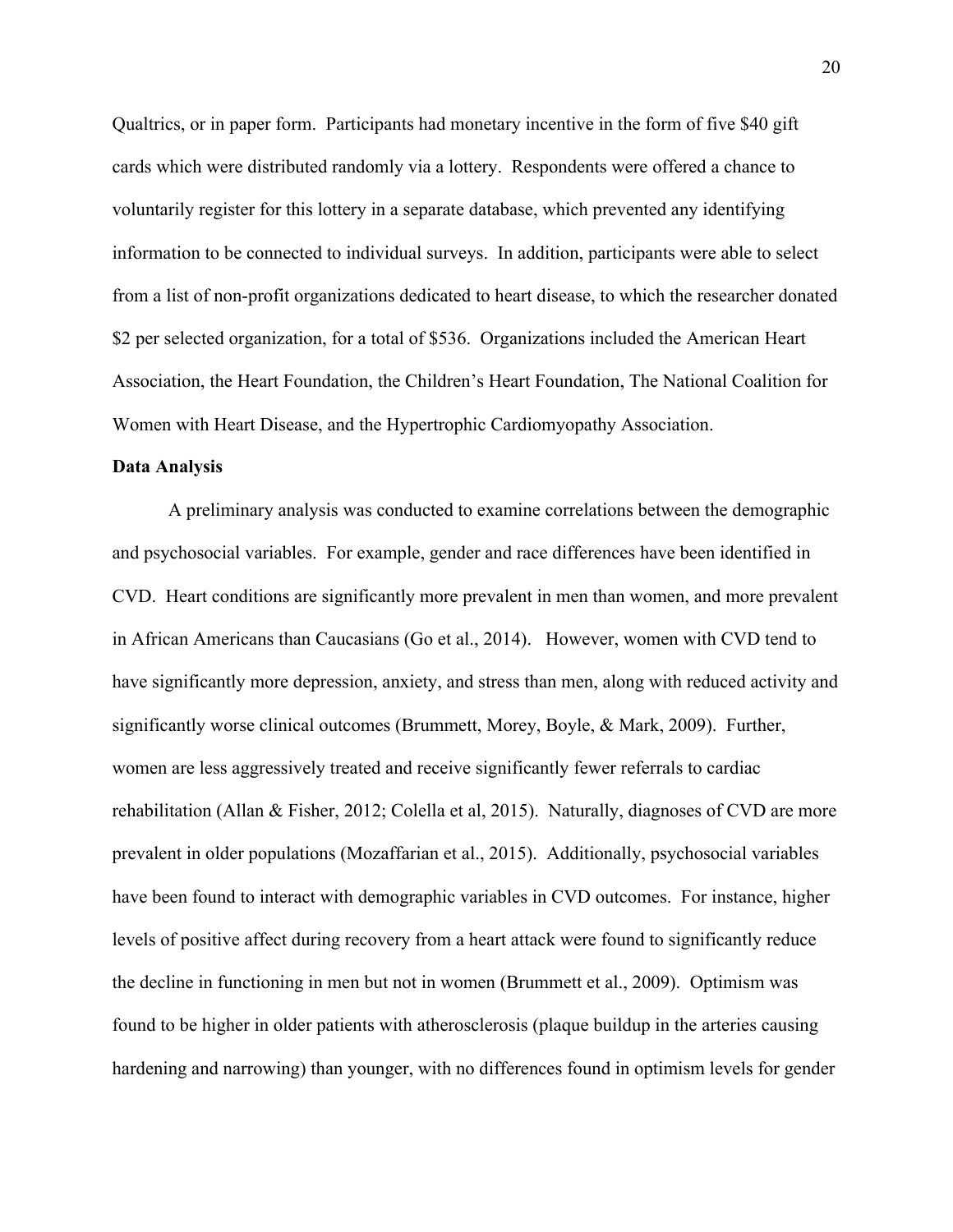or race (Roy et al., 2010). Finally, health behaviors can vary according to demographic factors. Smoking, for example, is more prevalent in males than females, and most prevalent in American Indian males and females, Black males and White males (Mozaffarian et al., 2015). This preliminary analysis provided information for conducting the predictive analysis, which utilized logistic regression.

Multinomial logistic regression (MLR) was used to analyze the data, using SPSS Statistics Version 25.0 (IBM Corp., 2017). MLR is used to predict membership in a category, or the probability of membership in a category (Starkweather & Moske, 2011). The prediction of membership in a certain category serves as the dependent variable, derived from multiple independent variables, which can be either dichotomous or continuous. MLR was appropriate because there are five potential categories of the dependent variable (five stages of change), and MLR allows for more than two categories of the dependent variable (Starkweather & Moske, 2011). The current study investigated whether certain psychosocial or demographic variables predict stage of change for certain health behaviors. It was important to assess for multicollinearity among the independent variables, given that there was some expected correlation between positive psychosocial variables. Another benefit of using MLR is that it does not require assumptions of normality, linearity, or homoscedasticity (Starkweather & Moske, 2011). Descriptive and reliability statistics for each measure can be found in Table 5. This analysis illustrated which psychosocial variables correlate the strongest with certain stages of behavior change. This information can then be used to apply to clinical practice, such as interventions targeted toward increasing or encouraging certain positive psychological states to affect health behavior change.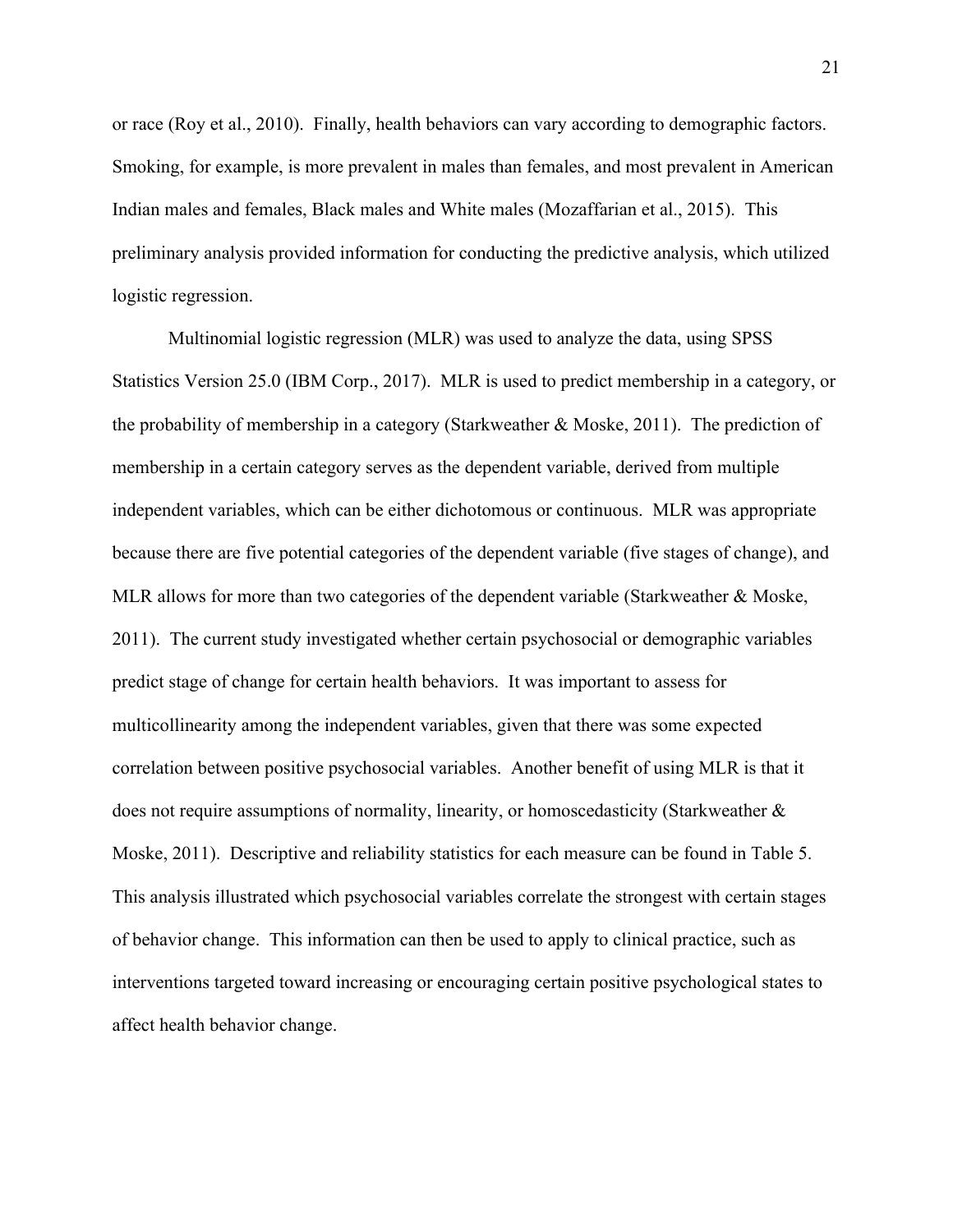#### **Results**

For each health behavior, participants were first categorized into one of five stages of behavior change, based on the TTM. Next, an analysis of correlations between demographic variables and psychosocial predictors was conducted for each health behavior (smoking, diet, exercise). Associations among observed variables were examined using bivariate correlations, and assessed for multicollinearity among the independent variables. Lastly, MLR analyses were conducted for each health behavior. Model fit indices and omnibus test statistics for the MLR models can be found in Tables 6 and 7, respectively.

#### **Smoking Behavior Change**

As expected, significant Pearson correlations emerged among many psychosocial variables in the smoking behavior sample (Table 8). Optimism was moderately positively correlated with positive affect,  $r = .53$ ,  $p < .01$ ; social support,  $r = .41$ ,  $p < .01$ ; and meaningpresence,  $r = .60$ ,  $p < .01$ ; and weakly negatively correlated with meaning-search,  $r = -.28$ ,  $p <$ .01. Positive affect was moderately correlated with social support,  $r = .52$ ,  $p < .01$ ; meaningpresence,  $r = .64$ ,  $p < .01$ ; and weakly correlated with meaning-search,  $r = .22$ ,  $p < .01$ . Social support was moderately correlated with meaning-presence,  $r = .41$ ,  $p < .01$ . Additionally, associations between several demographic variables and psychosocial predictors were significant. Age was weakly but positively correlated with optimism,  $r = .19$ ,  $p < .05$ , and meaning-presence,  $r = .20$ ,  $p < .05$ , and negatively with meaning-search,  $r = .27$ ,  $p < .01$ . Finally, gender was weakly but positively correlated with meaning-presence, *r* = .18, *p* < .05, suggesting that males reported slightly higher presence of meaning/purpose in life.

Overall, the model for Smoking Behavior Change exhibited adequate fit. The omnibus test for the logistic regression model was found to be statistically significant,  $X^2$  (68,  $N = 144$ ) =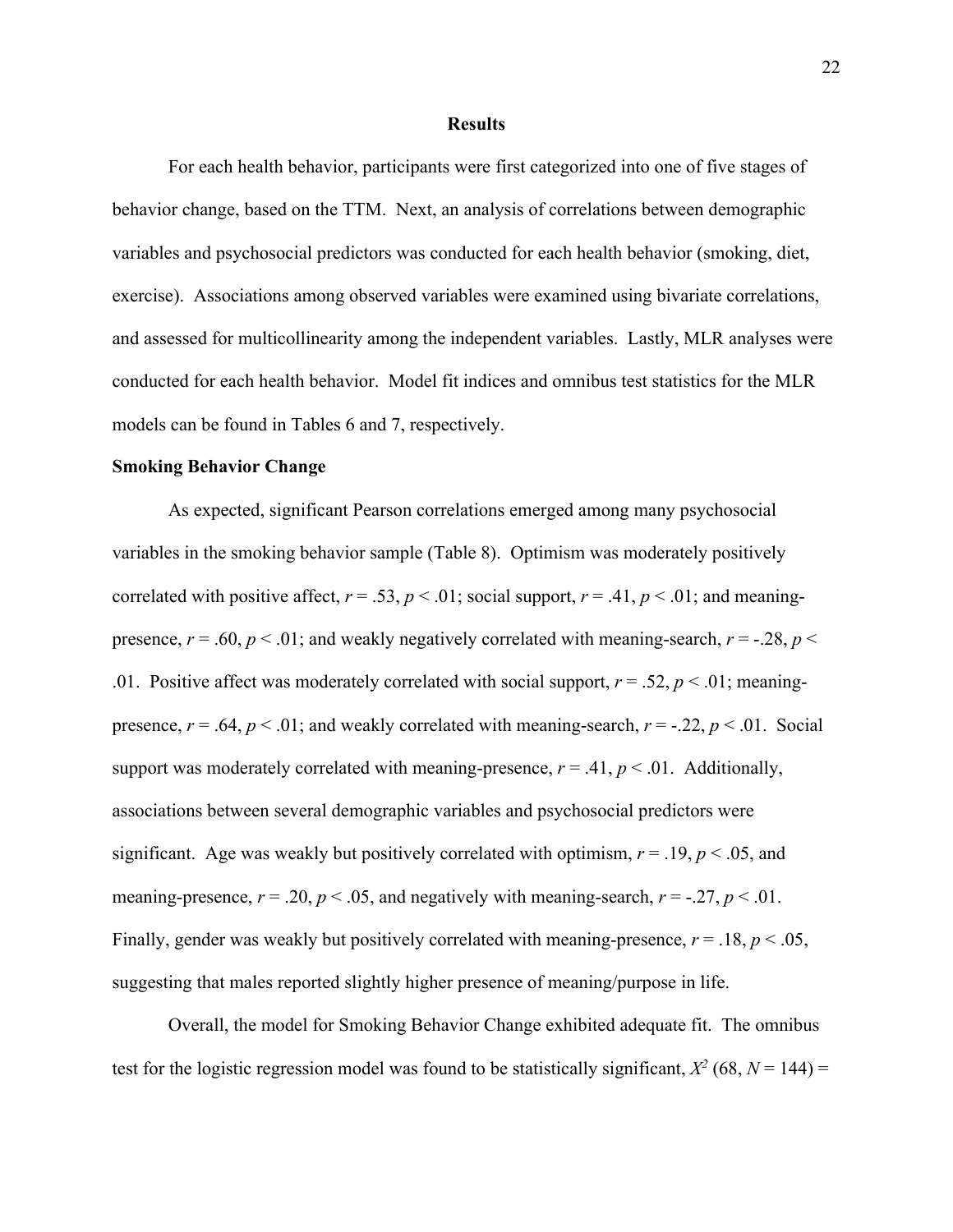118.82,  $p < .001$ . The Nagelkerke Pseudo  $R^2$  was computed to be .652, suggesting that 65% of the variability is explained by the predictor variables in the model. The Hosmer and Lemeshow goodness of fit test was not significant,  $X^2$  (504,  $N = 144$ ) = 249.47, n.s., indicating a good fit for the model. Further, the overall predictive accuracy for the model is 77.1%, suggesting that the model is useful.

For the regression analyses, each of the first four stages was used as a reference group and compared with the other stages. For the overall model of smoking cessation behavior, several independent variables were significant in predicting participants' stage of change. Significant psychosocial predictors were social support, meaning-presence, and meaning-search, and significant demographic predictors were age, gender, and education. Parameter estimates for the smoking model are presented in Table 9. Specifically, those who reported higher levels of social support had a significant increase in odds of being in the Contemplation stage of change rather than the Precontemplation stage ( $OR = 8.10$ ; 95% CI: 1.39 to 47.01). Higher reported social support also increased the odds of being in the Maintenance stage compared to the Precontemplation stage (OR =  $6.76$ ; 95% CI: 1.46 to 31.29). Unexpectedly, those with higher meaning-presence (presence of meaning in life) had decreased odds of being in the Preparation stage (OR = .11, 95% CI: .01 to .92) or Maintenance stage (OR = .12, 95% CI: .02 to .81) compared to Precontemplation. Notably, those with higher reported meaning-search (search for meaning in life) had decreased odds of being in the Maintenance stage compared to the Preparation stage (OR = .16; 95% CI: .04 to .61).

In terms of demographic predictors, age had a small but significant role in predicting stage of smoking behavior change for current and former smokers. Specifically, older age was associated with increased odds of being in the Contemplation stage compared to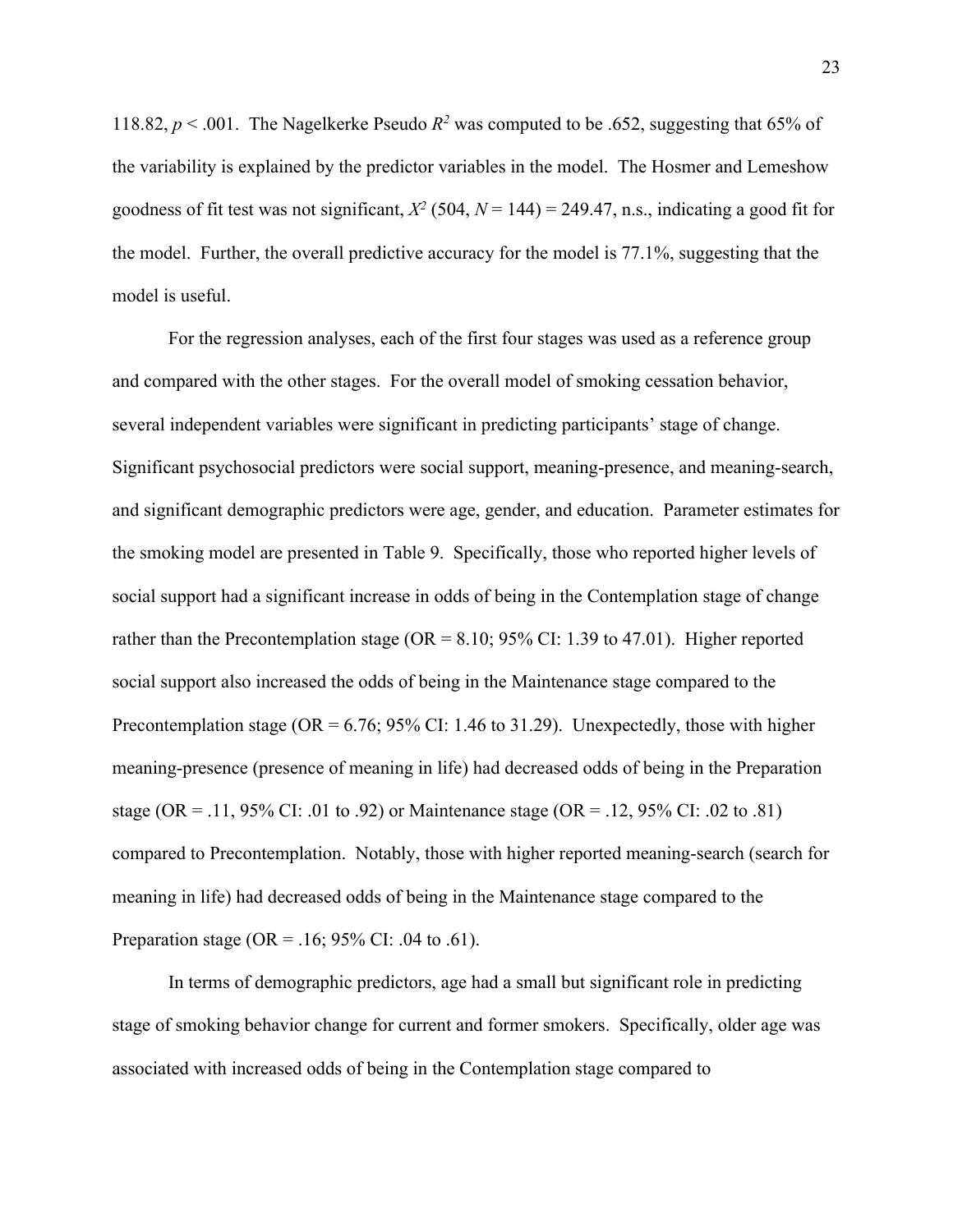Precontemplation ( $OR = 1.23$ , 95% CI: 1.05 to 1.43), and also for being in the Maintenance stage compared to Precontemplation (OR = 1.22, 95% CI: 1.07 to 1.39). Males had significantly decreased odds of being in the Action stage compared to Contemplation ( $OR = .01$ , 95% CI: .00 to .41) or Preparation (OR = .03, 95% CI: .00 to .66). Finally, males had decreased odds of being in the Maintenance stage compared to the Contemplation Stage (OR = .04, 95% CI: .00 to .90). Interestingly, while education level was a significant predictor in the overall model, it did not emerge as significant in any individual parameter estimates (individual bivariate regression analyses conducted between pairs of stages).

#### **Exercise Behavior Change**

Significant Pearson correlations emerged among several psychosocial variables in the exercise behavior sample, as expected (Table 11). Optimism was moderately positively correlated with positive affect,  $r = .53$ ,  $p < .01$ ; social support,  $r = .43$ ,  $p < .01$ ; and meaningpresence,  $r = .53$ ,  $p < .01$ ; and weakly negatively correlated with meaning-search,  $r = -.28$ ,  $p <$ .01. Positive affect was moderately correlated with social support,  $r = .50$ ,  $p < .01$ ; meaningpresence,  $r = .60$ ,  $p < .01$ ; and weakly correlated with meaning-search,  $r = .22$ ,  $p < .01$ . Social support was moderately correlated with meaning-presence,  $r = .46$ ,  $p < .01$ , and weakly correlated with meaning-search,  $r = -.14$ ,  $p < .05$ . Meaning-presence was weakly negatively correlated with meaning-search,  $r = -.17$ ,  $p < .05$ . Additionally, associations between several demographic variables and psychosocial predictors were significant. Age was weakly but positively correlated with optimism,  $r = .22$ ,  $p < .01$ , positive affect,  $r = .16$ ,  $p < .01$ , and meaning-presence,  $r = .17$ ,  $p < .01$ , and negatively with meaning-search,  $r = .28$ ,  $p < .01$ . Gender was weakly negatively correlated with meaning-search,  $r = -12$ ,  $p < 0.05$ , suggesting that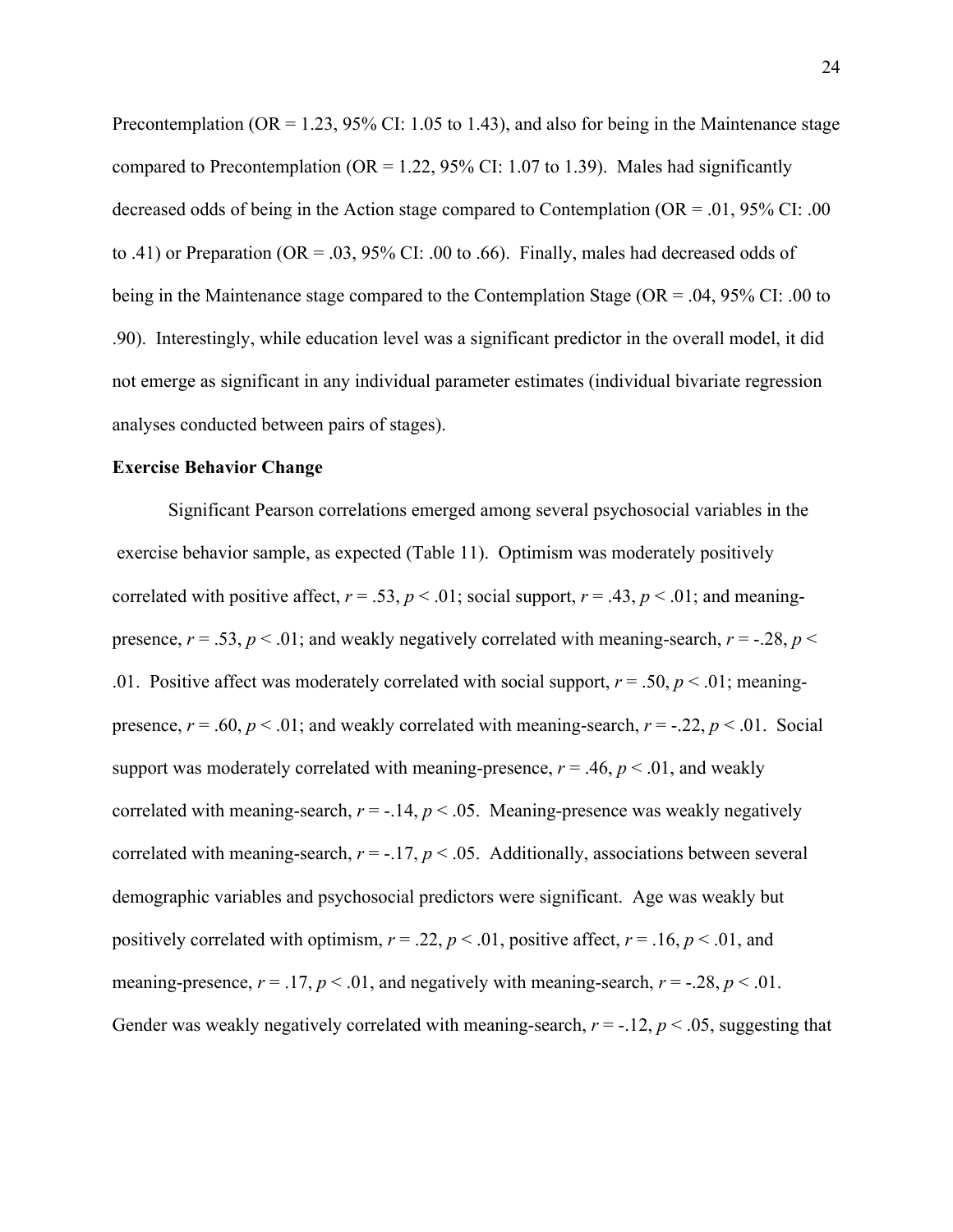males reported slightly lower levels of searching for meaning in life. Finally, optimism was weakly but positively correlated with education,  $r = .17$ ,  $p < .05$ .

Overall, the model for Exercise Behavior Change exhibited adequate fit. The omnibus test for the logistic regression model was found to be statistically significant,  $X^2$  (72,  $N = 298$ ) = 147.93,  $p < .001$ . The Nagelkerke Pseudo  $R^2$  was computed to be .411, suggesting that approximately 41% of the variability is explained by the predictor variables in the model. The Hosmer and Lemeshow goodness of fit test was not significant,  $X^2$  (1116,  $N = 298$ ) = 1095.88, n.s., indicating a good fit for the model. Further, the overall predictive accuracy for the model is 45.6%, suggesting that the model is moderately useful, but less so than the Smoking model.

For the regression analyses, each of the first four stages was used as a reference group and compared with the other stages. For the overall model of exercise behavior, two independent variables were significant in predicting participants' stage of change. The one significant psychosocial predictor was positive affect, and the one significant demographic predictor was education. Parameter estimates for the exercise model are presented in Table 12. Specifically, compared to the Precontemplation stage, those who reported higher levels of positive affect had a significant increase in odds of being in the Preparation stage ( $OR = 1.79$ ; 95% CI: 1.02 to 3.14), Action stage (OR = 2.66; 95% CI: 1.23 to 5.77) or Maintenance stage of change (OR = 4.11; 95% CI: 2.28 to 7.43). Higher reported positive affect also increased the odds of being in the Maintenance stage compared to both the Contemplation stage ( $OR = 2.77$ ; 95% CI: 1.57 to 4.89) and the Preparation stage (OR = 2.30; 95% CI: 1.37 to 3.86).

In terms of demographic predictors, those whose highest level of education was "some college, no degree" had decreased odds of being in the Maintenance stage compared to both the Precontemplation stage (OR = .21; 95% CI: .06 to .80) and the Contemplation stage (OR = .27;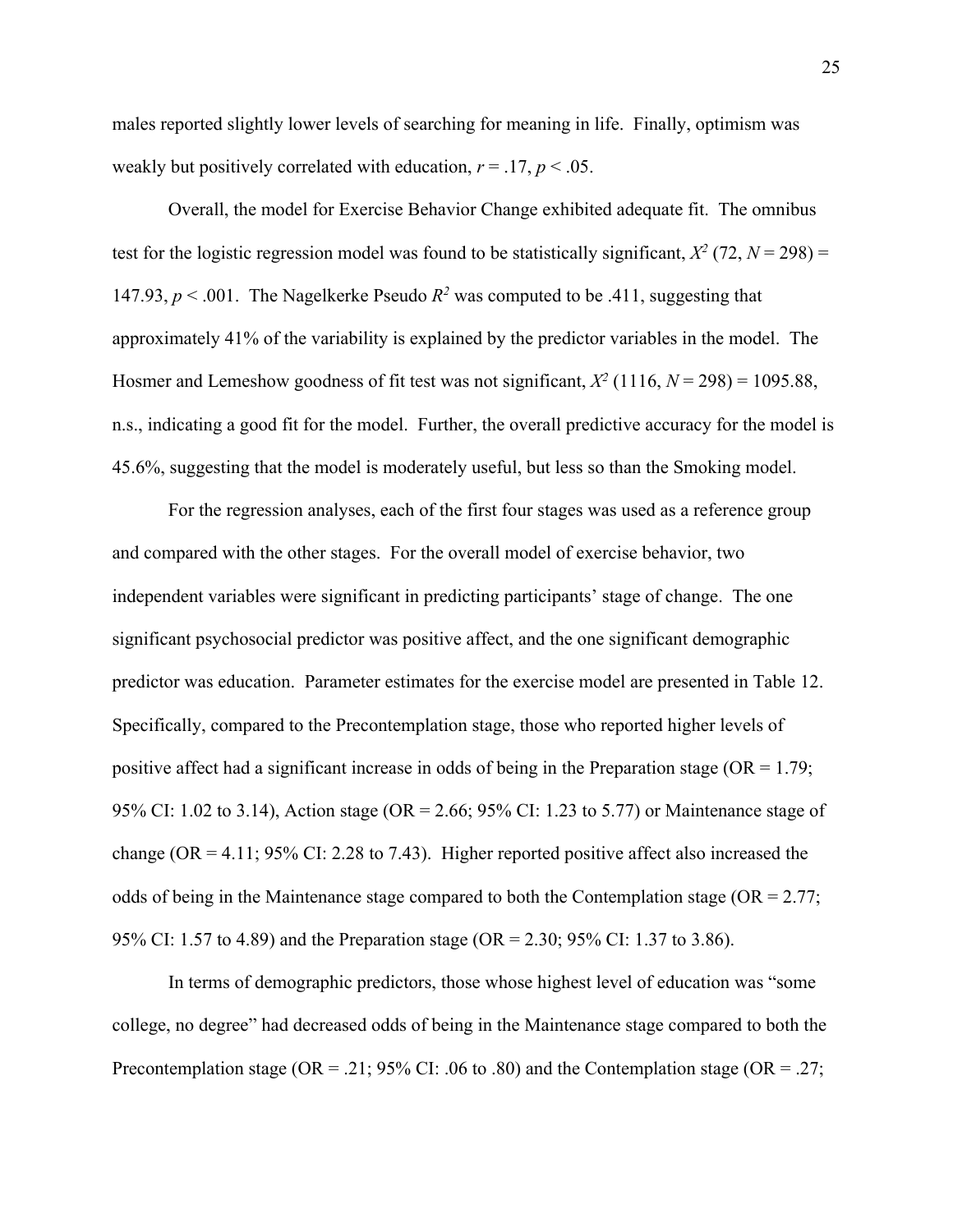95% CI: .07 to .99). Those whose highest level of education was a bachelor's degree had decreased odds of being in the Maintenance stage compared to the Preparation stage (OR = .37; 95% CI: .14 to .95).

#### **Dietary Behavior Change**

Significant Pearson correlations emerged among several psychosocial variables in the dietary behavior analysis, which were similar to those in the other analyses (Table 13). Optimism was moderately positively correlated with positive affect,  $r = .53$ ,  $p < .01$ ; social support,  $r = .43$ ,  $p < .01$ ; and meaning-presence,  $r = .53$ ,  $p < .01$ ; and weakly negatively correlated with meaning-search,  $r = -0.29$ ,  $p < 0.01$ . Positive affect was moderately correlated with social support,  $r = .50$ ,  $p < .01$ ; meaning-presence,  $r = .60$ ,  $p < .01$ ; and weakly correlated with meaning-search,  $r = -0.20$ ,  $p < 0.01$ . Social support was moderately correlated with meaningpresence,  $r = .46$ ,  $p < .01$ , and weakly correlated with meaning-search,  $r = .14$ ,  $p < .05$ . Meaning-presence was weakly negatively correlated with meaning-search,  $r = -17$ ,  $p < 0.01$ . Additionally, associations between several demographic variables and psychosocial predictors were significant. Age was weakly but positively correlated with optimism,  $r = .23$ ,  $p < .01$ , positive affect,  $r = .16$ ,  $p < .01$ , and meaning-presence,  $r = .17$ ,  $p < .01$ , and negatively with meaning-search,  $r = -0.28$ ,  $p < 0.01$ . Gender was weakly negatively correlated with meaningsearch,  $r = -.12$ ,  $p < .05$ , suggesting that males reported slightly lower levels of searching for meaning in life. Finally, optimism was weakly but positively correlated with education,  $r = .16$ ,  $p < .01$ .

Overall, the model for Dietary Behavior Change exhibited adequate fit. The omnibus test for the logistic regression model was found to be statistically significant,  $X^2$  (72,  $N = 300$ ) = 113.33,  $p < .001$ . The Nagelkerke Pseudo  $R^2$  was computed to be .333, suggesting that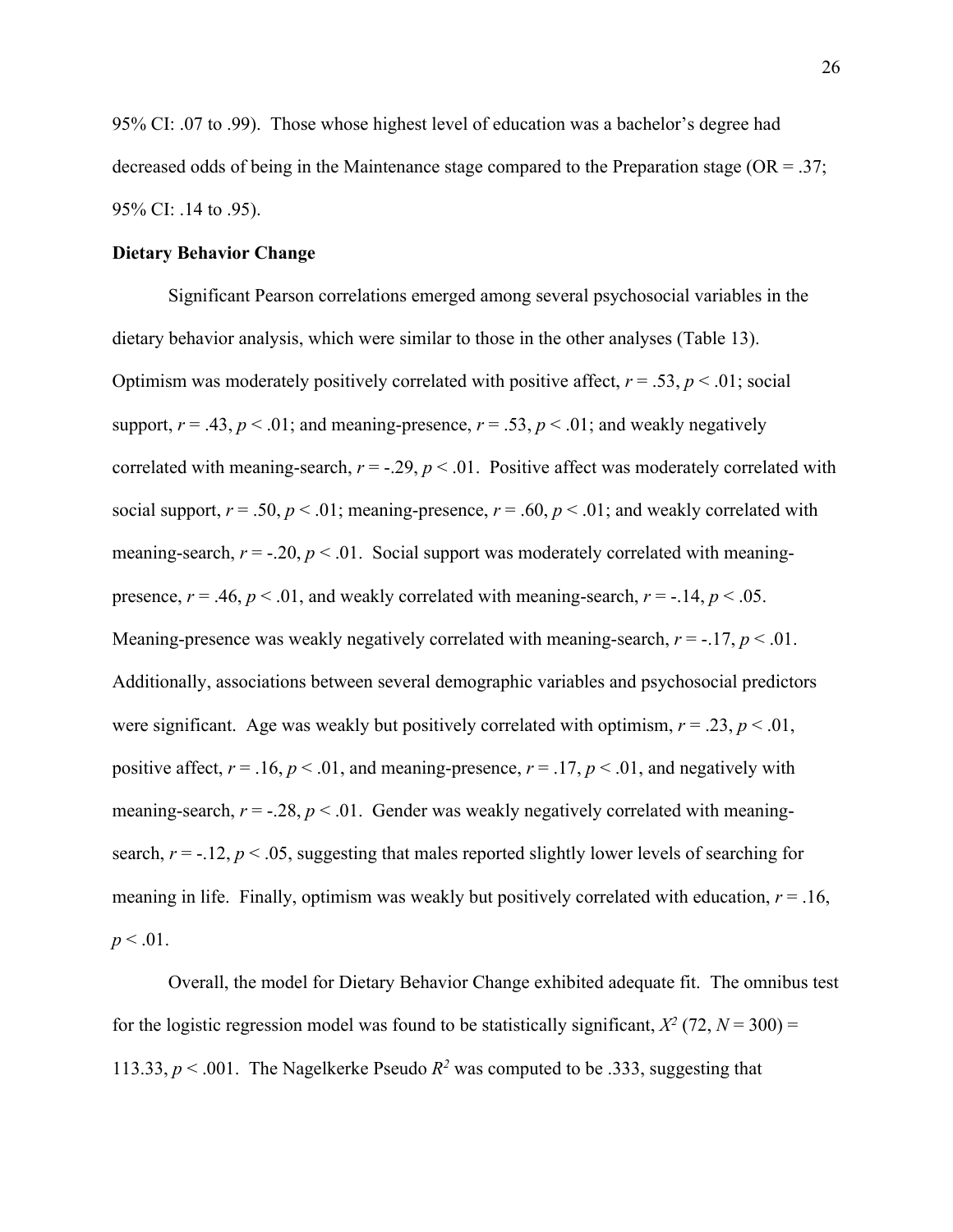approximately 33% of the variability is explained by the predictor variables in the model. The Hosmer and Lemeshow goodness of fit test was not significant,  $X^2$  (1124,  $N = 300$ ) = 1185.78, n.s., indicating a good fit for the model. Further, the overall predictive accuracy for the model is 45.3%, suggesting that the model is moderately useful, but less so than the Smoking model.

For the regression analyses, each of the first four stages was used as a reference group and compared with the other stages. For the overall model of dietary behavior, only one independent variable was significant in predicting participants' stage of change. No psychosocial predictors were significant in the overall model, and the only significant demographic predictor was age. Parameter estimates for the diet model are presented in Table 14. Specifically, an increase in age was associated with decreased odds of being in the Contemplation stage compared to Precontemplation ( $OR = .93, 95\%$  CI: .89 to .97). Compared to the Contemplation stage, increased age was associated with increased odds of being in the Preparation stage (OR = 1.07, 95% CI: 1.02 to 1.11), Action stage (OR = 1.11, 95% CI: 1.03 to 1.21) or Maintenance stage (OR = 1.07, 95% CI: 1.03 to 1.12).

#### **Discussion**

The purpose of this study was to examine the predictive power of four positive psychosocial variables related to stages of behavior change for three important health behaviors for patients with CVD. The first model examined stages of smoking behavior change in a sample of those who either currently smoke or had previously smoked. The second model examined stages of exercise behavior change, and the third model explored dietary behavior stages of change. Tests of model fit indicated that each model exhibited adequate fit, with the Smoking model having the best fit, followed by the Exercise model, and lastly the Diet model. Significant predictors for each overall model will be discussed. While certain predictors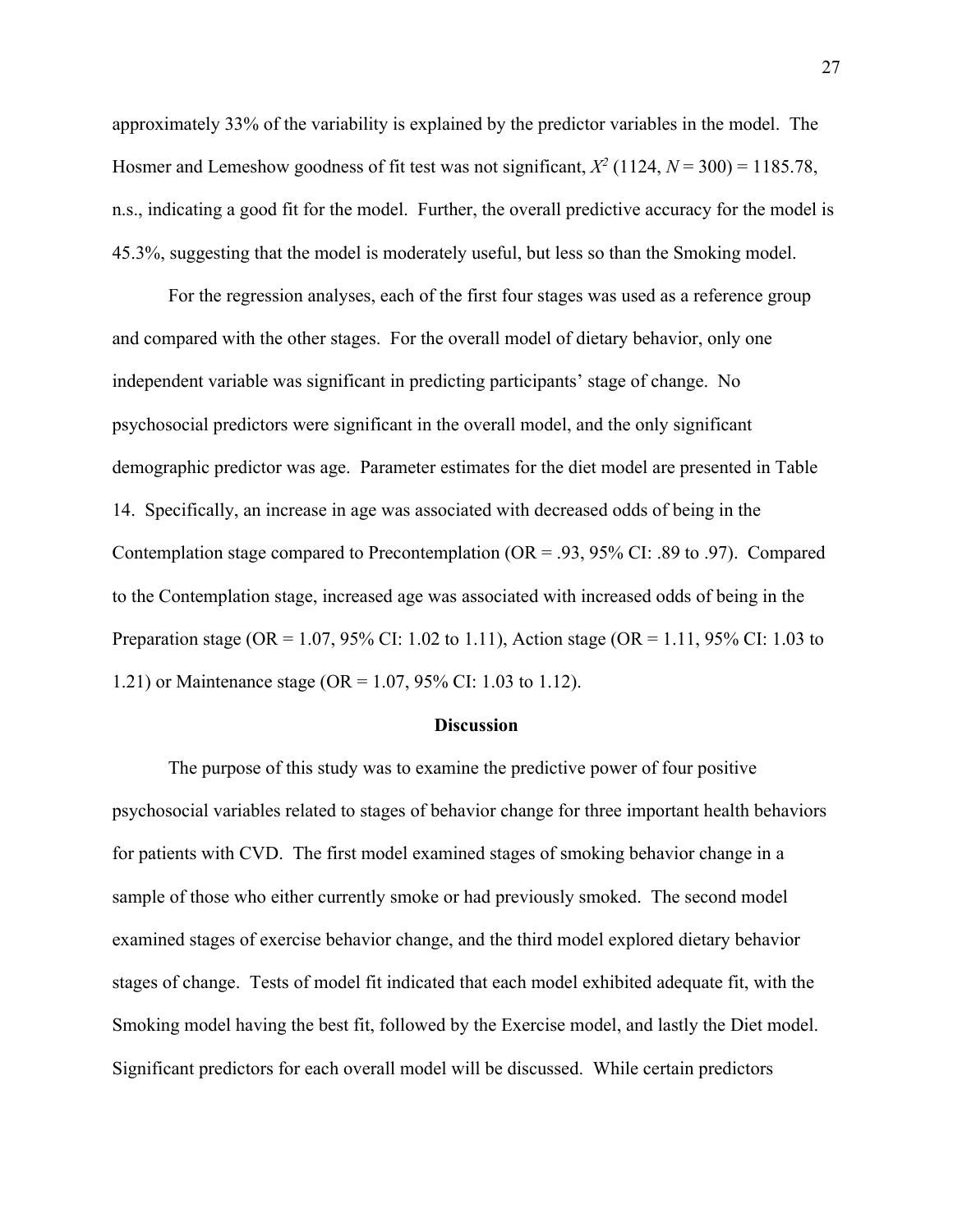emerged as significant in the parameter estimates but not the overall model, these have limited interpretability. The parameter estimates consist of bivariate logistic regressions between each pair of stages, meaning the results suggest a variable's impact only on predicting *one stage over another*, rather than predicting one stage *over all others*. Hypotheses for the study were as follows:

- 1) Patients who have already experienced some level of cardiovascular event or condition will display a more varied distribution of stages for health behavior change, compared to those from the general population., as discussed in the literature.
- 2) Higher reported levels of optimism, positive affect, perceived social support and purpose in life will predict later stages of change for health behaviors needing improvement.
- 3) Various psychosocial and demographic variables will have different predictive power for the three health behaviors.

The first hypothesis was supported by the findings. While researchers have estimated the general population distribution of those needing health behavior change to be approximately 40% in Precontemplation, 40% in Contemplation, and 20% in Preparation (Fava et al., 1995), a more varied distribution of stages did emerge for each health behavior (Table 15) in the present study. Interestingly, and perhaps encouragingly, the highest percentage of both the Smoking (72%) and Exercise (33%) samples were in the Maintenance stage, and the highest percentage of the Diet sample (34%) was in the Preparation stage. This concentration in later stages of change likely reflects an increased awareness of and attention to health behaviors in the clinical cardiovascular population, whose well-being and longevity are particularly negatively impacted by tobacco use, lack of exercise, and poor diet. For instance, Twardella et al. (2006) found that a diagnosis such as cardiovascular disease was a significant predictor of smoking cessation,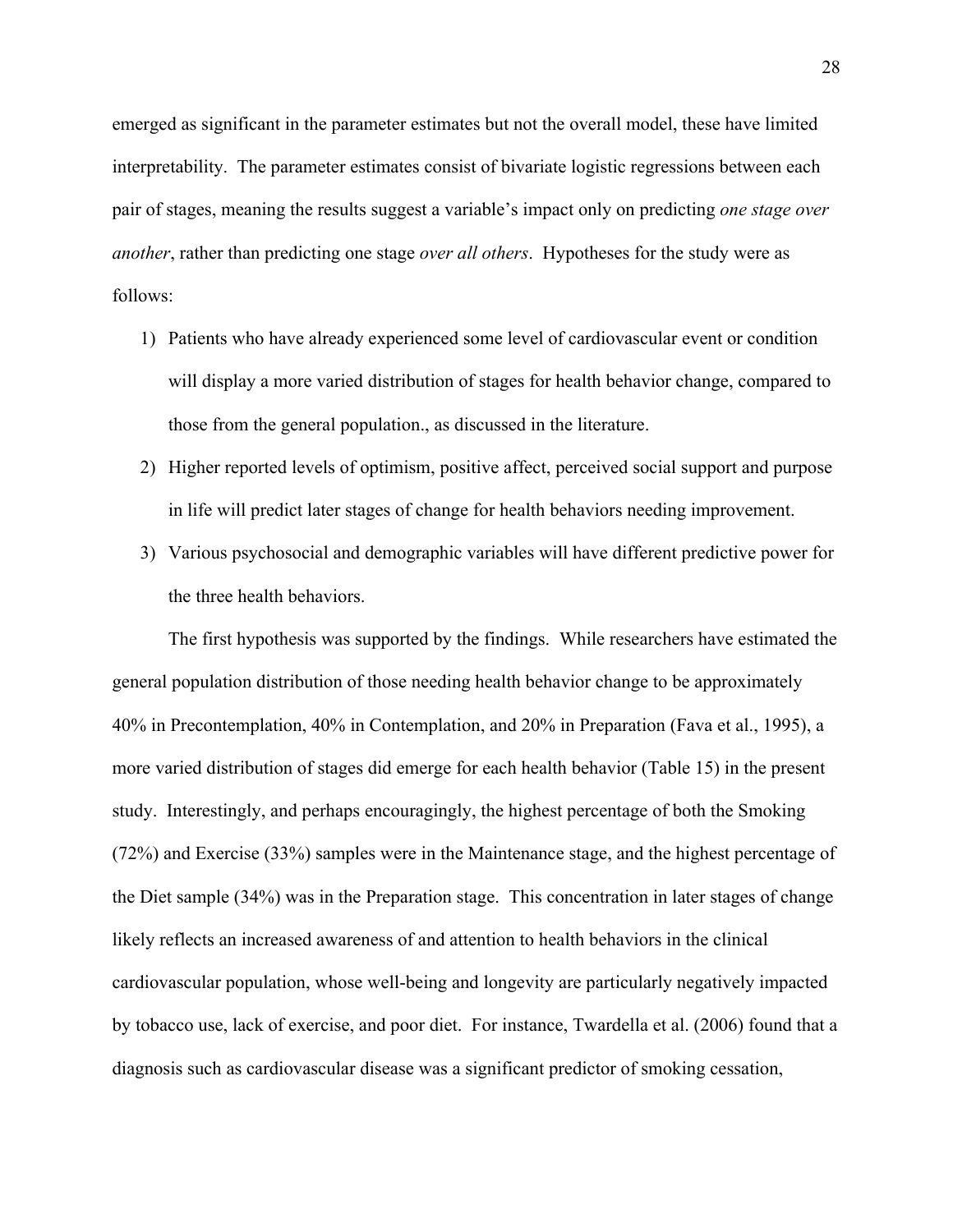particularly during the first year after diagnosis. Furthermore, these results align with previous findings that those with chronic health conditions have increased readiness to change health behaviors such as smoking, exercise and diet, regardless of demographic characteristics (Boyle, O'Connor, Pronk, & Tan, 1998). In fact, patients with heart disease expressed the most readiness to change compared to other conditions (Boyle et al., 1998). The findings in relation to the second and third hypotheses are more complex and will be discussed in detail for each health behavior.

The moderate, positive correlations revealed among many of the psychosocial variables in each analysis were expected, and aligned with construct validity findings reported for each scale (Scheier & Carver, 1992; Steger et al., 2006; Watson et al., 1988; Zimet et al., 1988). Further, associations between positive psychological constructs have been previously established, including bidirectional positive correlations among positive affect, optimism, purpose, and social support (Pressman & Cohen, 2005; Steptoe et al., 2009). In the current study, meaning-presence and meaning-search were weakly negatively correlated, meaning that higher presence of meaning was associated with lower search for leaning, and vice versa. This finding illustrates the independence of these constructs, and the fact that those reporting greater presence of meaning in life tended to report less of a need to search for meaning, and those reporting higher search for meaning tended to report lower presence of meaning. Further, because the variables of optimism, positive affect, and social support each correlated positively with presence of meaning, it logically follows that each of them also weakly negatively correlated with search for meaning.

#### **Smoking Behavior Model**

Notably, the exclusion of those participants who have never smoked resulted in a smaller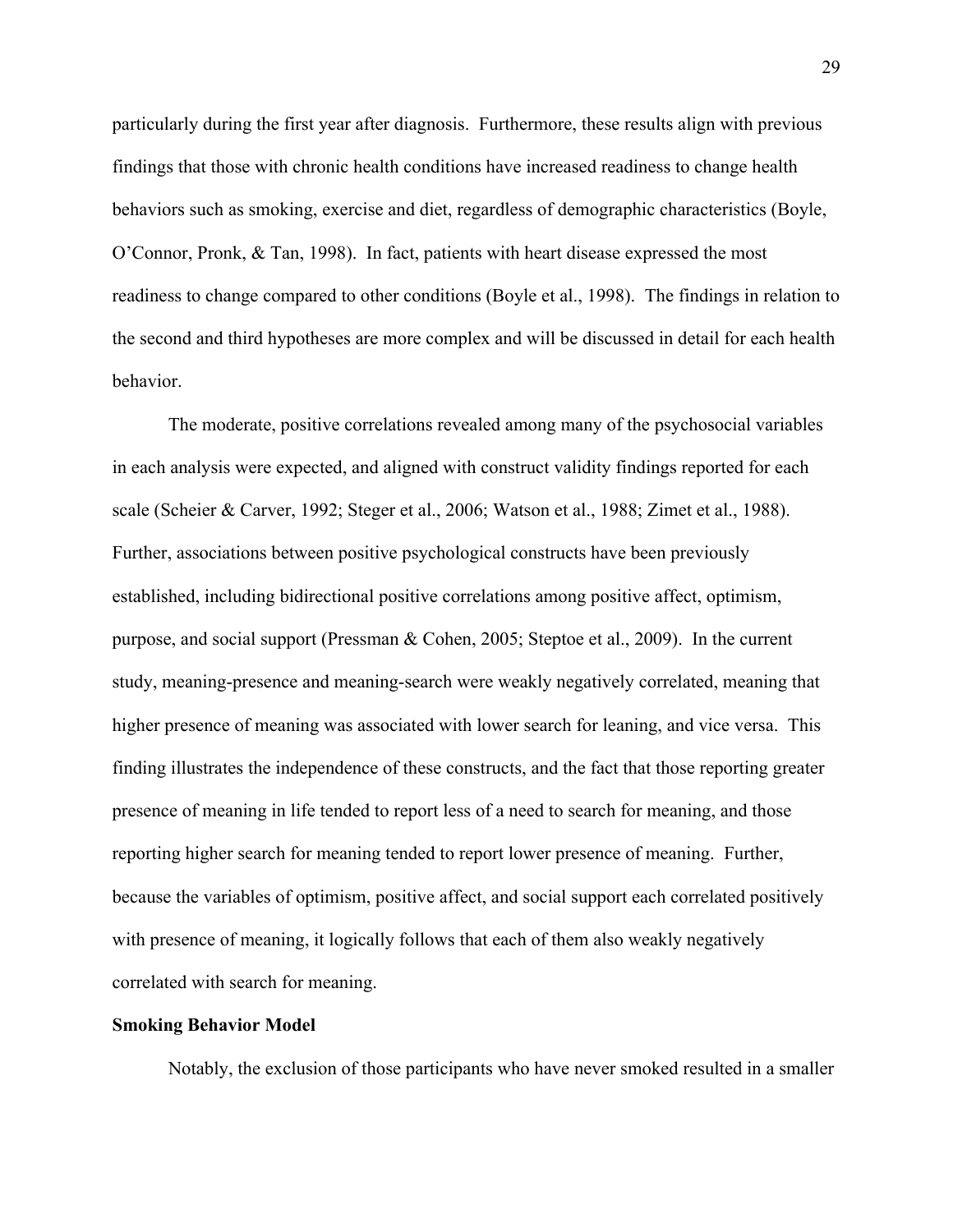sample size for this model. Additionally, the cell sizes were considerably uneven, with the majority of the sample reporting being in the Maintenance stage; having quit more than six months ago. While this is a positive finding in terms of health-promoting behaviors, it resulted in small cell sizes for the first four stages ( $n = 9, 11, 12$  and 9, respectively) of smoking behavior, limiting the generalizability of the results. Thus, the findings for this model should be interpreted with caution. While three psychosocial variables were significant predictors in the overall smoking cessation model, only social support served to support the study's second hypothesis, that higher levels of the variable would predict later stages of change for smoking behavior.

Specifically, higher perceived social support increased odds of either considering quitting (Contemplation) or having stopped for over six months (Maintenance), compared to not considering quitting (Precontemplation). These findings are consistent with existing literature supporting the positive impact of social support on health behaviors in general (Barth et al., 2010; Tay et al., 2013), as well as on smoking cessation specifically (Carlson, Goodey, Bennett, Taenzer, & Koopmans, 2002; Poghosyan, Darwish, Kim, & Cooley, 2016; Ryckman, Bercaw, Ellis, Wolf, & Elgert, 2006). The fact that social support did not predict two of the later stages, Preparation and Action, however, does reflect the mixed evidence in the literature regarding how social support may be related to smoking cessation. For example, Westmaas, Bontemps-Jones, and Bauer (2010) argued that the broad scope of social support as a construct makes conclusive evidence difficult to establish with regard to smoking cessation. They note that social support can be emotional, instrumental, or informational; it can be general support or behavior-specific; within-treatment (e.g., a counselor, support group, peer mentor) or outside of treatment (family, friends, work), or combined (e.g., involving a partner in treatment); and the literature reflects this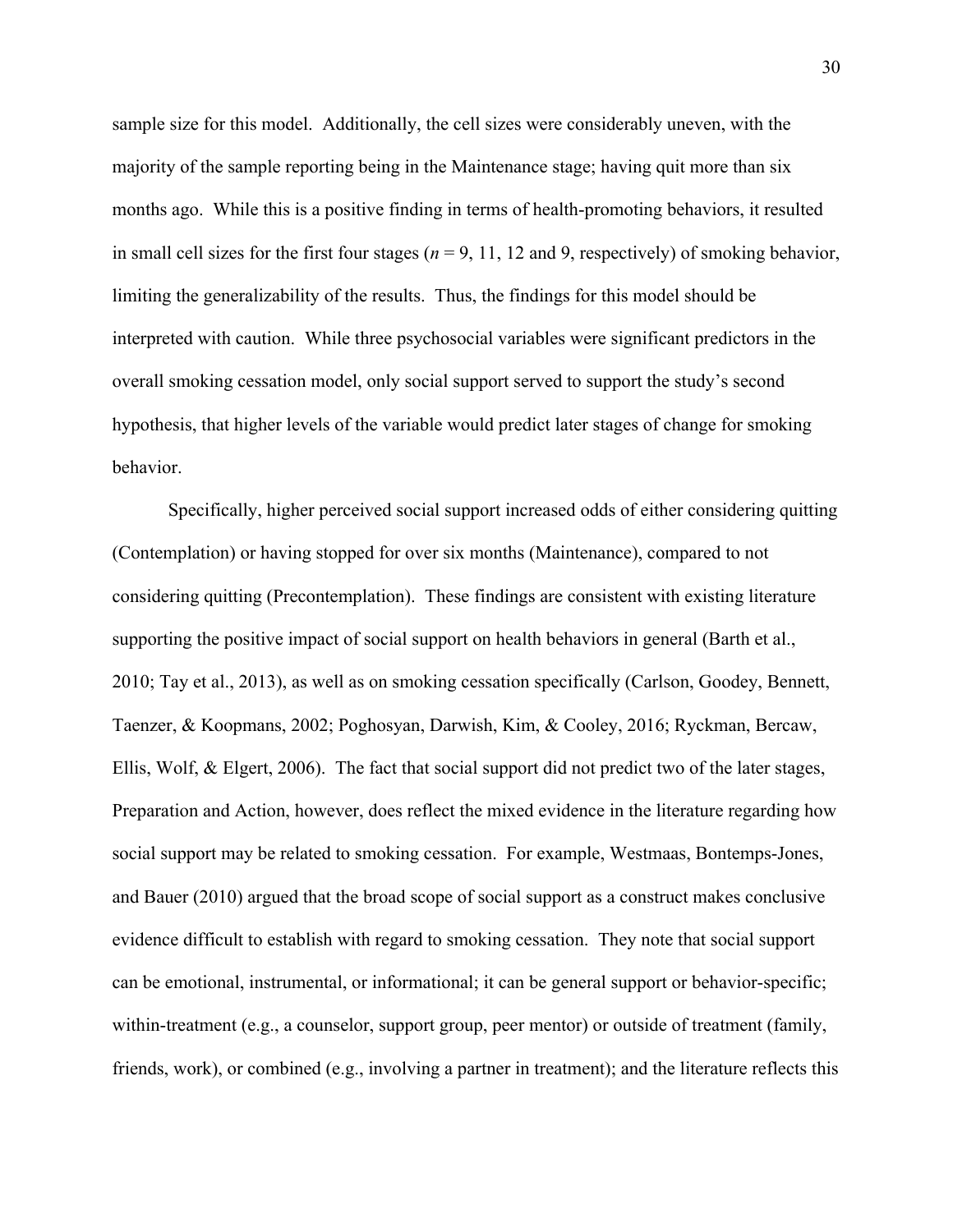heterogeneity (Westmaas et al., 2010). Further, social support can be positive or negative, and social norms can either support or discourage health behaviors (Tay et al., 2013). Examples of negative social support include expressed irritation, frustration, criticism, conflict, misunderstanding, or pressure (Ray, 1992), as well as discouragement of the expression of feelings, invasion of privacy, interference in another's affairs, or failure to provide promised help (Lincoln, 2000). Social norms differ from social support in that norms communicate information about what others think about engaging in a behavior and others' actions with respect to a behavior, whereas social support involves receiving some sort of direct assistance related to engaging in a behavior (Okun et al., 2003). Social support in the present study as measured by the MSPSS consisted of general, positive emotional and instrumental support from family, friends, and significant others. Thus, results from the present study offer further support for the role of social support in smoking behavior change, while illustrating the need for more clearly differentiated research on the mechanisms.

Alternately, higher levels of presence and search for meaning and purpose in life actually decreased the odds of being in some of the later stages of change for smoking behavior. Specifically, higher presence of meaning/purpose decreased odds of preparing to quit (Preparation) or maintaining cessation for over six months (Maintenance), compared to not thinking about quitting (Precontemplation). Higher search for meaning/purpose also decreased the odds of having maintained cessation for six months. Notably, meaning/purpose did not predict odds of thinking about quitting (Contemplation) or having quit for less than six months (Action), so broad conclusions about meaning/purpose and smoking cessation cannot be made.

While the current finding did not support the hypothesis that higher levels of meaning/purpose would predict later stages, existing literature may offer support for the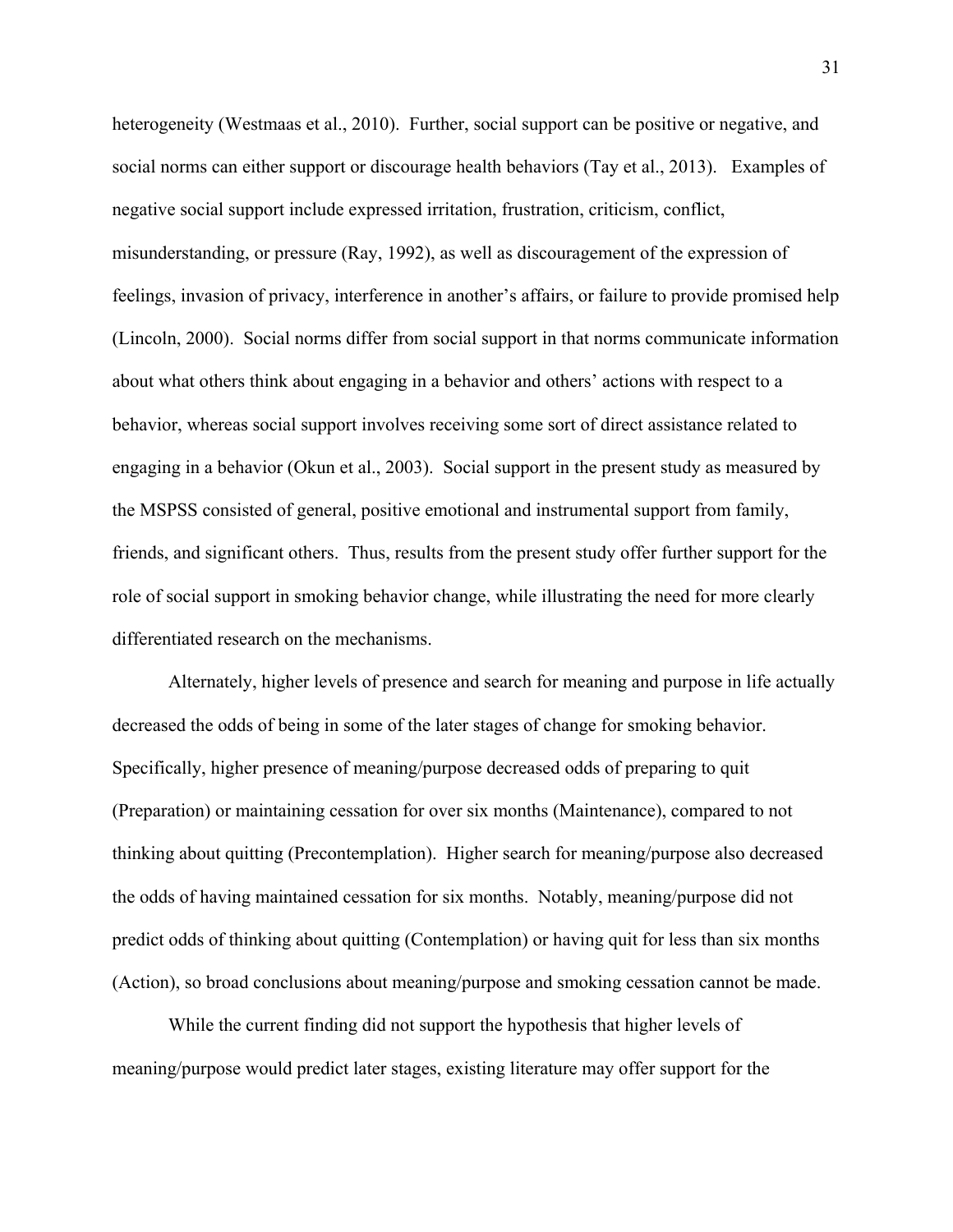unexpected findings. Konkolÿ-Thege, Urbán, and Kopp (2013) found that while those with greater meaning and purpose in life were less likely to be smokers, meaning and purpose levels had no significant effect on smoking *cessation*. Further, Steger, Mann, Michels, and Cooper (2009) found that those with higher presence of meaning tended to have less health anxiety, and those with higher search for (but not presence of) meaning tended to have higher health anxiety. Having less health anxiety could explain the decrease in odds of preparing to quit or maintaining cessation for those with higher meaning/purpose. Additionally, higher health anxiety (or any anxiety) may make cessation difficult to maintain, potentially explaining the decreased odds of maintenance for those higher in search for meaning. However, given that meaning and purpose in life have been associated with improved health behaviors and outcomes in cardiovascular patients, including smoking cessation (Boehm & Kubzansky, 2012; DuBois et al., 2015; Kim et al., 2013; Park, 2015), the present findings warrant further investigation into meaning, purpose, and smoking behavior.

Surprisingly, neither positive affect nor optimism were significant in predicting stages of change for smoking. Several factors, beyond the potential overlap in constructs, may have contributed to this. While positive affect has been associated with health behaviors including smoking cessation, samples often consist of participants who were already motivated to quit, potentially skewing the data. Further, an intervention study by Bränström, Penilla, Pérez-Stable, and Muñoz (2010) found increased positive affect to associate with smoking cessation only in those who began with low levels of positive affect. The mean level of positive affect in the present study ( $M = 30.27$ ;  $SD = 8.47$ ) was slightly lower compared to a general population sample ( $M = 33.30$ ;  $SD = 7.20$ ; Watson et al., 1988), but perhaps not low enough to display the impact of positive affect on smoking behavior. Furthermore, the *affect heuristic*, or use of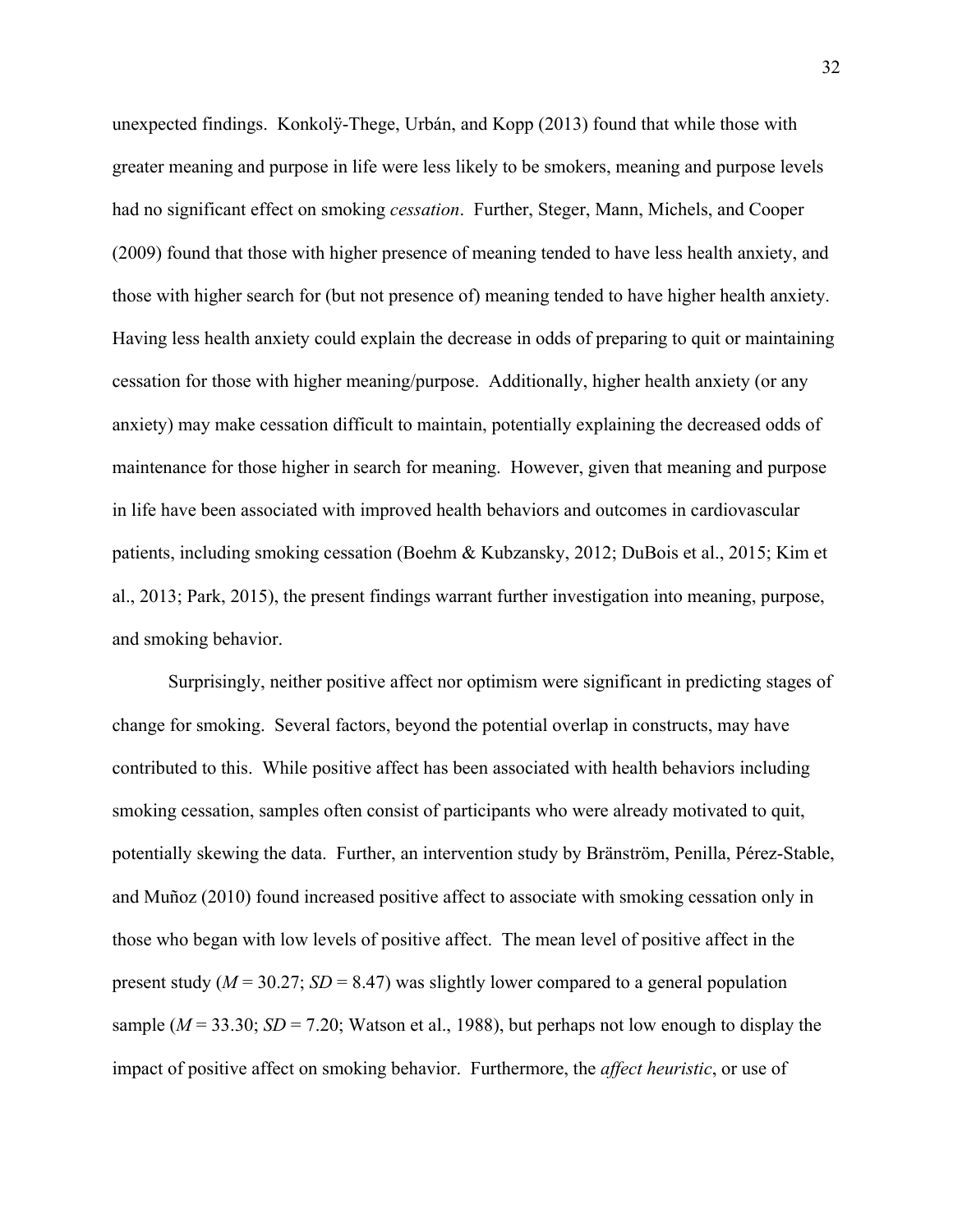emotions to inform decision-making, may impact the risk-assessment process for smokers (Slovic, Peters, Finucane, & MacGregor, 2005). For example, positive feelings that become associated with the act of smoking, based on social interactions, physiological responses, or enjoyable activities may decrease one's assessment of its risk, thereby decreasing the motivation to stop smoking.

Like positive affect, optimism may have a similarly complex relationship to smoking cessation. While optimism has been associated with decreased prevalence of smoking in general and clinical populations (Boehm & Kubzansky, 2012; DuBois et al., 2012; Sin, 2016), evidence is inconclusive regarding its association with smoking cessation specifically. For instance, Progovac et al. (2017) found optimism was not associated with smoking cessation in a large sample  $(N = 10,242)$  of postmenopausal female baseline smokers, with 1, 3, and 6-year followup. Further, DuBois et al. (2012) suggested that *optimism bias,* an unrealistic expectation about the ease of attaining positive outcomes, may create idealistic expectations regarding the ease of quitting or one's ability to quit. Similarly, Dillard, McCaul, and Klein (2006) noted that optimism bias is prevalent in smokers, and often reduces the perceived health risks of smoking. These findings offer potential explanations for optimism's lack of predictive power in the smoking behavior model.

The demographic factors predicting stage of smoking behavior change included age and gender. Older age predicted greater odds of thinking about or maintaining cessation over not thinking about it, but did not predict preparing to quit or having quit for less than six months. This is consistent with the literature, which suggests mixed evidence in terms of age, smoking cessation, and types of intervention (Twardella et al., 2006; Zbikowski, Magnusson, Pockey, Tindle, & Weaver, 2012). Smoking cessation can either become more or less important as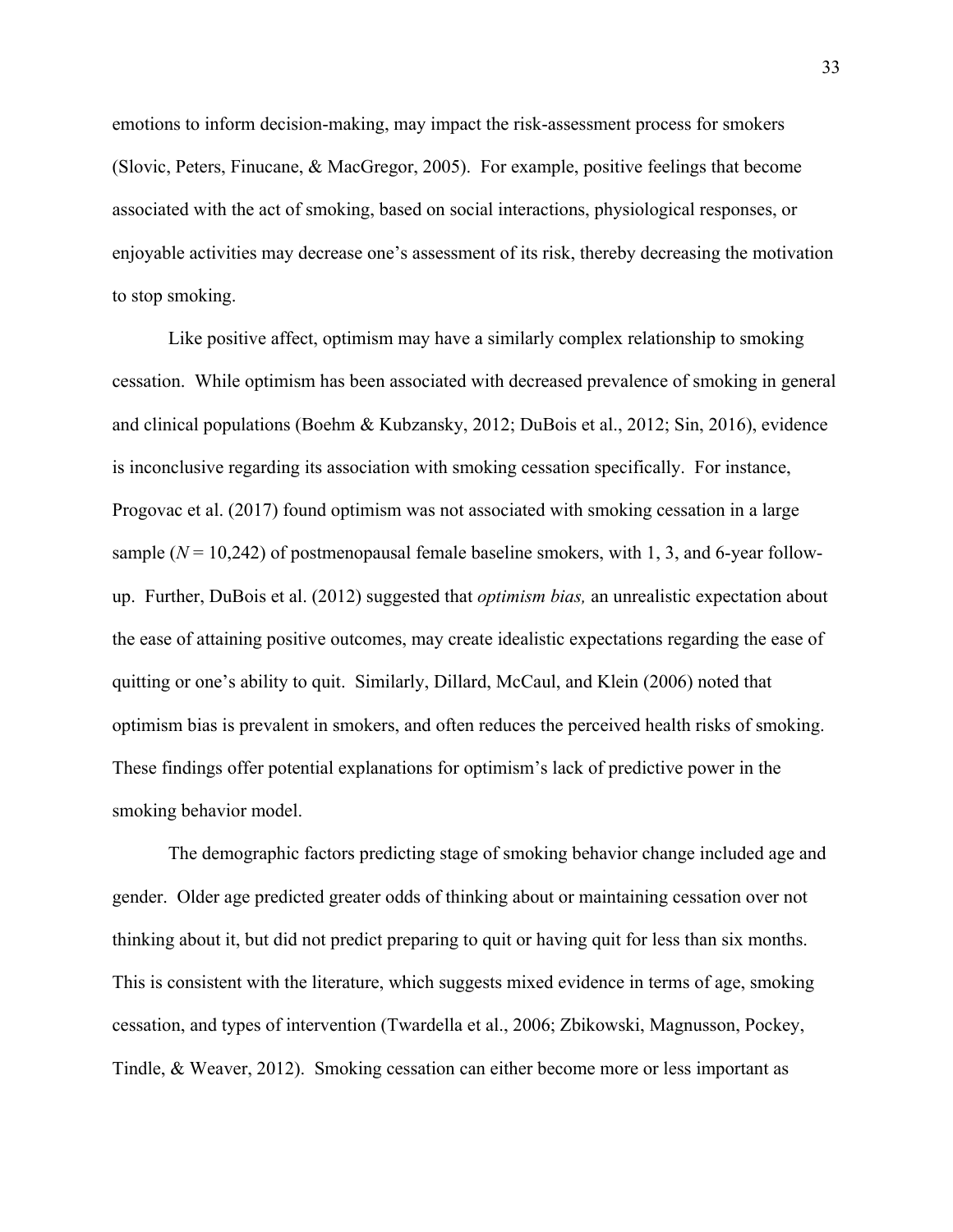people age, depending on a number of factors including health status, health beliefs, health knowledge, and level of support, among others. While smoking rates decrease with age and cessation interventions have generally been successful with older populations, particularly those motivated by negative health events; more intensive, targeted, and combined (therapy and medication) interventions tend to be most effective (Zbikowski et al., 2012). Additionally, males in the present study had decreased odds of having quit smoking, compared to thinking about and preparing to quit. This is consistent with general smoking literature which indicates that smoking prevalence is higher in males across adult age groups (Twardella et al., 2006). While conclusions about the specific predictive role of education level in this sample cannot be made, higher education level has previously been found to predict both lower smoking rates and higher smoking cessation rates (Konkolÿ-Thege et al., 2013; Twardella et al., 2006).

While social support emerged as the only positive psychosocial variable to predict later stages of smoking behavior change in the overall model, it is possible that higher levels of positive psychological variables associate with never smoking to begin with (DuBois et al., 2012). Interestingly, mean scores in the present study for never-smokers vs. current and previous smokers revealed slightly higher average scores (by one to four points) for each of the positive psychosocial variables other than meaning-search, for never-smokers compared to former and current smokers (Table 10). In alignment with the current findings, social support had the greatest difference, with an average of four points higher for never-smokers, further supporting the impact of social support on smoking behavior.

#### **Exercise Behavior Model**

For exercise behavior, the one psychosocial predictor to support the hypothesis that higher levels of the variable would predict later stages of change was positive affect. Higher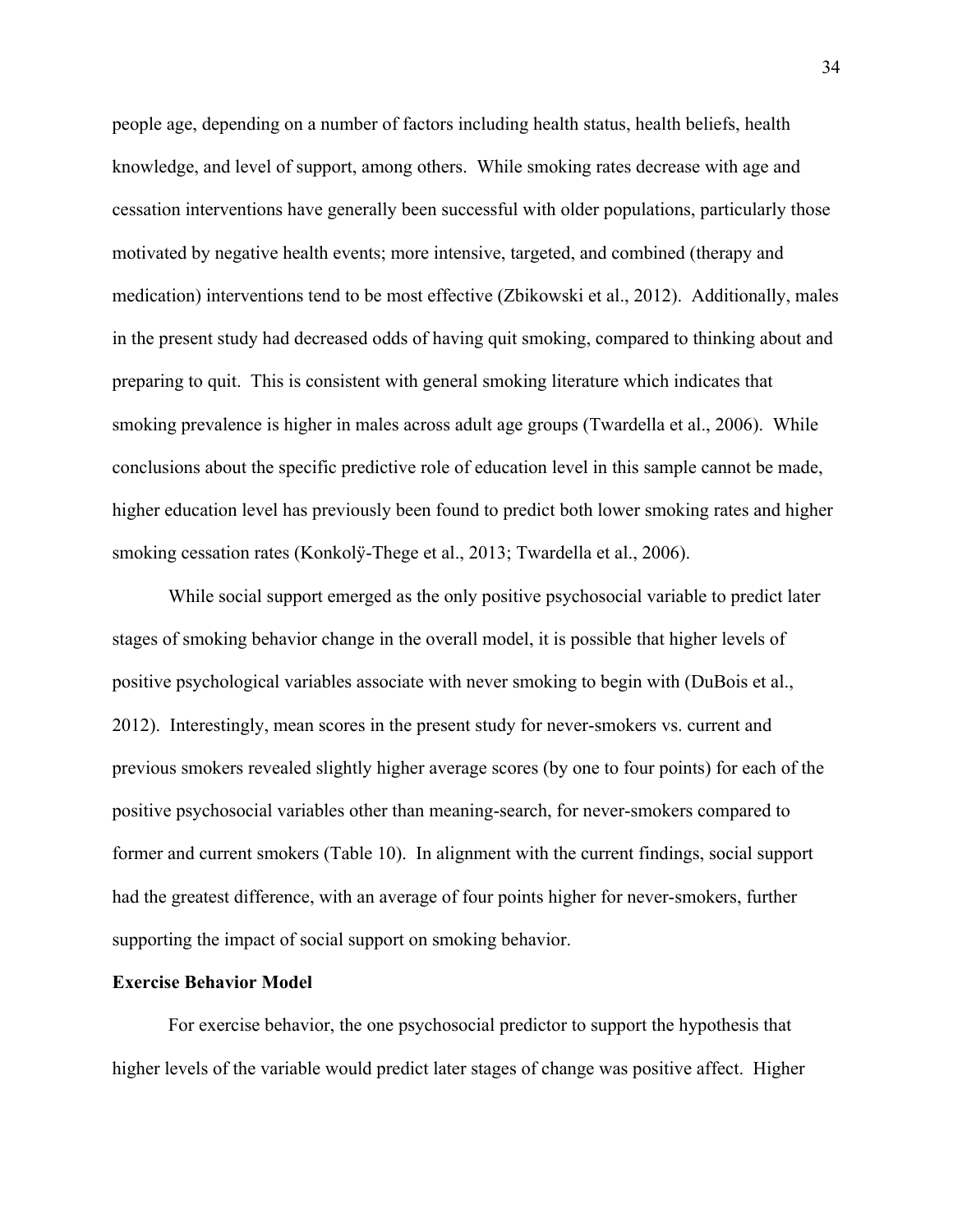levels increased the odds of preparing to change, changing, and maintaining behavior change, compared to not considering changing. This is consistent with existing literature, which has shown positive affect to be associated with increased physical activity in those with cardiovascular disease (Huffman et al., 2016; Peterson et al., 2012; Sin et al., 2015). Specifically, higher positive affect was found to correlate with higher baseline and follow-up levels of physical activity in cross-sectional studies of cardiovascular patients (Huffman et al., 2016), increases in positive affect correlated with increases in physical activity (Sin et al., 2015), and interventions to increase positive affect resulted in increased physical activity (Peterson et al., 2012). While the correlations are likely bidirectional, as physical activity often results in increased positive affect, evidence does suggest that positive affect is also associated with physiological biomarkers such as lower cortisol levels, blood pressure, and decreased inflammation, suggesting positive influence (Sin, 2016; Steptoe et al., 2009). Additionally, positive affect is believed to serve as a buffer against stress reactions, potentially allowing for more positive health behaviors (Pressman & Cohen, 2005), as well as serving to increase cognitive flexibility and openness to various behaviors in response to challenges (Fredrickson, Mancuso, Branigan, & Tugade, 2000).

While not significant in the overall predictive model, the search for meaning was significant in predicting decreased odds of being in the Maintenance stage of exercise compared to the Preparation stage, similar to the smoking model. This could potentially be a reflection of searching for meaning indicating lower presence of meaning. Presence of meaning or purpose in life has been associated with positive health behaviors in the general population (Park, 2015) and in cardiac patients, and is considered an important area for inclusion in cardiac rehabilitation (Holahan, Holahan, & Suzuki, 2008). One explanation for the lack of predictive power of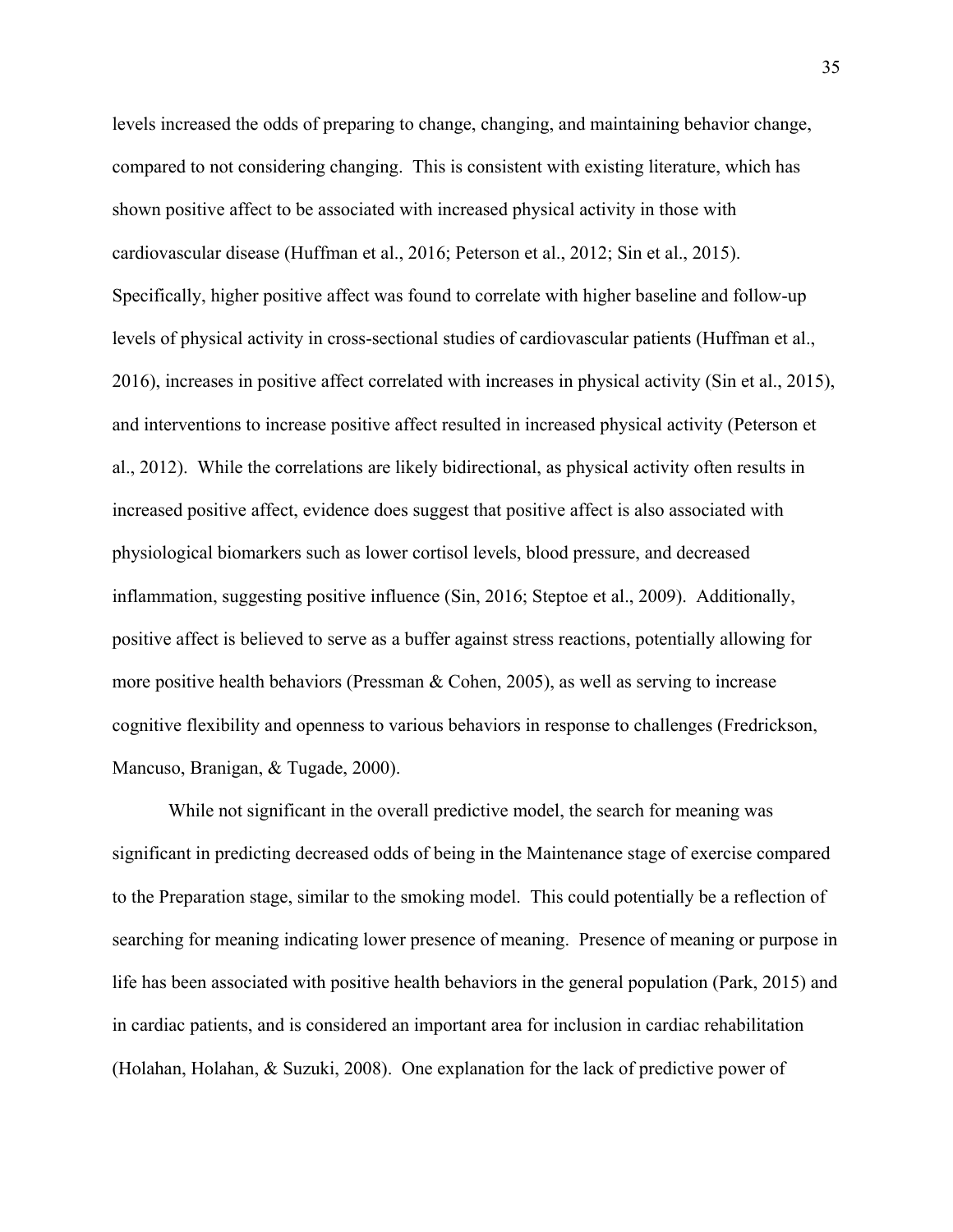meaning/purpose in the present study could be that average scores in the current sample for presence of meaning ( $M = 22.6$ ;  $SD = 5.06$ ) and search for meaning ( $M = 22.07$ ;  $SD = 7.04$ ) were slightly lower than in a norm sample of college students ( $M = 23.8$ ;  $SD = 5.9$  and  $M = 23.4$ ;  $SD =$ 6.3, respectively; Steger et al., 2006).

Similarly, social support, which did not significantly predict stage of exercise change, was somewhat lower in the current sample  $(M = 64.27; SD = 16.85)$  than in a large sample of patients with heart failure (*M* = 67; *SD* = 17; Shumaker, Frazier, Moser, & Chung, 2017). As previously noted, social support has been difficult to define and quantify in the literature, and despite a general consensus that its impact on health behaviors seems positive, the specific mechanisms of its impact remain elusive (Graven & Grant, 2014; Van Dam et al., 2005; Yunus & Sharoni, 2016). Several factors may have contributed to the absence of social support as a predictor of exercise stage of change. While researchers have found higher levels of social support to predict later stages of exercise change for general and cardiovascular populations, the construct of self-efficacy often emerges as an important mediator in the relationship (Fraser  $\&$ Rodgers, 2012; Gibbison & Johnson, 2012; Quirk, Parfitt, Ferrar, Davison, & Dollman, 2018). Social support is positively associated with self-efficacy, which is then correlated with increased exercise behavior (Fraser & Rodgers, 2012; Gibbison & Johnson, 2012; Quirk et al., 2018). Without investigating this mechanism, and because self-efficacy was not measured in the present study, the independent role of social support may be difficult to determine. Further, exercisespecific support may be a stronger predictor of behavior change than general social support (Van Dam et al., 2005).

In addition to social support failing to predict exercise stage, optimism was also not a significant predictor. This was surprising, given the robust literature regarding optimism and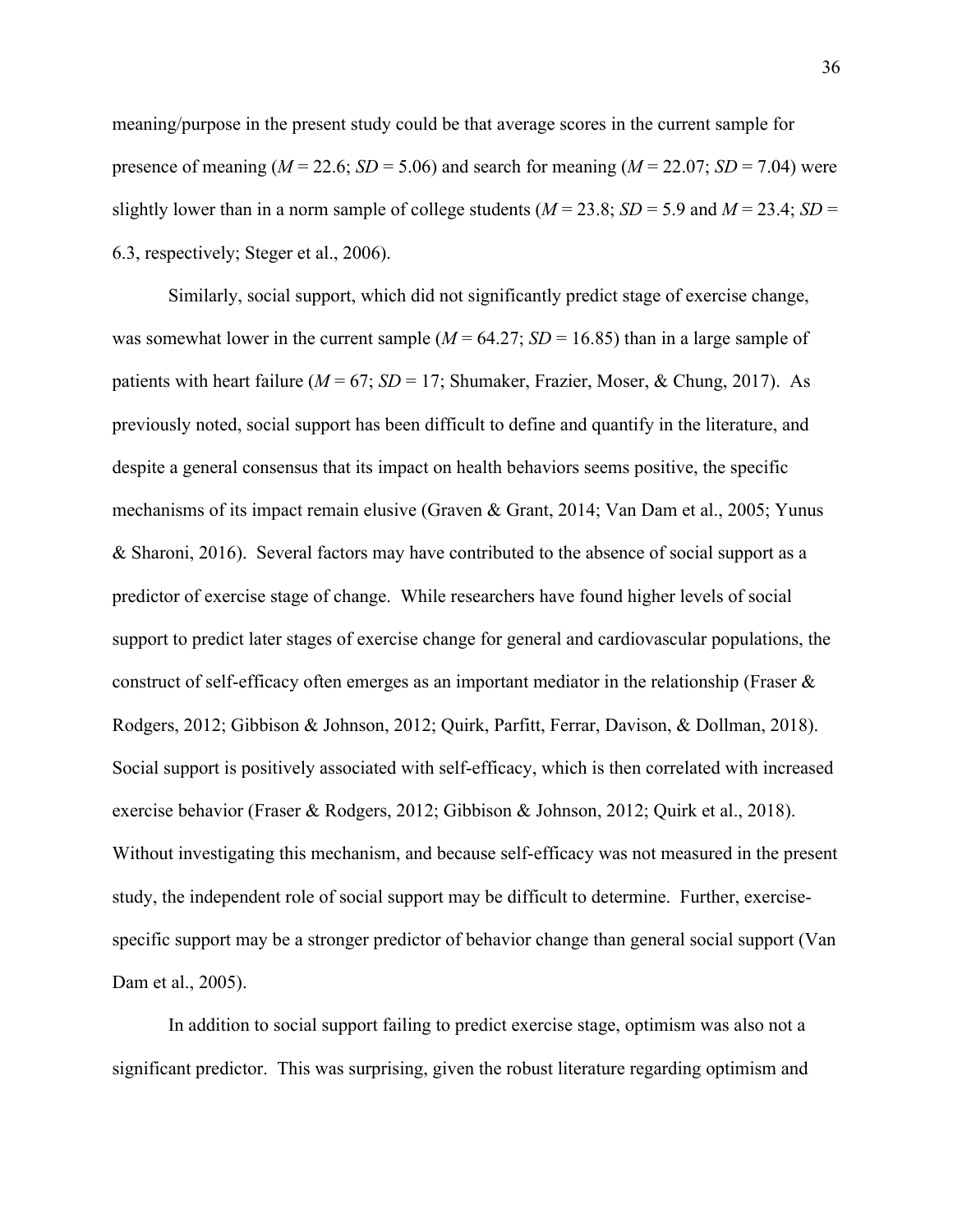positive health behaviors in the general population, older adults, and cardiovascular patients (Boehm & Kubzansky, 2012; Giltay, Geleijnse, Zitman, & Kromhout, 2007; Huffman et al., 2016; Steptoe, Wright, Kunz-Ebrecht, & Iliffe, 2006). However, the average optimism score for the present sample was somewhat higher than a norm sample of patients awaiting coronary bypass surgery  $(M = 20.33, SD = 5.96$  and  $M = 15.16, SD = 4.05$ , respectively; Scheier et al., 1994), therefore it is possible that variances in optimism were less significant in the current study. Further, optimism has been found to correlate with other constructs such as positive affect and coping style, thereby potentially masking the effects of optimism alone (Scheier et al., 1994). In the present study, it is possible that positive affect as the only significant predictor of exercise may have masked effects of other correlated variables such as optimism. Finally, similar to the smoking model, unrealistic optimism could potentially interfere with behavior change with respect to exercise, by inflating one's self-perceived health or amount of exercise, downplaying the risk of not exercising, or overestimating one's ability to make behavior changes (Scheier & Carver, 1992).

While education level was a significant predictor of stages of exercise change in the overall model, conclusions about the specific relationship based on individual parameter estimates are difficult to make. The consensus in the existing literature is that higher education levels generally correspond with increased positive health behaviors such as exercise (Garber, Allsworth, Marcus, Hesser, & Lapane, 2008; Harper & Lynch, 2007; Mesters, Wahl, & van Keulen, 2014; Zimmerman, Woolf, & Haley, 2015). Specifically, Mesters et al. (2014) found in a cross-sectional study of older adults that higher education levels correlated with higher physical activity levels, while Garber et al. (2008) found that higher education levels increased the odds of being in a later stage of exercise change (Preparation or later). A U.S. national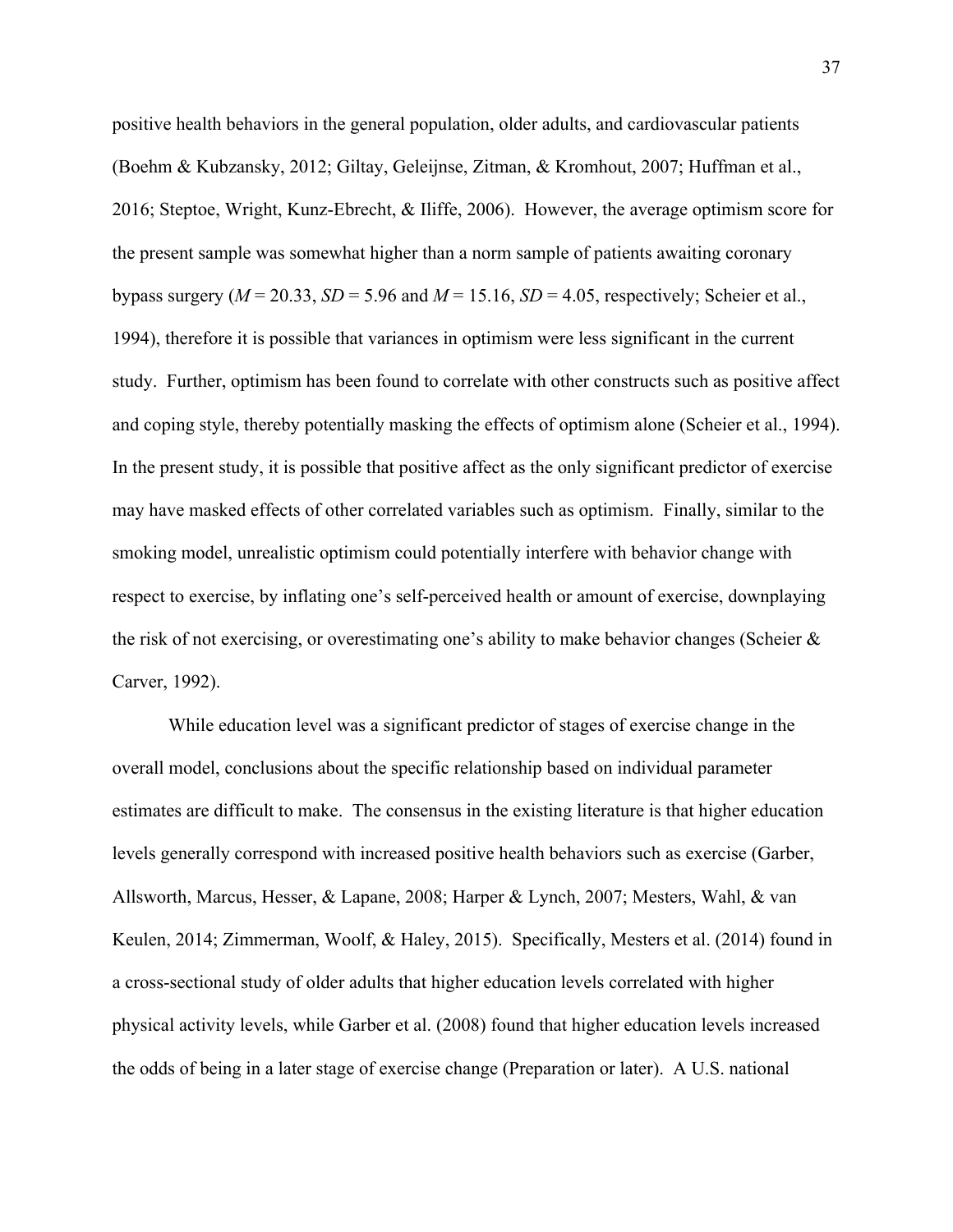survey revealed physical activity to represent the greatest disparity in health behaviors by education level, with lower education levels associated with significantly less physical activity (Harper & Lynch, 2007). Finally, Zimmerman et al. (2015) noted that while higher education levels correspond with higher physical activity levels, higher education is also associated with lower stress levels, increased socioeconomic status and access to resources, increasing the likelihood of self-care activities such as exercise.

#### **Dietary Behavior Model**

Surprisingly, none of the psychosocial variables were significant predictors of dietary stage of change in the overall model. The only variable that was a significant predictor of diet stage was age. Specifically, older age was associated with slightly decreased odds of being in Contemplation over Precontemplation, but slightly increased odds of being in Preparation, Action, or Maintenance over Contemplation. This suggests that as age increased, so did the odds of either not planning to change, actively planning, changing, or maintaining change, rather than merely thinking about changing diet behavior. This is consistent with previous findings of adults with chronic diseases, in which older age corresponded with increased odds of being in the Maintenance stage, followed by Precontemplation, Preparation, and Action, with respect to increasing fruits and vegetables and decreasing dietary fat (Boyle et al., 1998). In that study, the Maintenance group had the oldest mean age, followed by Precontemplation, Preparation, and Action, and the Contemplation stage had the youngest mean age (Boyle et al., 1998). Dietary behavior is a complex area of study, with multiple guidelines, means of measurement, and potential for recall bias, and the literature reflects this (Giltay et al., 2007; Hingle et al., 2014; Pieroth, Radler, Guenther, Brewster, & Marcus, 2017). Conclusive evidence regarding patterns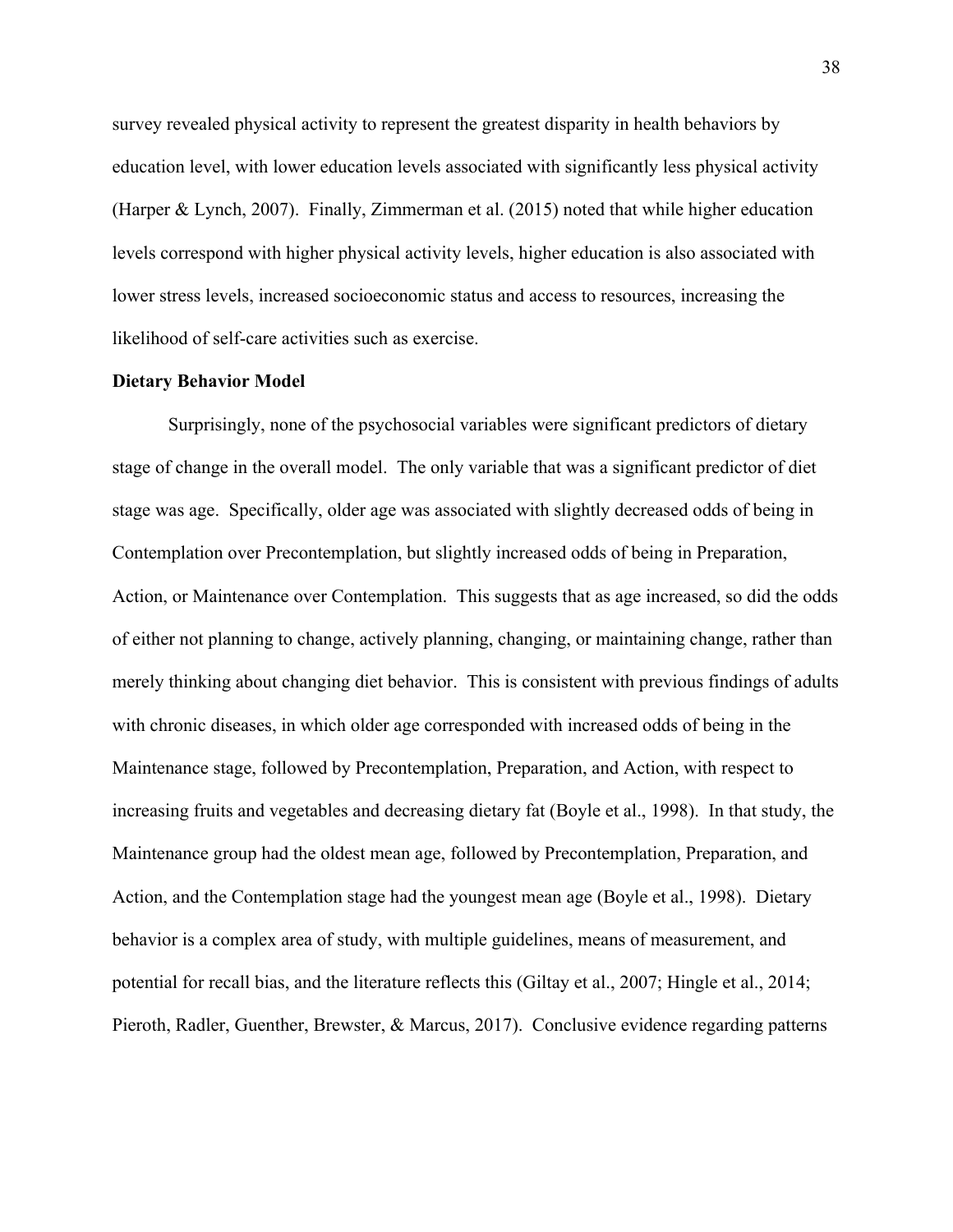of diet behavior and age is elusive. The relationship between age and diet behavior may be better explained by changes in health status that accompany aging (Shatenstein, 2008).

While the lack of significant psychosocial predictors of diet stage was unexpected, several factors may have contributed to this. The Diet model had the lowest percentage of participants reporting either Action or Maintenance stage compared to Smoking and Exercise (28%, versus 78% and 40%, respectively), likely reflecting the difficulty, complexity, and ambiguity of diet behavior change. Previous researchers have found optimism to be correlated with healthful diet changes (Boehm & Kubzansky, 2012; DuBois et al., 2015). Hingle et al. (2014) found high levels of baseline optimism to predict significant positive changes in adhering to a heart-healthy diet at one-year follow-up in a large sample of post-menopausal women. The parameter estimates in the present study revealed that higher levels of optimism increased the odds of being in either the Precontemplation stage or the Preparation stage versus the Contemplation stage, suggesting that optimism may have differential effects on diet behavior. As discussed regarding smoking and exercise, while generally associated with positive health behaviors, optimism can also be unrealistic and create a bias which limits insight about needed behavior change (Dillard et al., 2006; DuBois et al., 2012). Further, the higher mean level of optimism in the current sample may have masked any significant predictive power.

Similarly, while social support is generally considered to be helpful for improving diet behavior (Graven & Grant, 2014; Tay et al., 2013), it is a complex construct and may have differential effects which prevented it from being a significant predictor in the overall diet model. Gender differences have emerged in the literature on social support and diet behavior (Conklin et al., 2014; Pieroth et al., 2017). Specifically, Pieroth et al. (2017) found a positive relationship between social support and diet quality in middle-aged to older males, but not in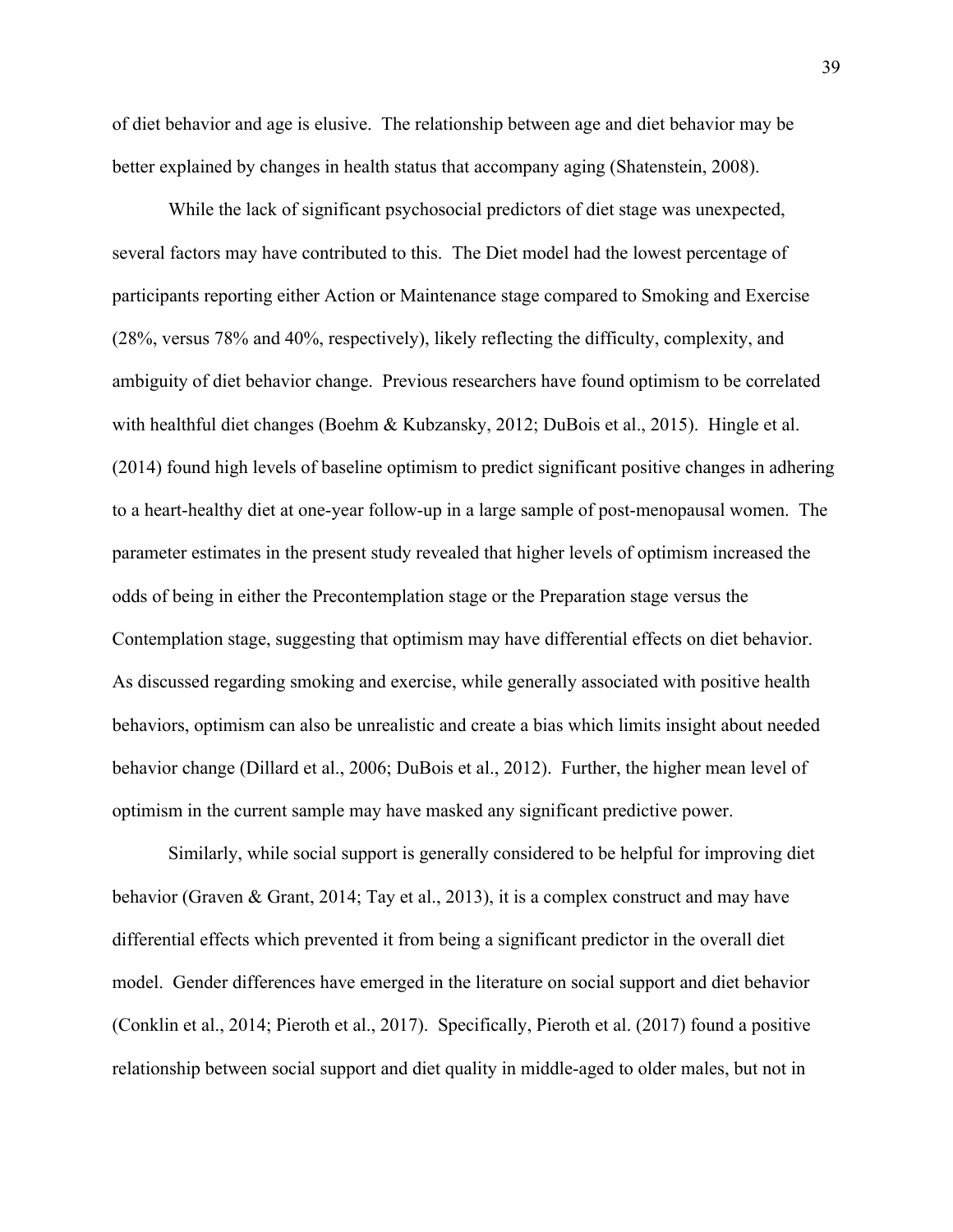females. Further, Conklin et al. (2014) found that diet quality in older males was more negatively impacted by lower social support than for females. In the current study, higher levels of social support did increase the odds of preparing to change diet behavior compared to not thinking about changing, which is consistent with the hypothesized relationship. The lower average level of social support reported in the present sample (compared to a similar group) may also have prevented it from emerging as a significant overall predictor of diet stage.

While meaning and purpose in life were not a significant overall predictor of diet stage, there is limited evidence that meaning and purpose are associated with improved diet behavior. For example, Conner, Brookie, Richardson, and Polak (2015) found a greater sense of meaning and purpose in life to correlate with higher consumption of fruits and vegetables in young adults. However, evidence for older adults is lacking, and researchers have cited the difficulty of studying dietary habits as well as isolating meaning/purpose from other similar variables (Roepke, Jayawickreme, & Riffle, 2014; Wiesmann & Hannich, 2011). Interestingly, while not significant in the overall model, higher search for meaning scores increased the odds of being in the Action stage of diet change, compared to Contemplation. This, combined with the findings that higher search for meaning decreased odds of being in the Maintenance stage vs. Preparation for smoking and exercise, is consistent with literature suggesting that the search for meaning correlates more strongly with preparing to change or actively changing behavior than maintaining it (Piko & Brassai, 2016).

Finally, the third hypothesis of the current study, that various psychosocial and demographic variables would have different predictive power for the three health behaviors, was supported by the findings. No single variable, whether psychosocial or demographic, emerged as a significant predictor consistently across all health behavior models. Additionally, some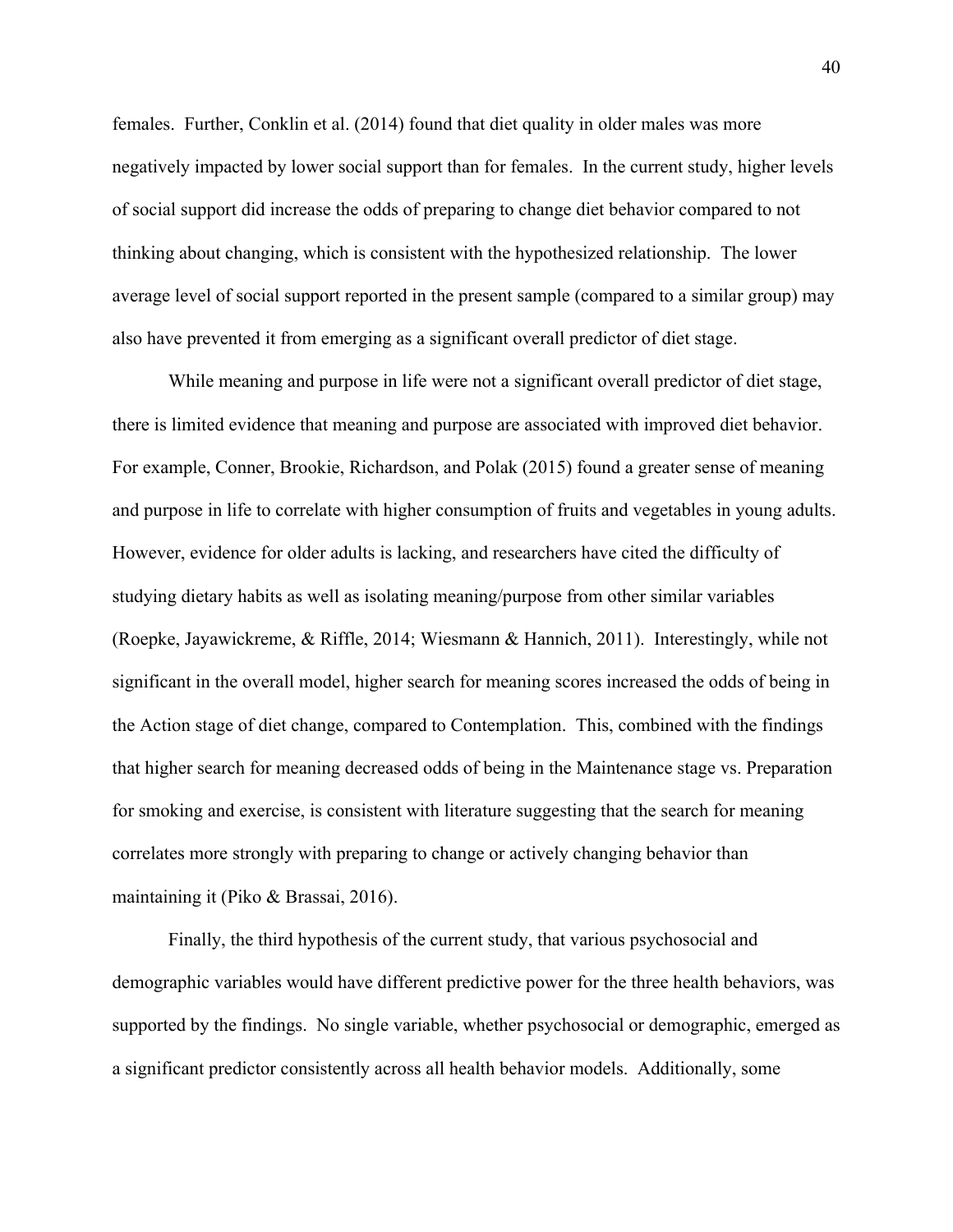variables, such as meaning/purpose, related to health behaviors in unexpected ways. Notably, the present findings serve to illuminate the complexity of the psychosocial variables, and the differential (and bidirectional) interactions they can potentially have with health behavior.

### **Strengths and Limitations**

The present study has several notable strengths. First, the investigation of positive psychological constructs represents an important and relevant contribution to the CVD literature, which has traditionally focused on negative psychological states. Second, the inclusion of multiple psychosocial variables and health behaviors in one study helps illuminate differences in correlations that studies focused on one correlation cannot. Additionally, similar methodology has been used in prior research on health behaviors, with different variables and the general population. The participants in this study comprised a clinical sample, which yields results that are directly applicable to practice. The sample size was large enough to provide sufficient statistical power to the analysis. The use of MLR allowed for predictive models including five categories of the outcome variable, and did not require assumptions of normality, linearity, or homoscedasticity. Use of the TTM provided a framework of health behavior change that incorporates varying stages of readiness and motivation, allowing findings to be more effectively translated into practice. Furthermore, this study used psychometrically sound measures, increasing the validity of the findings. Another strength of the current study is the potential to improve interventions and outcomes for a high-risk population.

While the study has several strengths, it also has a number of limitations. Limitations of this study include the heterogeneity of heart condition type. While the sample represented a wide variety of heart conditions, including but not limited to congestive heart failure, atrial fibrillation, myocardial infarction, cardiac arrest, arrhythmia, coronary artery disease,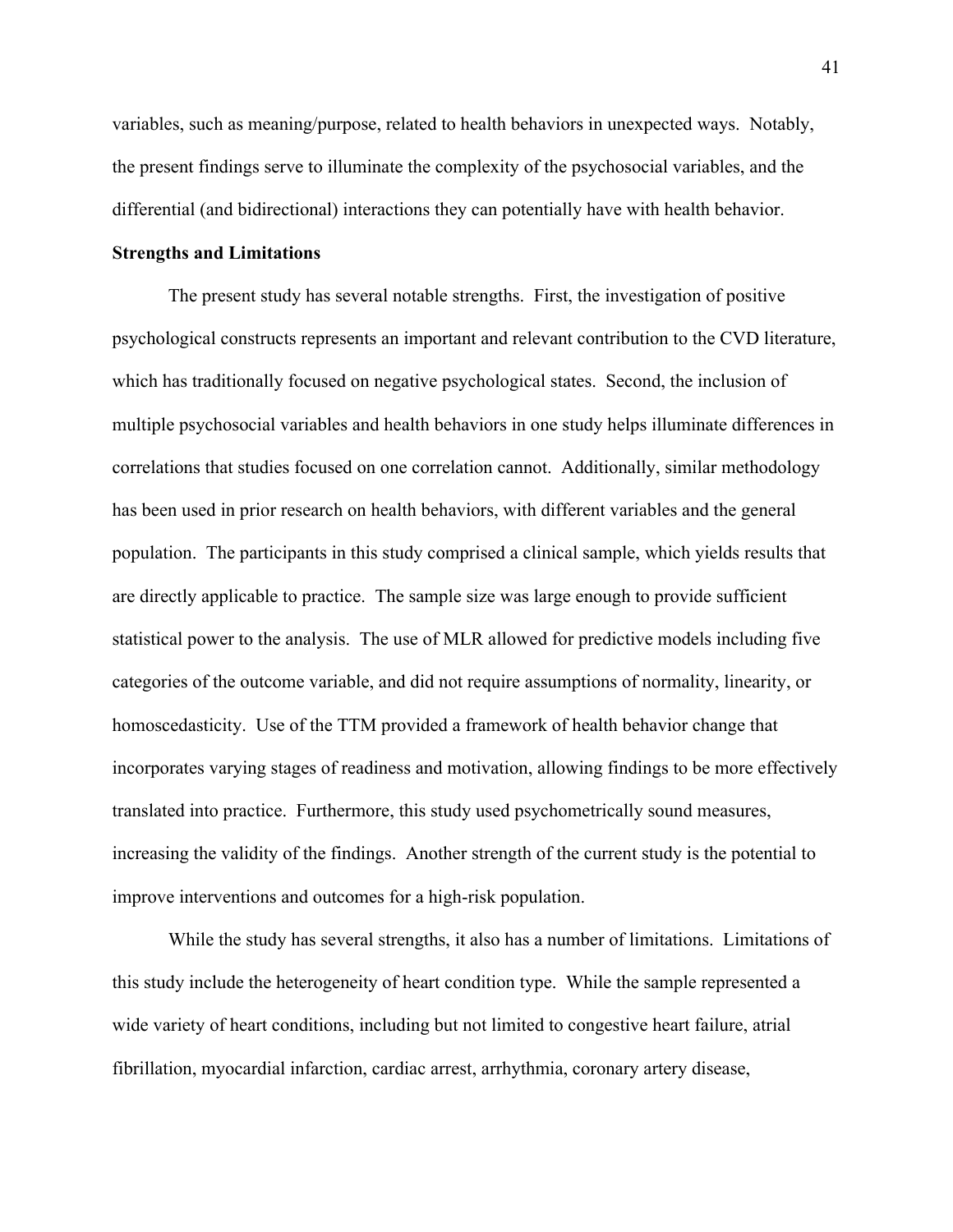hypertrophic cardiomyopathy, and peripheral artery disease, different diagnoses and levels of severity may correlate with different recommendations and levels of motivation regarding the specific health behavior changes included in the study. The need to clearly operationally define and measure behaviors such as exercise and diet may have resulted in a narrow classification that did not apply broadly to each individual participant's diagnosis and recommendations. Further, there may be differences in health behavior for those with acquired versus congenital heart conditions, which were not addressed in this study. However, adults and young people with congenital heart disease have been found to struggle with maintaining heart-healthy behaviors similarly to those with acquired heart conditions (Harris et al., 2018).

The study is also limited by the fact that it is self-report, with no medical record review to provide objective data. Being that participants have been diagnosed with a heart condition, they may feel pressure to report more positive health behavior than is actually taking place. While researchers have found perception of health risks to be strongly correlated with health behaviors (Brewer et al., 2007), the perception of health risks associated with cancer and cardiovascular disease are often underestimated in the general population (Newell, Girgis, Sanson-Fisher, & Savolainen, 1999). In a cardiovascular population, specific intervention regarding the role of health behaviors has been found to improve health outcomes, including health behaviors, particularly when delivered immediately post-event (Broadbent, Ellis, Thomas, Gamble, & Petrie, 2009). While cardiac rehabilitation provides structure and education on cardiac risk factors and behaviors, the majority of the current sample had not participated in cardiac rehabilitation, which is reflective of the larger cardiovascular population (Benjamin et al., 2019). Further, the impact of cardiac rehab on health behaviors was not addressed in this study.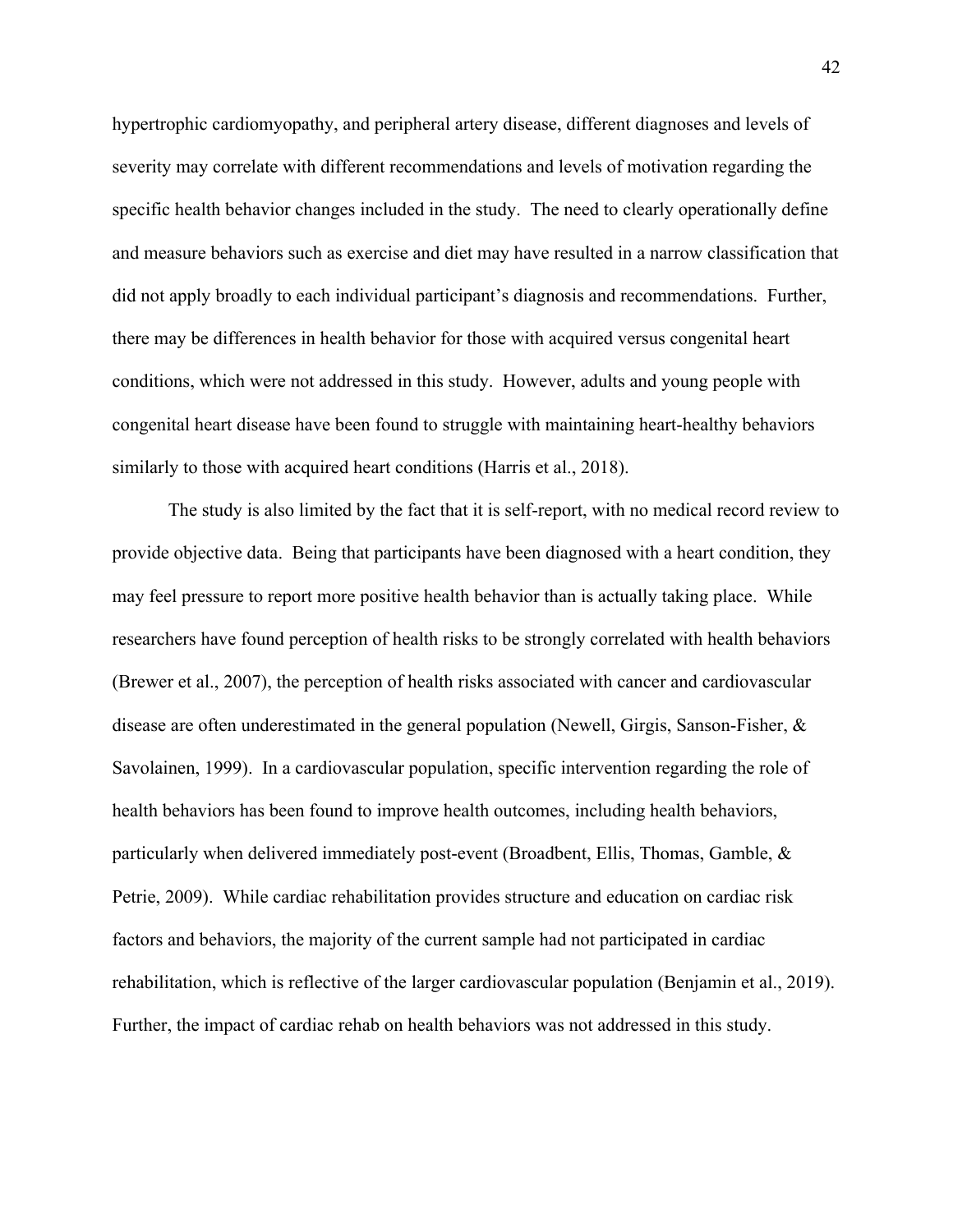Additionally, generalizability may be limited, given that the sample was disproportionately female, Caucasian, partnered, educated, and higher income.

The cross-sectional design rather than longitudinal design presents a clear limitation as well. Conclusions regarding causality cannot be made based on these findings, as they are merely correlational, and the direction of association between psychosocial variables and stages of change could be bidirectional. Indeed, the positive psychosocial variables in the study were mildly to moderately correlated with each other, and differentiating co-occurrence from overlap in construct, as well as mediating and moderating effects, would improve the interpretability of the results. There is also the possibility that the psychological variables fluctuate, rather than being stable states in individuals. Boehm and Kubzansky (2012) noted that constructs such as optimism and purpose in life tend to be fairly stable in contrast with constructs such as positive affect, which may be more variable. Because this study only captures one time point, these nuances of the psychological constructs were not addressed. There is also the possibility of third variable effects not accounted for. Furthermore, health behavior change is complex and involves a multitude of factors, all of which could not be addressed within the scope of this study.

Finally, it should be noted that while each model in the study was significant and a good overall fit, the predictive accuracy of the Exercise and Diet models was only moderate, at 46% and 45% respectively, limiting their usefulness. The predictive accuracy of the Smoking model was higher, at 77%, making it the most useful of the predictive models in the study.

### **Implications**

While the results of this study should be interpreted with caution given the limitations, the findings have several implications for theory, research, and practice. Firstly, the varied distribution of participants in different stages of behavior change provides support for the TTM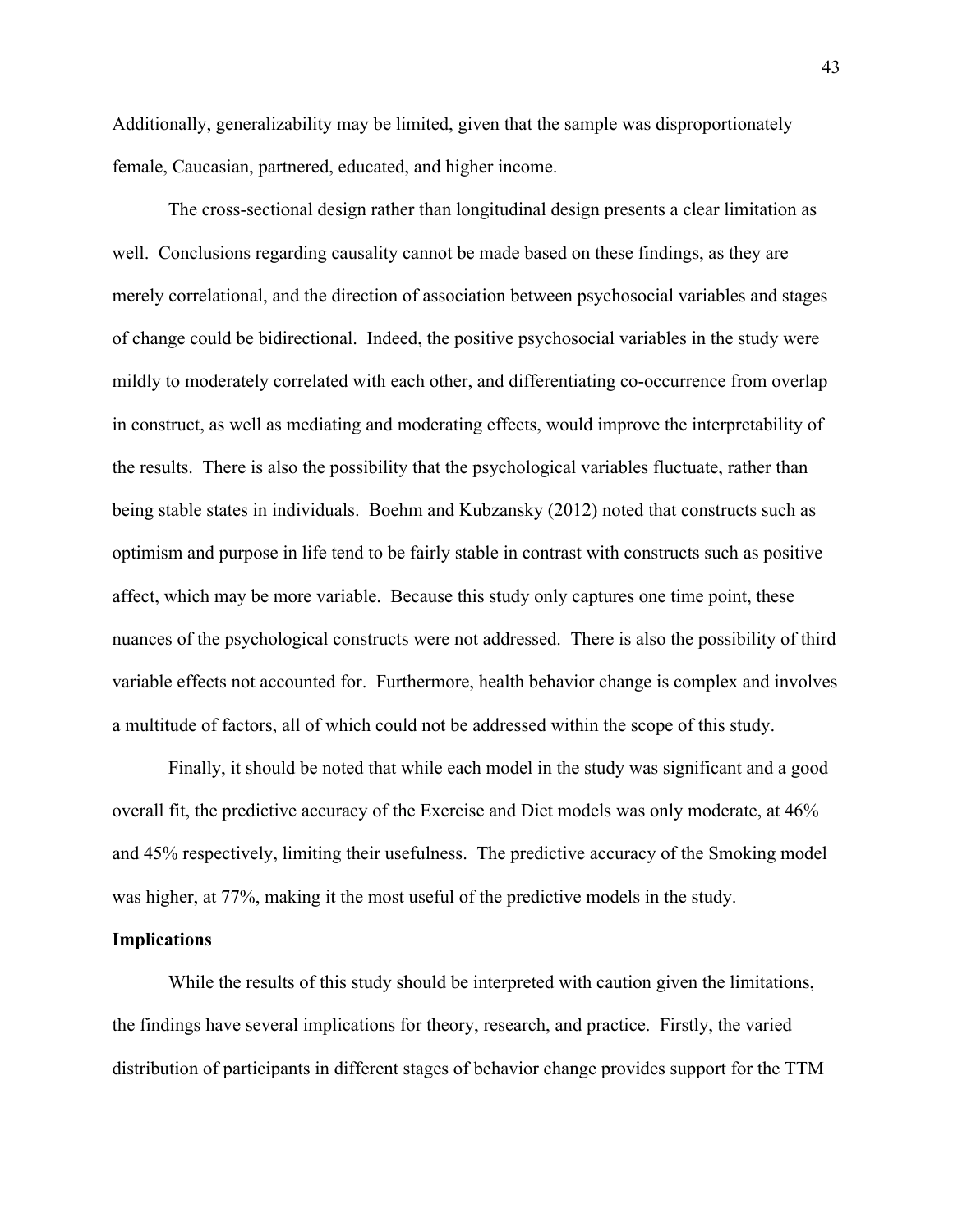as a model for conceptualizing health behavior change. Acknowledgement that health behavior change is complex and potentially non-linear, involving numerous processes and levels of readiness, is a strength of the TTM (Choi et al., 2013; Huang et al., 2015; Prochaska & Velicer, 1997), which was reflected in this sample. As this study focused on the stages of the TTM, and not the other three components of the model (processes of change, decisional balance, and selfefficacy vs. temptation), inclusion of all components of the model would provide a more detailed, comprehensive understanding of behavior change in this population. While the utility of the TTM has been questioned in the literature due to mixed evidence (Armitage, 2009; Bridle et al., 2005), support for effectiveness of the TTM and other stage-matched interventions applied to cardiovascular health behaviors is plentiful (Armitage, 2009; Carvalho de Menezes, 2016; Huang et al., 2015; Paradis et al., 2010). However, it is certainly possible that other stage-based models may equally or better explain health behavior change.

In addition to implications for theory, the present findings have several implications for future research. Given the relationships among positive psychosocial variables, it is likely that other positive psychosocial variables may be contributing to health behavior, such as coping, resilience, and self-efficacy. While these have been included in studies on cardiovascular health (Boehm & Kubzansky, 2012; Sin, 2016, Quirk et al., 2018), further investigation is needed to determine differential impacts of these as well as the variables included in the present study. Additionally, further exploration of the specific components of positive psychosocial variables, as well as the mechanisms through which they impact behavior, is needed. For example, various types, levels, duration, and components of optimism, positive affect, social support, and meaning/purpose may have differential impacts on behavior (Bränström et al., 2010; Dillard et al., 2006; DuBois et al., 2015; Graven & Grant, 2014; Konkolÿ-Thege et al., 2013; Slovic et al.,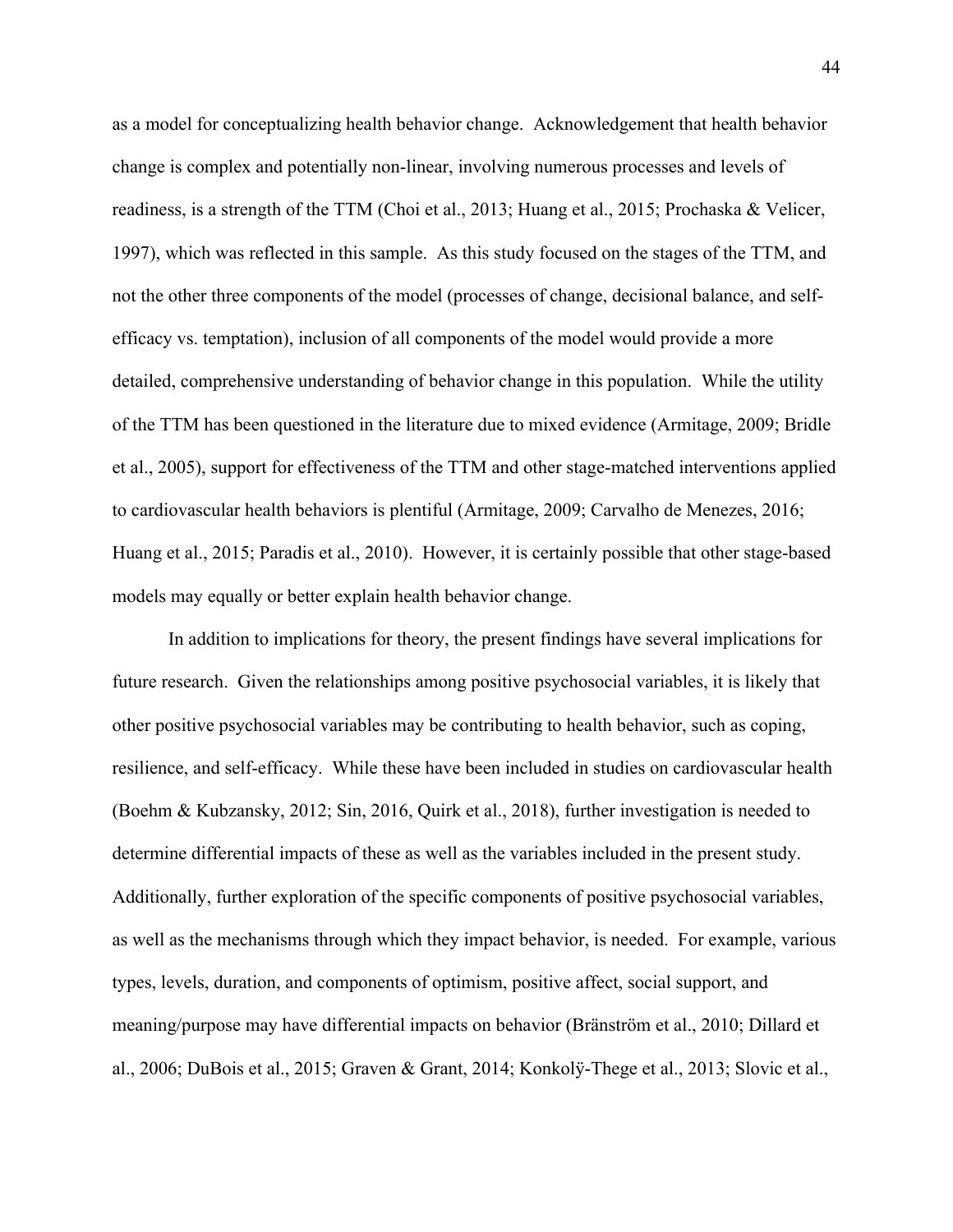2005; Steger et al., 2009; Yunus & Sharoni, 2016). Further, future research would benefit from longitudinal studies as well as direct observation and objective report of variables.

The current findings also have several implications for practice. This analysis demonstrated that higher levels of perceived social support predict later stages of smoking behavior change, and higher levels of positive affect predict later stages of exercise behavior change for cardiovascular patients. Additionally, optimism and meaning/purpose had some, though less clear and significant, association with health behavior change. While the relationships between the psychological variables and health behaviors may be bidirectional, increasing the experience of those positive psychological states may promote greater engagement in heart-healthy behaviors, for those already diagnosed and for prevention purposes in the general population (Boehm et al., 2018; Boehm & Kubzansky, 2012; DuBois et al., 2012; Huffman et al., 2016; Sin, 2016; Steptoe et al., 2009). Importantly, evidence exists that each of these variables can be increased via intervention.

This information, combined with the existing literature, can be used to develop and refine interventions targeted toward increasing or encouraging those positive psychological states in order to motivate health behavior change. Additionally, these findings contribute to existing evidence supporting the use of stage-matched health behavior interventions (Bulley et al., 2007; Carvalho de Menezes, 2016; Huang et al., 2015; Paradis et al., 2010). While a diagnosis of any kind of heart condition may serve to increase motivation toward positive health behaviors, it is clear that this population continues to struggle with improving and maintaining heart-healthy behaviors (Benjamin et al., 2019; Choi et al., 2013). Interventions that incorporate the related psychological variables and are targeted to an individual's particular stage of readiness to change may be more effective than generic interventions that assume readiness.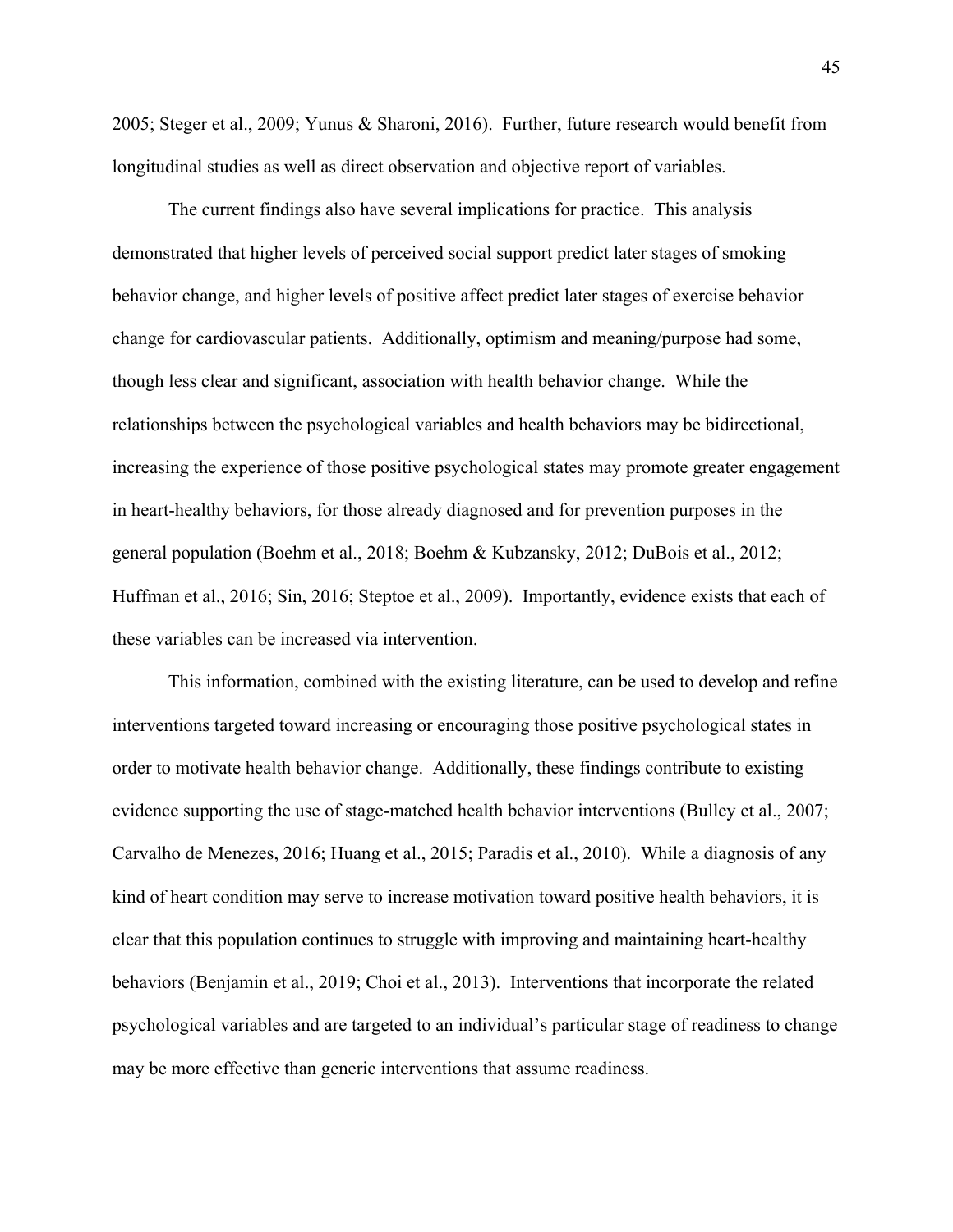### **Conclusion**

Cardiovascular disease is the leading cause of death in the world and the U.S. (CDC, 2016; WHO, 2016). Managing and minimizing the effects of the disease depends heavily on daily behavior choices, such as smoking, physical activity, and diet. Nevertheless, many people with cardiovascular disease continue to engage in unhealthy behaviors, putting them at risk for additional cardiac events and premature death (Choi et al., 2013; Paradis et al., 2010). Thus, change processes and psychosocial factors associated with health behaviors are becoming increasingly important factors in research. The purpose of this study was to address whether positive psychosocial variables can predict health-promoting behaviors in adults with CVD, with the goal of enhancing the impact of interventions with this population. Further, it was hoped that examining how these variables relate to stages of behavior change might help to inform the development and use of interventions in a more targeted, individualized manner.

Results indicated that the TTM was an effective model for representing health behavior change in this population, and that the three health behavior models each had adequate fit and moderate to strong predictive accuracy. Perceived social support and positive affect were the strongest psychosocial predictors in the study, of smoking cessation and exercise, respectively. Age and gender also had significant predictive power, as well as education level, although its impact was less clear. Surprisingly, optimism, perhaps the most widely cited positive psychosocial variable believed to impact health behavior, was not a significant predictor in this study. However, optimism, presence of meaning and purpose, and search for meaning and purpose each also made minor contributions to the prediction of behavior stage of change.

The current findings are intended to increase awareness of the psychosocial factors associated with health behavior change for those with cardiovascular disease, for both medical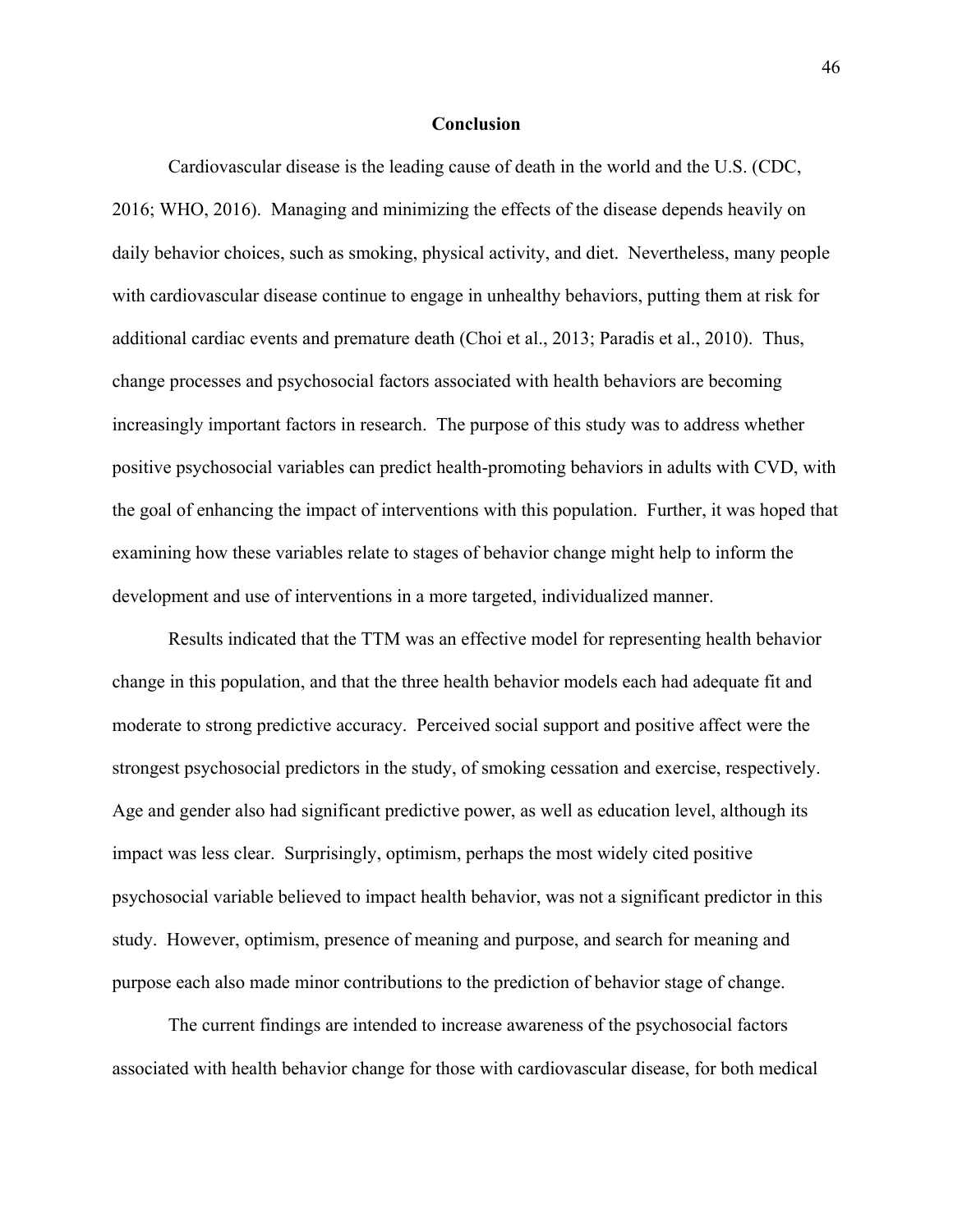and mental health care providers. Given the importance of identifying protective factors for this high-risk population, the study of positive psychosocial constructs serves to fill a gap in the current literature, which is focused largely on the impact of negative psychological states. It is hoped that these findings contribute to an evidence base that serves to inform more effective interventions to improve health behaviors, health outcomes, and overall quality of life for those living with CVD.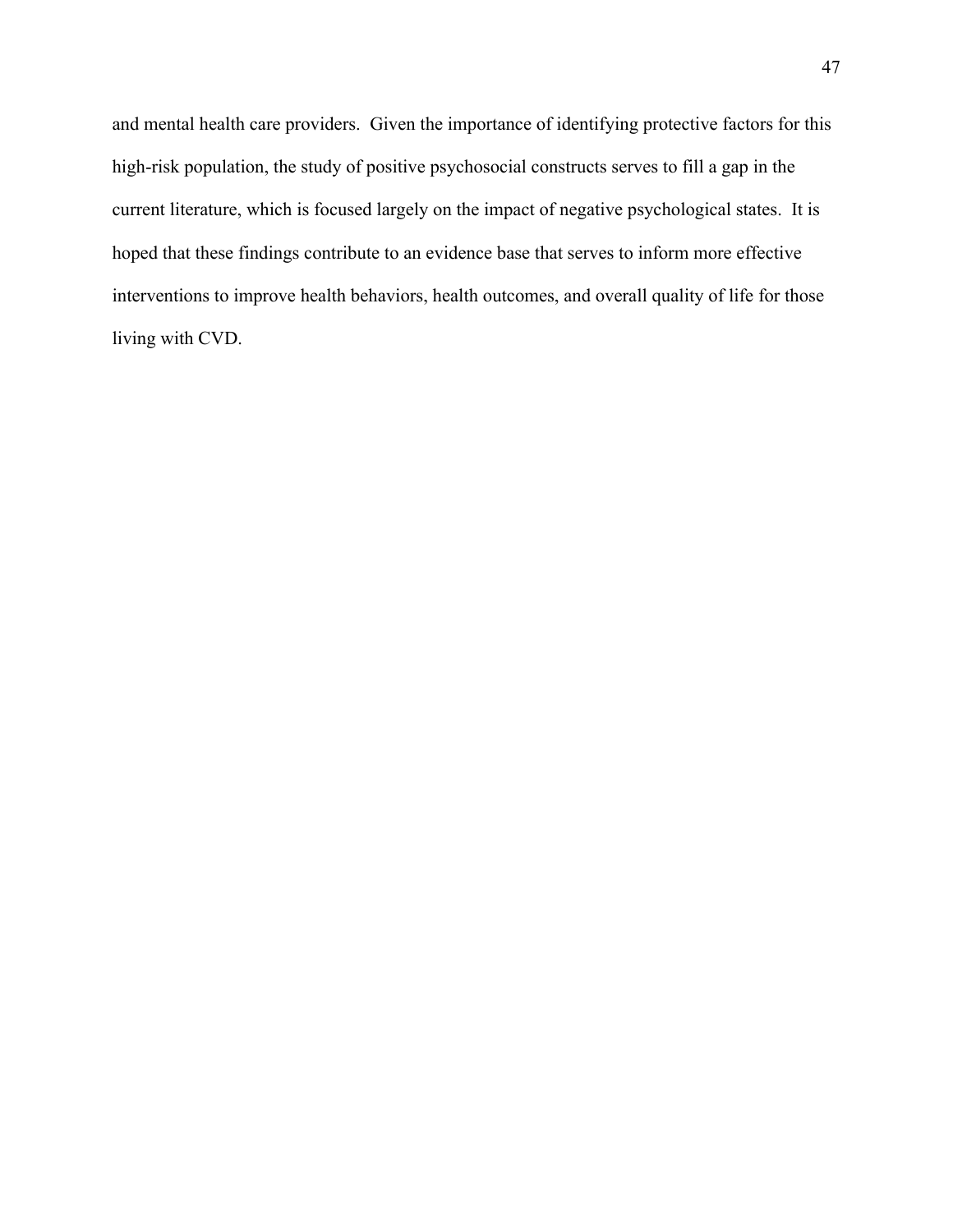# *Descriptive Statistics for Demographic Variables*

| <b>Demographic Attribute</b>                           | n              | $\frac{0}{0}$  |
|--------------------------------------------------------|----------------|----------------|
| Gender                                                 |                |                |
| Female                                                 | 186            | 62             |
| Male                                                   | 114            | 38             |
| Race/Ethnicity                                         |                |                |
| White/Caucasian                                        | 279            | 93             |
|                                                        | 6              | $\overline{2}$ |
| Hispanic or Latino<br><b>Black or African American</b> | $\overline{7}$ | 2.3            |
| Native American or American Indian                     | $\overline{2}$ | 0.7            |
| Asian/Pacific Islander                                 | 3              |                |
|                                                        | $\overline{3}$ | 1.0            |
| Other (Biracial)                                       |                | 1.0            |
| <b>Education Level</b>                                 |                |                |
| Master's degree or higher                              | 56             | 18.7           |
| Bachelor's degree                                      | 88             | 29.3           |
| Associate's degree                                     | 42             | 14             |
| Trade/Technical/Vocational training                    | 20             | 6.7            |
| Some college credit, no degree                         | 55             | 18.3           |
| High school graduate, or equivalent                    | 34             | 11.3           |
| Less than high school                                  | 5              | 1.7            |
| <b>Relationship Status</b>                             |                |                |
| Single, never married                                  | 26             | 8.7            |
| Partnered, living together                             | 21             | 7              |
| Married or domestic partnership                        | 189            | 63             |
| Widowed                                                | 17             | 5.7            |
| Divorced                                               | 41             | 13.7           |
| Separated                                              | 6              | 2              |
| Household Income (yearly)                              |                |                |
| 100,000 or more                                        | 91             | 30.3           |
| 75,000 to 99,999                                       | 40             | 13.3           |
| 40,000 to 74,999                                       | 71             | 23.7           |
| 10,000 to 39,999                                       | 65             | 21.7           |
| Less than 10,000                                       | 18             | 6              |
| Not reported                                           | 15             | 5              |
| Cardiac Rehabilitation Participation                   |                |                |
| Currently participating                                | 29             | 9.7            |
| Participated in the past                               | 80             | 26.7           |
| Never, but have been referred                          | 22             | 7.3            |
| Never, have never been referred                        | 168            | 56             |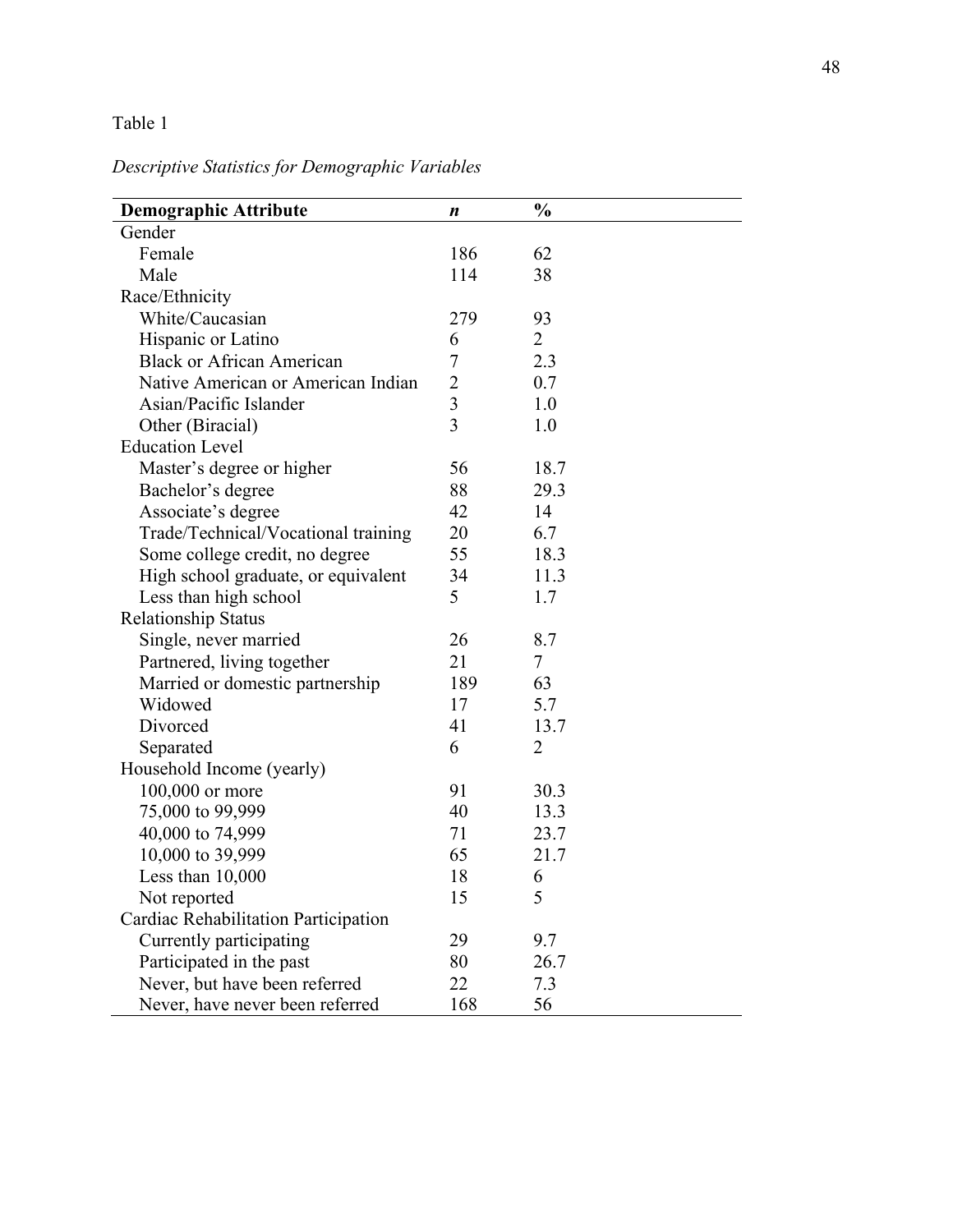# *Descriptive Statistics for Continuous Demographic Variables*

| Demographic           | Mean  | Range     | <b>Standard</b>  | <b>Skewness</b> | <b>Kurtosis</b> |
|-----------------------|-------|-----------|------------------|-----------------|-----------------|
| <b>Attribute</b>      |       |           | <b>Deviation</b> |                 |                 |
| Age                   | 57.47 | $30 - 88$ | 12.03            | .05             | $-0.37$         |
| Years since diagnosis | 10.42 | $0 - 63$  | 12.86            | . . 84          | 3.18            |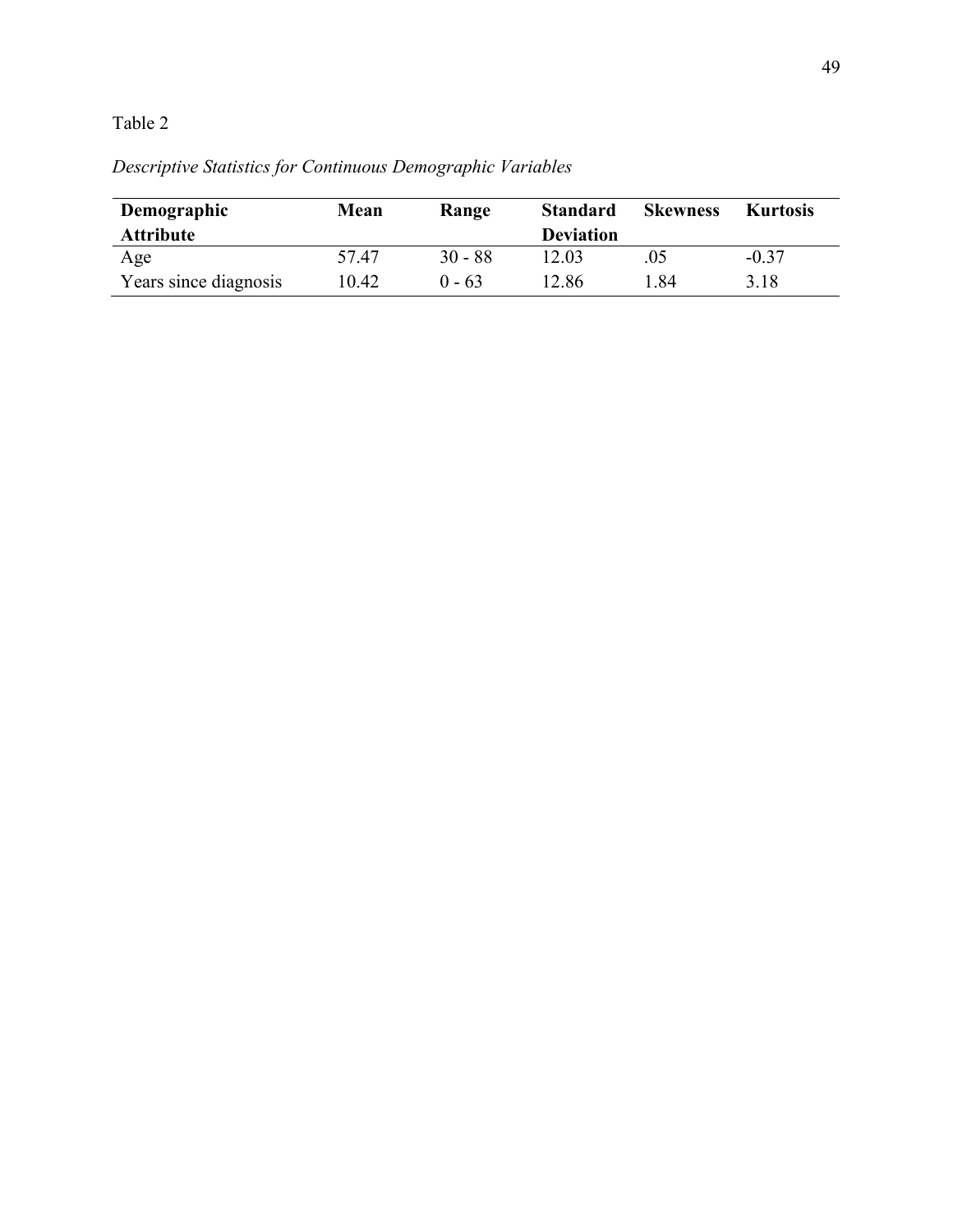| <b>Treatments</b> | Frequency                | $\frac{0}{0}$ |
|-------------------|--------------------------|---------------|
|                   | 27                       | 9.0           |
| $\mathbf{1}$      | $\overline{\mathcal{A}}$ | 1.3           |
| 1,2               | 15                       | 5.0           |
| 1,2,3             | 6                        | 2.0           |
| 1,2,3,5           | $\mathbf{1}$             | $\cdot$ 3     |
| 1,2,3,5,6,7,8     | $\mathbf{1}$             | .3            |
| 1,2,3,8,9         | $\mathbf{1}$             | .3            |
| 1,2,8,9           | $\overline{c}$           | .7            |
| 1,2,9             | $\mathbf{1}$             | .3            |
| 1,3               | $\overline{c}$           | .7            |
| $\overline{c}$    | 20                       | 6.7           |
| 2,8               | $\mathbf{1}$             | .3            |
| 2,3               | 3                        | 1.0           |
| 2,3,4,5,8         | $\mathbf{1}$             | $\cdot$ 3     |
| 2,3,5             | $\mathbf{1}$             | .3            |
| 2,3,5,8           | $\mathbf{1}$             | .3            |
| 2,3,8             | $\mathbf{1}$             | .3            |
| 2,5               | $\mathbf{1}$             | $\cdot$ 3     |
| 2,8               | $\overline{7}$           | 2.3           |
| 2,9               | $\mathbf{1}$             | .3            |
| 3                 | 7                        | 2.3           |
| 3,8               | $\mathbf{1}$             | $\cdot$ 3     |
| 3,5               | $\overline{c}$           | .7            |
| 3, 5, 8           | $\mathbf{1}$             | .3            |
| 3,9               | $\mathbf{1}$             | .3            |
| 5                 | 7                        | 2.3           |
| 5,8               | $\overline{4}$           | 1.3           |
| 5,8,9             | 6                        | 2.0           |
| 5,9               | 13                       | 4.3           |
| 6,9               | 1                        | .3            |
| $\overline{7}$    | 1                        | .3            |
| 8                 | 32                       | 10.7          |
| 8,9               | 24                       | 8.0           |
| 9                 | 103                      | 34.3          |
| Total             | 300                      | 100.0         |

# *Participant Self-Reported Medical Treatments*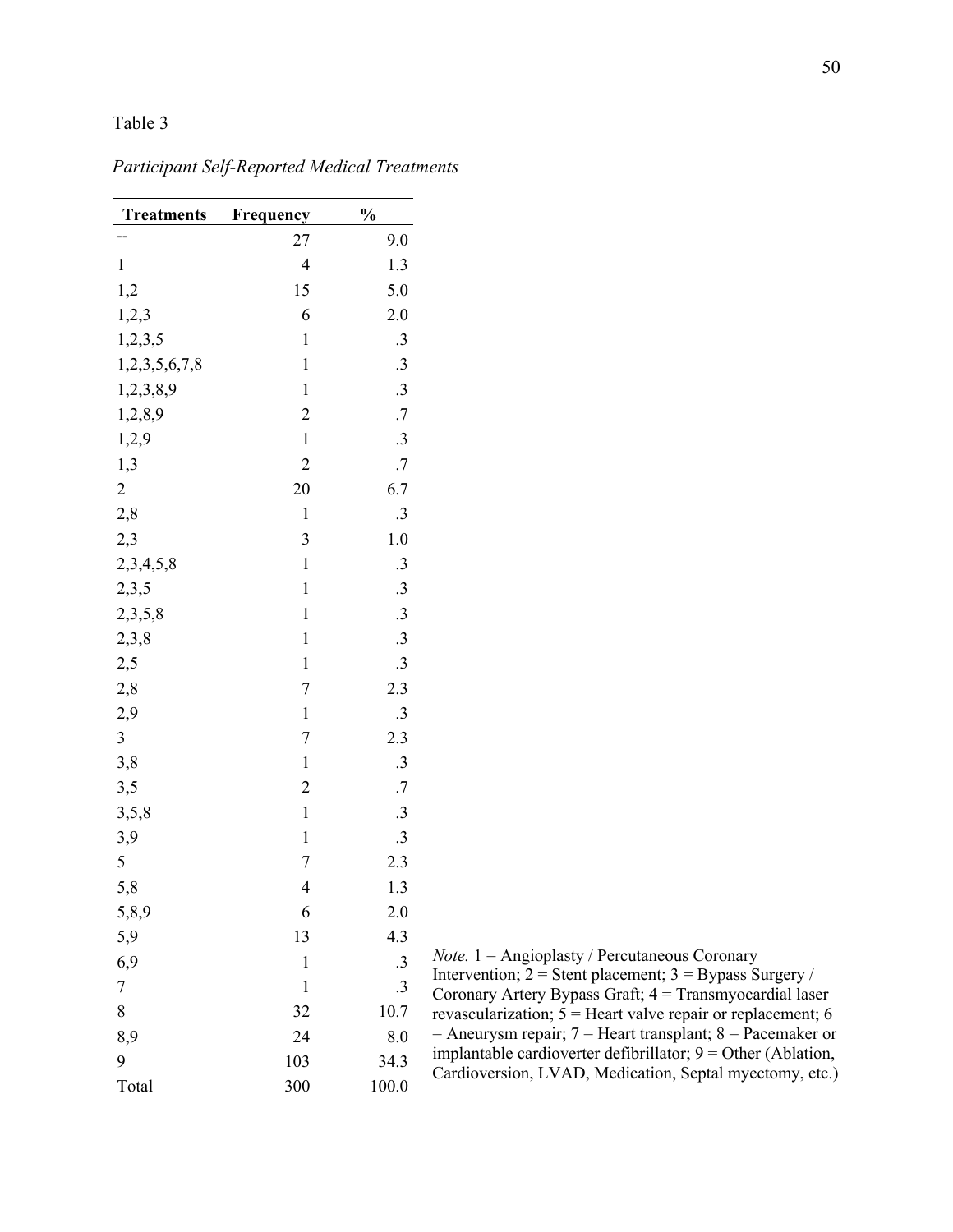| <b>Behavior</b> | <b>Extremely</b> | Very           | Somewhat  | Slightly   | <b>Not at All</b> |
|-----------------|------------------|----------------|-----------|------------|-------------------|
|                 | n(%)             | $n(^{0}/_{0})$ | n(%)      | n(%)       | n(%)              |
| <b>Smoking</b>  | 238(79.3)        | 42(14)         | 9(3)      | 2(0.7)     | 8(2.7)            |
| <b>Exercise</b> | 115(38.3)        | 116(38.7)      | 50(16.7)  | 11 $(3.7)$ | 8(2.7)            |
| <b>Diet</b>     | 110 (36.7)       | 106(35.3)      | 58 (19.3) | 15(5)      | 11 $(3.7)$        |

*Participant Familiarity with Health Behavior Recommendations*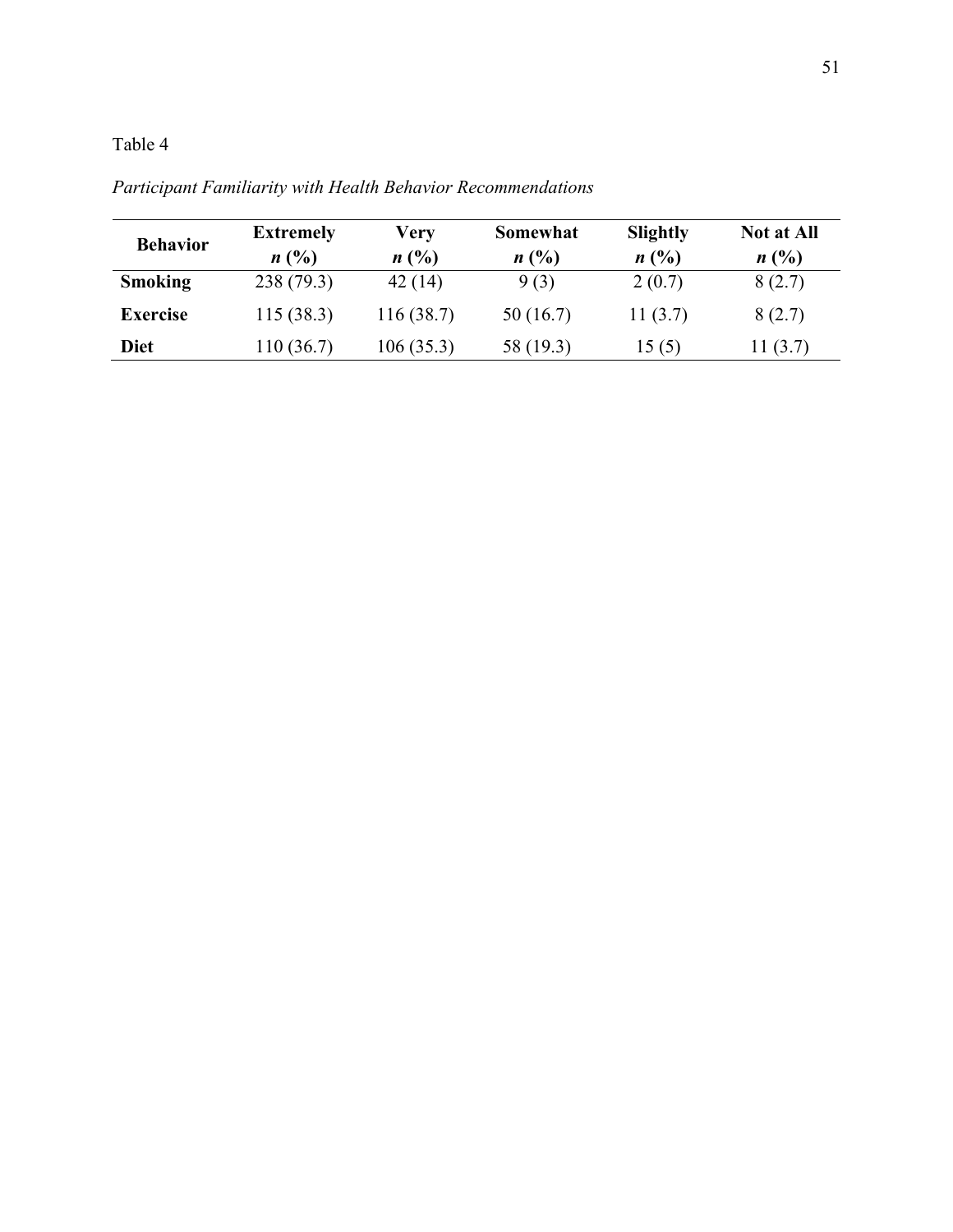| Instrument   | Cronbach's   | N of   | Range     | Mean  | <b>Standard</b>  | <b>Skewness</b> | <b>Kurtosis</b> |
|--------------|--------------|--------|-----------|-------|------------------|-----------------|-----------------|
|              | <b>Alpha</b> | items  |           |       | <b>Deviation</b> |                 |                 |
| <b>LOT-R</b> | .87          | $6*$   | $0 - 24$  | 20.33 | 5.96             | $-0.29$         | $-0.58$         |
| <b>PANAS</b> | .92          | $10**$ | $10 - 50$ | 30.27 | 8.48             | $-0.18$         | $-0.52$         |
| <b>MSPSS</b> | .95          | 12     | $12 - 84$ | 64.27 | 16.85            | $-0.98$         | 0.41            |
| <b>MLO-P</b> | .92          | 5      | $5 - 35$  | 24.89 | 7.21             | $-0.65$         | 0.56            |
| MLO-S        | .88          | 5      | $5 - 35$  | 22.07 | 7.04             | $-0.53$         | $-0.20$         |

*Descriptive and Reliability Statistics for Observed Model Variables*

Note. LOT-R = Life Orientation Test – Revised (Optimism);  $PANAS = Positive$  and Negative Affect Schedule (Positive Affect); MSPSS = Multidimensional Scale of Perceived Social Support (Social Support);  $MLQ-P =$  Meaning in Life Questionnaire – Presence (Meaning Presence); MLQ-S = Meaning in Life Questionnaire – Search (Meaning Search)

\*Four filler items are not included in analysis

\*\*Only Positive Affect subscale included in analysis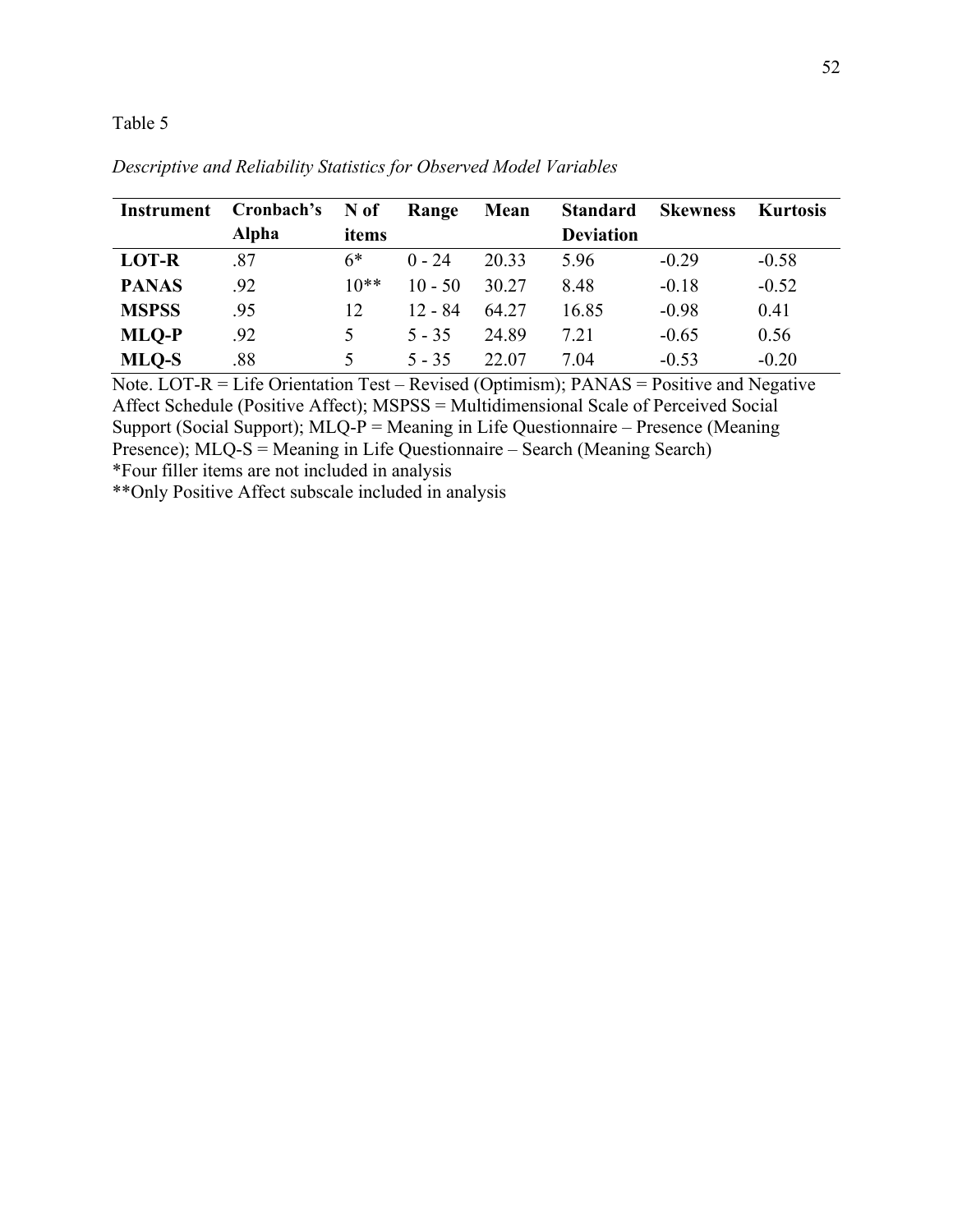# *Summary of Model Fit Indices*

| <b>Fit Index</b>        | <b>Smoking</b> | <b>Exercise</b> | <b>Diet</b> |
|-------------------------|----------------|-----------------|-------------|
| $x^2$                   | 118.82         | 147.93          | 113.33      |
| df                      | 68             | 72              | 72          |
| $\boldsymbol{p}$        | .000           | .000            | .001        |
| Nagelkerke Pseudo $R^2$ | .652           | .411            | .333        |
| Pearson $x^2$           | 249.47         | 1095.88         | 1185.78     |
| Pearson df              | 504            | 1116            | 1124        |
| Pearson $p$             | 1.00           | .661            | .098        |
| Predictive Accuracy     | 77.1%          | 45.6%           | 45.3%       |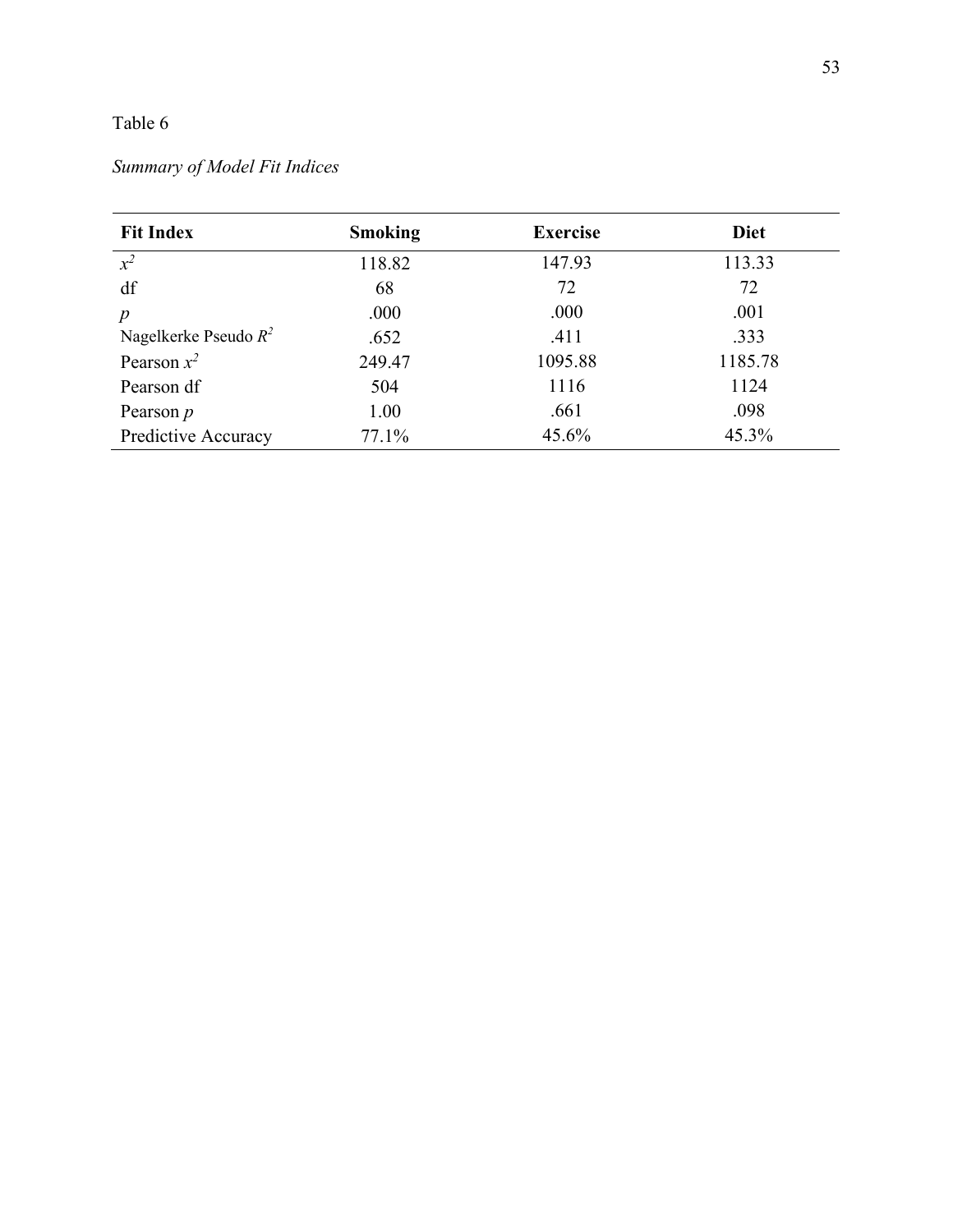# *Omnibus Test Statistics for Multivariate Logistic Regression Models*

|                  | <b>SMOKING MODEL</b> |                         |                | <b>EXERCISE MODEL</b> |                       |                         |                  | <b>DIET MODEL</b> |                  |                         |                  |      |
|------------------|----------------------|-------------------------|----------------|-----------------------|-----------------------|-------------------------|------------------|-------------------|------------------|-------------------------|------------------|------|
|                  | <b>Model</b>         |                         |                |                       | <b>Model</b>          |                         |                  |                   | <b>Model</b>     |                         |                  |      |
|                  | <b>Fitting</b>       | <b>Likelihood Ratio</b> |                |                       | <b>Fitting</b>        | <b>Likelihood Ratio</b> |                  |                   | <b>Fitting</b>   | <b>Likelihood Ratio</b> |                  |      |
|                  | Criteria             |                         | <b>Tests</b>   |                       | Criteria              |                         | <b>Tests</b>     |                   | Criteria         |                         | <b>Tests</b>     |      |
|                  | $-2$ Log             | Chi-                    |                |                       | $-2$ Log              | Chi-                    |                  |                   | $-2$ Log         | Chi-                    |                  |      |
| <b>Effect</b>    | Likelihood           | <b>Square</b>           | df             | Sig.                  | Likelihood            | <b>Square</b>           | df               | Sig.              | Likelihood       | <b>Square</b>           | df               | Sig. |
| <b>Intercept</b> | 166.24a              | .000                    | $\theta$       |                       | $752.87$ <sup>a</sup> | .000                    | $\boldsymbol{0}$ |                   | $750.90^{\rm a}$ | .000                    | $\boldsymbol{0}$ |      |
| Optimism         | 168.29               | 2.05                    | $\overline{4}$ | .727                  | 755.44                | 2.57                    | $\overline{4}$   | .632              | 759.53           | 8.64                    | 4                | .071 |
| <b>Positive</b>  | 171.65               | 5.41                    | $\overline{4}$ | .248                  | 782.20                | 29.33                   | $\overline{4}$   | .000              | 757.18           | 6.29                    | 4                | .179 |
| <b>Affect</b>    |                      |                         |                |                       |                       |                         |                  |                   |                  |                         |                  |      |
| <b>Social</b>    | 176.81               | 10.57                   | $\overline{4}$ | .032                  | 757.19                | 4.32                    | $\overline{4}$   | .364              | 756.41           | 5.51                    | $\overline{4}$   | .239 |
| <b>Support</b>   |                      |                         |                |                       |                       |                         |                  |                   |                  |                         |                  |      |
| <b>Meaning -</b> | 176.69               | 10.45                   | $\overline{4}$ | .034                  | 757.44                | 4.57                    | $\overline{4}$   | .334              | 751.08           | .19                     | 4                | .996 |
| <b>Presence</b>  |                      |                         |                |                       |                       |                         |                  |                   |                  |                         |                  |      |
| Meaning -        | 181.60               | 15.35                   | $\overline{4}$ | .004                  | 758.99                | 6.12                    | $\overline{4}$   | .190              | 757.39           | 6.50                    | 4                | .165 |
| <b>Search</b>    |                      |                         |                |                       |                       |                         |                  |                   |                  |                         |                  |      |
| Age              | 184.60               | 18.36                   | $\overline{4}$ | .001                  | 756.07                | 3.20                    | 4                | .525              | 766.68           | 15.78                   | 4                | .003 |
| Gender           | 181.02               | 14.78                   | $\overline{4}$ | .005                  | 761.11                | 8.24                    | $\overline{4}$   | .083              | 758.48           | 7.58                    | 4                | .108 |
| Race or          | 186.34               | 20.10                   | 16             | .216                  | 773.33                | 20.46                   | 20               | .430              | 770.15           | 19.26                   | 20               | .505 |
| <b>Ethnicity</b> |                      |                         |                |                       |                       |                         |                  |                   |                  |                         |                  |      |
| <b>Education</b> | 207.86               | 41.62 24                |                | .014                  | 794.64                | 41.77                   | 24               | .014              | 777.71           | 26.82                   | 24               | .313 |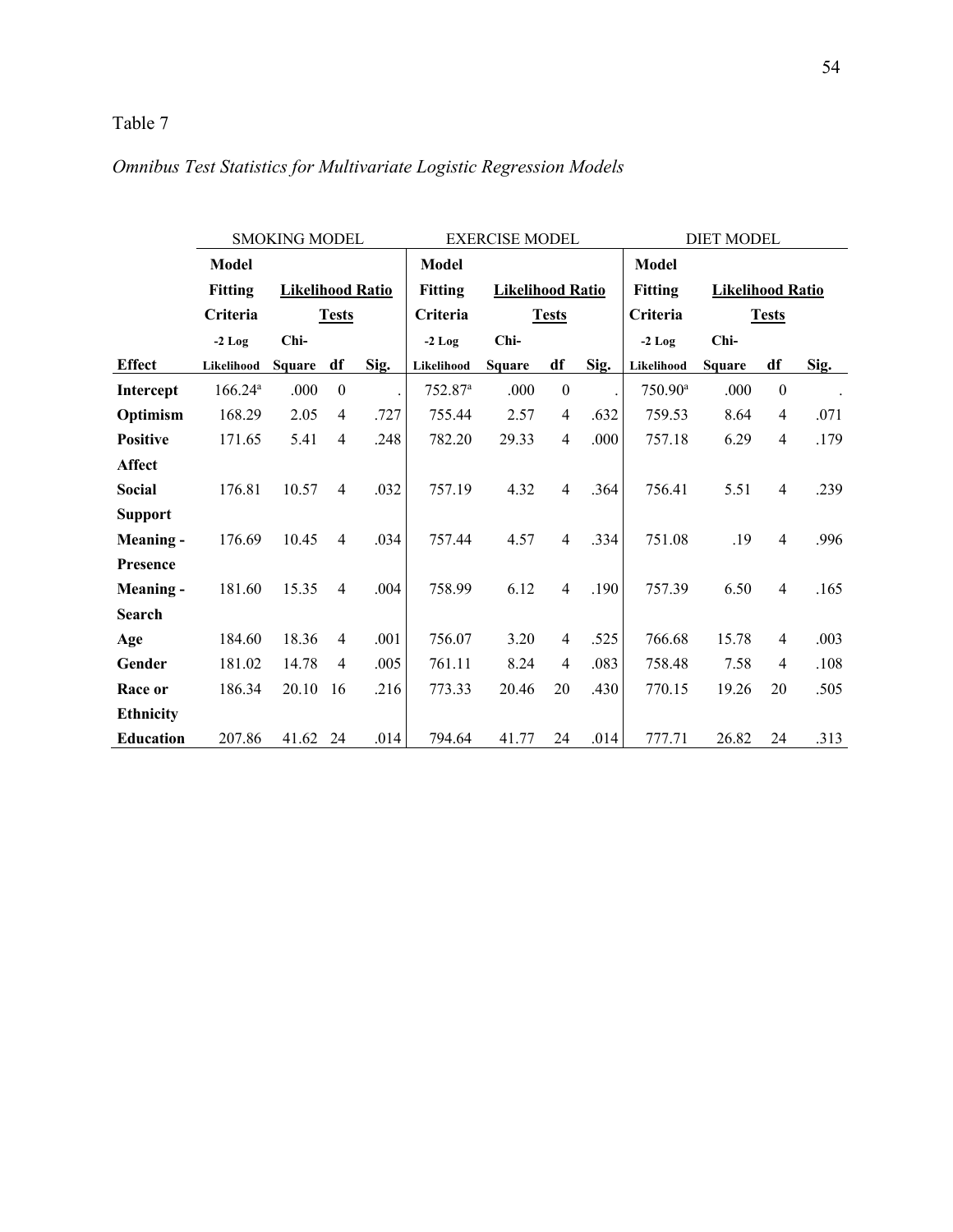### *Bivariate Correlations between Observed Variables – Smoking Model*

|                  | <b>LOT-R</b> | <b>PANAS</b> | <b>MSPSS</b> | <b>MLQ-P</b> | MLQ-S     | Age       | Gender  | Race or<br><b>Ethnicity</b> |
|------------------|--------------|--------------|--------------|--------------|-----------|-----------|---------|-----------------------------|
| <b>PANAS</b>     | $.525***$    |              |              |              |           |           |         |                             |
| <b>MSPSS</b>     | $.410**$     | $.515***$    |              |              |           |           |         |                             |
| MLQ-P            | $.595***$    | $.644***$    | $.412***$    |              |           |           |         |                             |
| MLQ-S            | $-.281$ **   | $-.217***$   | $-.140$      | $-.115$      |           |           |         |                             |
| Age              | $.185*$      | .107         | $-.130$      | $.197*$      | $-.267**$ |           |         |                             |
| Gender           | .076         | .101         | .036         | $.176*$      | $-.073$   | $.312***$ |         |                             |
| Race/Eth         | .069         | $-.163$      | $-.005$      | $-0.019$     | .034      | $-.170*$  | $-.033$ |                             |
| <b>Education</b> | .110         | .033         | $-.041$      | .093         | $-.022$   | .033      | $-.083$ | .060                        |

*Note*. LOT-R = Life Orientation Test – Revised (Optimism); PANAS = Positive and Negative Affect Schedule (Positive Affect); MSPSS = Multidimensional Scale of Perceived Social Support (Social Support);  $MLQ-P =$  Meaning in Life Questionnaire – Presence (Presence of Meaning), MLQ-S = Meaning in Life Questionnaire-Search (Search for Meaning). Gender is coded as  $1 =$  Female,  $2 =$  Male.

\*\*Correlation is significant at the .01 level (2-tailed)

\*Correlation is significant at the .05 level (2-tailed)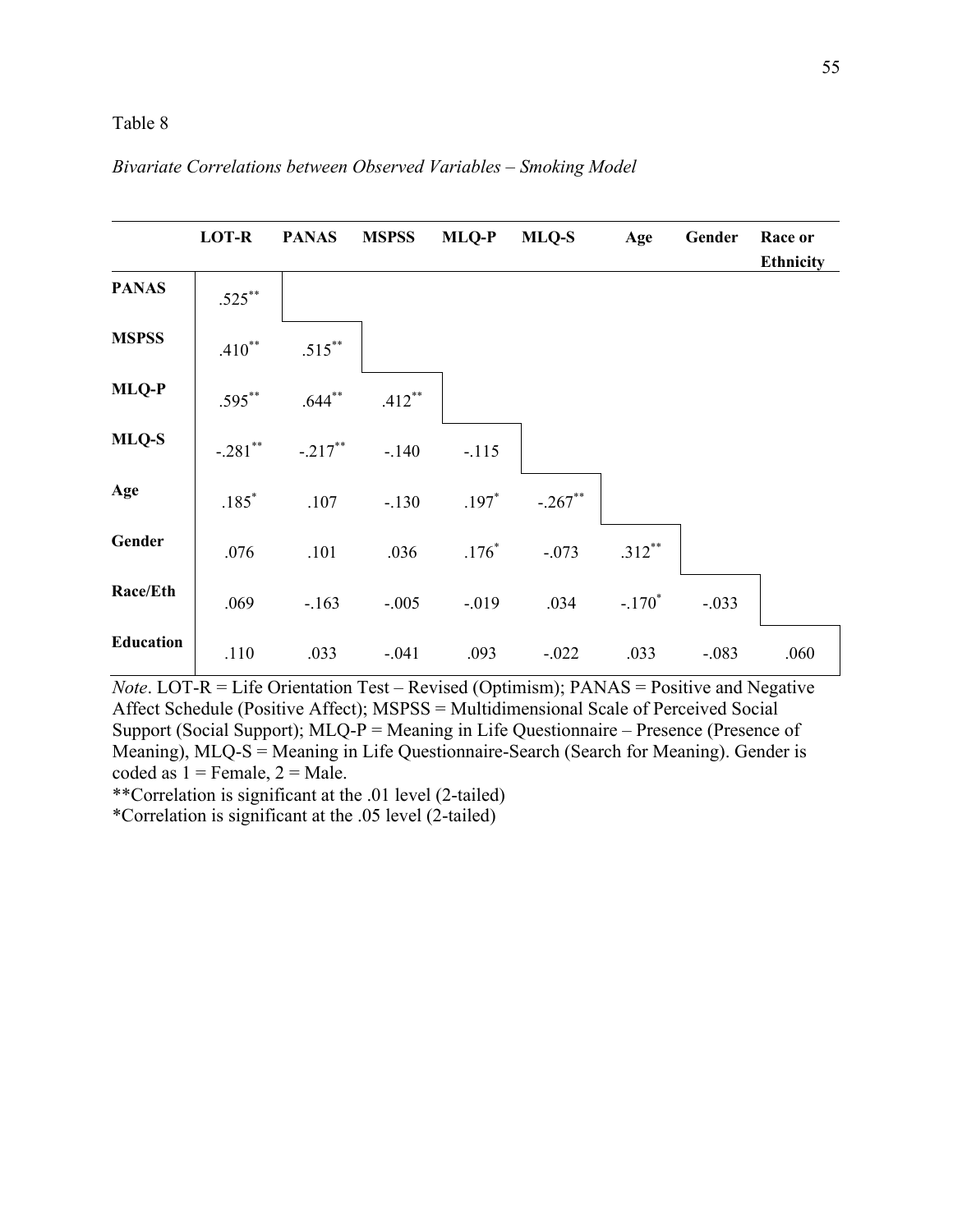## *Stages of Smoking Behavior Change – Parameter Estimates*

| Precontemplation | Contemplation             | Preparation         | Action              | <b>Maintenance</b>   |
|------------------|---------------------------|---------------------|---------------------|----------------------|
| $(n=9, 6.3\%)$   | $(n=11, 7.6\%)$           | $(n=12, 8.3\%)$     | $(n=9, 6.3\%)$      | $(n=103, 71.5\%)$    |
|                  | Soc. Support*             | Meaning- $P^*$      |                     | Soc. Support*        |
|                  | (2.09, .02, 8.10)         | $(-2.19, .04, .11)$ |                     | (1.91, .01, 6.76)    |
|                  | $Age**$                   |                     |                     | Meaning- $P^*$       |
| <b>REFERENCE</b> | (.20, .008, 1.23)         |                     |                     | $(-2.11, .03, .12)$  |
|                  | Gender <sup>*</sup>       |                     |                     | $Age**$              |
|                  | (3.81, .04, 45.04)        |                     |                     | (.20, .004, 1.22)    |
|                  | Race/Ethnicity***         |                     |                     |                      |
|                  | $(-18, .000, 1.53e^{-8})$ |                     |                     |                      |
|                  |                           |                     | Gender*             | Gender*              |
|                  | <b>REFERENCE</b>          |                     | $(-4.41, .01, .01)$ | $(-3.15, .04, .04)$  |
|                  |                           |                     |                     |                      |
|                  |                           |                     | Gender*             | Meaning-S**          |
|                  |                           | <b>REFERENCE</b>    | $(-3.40, .03, .03)$ | $(-1.84, .007, .16)$ |
|                  |                           |                     |                     |                      |
|                  |                           |                     |                     |                      |
|                  |                           |                     | <b>REFERENCE</b>    |                      |
|                  |                           |                     |                     |                      |

 $*_{p}$  < 0.05, \*\**p* < 0.01, \*\*\**p* < 0.001 (6, *p*, odds ratio)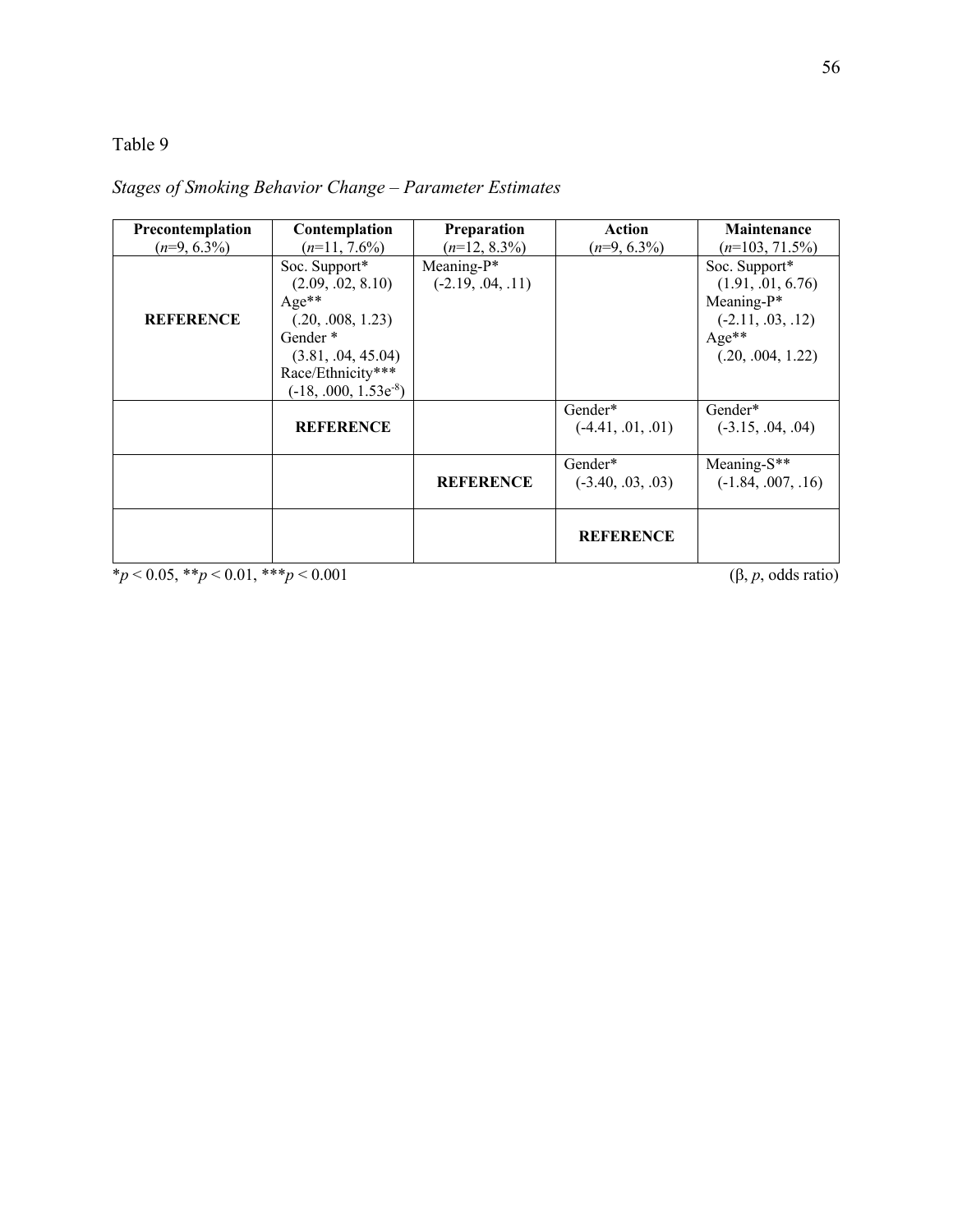|                                                     | Optimism     | <b>Positive</b><br><b>Affect</b> | <b>Social</b><br><b>Support</b>                                                                           | $Meaning -$<br>Presence | $Meaning -$<br><b>Search</b> |
|-----------------------------------------------------|--------------|----------------------------------|-----------------------------------------------------------------------------------------------------------|-------------------------|------------------------------|
| Never-                                              | Mean $(SD)$  | Mean $(SD)$                      | Mean $(SD)$                                                                                               | Mean $(SD)$             | Mean $(SD)$                  |
| <b>Smokers</b><br>$n = 156$                         | 21.43 (5.71) | 30.91 (8.08)                     | 66.27 (16.06)                                                                                             | 22.91(4.50)             | 21.73 (7.09)                 |
| Current or<br>Former<br><b>Smokers</b><br>$n = 144$ | 19.15(6.02)  | 29.57 (8.86)                     | 62.11 (17.46)                                                                                             | 22.26(5.60)             | 22.42 (6.99)                 |
| Difference                                          | 2.28         | 1.34                             | 4.16<br>$Note$ Optimism = Life Orientation Test – Revised (LOT-R): Positive $\Delta$ ffect = Positive and | 0.65                    | 0.69                         |

*Means Comparison of Psychosocial Variables for Smoking Behavior*

*Note*. Optimism = Life Orientation Test – Revised (LOT-R); Positive Affect = Positive and Negative Affect Schedule (PANAS); Social Support = Multidimensional Scale of Perceived Social Support (MSPSS); Meaning Presence = Meaning in Life Questionnaire – Presence (MLQ-P), Meaning-Search = Meaning in Life Questionnaire-Search (MLQ-S).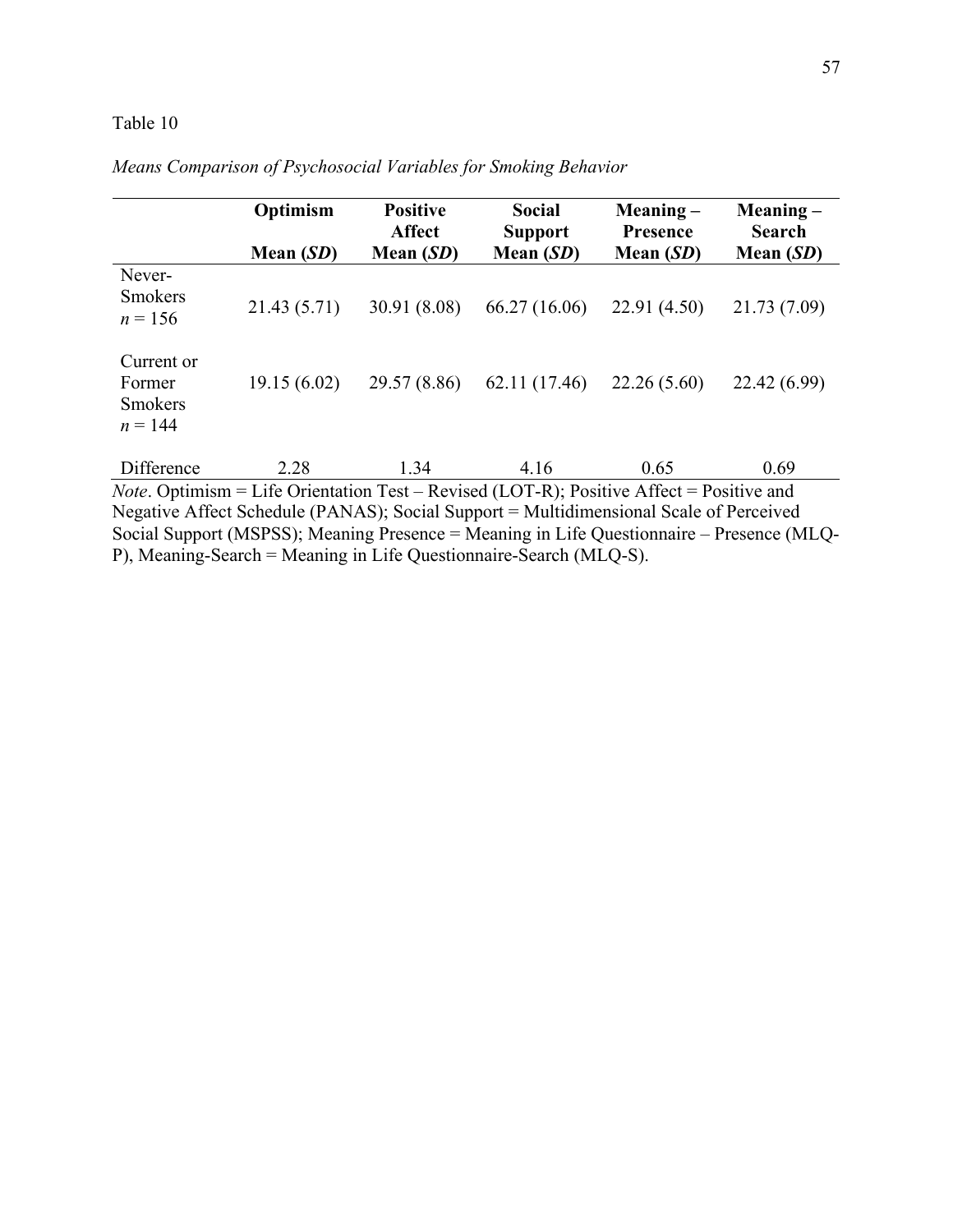### *Bivariate Correlations between Observed Variables – Exercise Model*



*Note*. LOT-R = Life Orientation Test – Revised (Optimism); PANAS = Positive and Negative Affect Schedule (Positive Affect); MSPSS = Multidimensional Scale of Perceived Social Support (Social Support); MLQ-P = Meaning in Life Questionnaire – Presence (Presence of Meaning), MLQ-S = Meaning in Life Questionnaire-Search (Search for Meaning), Gender is coded as  $1 =$  Female,  $2 =$  Male.

\*\*Correlation is significant at the .01 level (2-tailed)

\*Correlation is significant at the .05 level (2-tailed)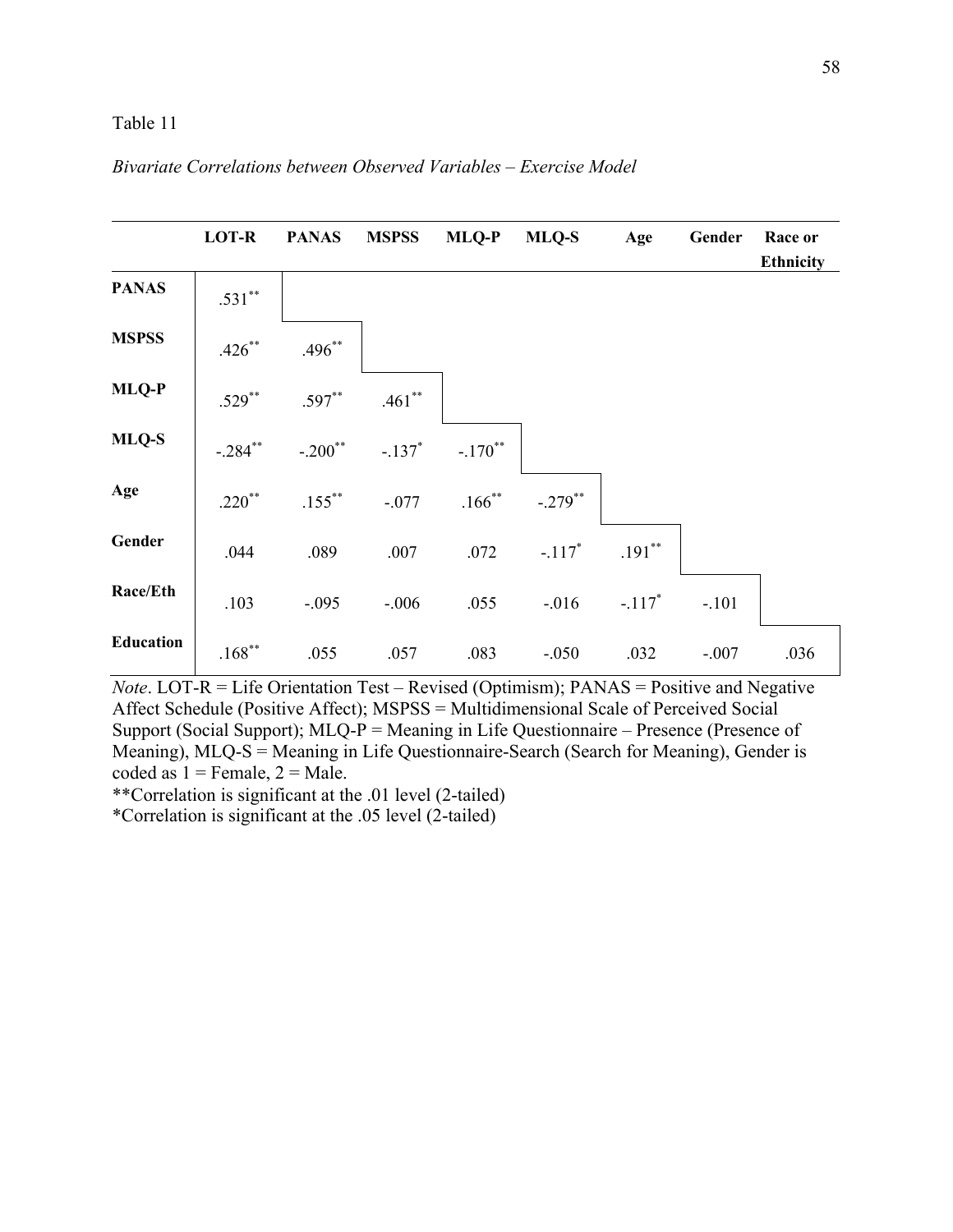| Precontemplation                       | Contemplation    | <b>Preparation</b> | <b>Action</b>    | <b>Maintenance</b>              |
|----------------------------------------|------------------|--------------------|------------------|---------------------------------|
| $(n=52, 17.4\%)$                       | $(n=54, 18.1\%)$ | $(n=73, 24.5\%)$   | $(n=21, 7\%)$    | $(n=98, 32.9\%)$                |
|                                        |                  | Positive Affect*   | Positive Affect* | Positive Affect***              |
| <b>REFERENCE</b>                       |                  | (.58, .04, 1.79)   | (.98, .01, 2.66) | (1.41, .000, 4.11)              |
|                                        |                  |                    |                  | Education (some col)*           |
|                                        |                  |                    |                  | $(-1.55, .02, .21)$             |
|                                        |                  |                    |                  | Positive Affect***              |
|                                        |                  |                    |                  | (1.02, .000, 2.77)              |
|                                        | <b>REFERENCE</b> |                    |                  | Gender*                         |
|                                        |                  |                    |                  | $(-1.01, .02, .36)$             |
|                                        |                  |                    |                  | Education (some col)*           |
|                                        |                  |                    |                  | $(-1.32, .048, .27)$            |
|                                        |                  |                    |                  | Positive Affect**               |
|                                        |                  |                    |                  | (.83, .002, 2.30)               |
|                                        |                  |                    |                  | Meaning $(S)^*$                 |
|                                        |                  | <b>REFERENCE</b>   |                  | $(-.46, .02, .63)$              |
|                                        |                  |                    |                  | Gender*                         |
|                                        |                  |                    |                  | $(-.76, .04, .47)$              |
|                                        |                  |                    |                  | Education (BA)*                 |
|                                        |                  |                    |                  | $(-.99, .04, .37)$              |
|                                        |                  |                    |                  |                                 |
|                                        |                  |                    | <b>REFERENCE</b> |                                 |
|                                        |                  |                    |                  |                                 |
| $*_p$ < 0.05, **p < 0.01, ***p < 0.001 |                  |                    |                  | $(\beta, p, \text{odds ratio})$ |

# *Stages of Exercise Behavior Change – Parameter Estimates*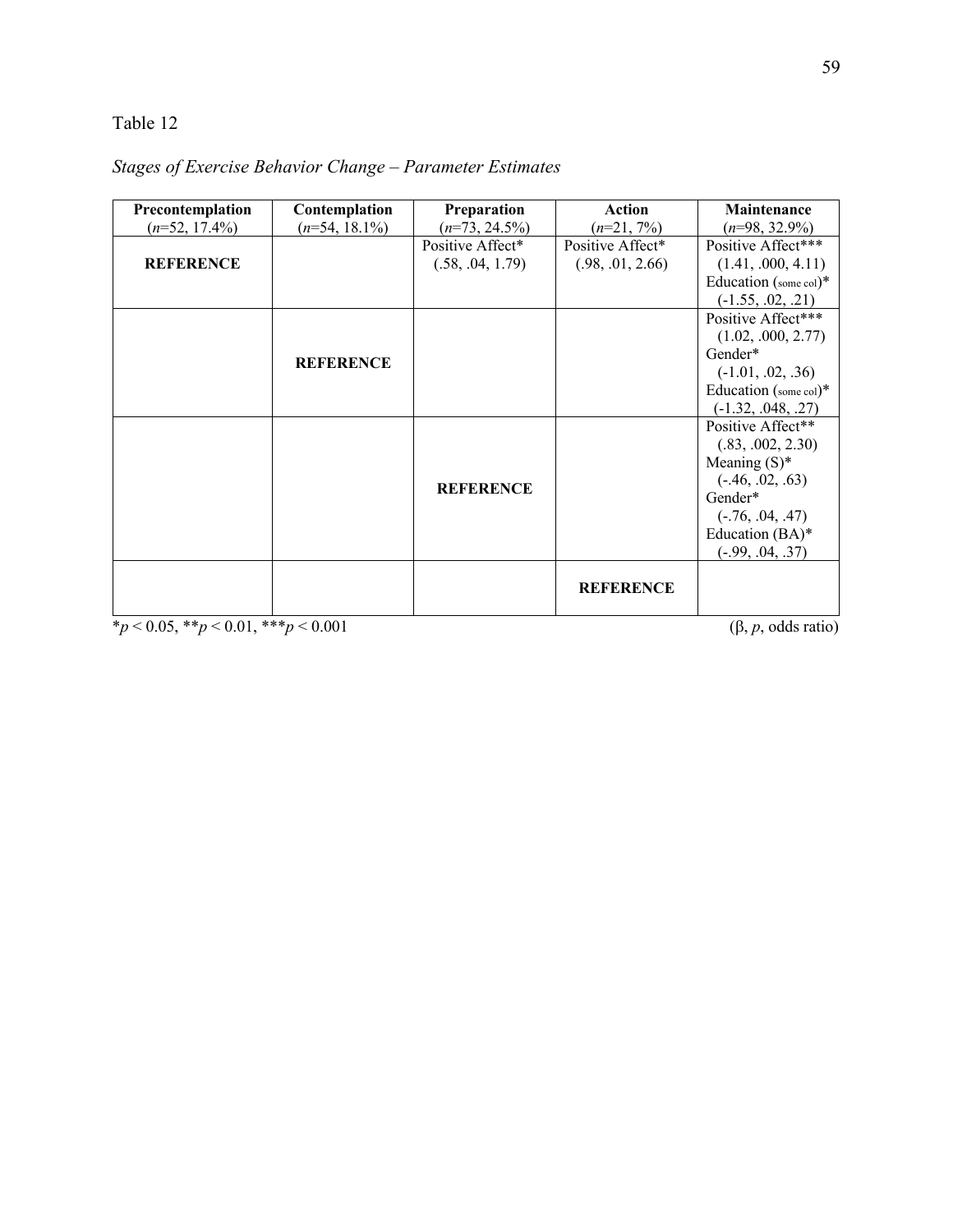### *Bivariate Correlations between Observed Variables – Diet Model*



*Note*. LOT-R = Life Orientation Test – Revised (Optimism); PANAS = Positive and Negative Affect Schedule (Positive Affect); MSPSS = Multidimensional Scale of Perceived Social Support (Social Support); MLQ-P = Meaning in Life Questionnaire – Presence (Presence of Meaning), MLQ-S = Meaning in Life Questionnaire-Search (Search for Meaning), Gender is coded as  $1 =$  Female,  $2 =$  Male.

\*\*Correlation is significant at the .01 level (2-tailed)

\*Correlation is significant at the .05 level (2-tailed)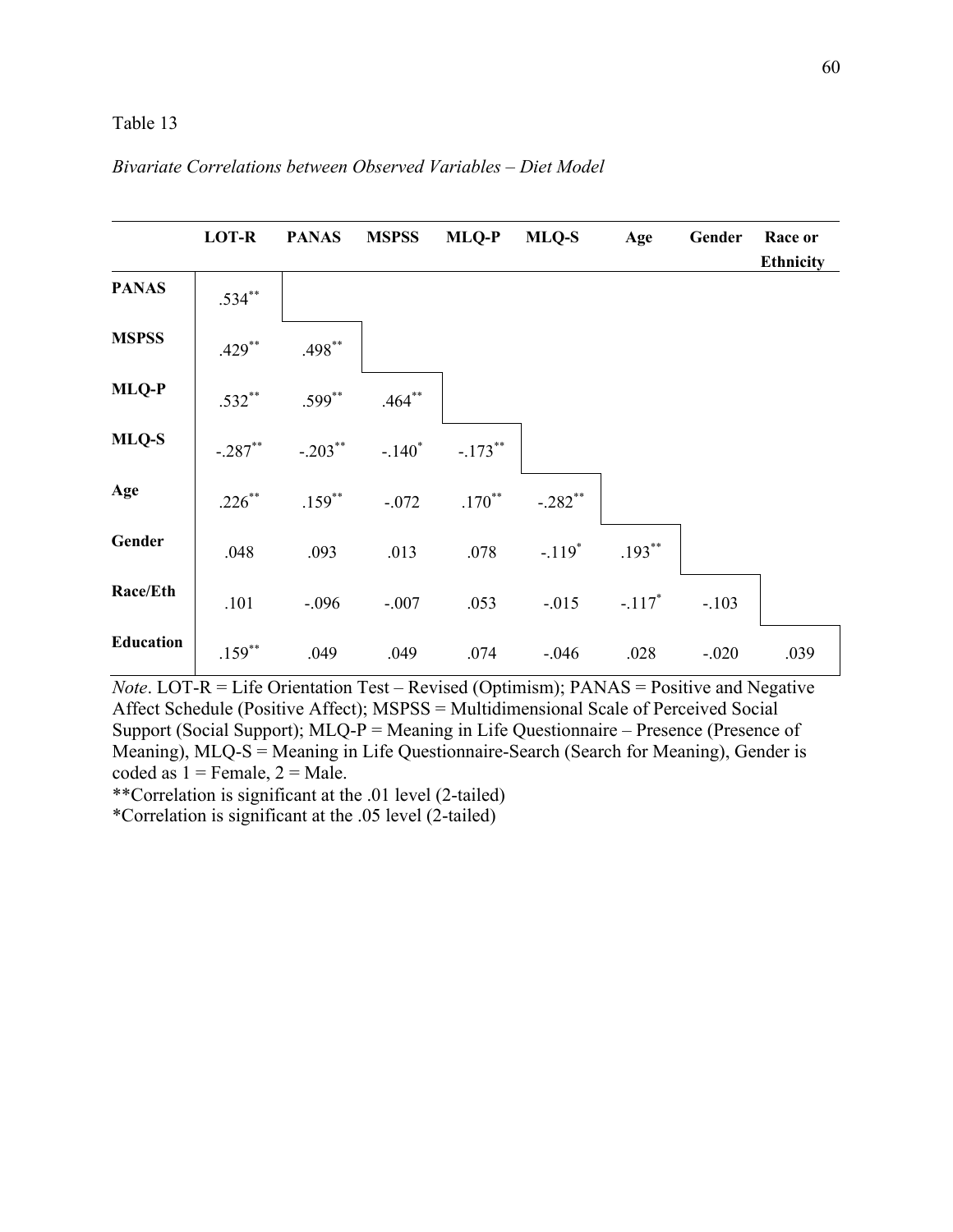| Precontemplation | Contemplation                              | Preparation                                                   | Action                                                               | <b>Maintenance</b>                                                         |
|------------------|--------------------------------------------|---------------------------------------------------------------|----------------------------------------------------------------------|----------------------------------------------------------------------------|
| $(n=74, 24.7\%)$ | $(n=40, 13.3\%)$                           | $(n=101, 33.7\%)$                                             | $(n=10, 3.3\%)$                                                      | $(n=75, 25\%)$                                                             |
| <b>REFERENCE</b> | Optimism*<br>$(-.67, .02, .51)$<br>$Age**$ | Soc. Support*<br>(.45, .03, 1.56)                             |                                                                      | Positive Affect*<br>(.55, .03, 1.73)                                       |
|                  | $(-.07, .001, .93)$                        |                                                               |                                                                      |                                                                            |
|                  | <b>REFERENCE</b>                           | Optimism*<br>(.60, .03, 1.82)<br>$Age**$<br>(.06, .002, 1.07) | Meaning $(S)^*$<br>(1.03, .04, 2.80)<br>$Age**$<br>(.11, .006, 1.11) | $Age**$<br>(.07, .002, 1.07)<br>Education (hs/ged)*<br>$(-1.78, .03, .17)$ |
|                  |                                            | <b>REFERENCE</b>                                              |                                                                      | Positive Affect*<br>(.48, .046, 1.62)<br>Gender*<br>$(-.83, .02, .44)$     |
|                  |                                            |                                                               | <b>REFERENCE</b>                                                     |                                                                            |

*Stages of Dietary Behavior Change – Parameter Estimates*

 $*_{p}$  < 0.05, \*\**p* < 0.01, \*\*\**p* < 0.001 (6, *p*, odds ratio)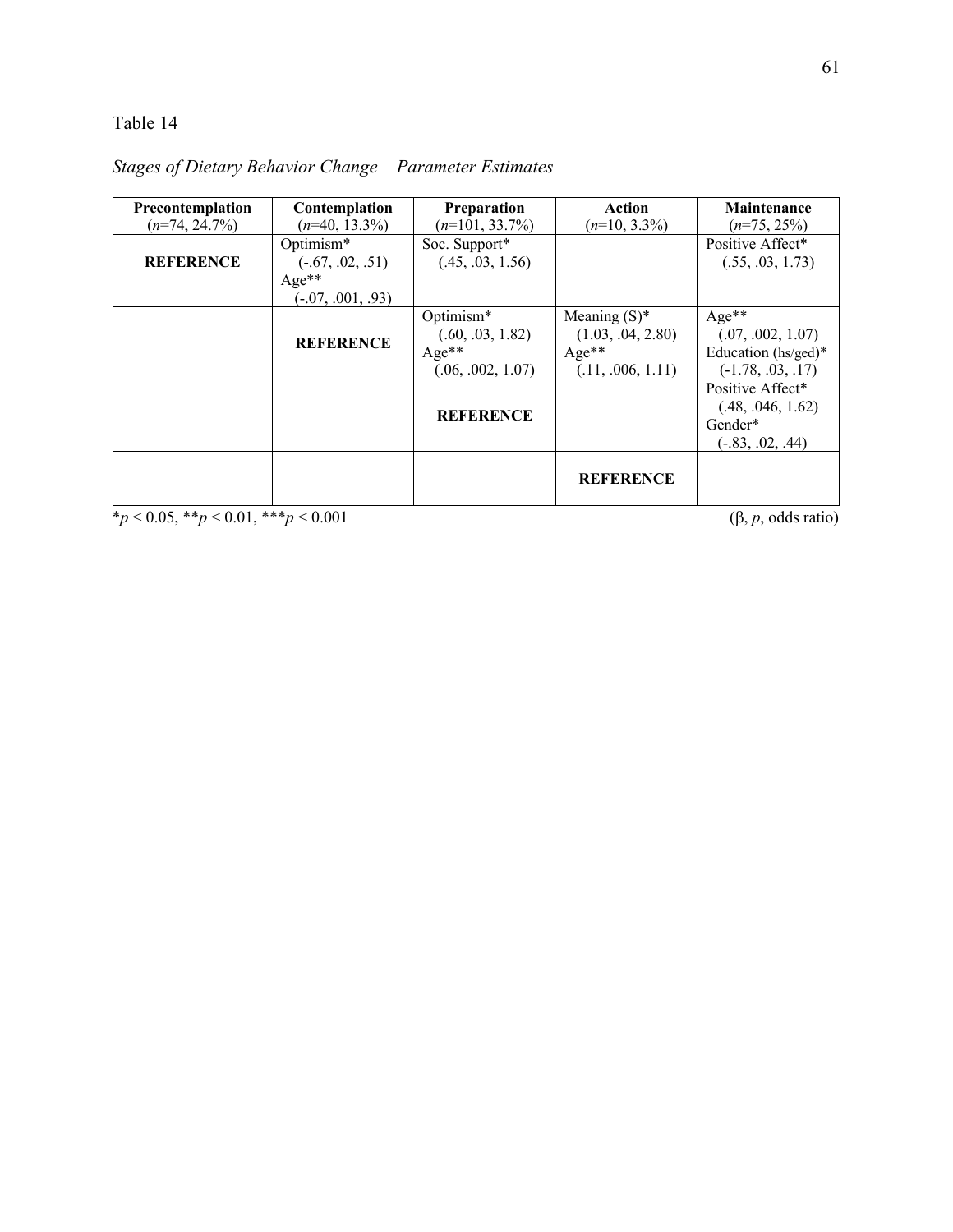| <b>Behavior</b>              | Pre-<br>contemplation<br>$\frac{6}{6}$ | Contemplation<br>$\frac{0}{0}$ | <b>Preparation</b><br>$\frac{0}{0}$ | <b>Action</b><br>$\frac{0}{0}$ | <b>Maintenance</b><br>$\frac{0}{0}$ |
|------------------------------|----------------------------------------|--------------------------------|-------------------------------------|--------------------------------|-------------------------------------|
| <b>Smoking</b><br>$n = 144$  | 6.3                                    | 7.6                            | 8.3                                 | 6.3                            | 71.5                                |
| <b>Exercise</b><br>$n = 298$ | 17.4                                   | 18.1                           | 24.5                                | $\mathcal{I}$                  | 32.9                                |
| <b>Diet</b><br>$n = 300$     | 24.7                                   | 13.3                           | 33.7                                | 3.3                            | 25                                  |

*Stage Distributions for Health Behaviors*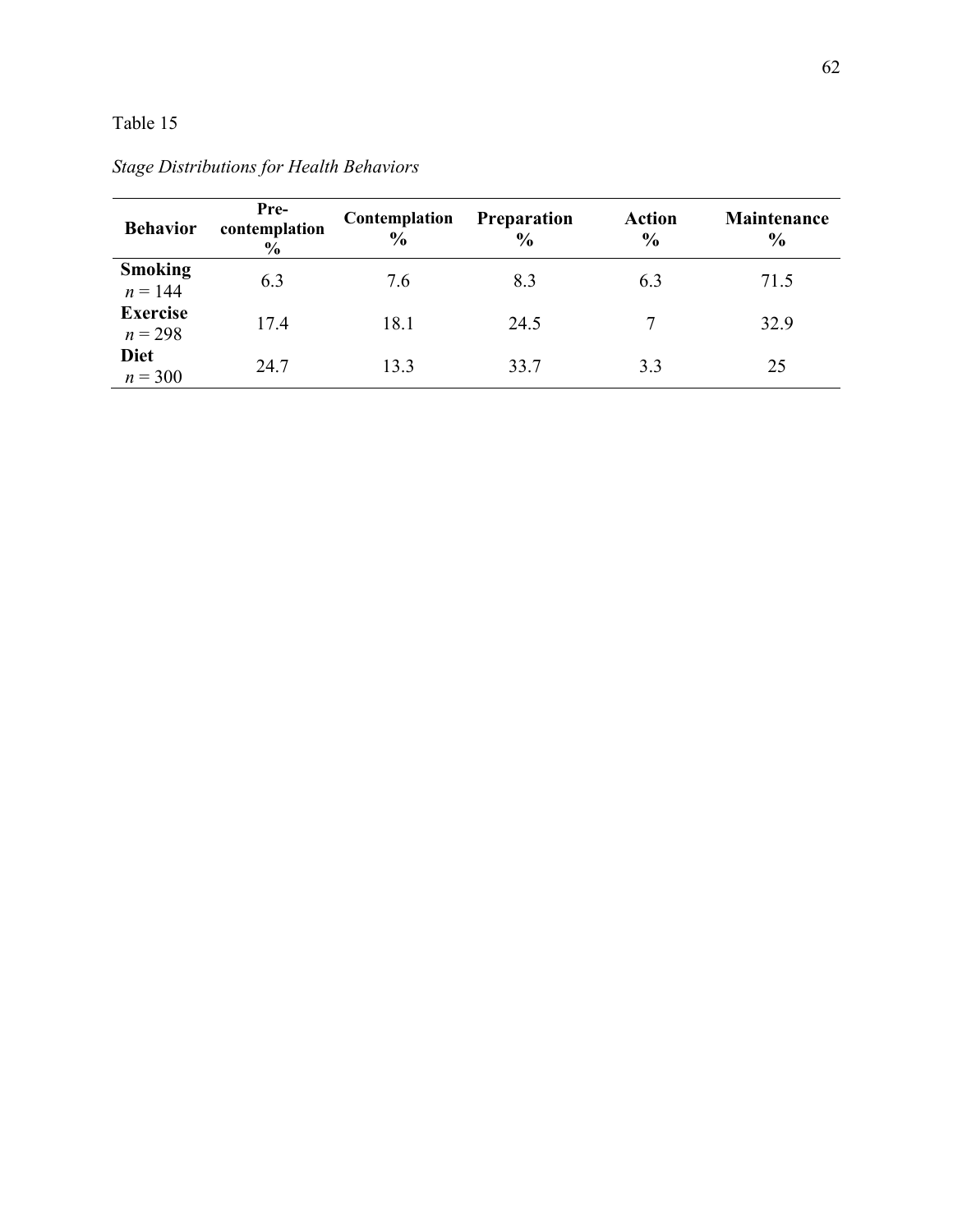### References

- Adams, J., & White, M. (2003). Are activity promotion interventions based on the Transtheoretical Model effective? A critical review. *British Journal of Sports Medicine*, *37*, 106-114. doi:10.1136/bjsm.37.2.106
- Allan, R., & Fisher, J. (2012). *Heart and mind: The practice of cardiac psychology* (2nd ed.). Washington, DC: American Psychological Association.
- Armitage, C. J. (2009). Is there utility in the Transtheoretical Model? *British Journal of Health Psychology, 14*, 195-210. doi:10.1348/135910708X368991
- Barth, J., Schneider, S., & von Känel, R. (2010). Lack of social support in the etiology and the prognosis of coronary heart disease: A systematic review and metaanalysis. *Psychosomatic Medicine*, *72*, 229-238. doi:10.1097/PSY.0b013e3181d01611
- Barth, J., Schumacher, M., & Herrmann-Lingen, C. (2004). Depression as a risk factor for mortality in patients with coronary heart disease: A meta-analysis. *Psychosomatic Medicine*, *66*, 802-813. doi:10.1097/01.psy.0000146332.53619.b2
- Benjamin, E., Muntner, P., Alonso, A., Bittencourt, M., Callaway, C., Carson, A., . . . Prevention Stat Comm. (2019). Heart disease and stroke statistics - 2019 update: A report from the American Heart Association. *Circulation, 139*, E56-E528. doi:10.1161/CIR.0000000000000659
- Bodenheimer, T., Lorig, K., Holman, H., & Grumbach, K. (2002). Patient self-management of chronic disease in primary care. *JAMA, 288*, 2469-2475. doi:10.1001/jama.288.19.2469
- Boehm, J. K., Chen, Y., Koga, H., Mathur, M. B., Vie, L. L., & Kubzansky, L. D. (2018). Is optimism associated with healthier cardiovascular-related behavior? Meta-analyses of 3 health behaviors. *Circulation Research, 122*, 1119-1134.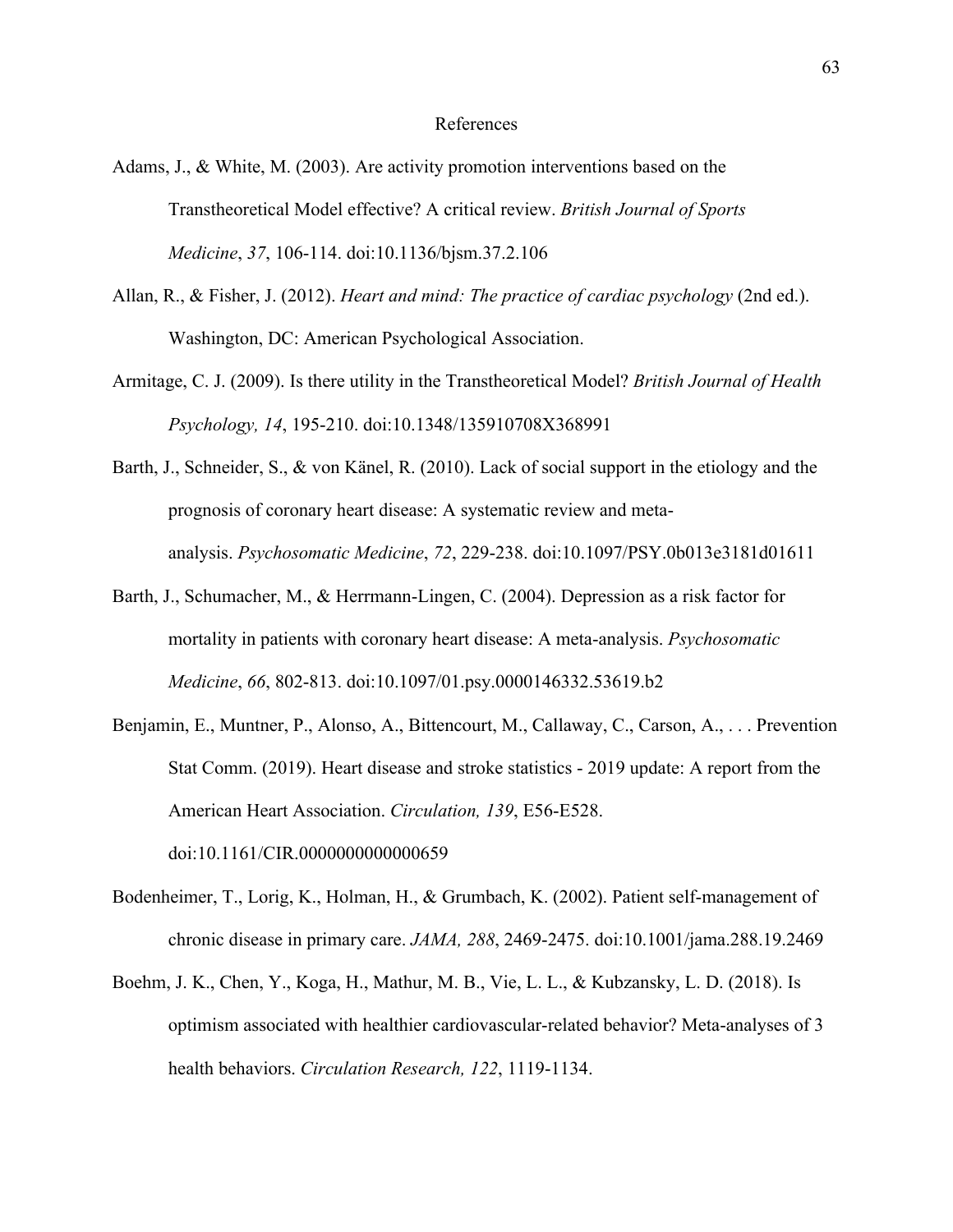doi:10.1161/CIRCRESAHA.117.310828

- Boehm, J. K., & Kubzansky, L. D. (2012). The heart's content: The association between positive psychological well-being and cardiovascular health. *Psychological Bulletin, 138*, 655- 691. doi:10.1037/a0027448
- Boumparis, N., Karyotaki, E., Kleiboer, A., Hofmann, S. G., & Cuijpers, P. (2016). The effect of psychotherapeutic interventions on positive and negative affect in depression: A systematic review and meta-analysis. *Journal of Affective Disorders, 202*, 153-162. doi:10.1016/j.jad.2016.05.019
- Bove, A. A. (2016). Exercise and heart disease. *Methodist DeBakey Cardiovascular Journal, 12*, 74-75. doi:10.14797/mdcj-12-2-74
- Boyle, R., O'Connor, P., Pronk, N., & Tan, A. (1998). Stages of change for physical activity, diet, and smoking among HMO members with chronic conditions. *American Journal of Health Promotion, 12*, 170–175. doi:10.4278/0890-1171-12.3.170
- Bränström, R., Penilla, C., Pérez-Stable, E. J., & Muñoz, R. F. (2010). Positive affect and mood management in successful smoking cessation. *American Journal of Health Behavior, 34*, 553-562. doi:10.5993/AJHB.34.5.5
- Brewer, N. T., Chapman, G. B., Gibbons, F. X., Gerrard, M., McCaul, K. D., & Weinstein, N. D. (2007). Meta-analysis of the relationship between risk perception and health behavior: The example of vaccination. *Health Psychology, 26*, 136-145. doi:10.1037/0278- 6133.26.2.136
- Bridle, C., Riemsma, R. P., Pattenden, J., Sowden, A. J., Mather, L., Watt, I. S., & Walker, A. (2005). Systematic review of the effectiveness of health behavior interventions based on the Transtheoretical Model. *Psychology & Health, 20*, 283-301.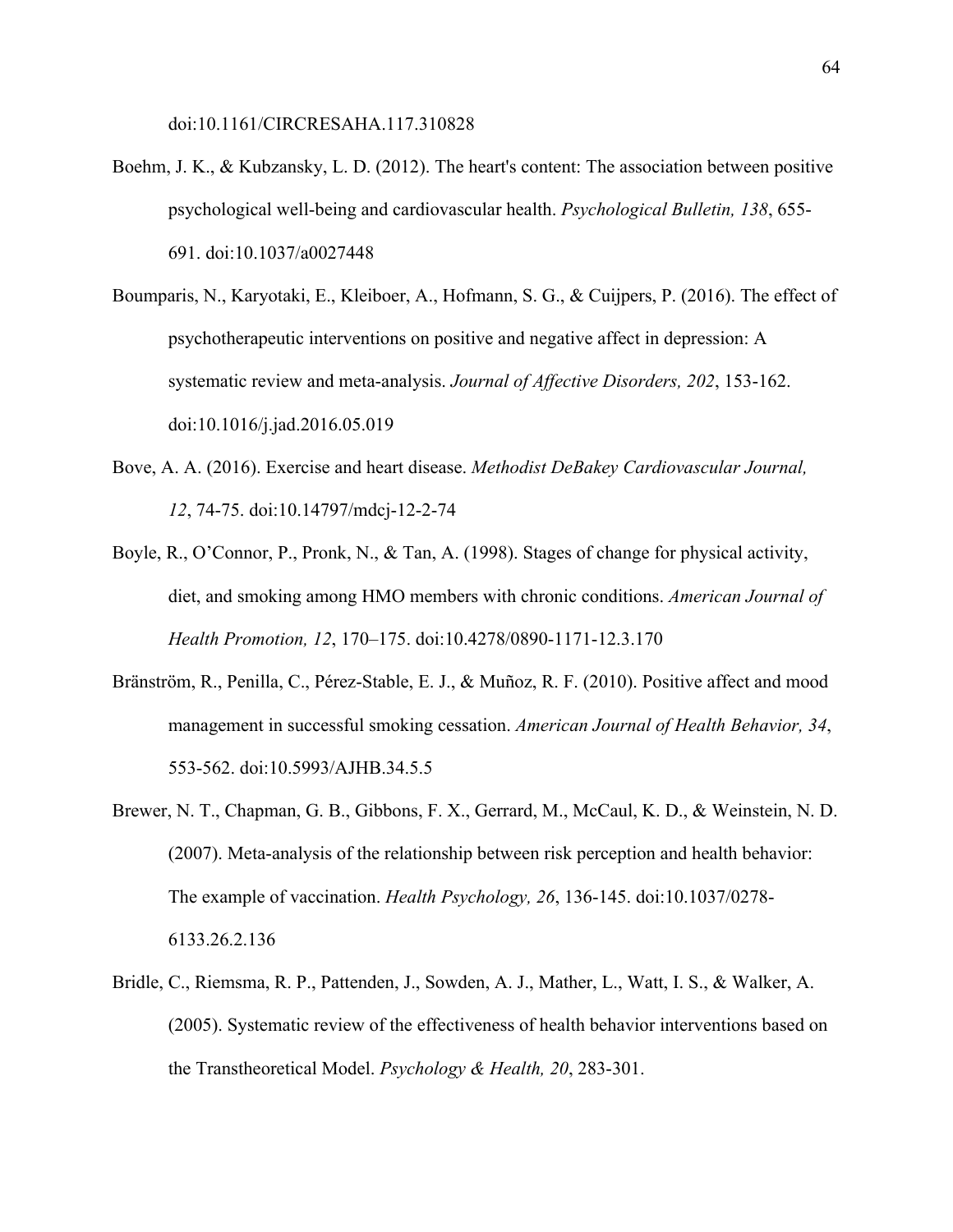doi:10.1080/08870440512331333997

- Broadbent, E., Ellis, C. J., Thomas, J., Gamble, G., & Petrie, K. J. (2009). Further development of an illness perception intervention for myocardial infarction patients: A randomized controlled trial. *Journal of Psychosomatic Research, 67*, 17-23. doi:10.1016/j.jpsychores.2008.12.001
- Brummett, B. H., Morey, M. C., Boyle, S. H., & Mark, D. B. (2009). Prospective study of associations among positive emotion and functional status in older patients with coronary artery disease. *Journals of Gerontology Series B: Psychological Sciences and Social Sciences*, *64*, 461-469. doi:10.1093/geronb/gbp041
- Bulley, C., Donaghy, M., Payne, A., & Mutrie, N. (2007). A critical review of the validity of measuring stages of change in relation to exercise and moderate physical activity. *Critical Public Health*, *17*, 17-30. doi:10.1080/09581590601045261
- Carlson, L. E., Goodey, E., Bennett, M. H., Taenzer, P., & Koopmans, J. (2002). The addition of social support to a community-based large-group behavioral smoking cessation intervention: Improved cessation rates and gender differences. *Addictive Behaviors, 27*, 547-559. doi:10.1016/S0306-4603(01)00192-7
- Carnethon, M. R. (2009). Physical activity and cardiovascular disease: How much is enough? *American Journal of Lifestyle Medicine*, *3*, 44S-49S. doi:10.1177/1559827609332737
- Carvalho de Menezes, M. (2016). Interventions directed at eating habits and physical activity using the Transtheoretical Model: A systematic review. *Nutrición Hospitalaria, 33*, 1194- 1204. doi:10.20960/nh.586
- Carver, C. S., Scheier, M. F., & Segerstrom, S. C. (2010). Optimism. *Clinical Psychology Review, 30*, 879-889. doi:10.1016/j.cpr.2010.01.006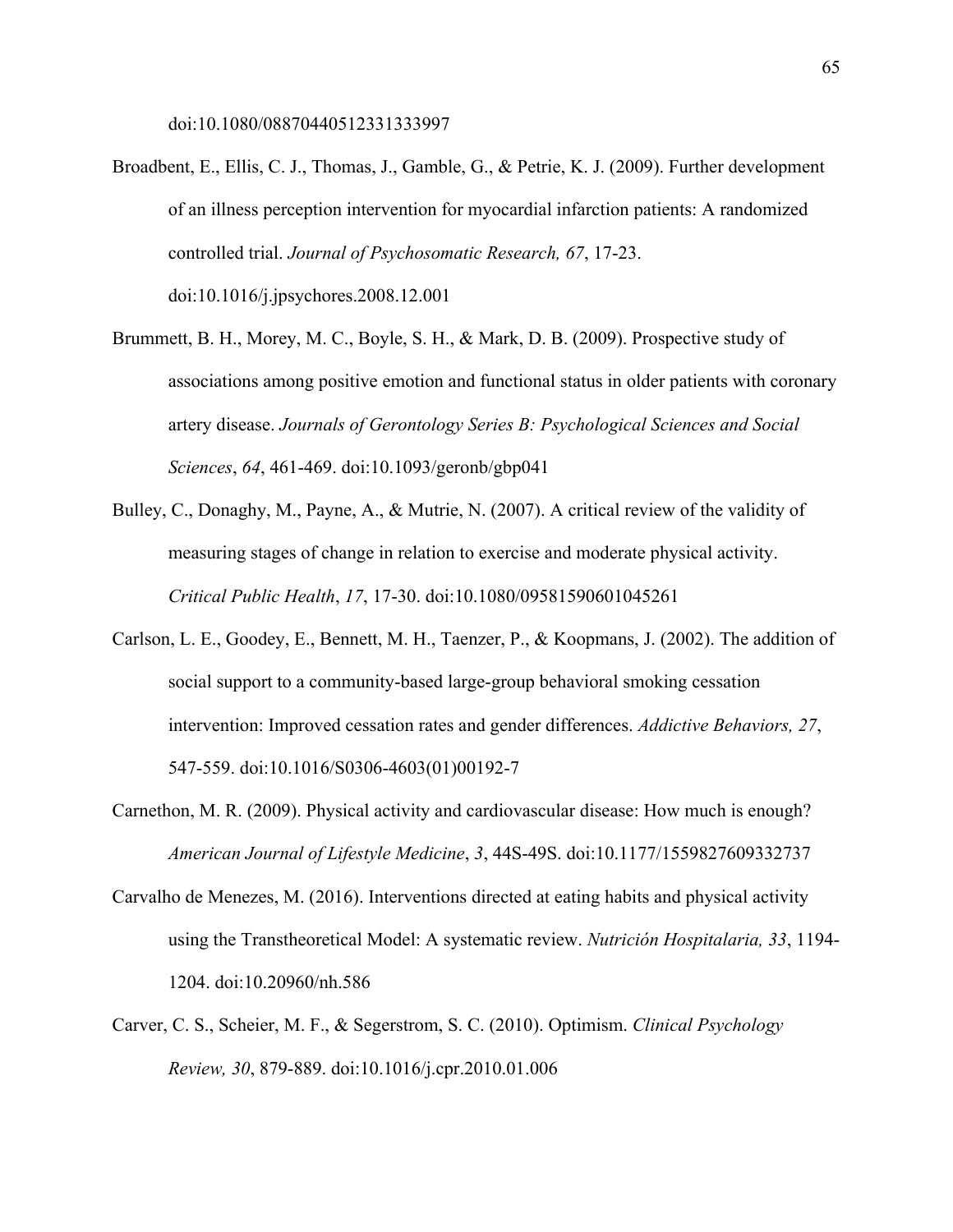- Caspersen, C. J., Powell, K. E., & Christenson, G. M. (1985). Physical activity, exercise, and physical fitness: Definitions and distinctions for health-related research. *Public Health Reports*, *100*, 126-131. Retrieved from https://www-ncbi-nlm-nihgov.proxy.bsu.edu/pmc/articles/PMC1424733/pdf/pubhealthrep00100-0016.pdf
- Cattan, M., White, M., Bond, J., & Learmouth, A. (2005). Preventing social isolation and loneliness among older people: A systematic review of health promotion interventions. *Ageing & Society*, *25*, 41-67. doi:10.1017/Soi44686X04002594
- Centers for Disease Control and Prevention, National Center for Health Statistics (2016). Underlying Cause of Death 1999-2015. Data provided by the Vital Statistics Cooperative Program. Retrieved from http://wonder.cdc.gov/ucd-icd10.html
- Centers for Disease Control and Prevention, National Center for Health Statistics (2017). Participation in leisure-time aerobic and muscle-strengthening activities that meet the federal 2008 Physical Activity Guidelines for Americans among adults aged 18 and over, by selected characteristics: United States, selected years 1998–2016. Retrieved from https://www.cdc.gov/nchs/fastats/exercise.htm
- Charlson, M. E., Wells, M. T., Peterson, J. C., Boutin-Foster, C., Ogedegbe, G. O., Mancuso, C. A., ... & Isen, A. M. (2013). Mediators and moderators of behavior change in patients with chronic cardiopulmonary disease: The impact of positive affect and self-affirmation. *Translational Behavioral Medicine, 4*, 7-17. doi:10.1007/s13142-013-0241-0
- Choi, J. H., Chung, K., & Park, K. (2013). Psychosocial predictors of four health-promoting behaviors for cancer prevention using the stage of change of Transtheoretical Model: Predictors of cancer-preventive health behaviors using the TTM. *Psycho-Oncology, 22*, 2253-2261. doi:10.1002/pon.3278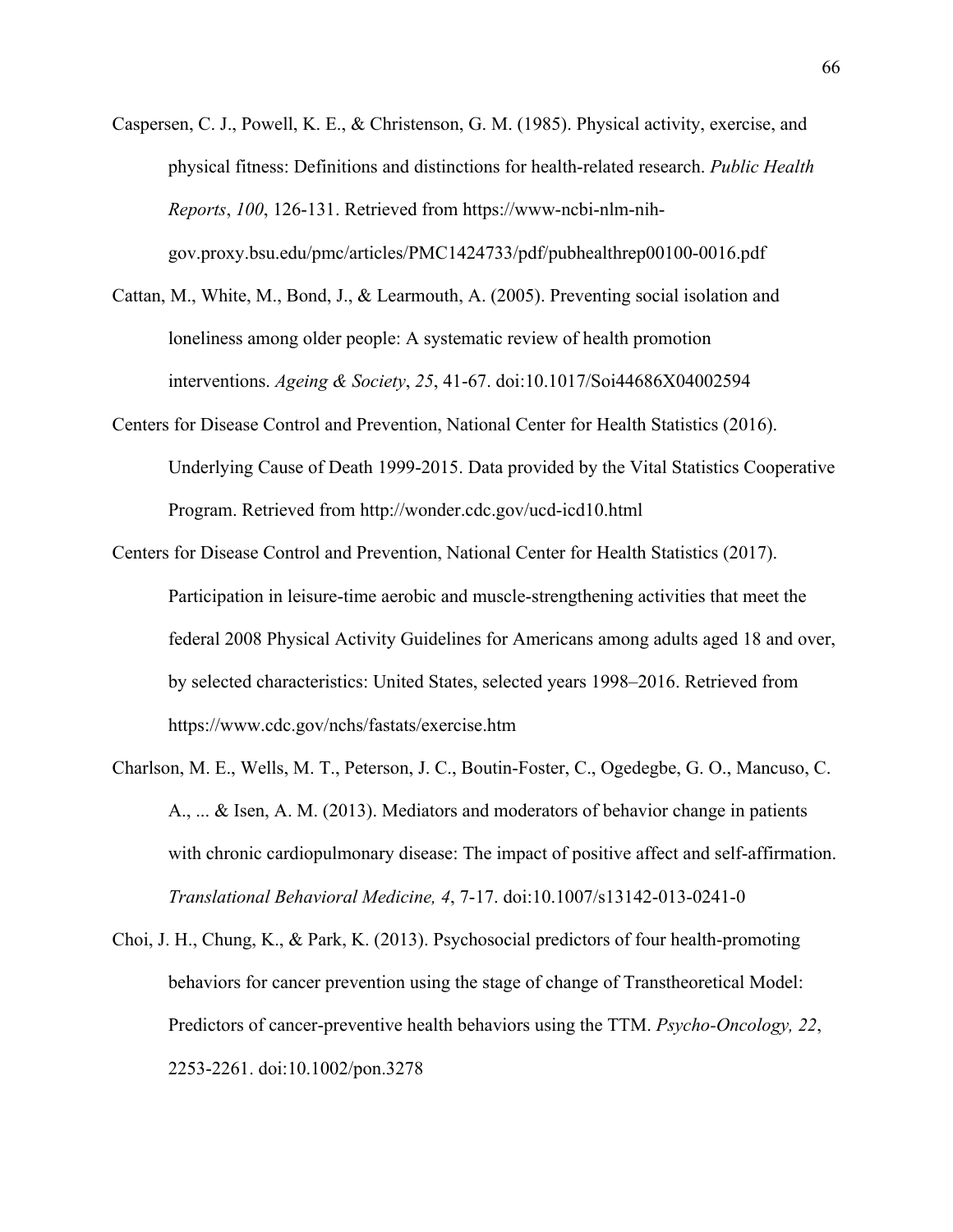- Cohen, R., Bavishi, C., & Rozanski, A. (2016). Purpose in life and its relationship to all-cause mortality and cardiovascular events: A meta-analysis. *Psychosomatic Medicine, 78*, 122- 133. doi:10.1097/PSY.0000000000000274
- Colella, T. J., Gravely, S., Marzolini, S., Grace, S. L., Francis, J. A., Oh, P., & Scott, L. B. (2015). Sex bias in referral of women to outpatient cardiac rehabilitation? A metaanalysis. *European Journal of Preventive Cardiology, 22*, 423-441.
- Conklin, A. I., Forouhi, N. G., Surtees, P., Khaw, K. T., Wareham, N. J., & Monsivais, P. (2014). Social relationships and healthful dietary behaviour: Evidence from over-50s in the EPIC cohort, UK. *Social Science & Medicine, 100*, 167-175. doi:10.1016/j.socscimed.2013.08.018
- Conner, T. S., Brookie, K. L., Richardson, A. C., & Polak, M. A. (2015). On carrots and curiosity: Eating fruit and vegetables is associated with greater flourishing in daily life. *British Journal of Health Psychology, 20*, 413-427. doi:10.1111/bjhp.12113
- Czajkowski, S. M., Powell, L. H., Adler, N., Naar-King, S., Reynolds, K. D., Hunter, C. M., . . . for the Obesity Related Behavioral Intervention Trials (ORBIT) Consortium. (2015). From ideas to efficacy: The ORBIT model for developing behavioral treatments for chronic diseases. *Health Psychology, 34*, 971-982. doi:10.1037/hea0000161
- DiClemente, C. C., & Prochaska, J. O. (1985). Processes and stages of change: Coping and competence in smoking behavior change. In Shiffman, S. and Willis, T.A. (Eds.), *Coping and Substance Abuse* (pp. 319-343). New York: Academic Press.
- DiClemente, C. C., Prochaska, J. O., Fairhurst, S., Velicer, W. F., Rossi, J. S., & Velasquez, M. (1991). The process of smoking cessation: An analysis of precontemplation,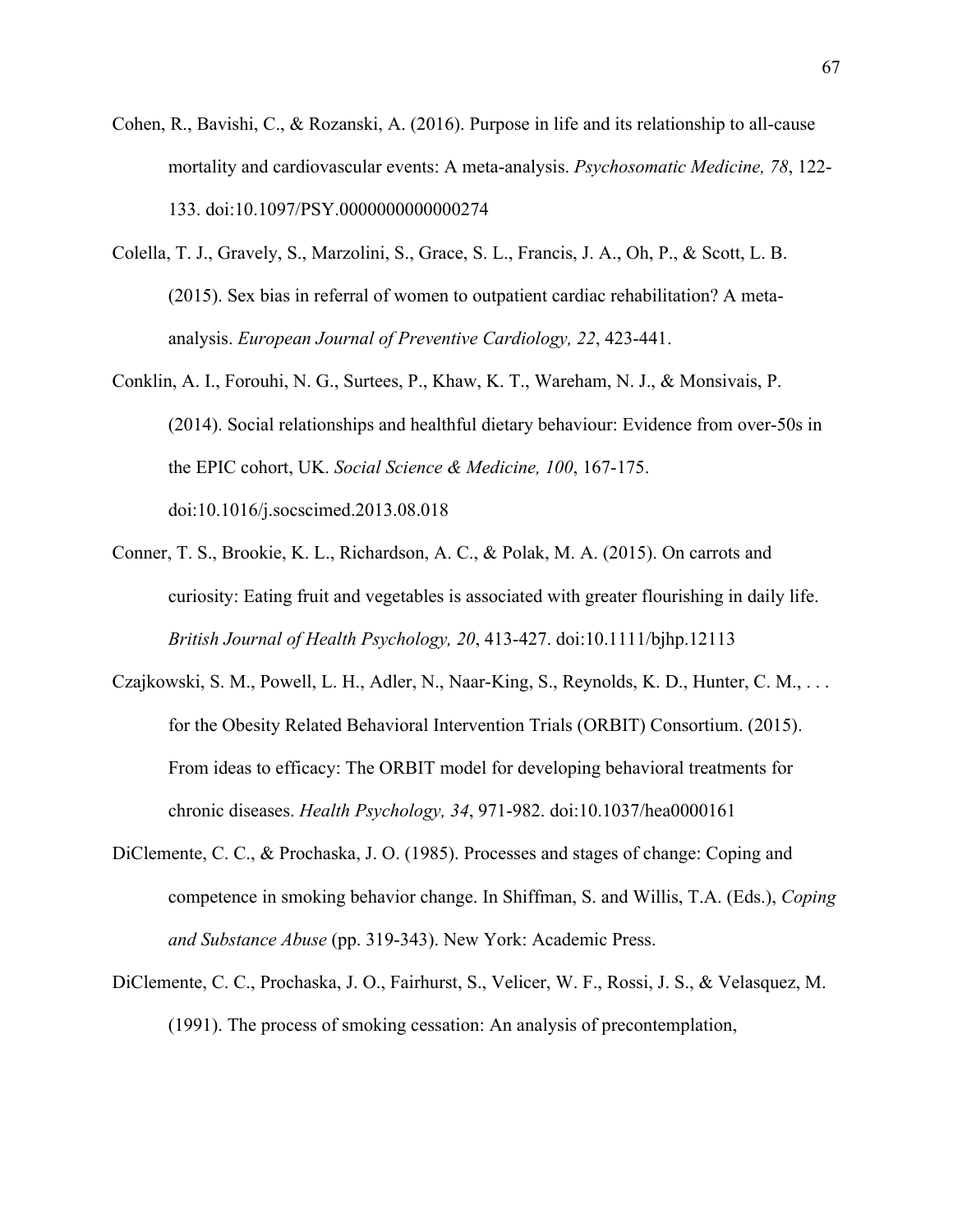contemplation and contemplation/action. *Journal of Consulting and Clinical Psychology, 59*, 295-304. doi:10.1037/0022-006X.59.2.295

- Dillard, A. J., McCaul, K. D., & Klein, W. M. P. (2006). Unrealistic optimism in smokers: Implications for smoking myth endorsement and self-protective motivation. *Journal of Health Communication, 11*, 93-102. doi:10.1080/10810730600637343
- Driskell, M., Dyment, S., Mauriello, L., Castle, P., & Sherman, K. (2008). Relationships among multiple behaviors for childhood and adolescent obesity prevention. *Preventive Medicine, 46*, 209-215. doi:10.1016/j.ypmed.2007.07.028
- DuBois, C. M., Beach, S. R., Kashdan, T. B., Nyer, M. B., Park, E. R., Celano, C. M., & Huffman, J. C. (2012). Positive psychological attributes and cardiac outcomes: Associations, mechanisms, and interventions. *Psychosomatics, 53*, 303-318. doi:10.1016/j.psym.2012.04.004
- DuBois, C. M., Lopez, O. V., Beale, E. E., Healy, B. C., Boehm, J. K., & Huffman, J. C. (2015). Relationships between positive psychological constructs and health outcomes in patients with cardiovascular disease: A systematic review. *International Journal of Cardiology, 195*, 265-280. doi:10.1016/j.ijcard.2015.05.121
- Eckel, R. H., Jakicic, J. M., Ard, J. D., de Jesus, J. M., Houston Miller, N., Hubbard, V. S., . . . Yanovski, S. Z. (2014). 2013 AHA/ACC guideline on lifestyle management to reduce cardiovascular risk: A report of the American College of Cardiology/American Heart Association task force on practice guidelines. *Circulation, 129*, S76-S99. doi:10.1161/01.cir.0000437740.48606.d1
- Fava, G. A. (1999). Well-being therapy: Conceptual and technical issues. *Psychotherapy and Psychosomatics, 68*, 171-179. doi:10.1159/000012329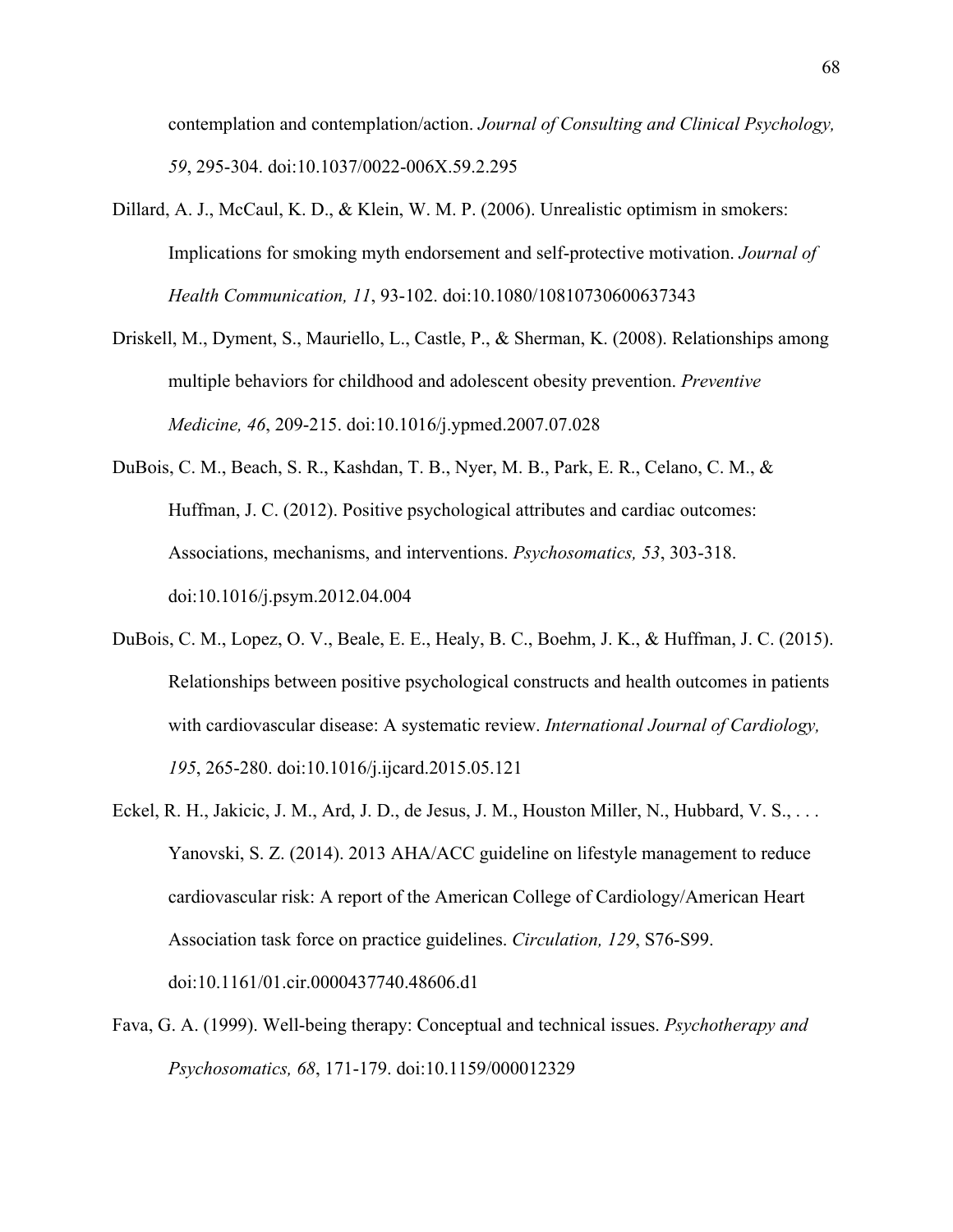- Fava, J. L., Velicer, W. F., & Prochaska, J. O. (1995). Applying the Transtheoretical Model to a representative sample of smokers. *Addictive Behaviors, 20*, 189-203. doi:10.1016/0306- 4603(94)00062-X
- Fraser, S. N., & Rodgers, W. M. (2012). The influence of general and exercise specific social support on self‐efficacy for overcoming barriers to cardiac rehabilitation. *Journal of Applied Social Psychology, 42*, 1811-1829. doi:10.1111/j.1559-1816.2012.00919.x
- Fredrickson, B. L., Mancuso, R. A., Branigan, C., & Tugade, M. M. (2000). The undoing effect of positive emotions. *Motivation and Emotion*, *24*, 237-258. doi:10.1023/A:1010796329158
- Garber, C. E., Allsworth, J. E., Marcus, B. H., Hesser, J., & Lapane, K. L. (2008). Correlates of the stages of change for physical activity in a population survey. *American Journal of Public Health, 98*, 897-904. doi:10.2105/AJPH.2007.123075
- Gibbison, G. A., & Johnson, C. D. (2012). Stages of change in physical exercise and social support: An integrated socio-psycho-economic approach. *Journal of Applied Social Psychology, 42*, 646-668. doi:10.1111/j.1559-1816.2011.00801.x
- Giltay, E. J., Geleijnse, J. M., Zitman, F. G., Buijsse, B., & Kromhout, D. (2007). Lifestyle and dietary correlates of dispositional optimism in men: The Zutphen Elderly Study. *Journal of Psychosomatic Research*, *63*, 483-490. doi:10.1016/j.jpsychores.2007.07.014
- Glanz, K., Patterson, R. E., Kristal, A. R., Feng, Z., Linnan, L., Heimendinger, J., & Hebert, J. R. (1998). Impact of work site health promotion on stages of dietary change: The Working Well Trial. *Health Education & Behavior*, *25*, 448-463. doi:10.1177/109019819802500404

Go, A. S., Mozaffarian, D., Roger, V. L., Benjamin, E. J., Berry, J. D., ... & Franco, S. (2014).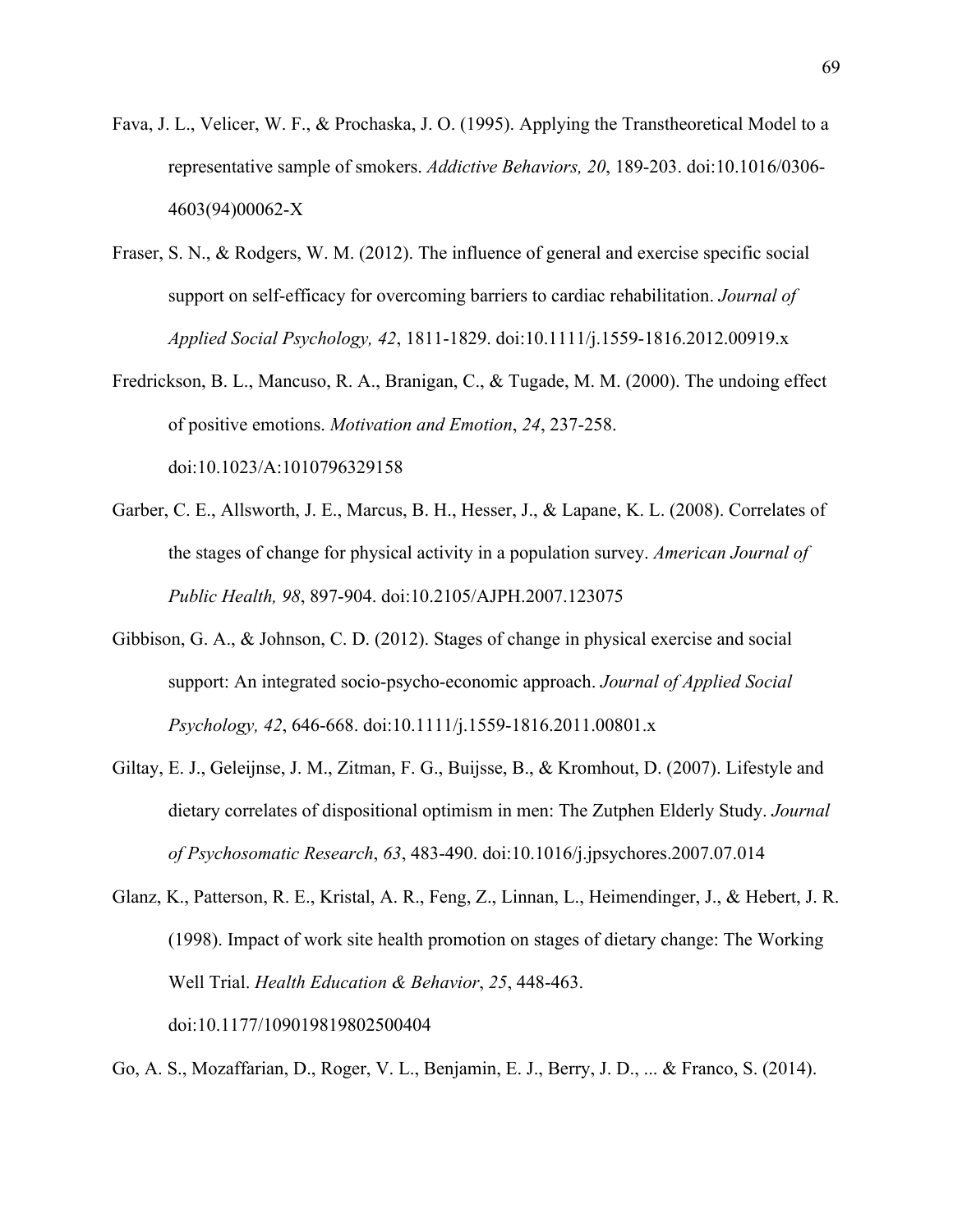Heart disease and stroke statistics - 2014 update: A report from the American Heart Association. *Circulation*, *129*, 28-292. doi:10.1161/01.cir.0000441139.02102.80

- Graven, L. J., & Grant, J. S. (2014). Social support and self-care behaviors in individuals with heart failure: An integrative review. *International Journal of Nursing Studies, 51*, 320- 333. doi:10.1016/j.ijnurstu.2013.06.013
- Hagger, M. S. (2009). Theoretical integration in health psychology: Unifying ideas and complementary explanations. *British Journal of Health Psychology, 14*, 189-194. doi:10.1348/135910708X397034
- Harper, S., & Lynch, J. (2007). Trends in socioeconomic inequalities in adult health behaviors among US states, 1990–2004. *Public Health Reports, 122*, 177-189. doi:10.1177/003335490712200207
- Harris, K. C., Voss, C., Rankin, K., Aminzadah, B., Gardner, R., & Mackie, A. S. (2018). Modifiable cardiovascular risk factors in adolescents and adults with congenital heart disease. *Congenital Heart Disease, 13*, 563-570. doi:10.1111/chd.12612
- Hingle, M. D., Wertheim, B. C., Tindle, H. A., Tinker, L., Seguin, R. A., Rosal, M. C., & Thomson, C. A. (2014). Optimism and diet quality in the Women's Health Initiative. *Journal of the Academy of Nutrition and Dietetics, 114*, 1036-1045. doi:10.1016/j.jand.2013.12.018
- Hogan, B. E., Linden, W., & Najarian, B. (2002). Social support interventions: Do they work? *Clinical Psychology Review*, *22*, 381-440. doi:10.1016/S0272-7358(01)00102-7
- Holahan, C. K., Holahan, C. J., & Suzuki, R. (2008). Purposiveness, physical activity, and perceived health in cardiac patients. *Disability and Rehabilitation, 30*, 1772-1778. doi:10.1080/10428190701661508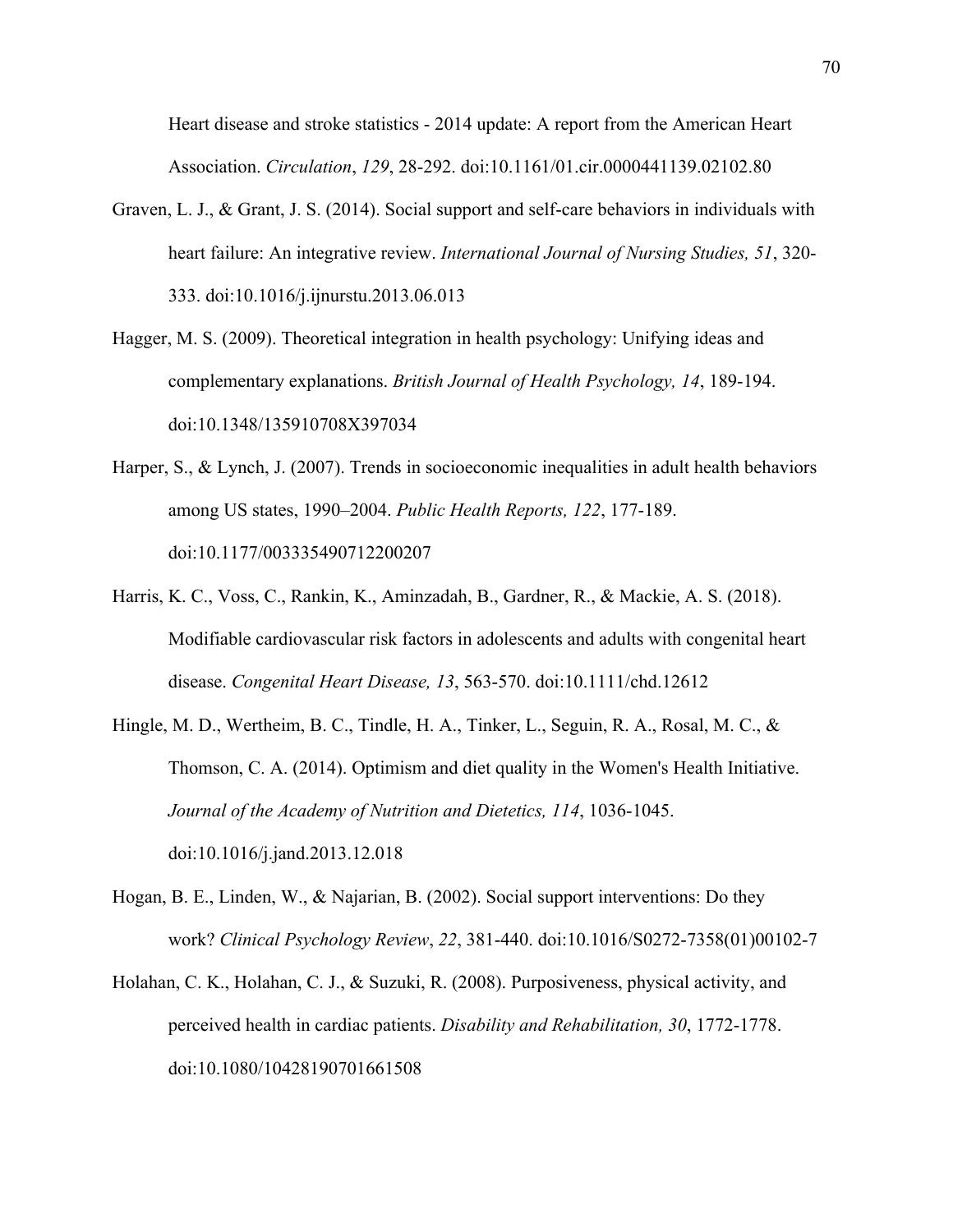- Horwath, C. C., Nigg, C. R., Motl, R. W., Wong, K. T., & Dishman, R. K. (2010). Investigating fruit and vegetable consumption using the Transtheoretical Model. *American Journal of Health Promotion*, *24*, 324-333. doi:10.4278/ajhp.071218138
- Hosmer, D. W., Lemeshow, S., & Sturdivant, R. X. (2013). *Applied logistic regression* (3rd ed.). Hoboken, N.J: Wiley.
- Huang, H., Lin, Y., Chuang, Y., Lin, W., Kuo, L. Y., Chen, J. C., . . . Tsai, M. (2015). Application of the Transtheoretical Model to exercise behavior and physical activity in patients after open heart surgery. *Acta Cardiologica Sinica, 31*, 202-208. doi:10.6515/ACS20150204A
- Huffman, J. C., Beale, E. E., Celano, C. M., Beach, S. R., Belcher, A. M., Moore, S. V., . . . Januzzi, J. L. (2016). Effects of optimism and gratitude on physical activity, biomarkers, and readmissions after an acute coronary syndrome: The gratitude research in acute coronary events study. *Circulation: Cardiovascular Quality and Outcomes, 9*, 55-63. doi:10.1161/CIRCOUTCOMES.115.002184
- Huffman, J. C., Mastromauro, C. A., Boehm, J. K., Seabrook, R., Fricchione, G. L., Denninger, J. W., & Lyubomirsky, S. (2011). Development of a positive psychology intervention for patients with acute cardiovascular disease. *Heart International, 6*, 47-54. doi:10.4081/hi.2011.e14
- IBM Corporation (2017). IBM SPSS Statistics for Macintosh, Version 25.0. Armonk, NY: IBM Corp.
- Jowsey, T., Pearce-Brown, C., Douglas, K. A., & Yen, L. (2011). What motivates Australian health service users with chronic illness to engage in self-management behaviour?: Selfmanagement motivation. *Health Expectations, 17*, 267-277. doi:10.1111/j.1369-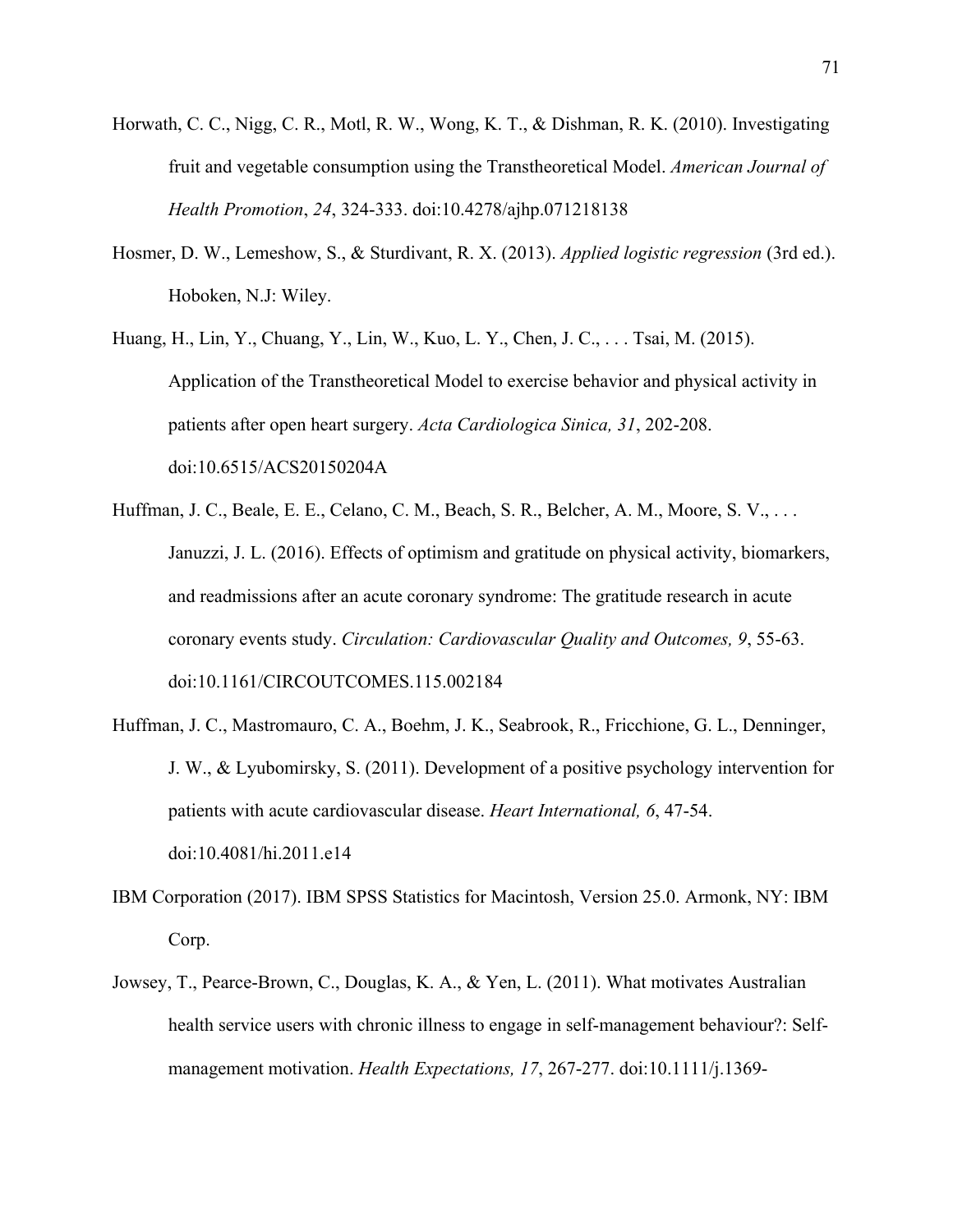- Kashdan, T. B., & McKnight, P. E. (2009). Origins of purpose in life: Refining our understanding of a life well lived. *Psychological Topics, 18*, 303-313. Retrieved from http://eresources.library.mssm.edu:2048/login?url=https://search.proquest.com/docview/7 50520206?accountid=41157
- Katon, W. J., Lin, E. H. B., Von Korff, M., Ciechanowski, P., Ludman, E. J., Young, B., . . . McCulloch, D. (2010). Collaborative care for patients with depression and chronic illnesses. *The New England Journal of Medicine, 363*, 2611-2620. doi:10.1056/NEJMoa1003955
- Khot, U. N., Khot, M. B., Bajzer, C. T., Sapp, S. K., Ohman, E. M., Brener, S. J., ... & Topol, E. J. (2003). Prevalence of conventional risk factors in patients with coronary heart disease. *JAMA*, *290*, 898-904. doi:10.1016/j.accreview.2003.09.010
- Kim, E. S., Sun, J. K., Park, N., Kubzansky, L. D., & Peterson, C. (2013). Purpose in life and reduced risk of myocardial infarction among older U.S. adults with coronary heart disease: A two-year follow-up. *Journal of Behavioral Medicine, 36*, 124-133. doi:10.1007/s10865-012-9406-4
- Konkolÿ Thege, B., Urbán, R., & Kopp, M. S. (2013). Four-year prospective evaluation of the relationship between meaning in life and smoking status. *Substance Abuse: Treatment, Prevention, and Policy, 8*, 8-13. doi:10.1186/1747-597X-8-8
- Kotseva, K., Wood, D., De, B., De, B., Pyörälä, K., Keil, U., & EUROASPIRE Study Group. (2009). Cardiovascular prevention guidelines in daily practice: A comparison of Euroaspire I, II, and III surveys in eight European countries. *Lancet, 373*, 929-940. doi:10.1016/S0140-6736(09)60330-5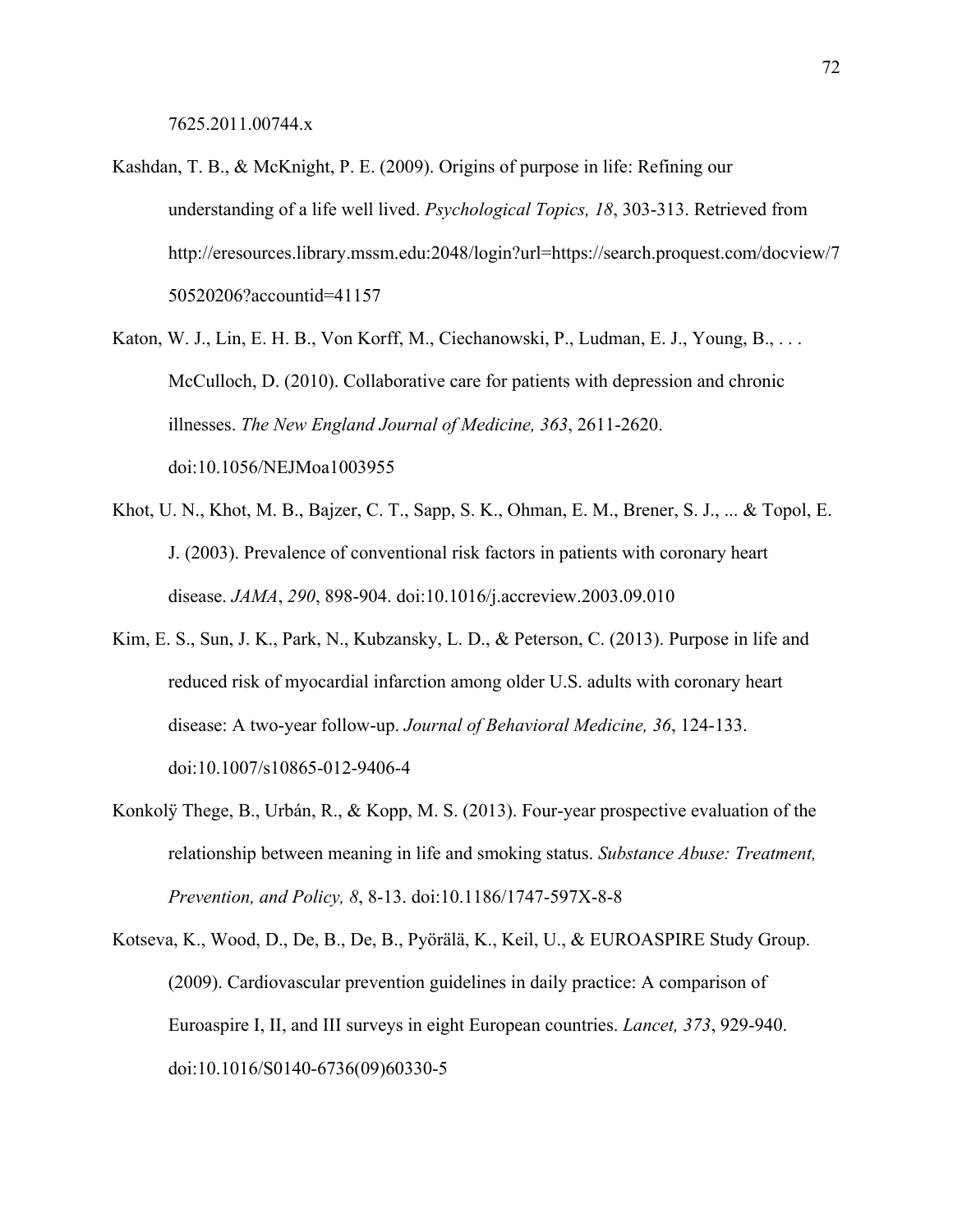- Kubzansky, L. D., Davidson, K. W., & Rozanski, A. (2005). The clinical impact of negative psychological states: Expanding the spectrum of risk for coronary artery disease. *Psychosomatic Medicine, 67,* S10-S14. doi:10.1097/01.psy.0000164012.88829.41
- Labarthe, D. R., Kubzansky, L. D., Boehm, J. K., Lloyd-Jones, D. M., Berry, J. D., & Seligman, M. E. P. (2016). Positive cardiovascular health. *Journal of the American College of Cardiology, 68*, 860-867. doi:10.1016/j.jacc.2016.03.608
- Lincoln, K. D. (2000). Social support, negative social interactions, and psychological well-being. *Social Service Review, 74*, 231-252.
- Maher, C. A., Lewis, L. K., Ferrar, K., Marshall, S., De Bourdeaudhuij, I., & Vandelanotte, C. (2014). Are health behavior change interventions that use online social networks effective? A systematic review. *Journal of Medical Internet Research*, *16*(2), 1-34. doi:10.2196/jmir.2952
- Malouff, J. M., & Schutte, N. S. (2017). Can psychological interventions increase optimism? A meta-analysis. *The Journal of Positive Psychology, 12*, 594-604 doi:10.1080/17439760.2016.1221122
- Mesters, I., Wahl, S., & van Keulen, H. M. (2014). Socio-demographic, medical and socialcognitive correlates of physical activity behavior among older adults (45-70 years): A cross-sectional study. *BMC Public Health, 14*, 647-647. doi:10.1186/1471-2458-14-647
- Mokdad, A. H., Marks, J. S., Stroup, D. F., & Gerberding, J. L. (2004). Actual causes of death in the United States, 2000. *JAMA*, *291*, 1238-1245. doi:10.1001/jama.291.10.1238
- Mozaffarian, D., Benjamin, E. J., Go, A. S., Arnett, D. K., Blaha, M. J., Cushman, M., … Turner, M. B. (2015). Heart disease and stroke statistics - 2016 update: A report from the American Heart Association. Retrieved from https://www.heart.org/idc/groups/ahamah-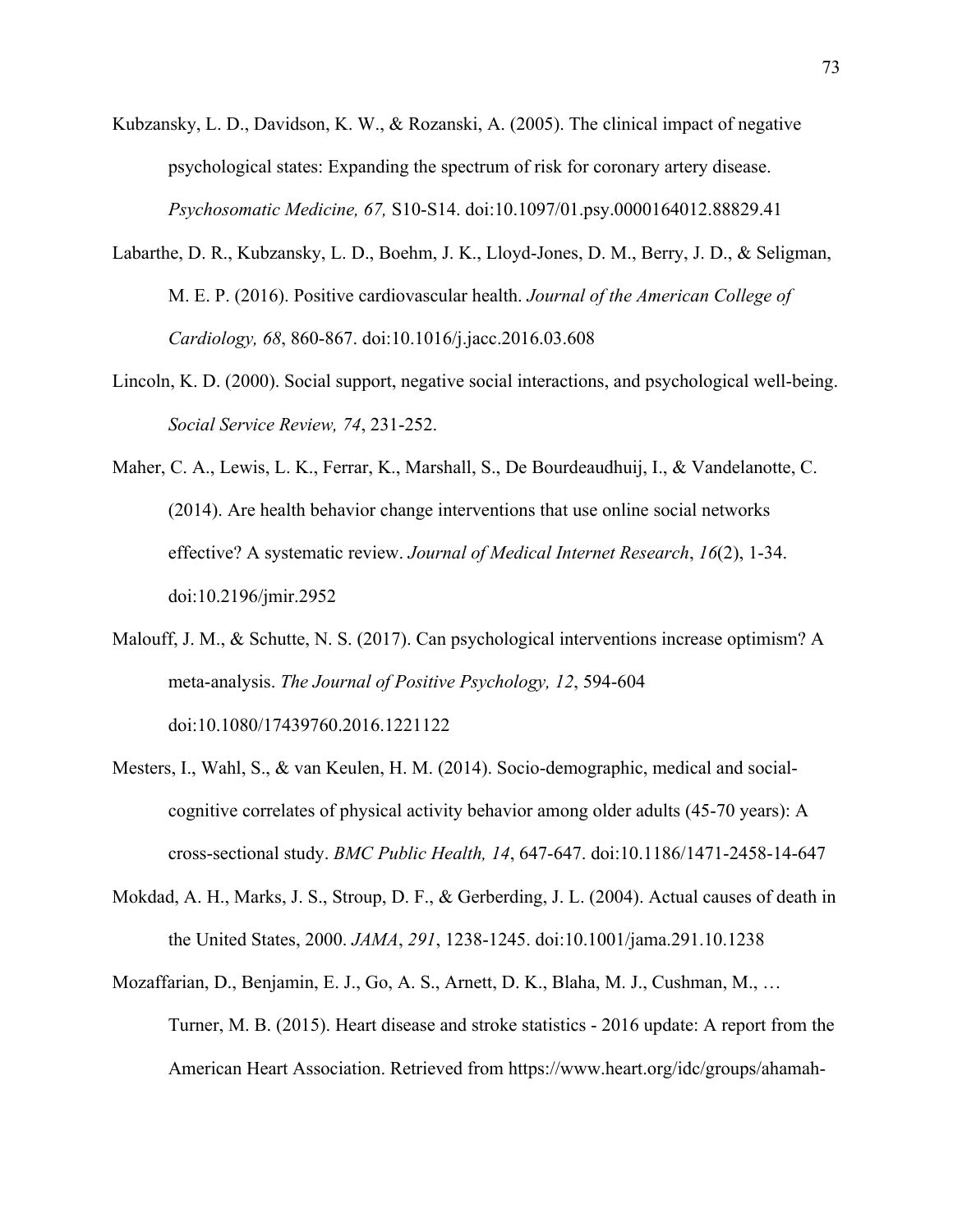public/@wcm/@sop/@smd/documents/downloadable/ucm\_480086.pdf

- Newell, S. A., Girgis, A., Sanson-Fisher, R. W., & Savolainen, N. J. (1999). The accuracy of self-reported health behaviors and risk factors relating to cancer and cardiovascular disease in the general population: A critical review. *American Journal of Preventive Medicine, 17*, 211-229. doi:10.1016/S0749-3797(99)00069-0
- Okun, M. A., Ruehlman, L., Karoly, P., Lutz, R., Fairholme, C., & Schaub, R. (2003). Social support and social norms: Do both contribute to predicting leisure-time exercise?. *American Journal of Health Behavior, 27*, 493-507.
- Paradis, V., Cossette, S., Frasure-Smith, N., Heppell, S., & Guertin, M. (2010). The efficacy of a motivational nursing intervention based on the stages of change on self-care in heart failure patients. *The Journal of Cardiovascular Nursing, 25*, 130-141. doi:10.1097/JCN.0b013e3181c52497
- Park, C. L. (2015). Integrating positive psychology into health-related quality of life research. *Quality of Life Research, 24*, 1645-1651. doi:10.1007/s11136-014-0889-z
- Peters, M. L., Meevissen, Y. M., & Hanssen, M. M. (2013). Specificity of the Best Possible Self intervention for increasing optimism: Comparison with a gratitude intervention. *Terapia Psicológica, 1*, 93-100. doi:10.4067/S0718-48082013000100009
- Peterson, J. C., Charlson, M. E., Hoffman, Z., Wells, M. T., Wong, S., Hollenberg, J. P., ... Allegrante, J. P. (2012). A randomized controlled trial of positive-affect induction to promote physical activity after percutaneous coronary intervention. *Archives of Internal Medicine, 172*, 329-336. doi:10.1001/archinternmed.2011.1311
- Pieroth, R., Radler, D. R., Guenther, P. M., Brewster, P. J., & Marcus, A. (2017). The relationship between social support and diet quality in middle-aged and older adults in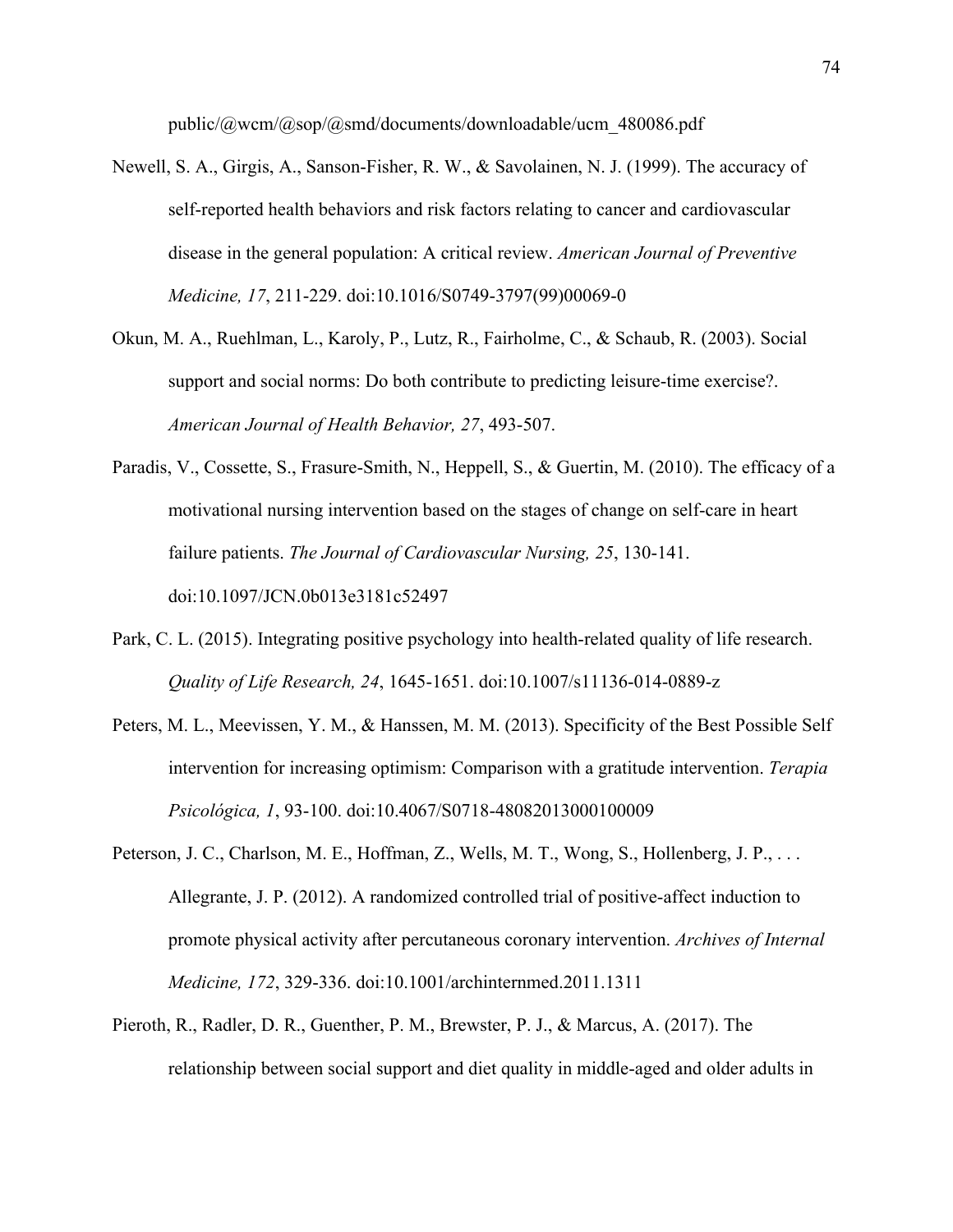the United States. *Journal of the Academy of Nutrition and Dietetics, 117*, 1272-1278. doi:10.1016/j.jand.2017.03.018

- Piko, B. F., & Brassai, L. (2016). A reason to eat healthy: The role of meaning in life in maintaining homeostasis in modern society. *Health Psychology Open, 3*(1), 1-4. doi:10.1177/2055102916634360
- Poghosyan, H., Darwish, S. A., Kim, S. S., & Cooley, M. E. (2016). The association between social support and smoking status in cancer survivors with frequent and infrequent mental distress: Results from 10 US states, 2010. *Journal of Cancer Survivorship, 10*, 1078- 1088. doi:10.1007/s11764-016-0551-6
- Pressman, S. D., & Cohen, S. (2005). Does positive affect influence health? *Psychological Bulletin, 131*, 925-971. doi:10.1037/0033-2909.131.6.925
- Prochaska, J. O., & DiClemente, C. C. (1982). Transtheoretical therapy: Toward a more integrative model of change. *Psychotherapy: Theory, Research & Practice*, *19*, 276-288. doi:10.1037/h0088437
- Prochaska, J. O., & Velicer, W. F. (1997). The Transtheoretical Model of health behavior change. *American Journal of Health Promotion: AJHP, 12*, 38-48. doi:10.4278/0890- 1171-12.1.38
- Progovac, A. M., Chang, Y. F., Chang, C. C. H., Matthews, K. A., Donohue, J. M., Scheier, M. F., ... & Duberstein, P. R. (2017). Are optimism and cynical hostility associated with smoking cessation in older women?. *Annals of Behavioral Medicine, 51*, 500-510. doi:10.1007/s12160-016-9873-x
- Quirk, J., Parfitt, G., Ferrar, K., Davison, K., & Dollman, J. (2018). Predictors of physical activity among rural adults following cardiac rehabilitation. *Rehabilitation Psychology,*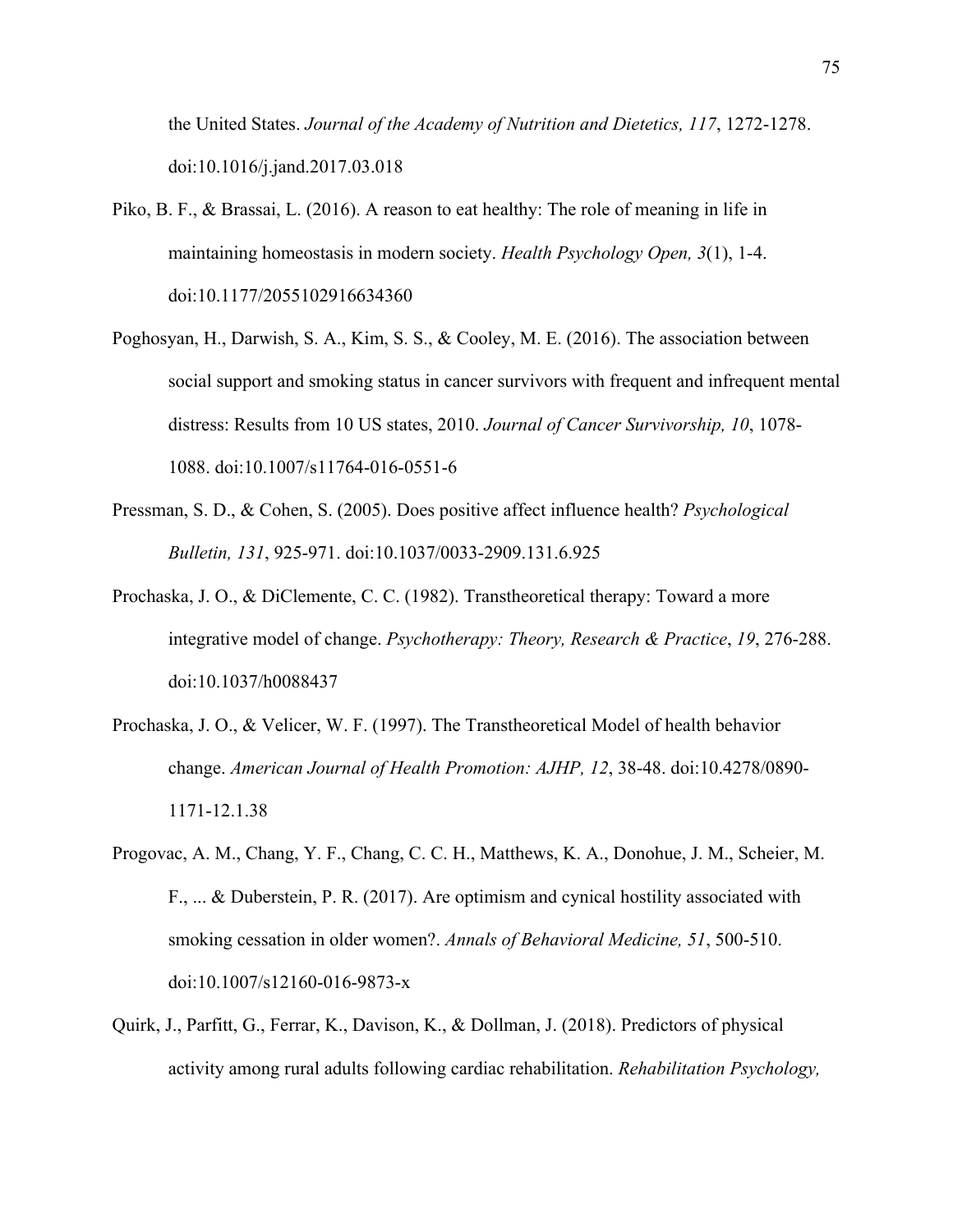*63*, 495-501. doi:10.1037/rep0000232

- Ray, C. (1992). Positive and negative social support in a chronic illness. *Psychological Reports, 71*, 977-978.
- Roepke, A. M., Jayawickreme, E., & Riffle, O. M. (2014). Meaning and health: A systematic review. *Applied Research in Quality of Life, 9*, 1055-1079. doi:10.1007/s11482-013- 9288-9
- Ronaldson, A., Molloy, G. J., Wikman, A., Poole, L., Kaski, J., & Steptoe, A. (2015). Optimism and recovery after acute coronary syndrome: A clinical cohort study. *Psychosomatic Medicine, 77*, 311-318. doi:10.1097/PSY.0000000000000155
- Roy, B., Diez-Roux, A. V., Seeman, T., Ranjit, N., Shea, S., & Cushman, M. (2010). The association of optimism and pessimism with inflammation and hemostasis in the Multi-Ethnic Study of Atherosclerosis (MESA). *Psychosomatic Medicine*, *72*, 134-140. doi:10.1097/PSY.0b013e3181cb981b
- Ryckman, K. A., Bercaw, D. M., Ellis, M. R., Wolf, D. G., & Elgert, S. (2006). Clinical inquiries. What predicts a successful smoking cessation attempt? *The Journal of Family Practice, 55*, 816-819. Retrieved from http://content.ebscohost.com/ContentServer.asp?T=P&P=AN&K=16948969&S=R&D= mnh&EbscoContent=dGJyMMvl7ESep7M4v%2BbwOLCmr1Gep7ZSr6a4TLaWxWXS &ContentCustomer=dGJyMODX6oS549%2BB7LHjgO3p8gAA
- Ryff, C. D. (1989). Happiness is everything, or is it? Explorations on the meaning of psychological well-being. *Journal of Personality and Social Psychology, 57*, 1069–1081. doi:10.1037/0022-3514.57.6.1069

Ryff, C. D. (2013). Psychological well-being revisited: Advances in the science and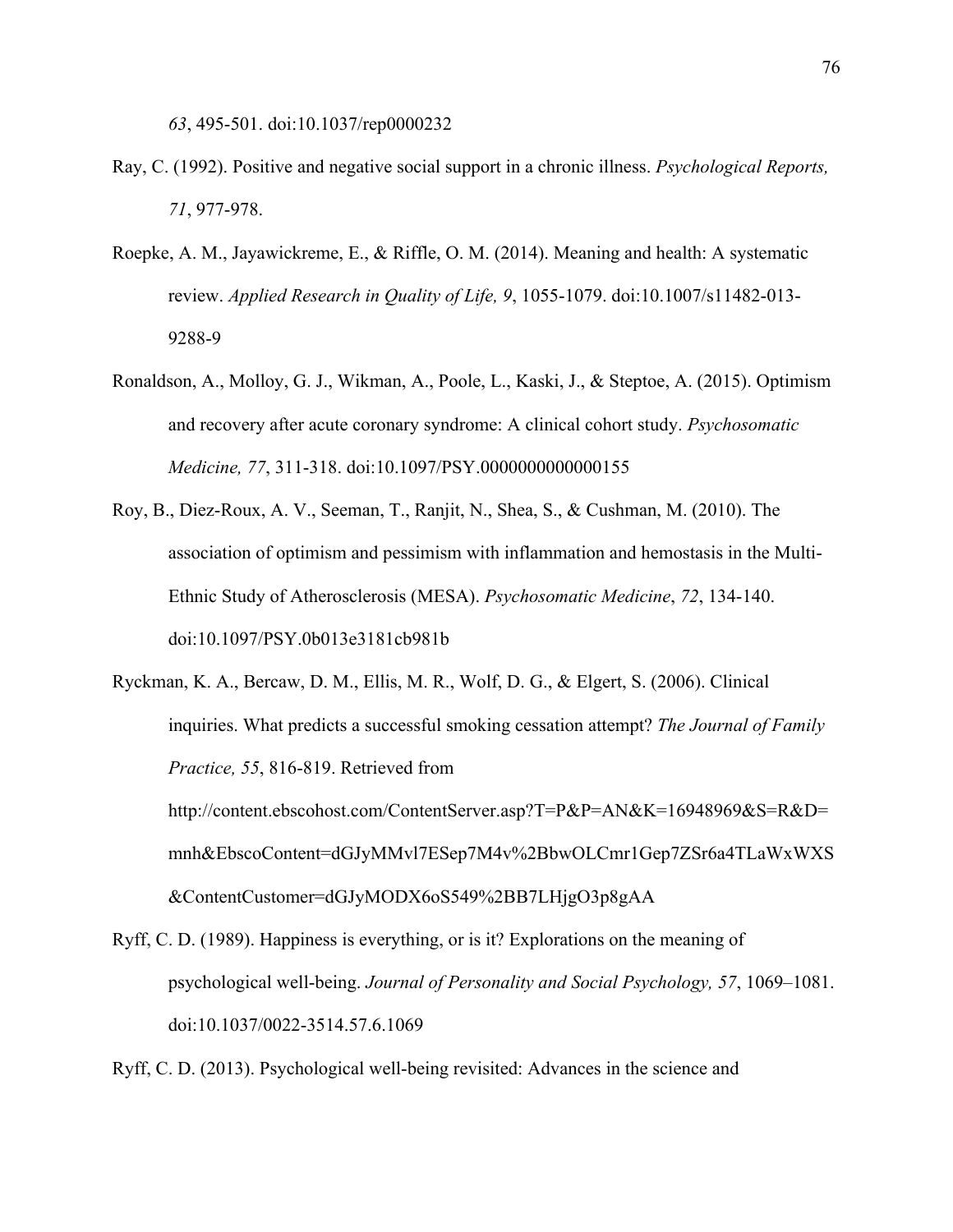practice of eudaimonia. *Psychotherapy and Psychosomatics, 83*, 10-28.

doi:10.1159/000353263

- Sanjuán, P., Montalbetti, T., Pérez‐García, A. M., Bermúdez, J., Arranz, H., & Castro, A. (2016). A randomised trial of a positive intervention to promote well‐being in cardiac patients. *Applied Psychology: Health and Well‐Being, 8*, 64-84. doi:10.1111/aphw.12062
- Scheier, M. F., & Carver, C. S. (1992). Effects of optimism on psychological and physical wellbeing: Theoretical overview and empirical update. *Cognitive Therapy and Research*, 16, 201-228. doi:10.1007/BF01173489
- Scheier, M. F., Carver, C. S., & Bridges, M. W. (1994). Distinguishing optimism from neuroticism (and trait anxiety, self-mastery, and self-esteem): A re-evaluation of the Life Orientation Test. *Journal of Personality and Social Psychology*, *67*, 1063-1078. doi:10.1037/0022-3514.67.6.1063
- Seligman, M. E. P. (2008). Positive health. *Applied Psychology: An International Review, 57*, 3-18. doi:10.1111/j.1464-0597.2008.00351.x
- Shatenstein, B. (2008). Impact of health conditions on food intakes among older adults. *Journal of Nutrition for the Elderly, 27*, 333-361. doi:10.1080/01639360802265889
- Shipe, M. (2012). Exercising with coronary heart disease. *ACSM Fit Society E-Newsletter. Indianapolis, IN: American College of Sports Medicine*.
- Shumaker, S. C., Frazier, S. K., Moser, D. K., & Chung, M. L. (2017). Psychometric properties of the multidimensional scale of perceived social support in patients with heart failure. *Journal of Nursing Measurement, 25*, 90-102. doi:10.1891/1061-3749.25.1.90
- Siegman, A. W., & Smith, T. W. (1994). *Anger, hostility, and the heart*. Hillsdale, N.J: Lawrence Erlbaum Associates.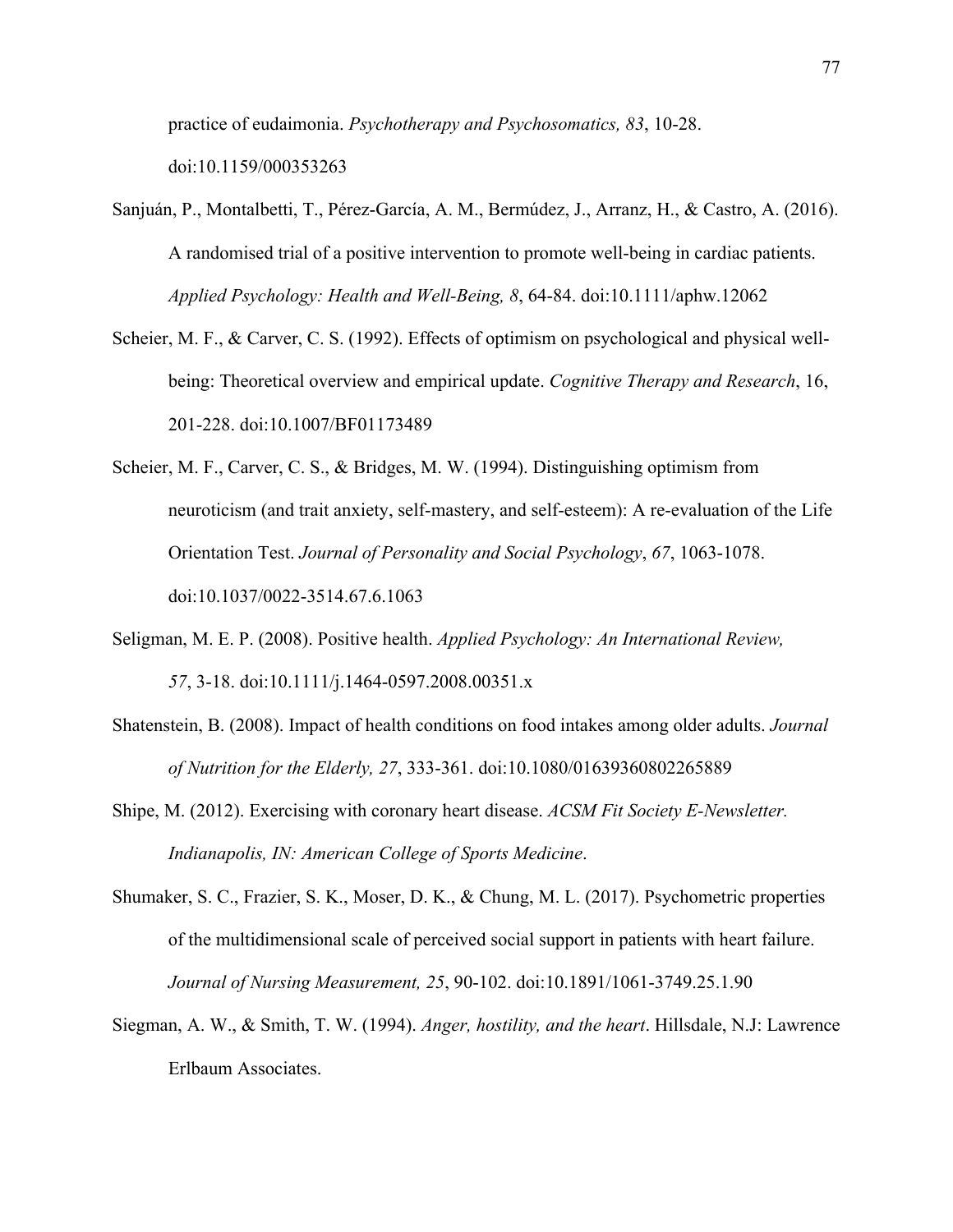- Sin, N. L. (2016). The protective role of positive well-being in cardiovascular disease: Review of current evidence, mechanisms, and clinical implications. *Current Cardiology Reports*, *18*(11), 1-10. doi:10.1007/s11886-016-0792-z
- Sin, N. L., Moskowitz, J. T., & Whooley, M. A. (2015). Positive affect and health behaviors across 5 years in patients with coronary heart disease: The Heart and Soul study. *Psychosomatic Medicine, 77*, 1058-1066. doi:10.1097/PSY.0000000000000238
- Slovic, P., Peters, E., Finucane, M. L., & MacGregor, D. G. (2005). Affect, risk, and decision making. *Health Psychology, 24*, S35-S40. doi:10.1037/0278-6133.24.4.S35
- Starkweather, J., & Moske, A. K. (2011). Multinomial logistic regression. Retrieved from: *http://www.unt.edu/rss/class/Jon/Benchmarks/MLR\_JDS\_Aug2011. pdf*, *29*, 2825-2830.
- Steger, M. F., Frazier, P., Oishi, S., & Kaler, M. (2006). The Meaning in Life Questionnaire: Assessing the presence of and search for meaning in life. *Journal of Counseling Psychology, 53*, 80-93. doi:10.1037/0022-0167.53.1.80
- Steger, M. F., Mann, J. R., Michels, P., & Cooper, T. C. (2009). Meaning in life, anxiety, depression, and general health among smoking cessation patients. *Journal of Psychosomatic Research, 67*, 353-358. doi:10.1016/j.jpsychores.2009.02.006
- Steptoe, A., Dockray, S., & Wardle, J. (2009). Positive affect and psychobiological processes relevant to health. *Journal of Personality*, *77*, 1747-1776. doi:10.1111/j.1467- 6494.2009.00599.x
- Steptoe, A., Kerry, S., Rink, E., & Hilton, S. (2001). The impact of behavioral counseling on stage of change in fat intake, physical activity, and cigarette smoking in adults at increased risk of coronary heart disease. *American Journal of Public Health, 91*, 265-269. doi:10.2105/AJPH.91.2.265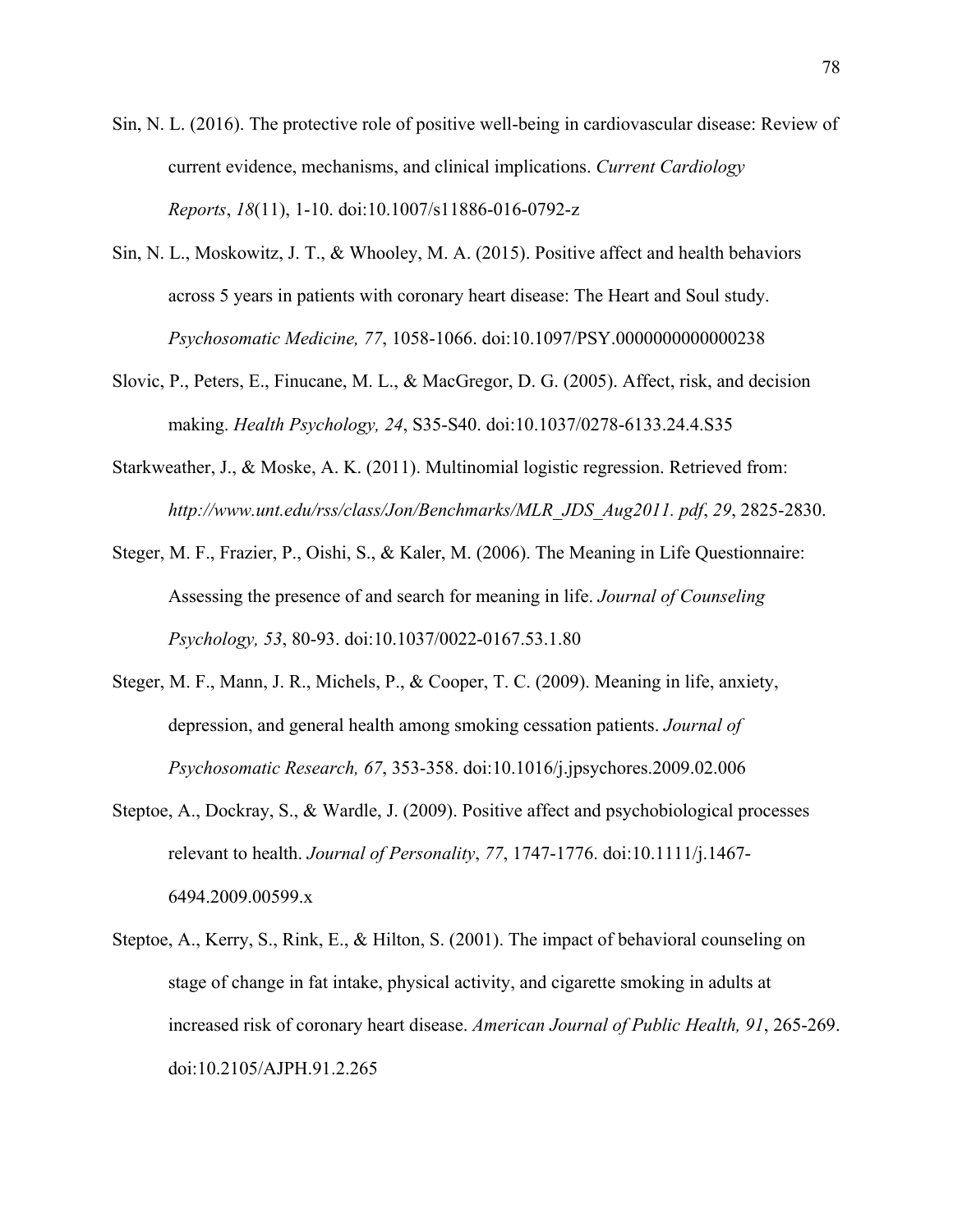- Steptoe, A., Wright, C., Kunz-Ebrecht, S. R., & Iliffe, S. (2006). Dispositional optimism and health behaviour in community-dwelling older people: Associations with healthy ageing. *British Journal of Health Psychology, 11*, 71-84. doi:10.1348/135910705X42850
- Tay, L., Tan, K., Diener, E., & Gonzalez, E. (2013). Social relations, health behaviors, and health outcomes: A survey and synthesis. *Applied Psychology: Health and Well-Being, 5*, 28-78. doi:10.1111/aphw.12000
- Twardella, D., Loew, M., Rothenbacher, D., Stegmaier, C., Ziegler, H., & Brenner, H. (2006). The diagnosis of a smoking-related disease is a prominent trigger for smoking cessation in a retrospective cohort study. *Journal of Clinical Epidemiology*, *59*, 82-89. doi:10.1016/j.jclinepi.2005.05.003
- University of Rhode Island Cancer Prevention Research Center (2017). Measures: Smoking Adult stage of change (short form). Retrieved from http://web.uri.edu/cprc/smokingadult-stage-of-change-short-form/
- Van Dam, H. A., van der Horst, F. G., Knoops, L., Ryckman, R. M., Crebolder, H. F. J. M., & van den Borne, B. H. W. (2005). Social support in diabetes: A systematic review of controlled intervention studies. *Patient Education and Counseling, 59*, 1-12. doi:10.1016/j.pec.2004.11.001
- Velicer, W. F., Prochaska, J. O., & Redding, C. A. (2006). Tailored communications for smoking cessation: Past successes and future directions. *Drug and Alcohol Review, 25*, 49-57. doi:10.1080/09595230500459511
- Verheijden, M. W., Van der Veen, J. E., Bakx, J. C., Akkermans, R. P., Van den Hoogen, H. J., Van Staveren, W. A., & Van Weel, C. (2004). Stage-matched nutrition guidance: stages of change and fat consumption in Dutch patients at elevated cardiovascular risk. *Journal*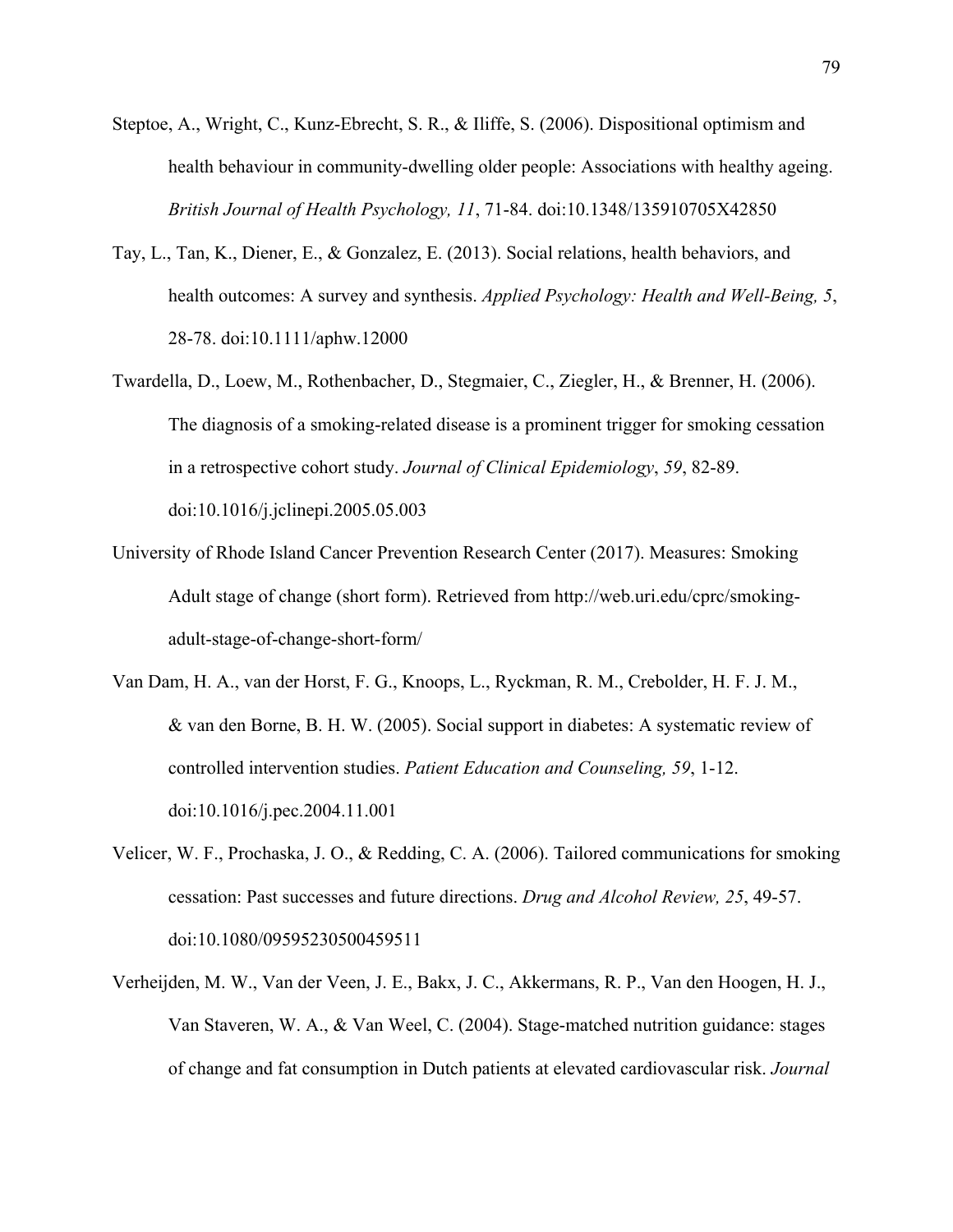*of Nutrition Education and Behavior*, *36*, 228-237. doi:10.1016/S1499-4046(06)60385-0

- Versteeg, H., Pedersen, S. S., Erdman, R. A. M., van Nierop, J. W. I., Jaegere, P. d., & van Domburg, R. T. (2009). Negative and positive affect are independently associated with patient-reported health status following percutaneous coronary intervention. *Quality of Life Research, 18*, 953-960. doi:10.1007/s11136-009-9511-1
- Watson, D., Clark, L. A., & Tellegen, A. (1988). Development and validation of brief measures of positive and negative affect: the PANAS scales. *Journal of Personality and Social Psychology*, *54*, 1063-1070. doi:10.1037/0022-3514.54.6.1063
- Westmaas, J. L., Bontemps-Jones, J., & Bauer, J. E. (2010). Social support in smoking cessation: Reconciling theory and evidence. *Nicotine and Tobacco Research, 12*, 695-707. doi:10.1093/ntr/ntq077
- Whalley, B., Thompson, D. R., & Taylor, R. S. (2014). Psychological interventions for coronary heart disease: Cochrane systematic review and meta-analysis. *International Journal of Behavioral Medicine, 21*, 109-121. doi:10.1007/s12529-012-9282-x
- Wiesmann, U., & Hannich, H. (2011). Salutogenic perspectives on health maintenance: The role of resistance resources and meaningfulness. *The Journal of Gerontopsychology and Geriatric Psychiatry, 24*, 127-135. doi:10.1024/1662-9647/a000040
- World Health Organization (2016). Media Centre Fact Sheet: Cardiovascular Diseases. Retrieved at http://www.who.int/mediacentre/factsheets/fs317/en/
- Yoon, P. W., Bastian, B., Anderson, R. N., Collins, J. L., Jaffe, H. W., & Centers for Disease Control and Prevention (CDC). (2014). Potentially preventable deaths from the five leading causes of death—United States, 2008–2010. *MMWR Morbidity and Mortality Weekly Report*, *63*, 369-374.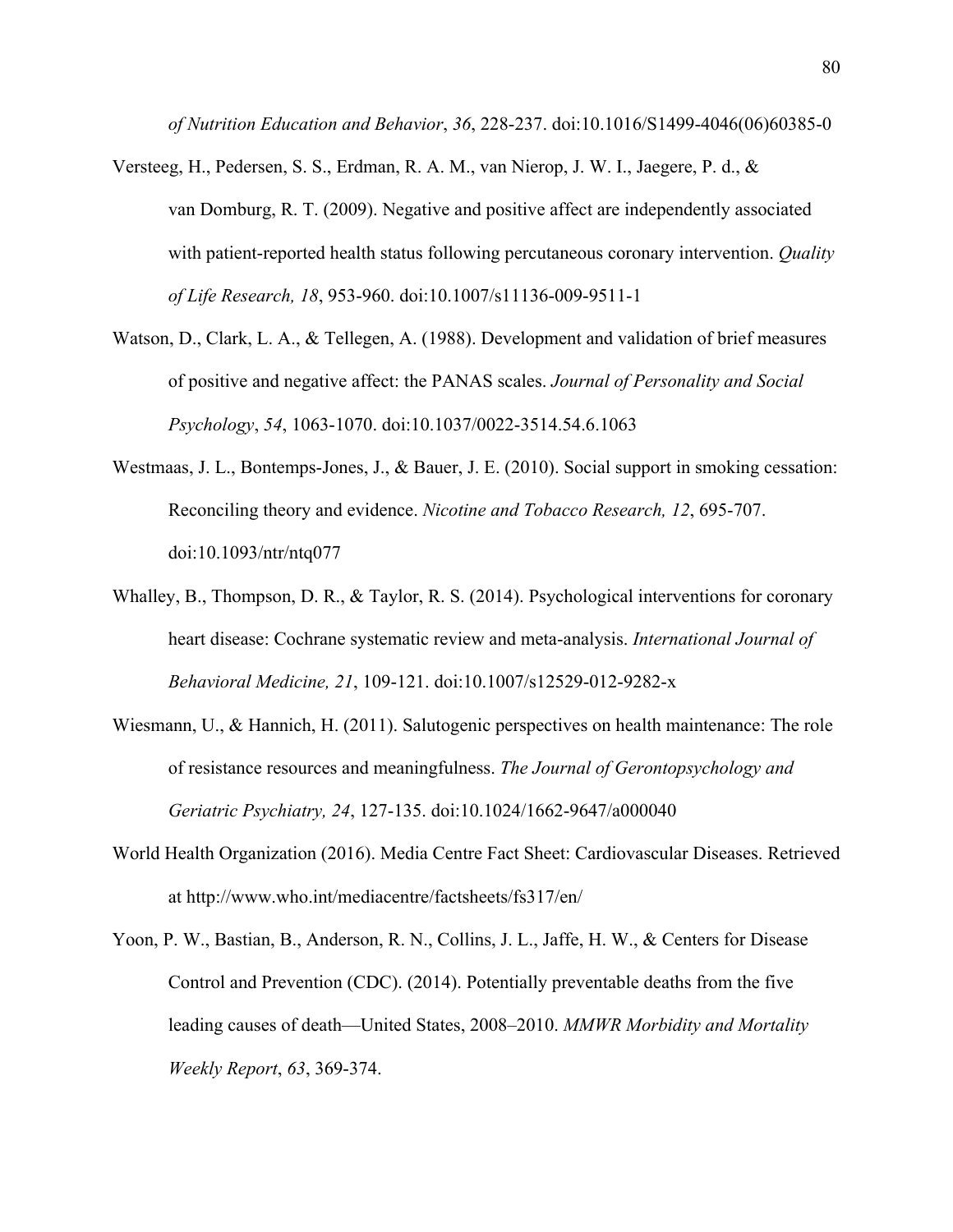- Yunus, H. D., & Sharoni, S. K. A. (2016). Social support and self-care management among patients with chronic heart failure. *Malaysian Journal of Public Health Medicine, 16*, 92- 98. Retrieved from https://www.mjphm.org.my/mjphm/journals/2016%20- %20Volume%2016%20(1)/social%20support%20and%20selfcare%20management%20among%20patients%20with%20chronic%20heart%20failure.pdf
- Zbikowski, S. M., Magnusson, B., Pockey, J. R., Tindle, H. A., & Weaver, K. E. (2012). A review of smoking cessation interventions for smokers aged 50 and older. *Maturitas*, *71*, 131-141. doi:10.1016/j.maturitas.2011.11.019
- Zimet, G. D., Dahlem, N. W., Zimet, S. G., & Farley, G. K. (1988). The Multidimensional Scale of Perceived Social Support. *Journal of Personality Assessment*, *52*, 30-41. doi:10.1080/00223891.2013.838170
- Zimet, G. D., Powell, S. S., Farley, G. K., Werkman, S., & Berkoff, K. A. (1990). Psychometric characteristics of the Multidimensional Scale of Perceived Social Support. *Journal of Personality Assessment*, *55*, 610-617. doi:10.1080/00223891.1990.9674095
- Zimmerman, E. B., Woolf, S. H., & Haley, A. (2015). Understanding the relationship between education and health: a review of the evidence and an examination of community perspectives. Population health: Behavioral and social science insights. *AHRQ Publication*, 1-24. Retrieved from

https://www.ahrq.gov/professionals/education/curriculum-tools/populationhealth/zimmerman.html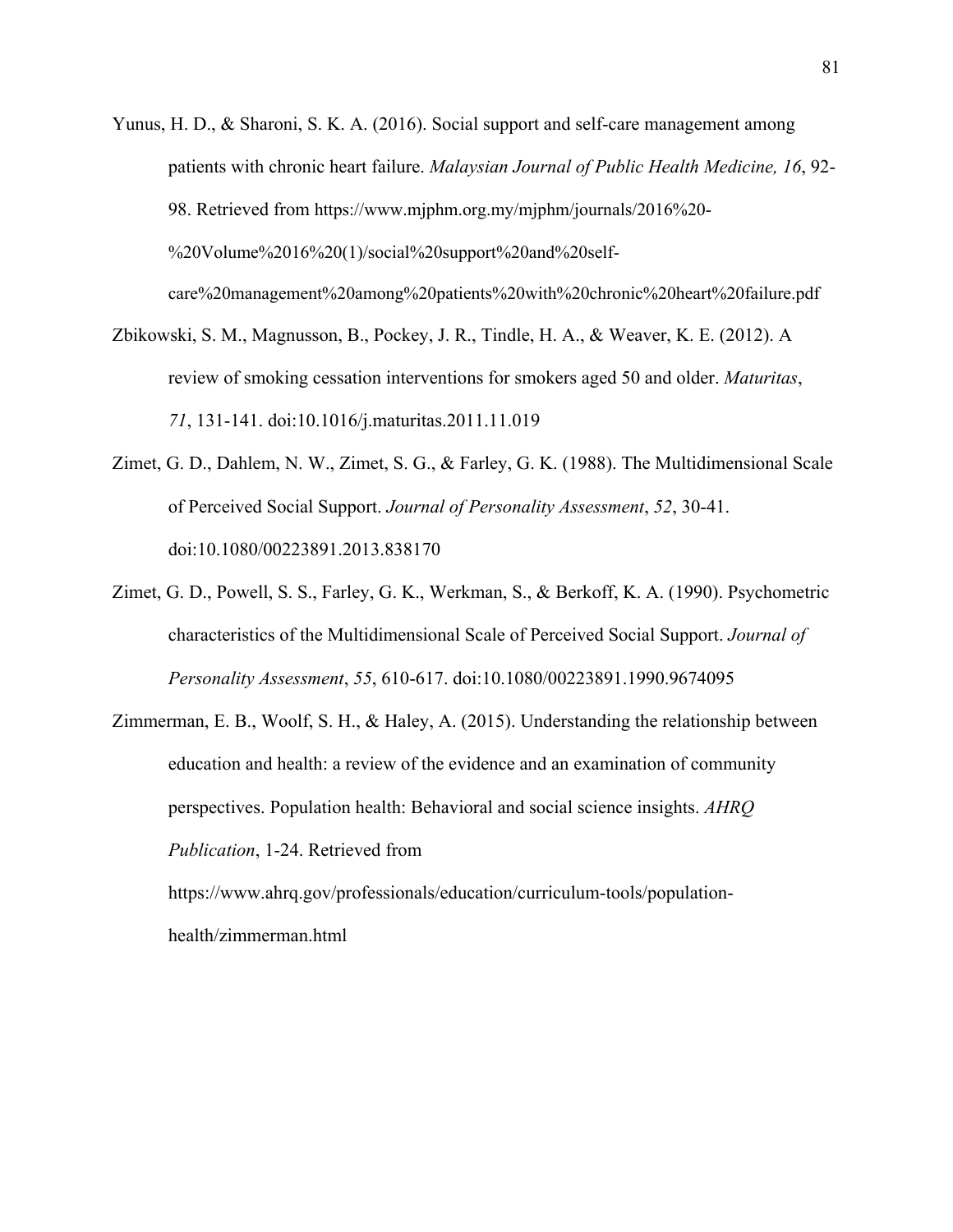## *Appendix A*

# Demographic Questionnaire

- 1. What is your age? years
- 2. What is your gender?
	- a. Female
	- b. Male
	- c. Transgender (please circle: Female or Male)
	- d. Other \_\_\_\_\_\_\_\_\_\_\_\_\_\_\_
- 3. What race or ethnicity do you identify with?
	- a. White
	- b. Hispanic or Latino
	- c. Black or African American
	- d. Native American or American Indian
	- e. Asian / Pacific Islander
	- f. Other
- 4. Please describe your highest level of education:
	- a. Less than high school
	- b. High school graduate, diploma or the equivalent (for example: GED)
	- c. Some college credit, no degree
	- d. Trade/technical/vocational training
	- e. Associate degree
	- f. Bachelor's degree
	- g. Master's degree or higher
- 5. What is your current relationship status?
	- a. Single, never married
	- b. Partnered, living together, but not married
	- c. Married or domestic partnership
	- d. Widowed
	- e. Divorced
	- f. Separated
- 6. What is your current household income?
	- a. Less than \$10,000
	- b. \$10,000 to \$39,999
	- c. \$40,000 to \$74,999
	- d. \$75,000 to \$99,999
	- e. \$100,000 or more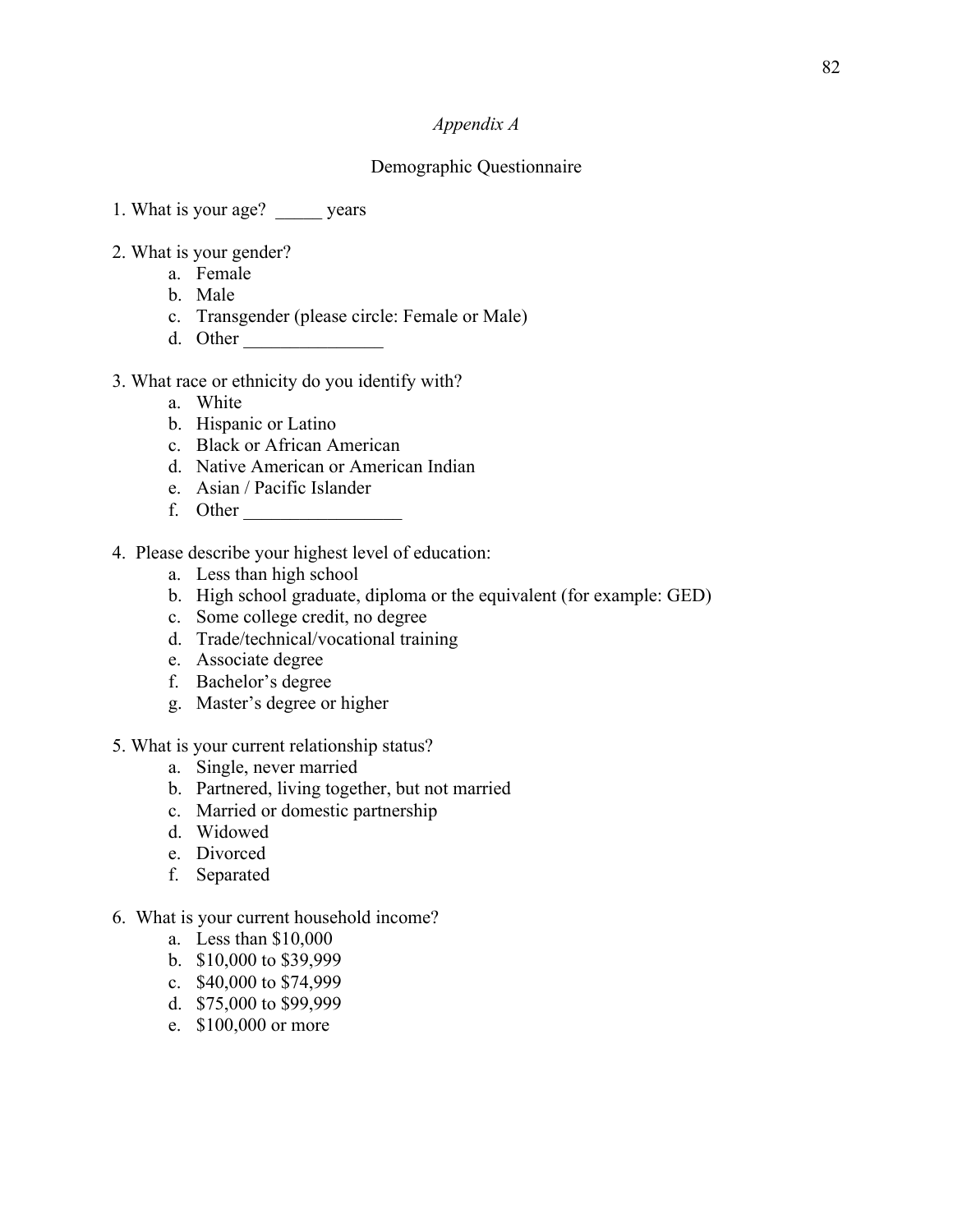7. Please describe the type of heart condition(s) you have (coronary heart disease, heart failure, etc.)

8. How long have you had your heart condition(s)? (years since diagnosis or first coronary event)

- 9. Please circle any medical treatment/procedure you have received for your heart condition.
	- a. Angioplasty / Percutaneous Coronary Intervention (PCI)
	- b. Stent placement
	- c. Bypass Surgery / Coronary Artery Bypass Graft (CABG)
	- d. Transmyocardial laser revascularization (TMR) surgery used to treat angina
	- e. Heart valve repair or replacement
	- f. Heart transplant
	- g. Aneurysm repair
	- h. Pacemaker or implantable cardioverter defibrillator (ICD)

If not listed, please describe treatment or procedure received:

10. Please list any medications you are currently taking for your heart condition.

11. Are you currently participating in a cardiac rehabilitation program, or have you in the past?

- a. Yes currently participating
- b. No but I have in the past
- c. No never participated, but I have been referred to cardiac rehab
- d. No never participated, have never been referred to cardiac rehab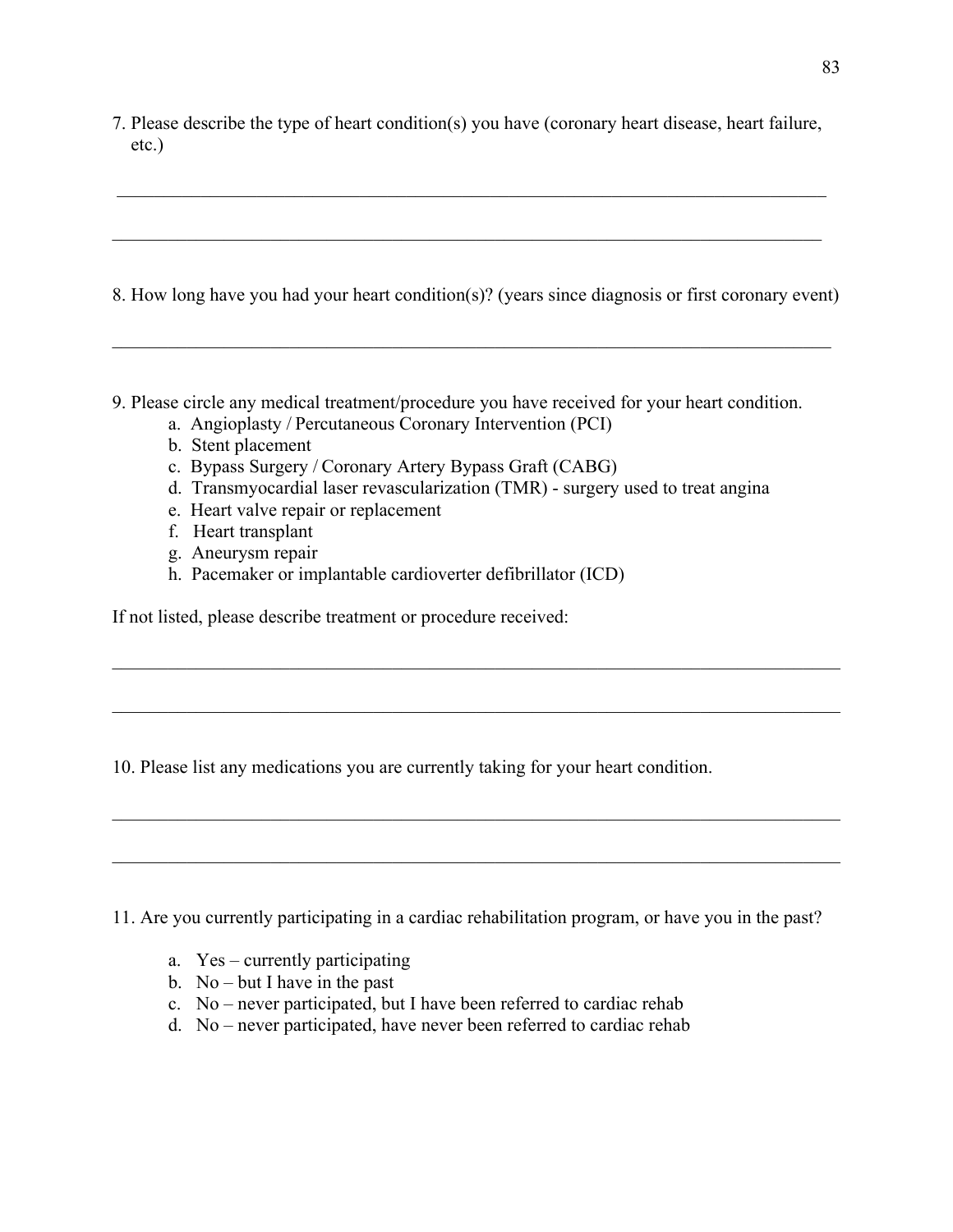12. How familiar are you with diet recommendations for heart health?

- a. Not at all
- b. A little bit
- c. Somewhat
- d. Quite a bit
- e. Extremely

13. How familiar are you with physical activity recommendations for heart health?

- a. Not at all
- b. A little bit
- c. Somewhat
- d. Quite a bit
- e. Extremely

14. How familiar are you with recommendations for heart health regarding cigarette smoking?

- a. Not at all
- b. A little bit
- c. Somewhat
- d. Quite a bit
- e. Extremely

15. Thank you for your time and effort in completing this survey. In order to thank you for your time, we would like to donate \$2 to the heart disease organization of your choice. Please select a charity below (links to websites available as well):

- a. American Heart Association
- b. The Heart Foundation
- c. The Children's Heart Foundation
- d. The National Coalition for Women with Heart Disease
- e. The Hypertrophic Cardiomyopathy Association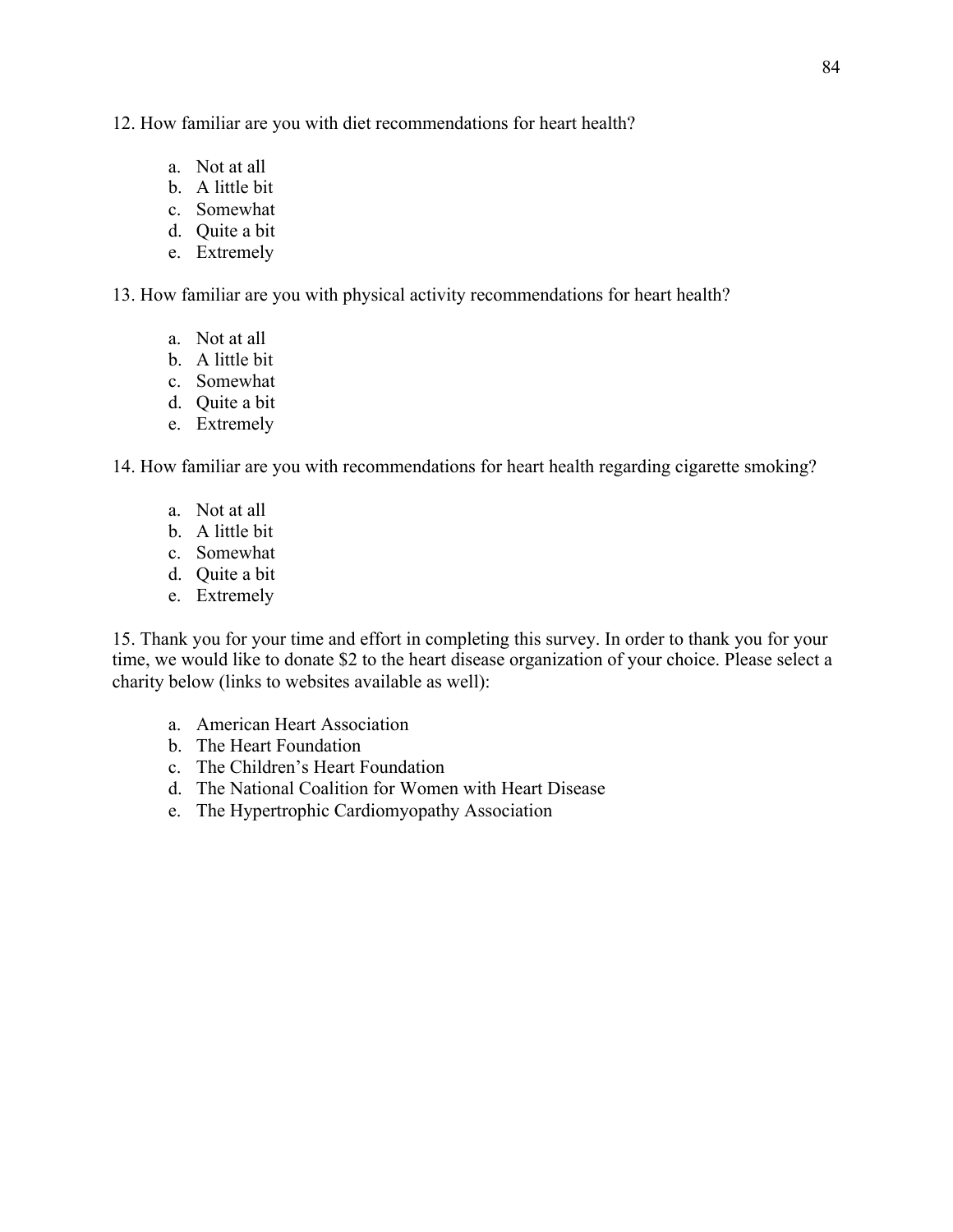### *Appendix B*

### Smoking: Adult Stage of Change (Short Form)

### 1) Are you currently a smoker?

- A. Yes, I currently smoke
- B. No, I quit within the last 6 months (ACTION STAGE)
- C. No, I quit more than 6 months ago (MAINTENANCE STAGE)
- D. No, I have never smoked (NONSMOKER)

#### **(For Current Smokers Only)**

2) In the last year, how many times have you quit smoking for at least 24 hours?

#### **(For Current Smokers Only)**

3) Are you seriously thinking of quitting smoking?

A. Yes, within the next 30 days (PREPARATION STAGE if they have one 24-hour quit attempt in the past year – refer to previous question… if no quit attempt then

CONTEMPLATION STAGE)

- B. Yes, within the next 6 months (CONTEMPLATION STAGE)
- C. No, not thinking of quitting (PRECONTEMPLATION STAGE)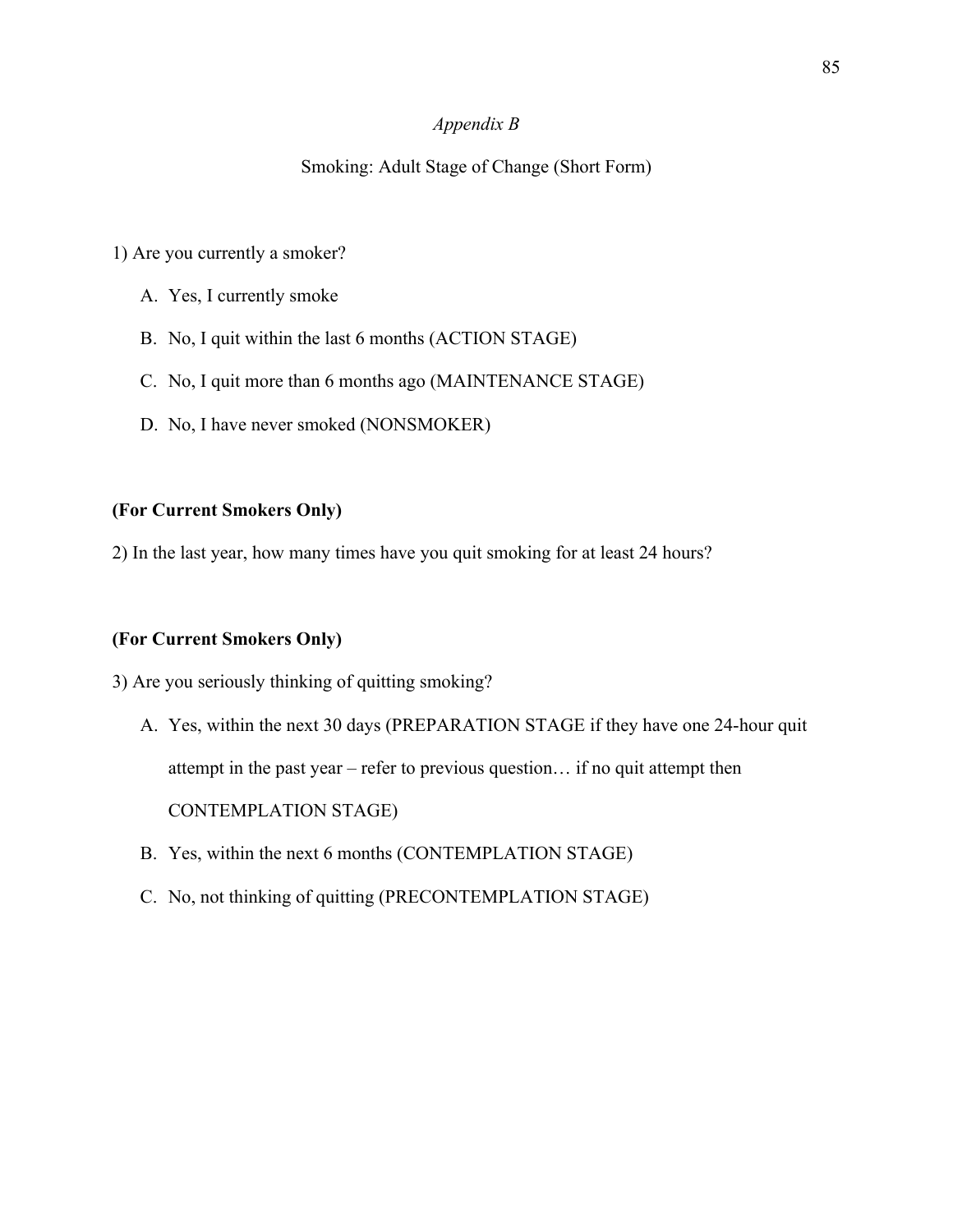## *Appendix C*

# Exercise Stage of Change

For cardiovascular health, adults are recommended to engage in at least 30 minutes of moderateintensity aerobic activity at least 4 days per week, for a total of 120 minutes (Shipe, 2012).

Examples of aerobic activity include, but are not limited to:

| Dancing        | Biking         | Stair climbing |
|----------------|----------------|----------------|
| Swimming       | Walking        | Elliptical     |
| Water aerobics | <b>Running</b> | Treadmill      |

In a typical week, how many days do you do 30 minutes or more of moderate-intensity aerobic activity? (please circle one)

0 1 2 3 4 5 or more

## **If your answer is anything less than 4 days (e.g., 0 to 3), please answer the following:**

You said you are not doing 30 minutes or more of moderate-intensity aerobic activity on at least 4 days of the week. Do you plan to start doing 30 minutes or more of moderate-intensity aerobic activity on at least 4 days of the week?

1) No, I do not plan to start in the next 6 months. (PRECONTEMPLATION)

2) Yes, I plan to start in the next 6 months. (CONTEMPLATION)

3) Yes, I plan to start in the next 30 days. (PREPARATION)

### **If your answer to the first question is 4 or more days, please answer the following:**

You said you are doing 30 minutes or more of moderate-intensity aerobic activity on at least 4 days of the week. How long have you been doing this?

1) Less than 6 months (ACTION)

2) More than 6 months (MAINTENANCE)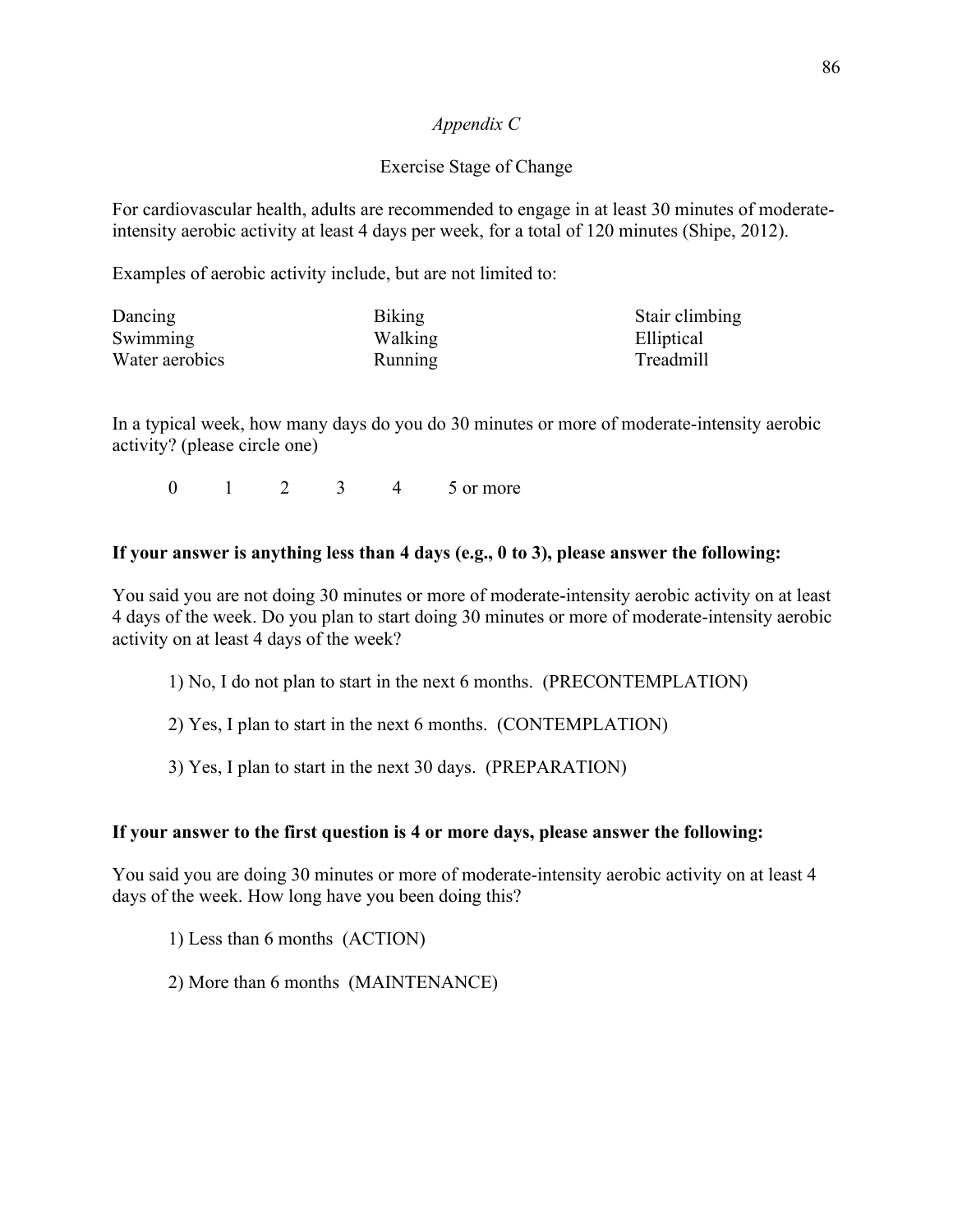### *Appendix D*

# Dietary Stage of Change

For cardiovascular health, adults are recommended to follow the diet guidelines below, regarding foods and daily servings. In addition, it is recommended to limit intake of sweets, sugarsweetened beverages, red meats, sodium, trans fat and saturated fat (Eckel et al., 2014).

| Food                                         | Daily Servings (based on a 2000 calorie diet) |
|----------------------------------------------|-----------------------------------------------|
| Whole grains and grain products (bread etc.) | $6 - 8$                                       |
| Vegetables (esp. root and green varieties)   | $4 - 5$                                       |
| Fruits (particularly fresh)                  | $4 - 5$                                       |
| Low-fat or fat free dairy foods              | $2 - 3$                                       |
| Lean meats, poultry, and fish                | 2 or fewer                                    |
| Fats and oils (olive or canola)              | $2 - 3$                                       |
| Nuts, seeds, and beans                       | $4-5$ per week                                |
| Sweets                                       | 5 per week                                    |

In a typical week, how many days does your food intake meet the above diet guidelines? (please circle one)

0 1 2 3 4 5 6 7

### **If your answer is anything less than 6 days (i.e., 0 to 5), please answer the following:**

You said you are not eating according to the above guidelines on at least 6 days of the week. Do you plan to start eating according to the above guidelines, at least 6 days of the week?

1) No, I do not plan to start in the next 6 months. (PRECONTEMPLATION)

2) Yes, I plan to start in the next 6 months. (CONTEMPLATION)

3) Yes, I plan to start in the next 30 days. (PREPARATION)

### **If your answer to the first question is 6 or 7 days, please answer the following:**

You said you are eating according to the above guidelines on at least 6 days of the week. How long have you been doing this?

- 1) Less than 6 months (ACTION)
- 2) More than 6 months (MAINTENANCE)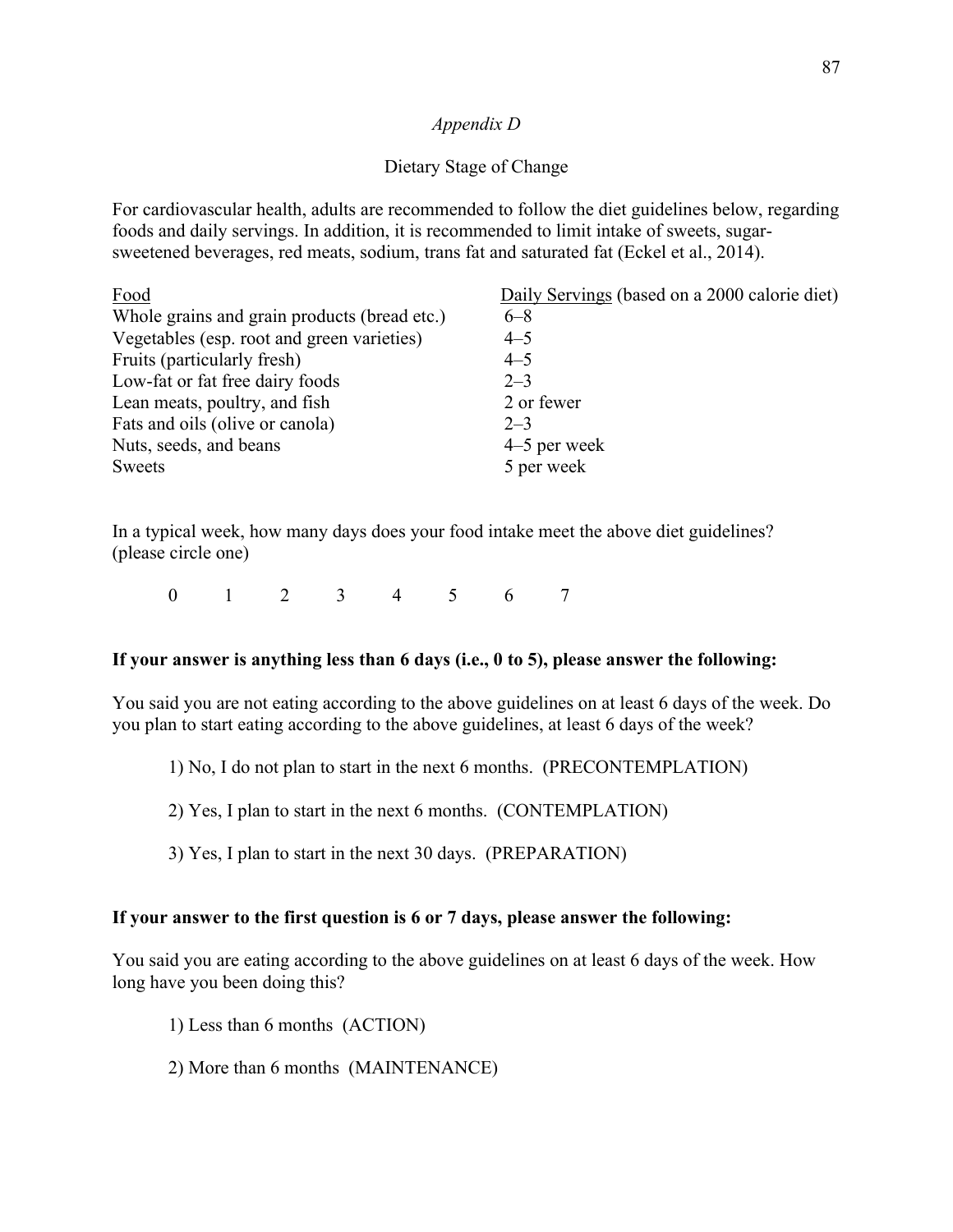# *Appendix E*

# Life Orientation Test – Revised (LOT-R)

Please be as honest and accurate as you can throughout. Try not to let your response to one statement influence your responses to other statements. There are no "correct" or "incorrect" answers. Answer according to your own feelings, rather than how you think "most people" would answer.

| I disagree<br>a lot                               | I disagree<br>a little | I neither agree<br>nor disagree |                | I agree<br>a little | I agree<br>a lot |
|---------------------------------------------------|------------------------|---------------------------------|----------------|---------------------|------------------|
| $\boldsymbol{0}$                                  | $\mathbf{1}$           |                                 | $\overline{2}$ | $\mathfrak{Z}$      | $\overline{4}$   |
| 1. In uncertain times, I usually expect the best. |                        |                                 |                |                     |                  |
| $\boldsymbol{0}$                                  | $\mathbf{1}$           | $\overline{2}$                  | $\overline{3}$ | $\overline{4}$      |                  |
| 2. It's easy for me to relax.                     |                        |                                 |                |                     |                  |
| $\boldsymbol{0}$                                  | $\mathbf{1}$           | $\overline{2}$                  | $\mathfrak{Z}$ | $\overline{4}$      |                  |
| 3. If something can go wrong for me, it will.     |                        |                                 |                |                     |                  |
| $\boldsymbol{0}$                                  | $\mathbf{1}$           | $\overline{2}$                  | 3              | $\overline{4}$      |                  |
| 4. I'm always optimistic about my future.         |                        |                                 |                |                     |                  |
| $\boldsymbol{0}$                                  | $\mathbf{1}$           | $\overline{2}$                  | 3              | $\overline{4}$      |                  |
| 5. I enjoy my friends a lot.                      |                        |                                 |                |                     |                  |
| $\boldsymbol{0}$                                  | $\mathbf{1}$           | $\overline{2}$                  | 3              | $\overline{4}$      |                  |
| 6. It's important for me to keep busy.            |                        |                                 |                |                     |                  |
| $\boldsymbol{0}$                                  | $\mathbf{1}$           | $\overline{2}$                  | 3              | $\overline{4}$      |                  |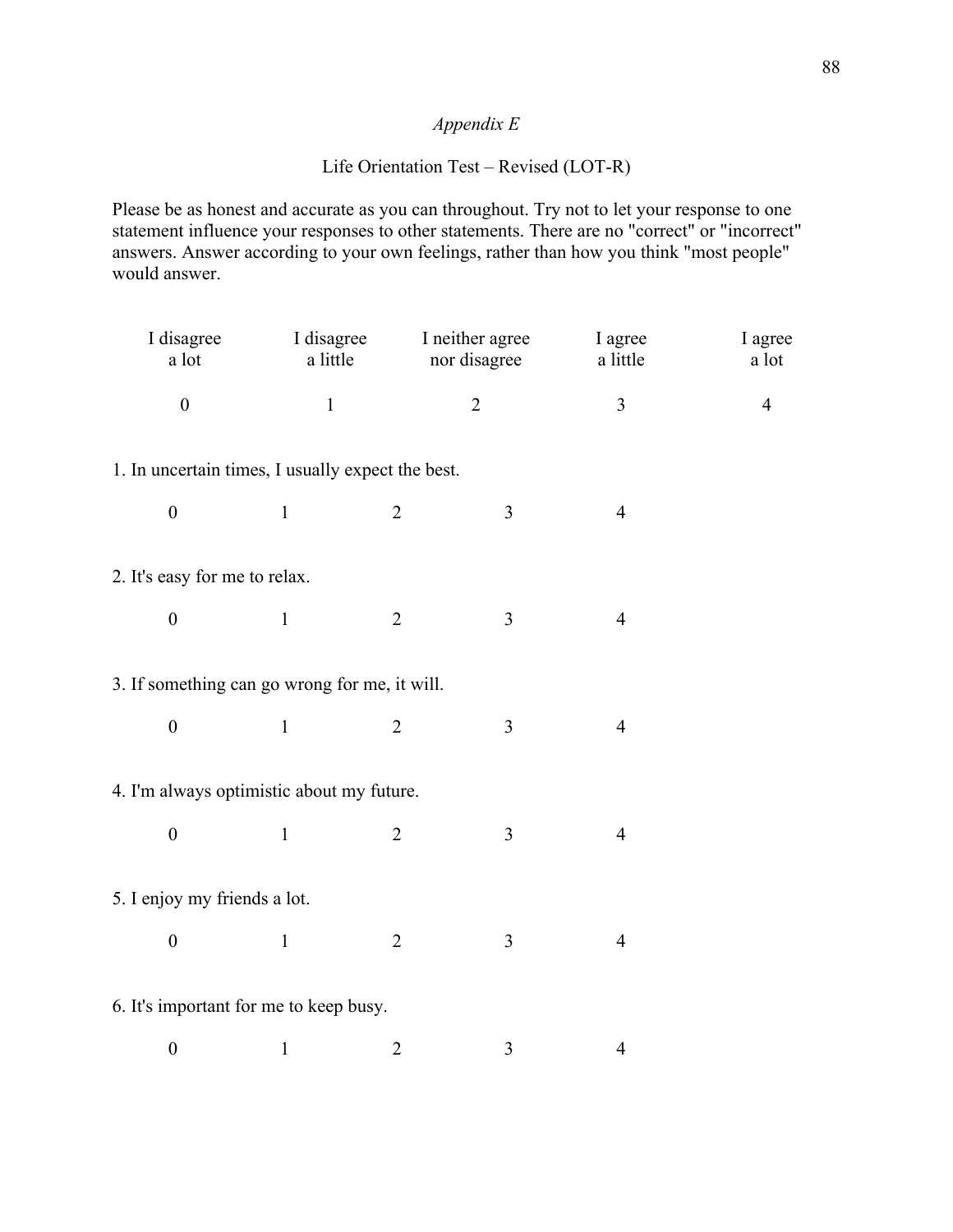7. I hardly ever expect things to go my way.

Scoring:

| 8. I don't get upset too easily.                                 |   |                       |   |  |
|------------------------------------------------------------------|---|-----------------------|---|--|
| 0                                                                | 1 | 2                     | 3 |  |
| 9. I rarely count on good things happening to me.                |   |                       |   |  |
| 0                                                                |   | $\mathcal{D}_{\cdot}$ | 3 |  |
| 10. Overall, I expect more good things to happen to me than bad. |   |                       |   |  |
|                                                                  |   |                       |   |  |

Items 3, 7, and 9 are reverse scored (or scored separately as a pessimism measure).

Scoring is kept continuous – there is no benchmark for being an optimist/pessimist.

Items 2, 5, 6, and 8 are fillers and should not be scored.

89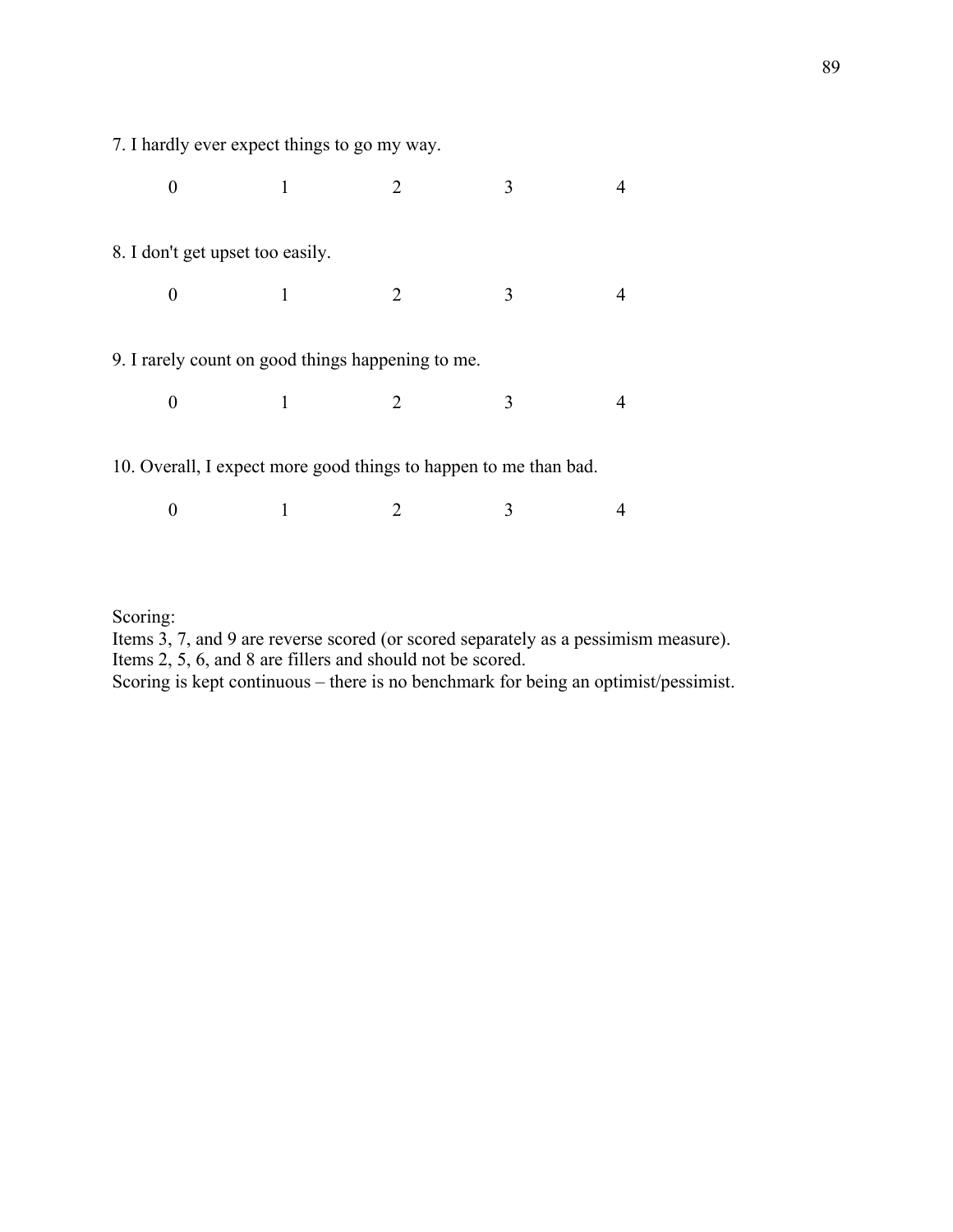# *Appendix F*

## The Positive and Negative Affect Schedule (PANAS)

This scale consists of a number of words that describe different feelings and emotions. Read each item and then list the number from the scale below next to each word. Indicate the extent you have felt this way over the past week, including today.

| Very Slightly or<br>Not at All | A Little        | Moderately | Quite a Bit    | Extremely |
|--------------------------------|-----------------|------------|----------------|-----------|
| 1                              | $\overline{2}$  | 3          | $\overline{4}$ | 5         |
|                                |                 |            |                |           |
|                                | 1. Interested   |            | 11. Irritable  |           |
|                                | 2. Distressed   |            | 12. Alert      |           |
|                                | 3. Excited      |            | 13. Ashamed    |           |
|                                | 4. Upset        |            | 14. Inspired   |           |
|                                | 5. Strong       |            | 15. Nervous    |           |
|                                | 6. Guilty       |            | 16. Determined |           |
|                                | 7. Scared       |            | 17. Attentive  |           |
|                                | 8. Hostile      |            | 18. Jittery    |           |
|                                | 9. Enthusiastic |            | 19. Active     |           |
|                                | 10. Proud       |            | 20. Afraid     |           |

Scoring Instructions:

Positive Affect Score: Add the scores on items 1, 3, 5, 9, 10, 12, 14, 16, 17, and 19.

Scores can range from  $10 - 50$ , with higher scores representing higher levels of positive affect.

Mean Scores: Momentary 29.7 (SD 7.9); Weekly 33.3 (SD 7.2)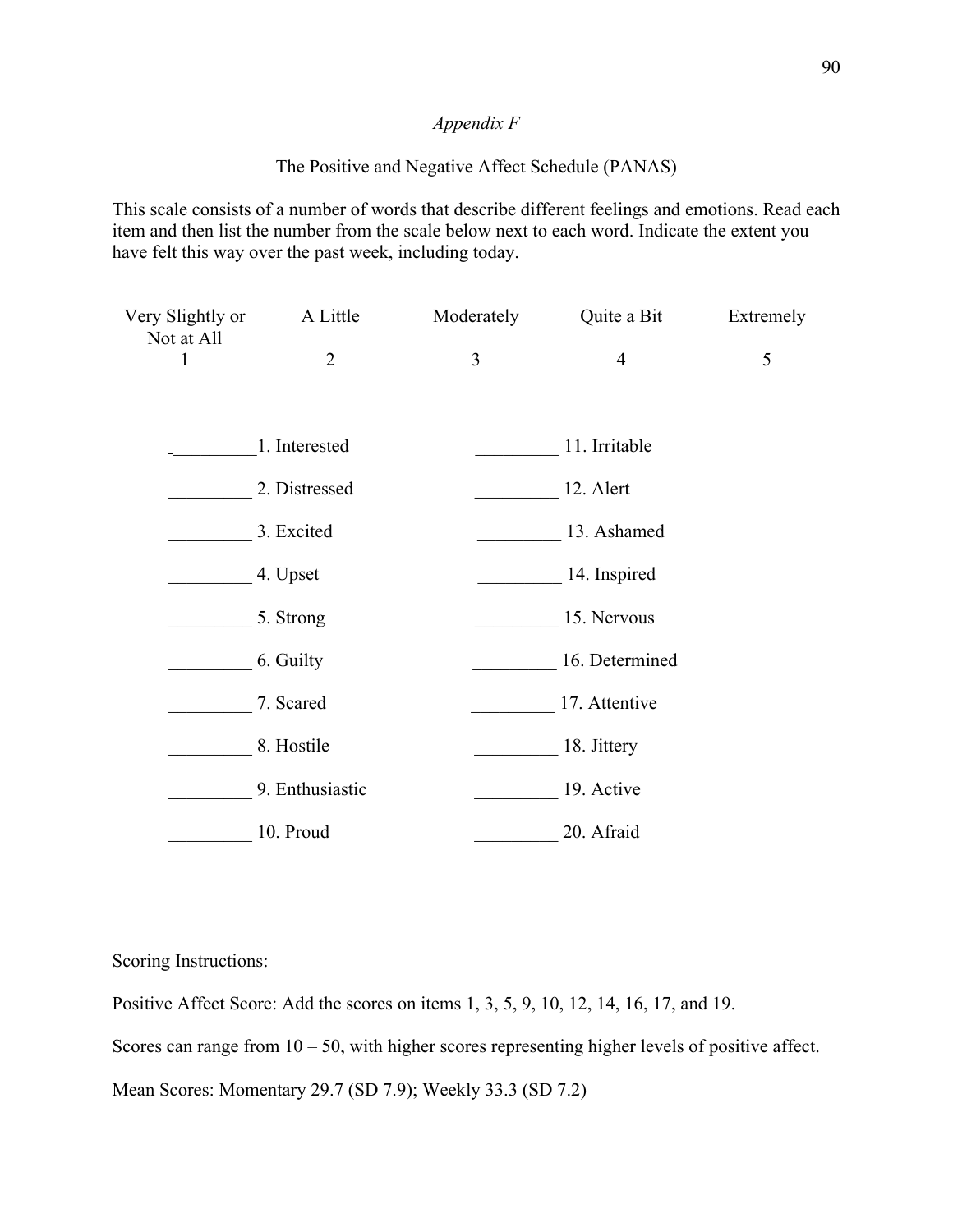# *Appendix G*

# Multidimensional Scale of Perceived Social Support **(**MSPSS)

We are interested in how you feel about the following statements. Read each statement carefully. Indicate how you feel about each statement, by circling the corresponding number.

| Very<br>Strongly<br>Disagree                                             | Mildly<br>Neutral<br>Strongly<br>Mildly<br>Disagree<br>Disagree<br>Agree |   |                     | Strongly<br>Agree |                |                | Very<br>Strongly<br>Agree |                |                 |                 |                 |
|--------------------------------------------------------------------------|--------------------------------------------------------------------------|---|---------------------|-------------------|----------------|----------------|---------------------------|----------------|-----------------|-----------------|-----------------|
| $\mathbf{1}$                                                             | $\overline{2}$                                                           | 3 | 5<br>$\overline{4}$ |                   |                | 6              |                           |                | $\tau$          |                 |                 |
|                                                                          | 1. There is a special person who is around when I am in need.            |   |                     |                   | $\mathbf{1}$   | 2              | $\overline{3}$            | $\overline{4}$ | 5               | 6               | 7               |
| sorrows.                                                                 | 2. There is a special person with whom I can share my joys and           |   |                     |                   | 1              | $\overline{2}$ | $\overline{3}$            | $\overline{4}$ | 5               | 6               | $\overline{7}$  |
|                                                                          | 3. My family really tries to help me.                                    |   |                     |                   | $\mathbf{1}$   | $\overline{2}$ | $\overline{3}$            | $\overline{4}$ | 5               | 6               | $\overline{7}$  |
| 4. I get the emotional help and support I need from my family.           |                                                                          |   |                     |                   |                | $\overline{2}$ | $\overline{3}$            | $\overline{4}$ | 5               | 6               | $7\phantom{.0}$ |
|                                                                          | 5. I have a special person who is a real source of comfort to me.        |   |                     |                   | $\mathbf{1}$   | $\overline{2}$ | $\overline{3}$            | $\overline{4}$ | 5               | 6               | $\overline{7}$  |
|                                                                          | 6. My friends really try to help me.                                     |   |                     |                   | $\mathbf{1}$   | $\overline{2}$ | $\overline{3}$            | $\overline{4}$ | 5               | 6               | $\overline{7}$  |
|                                                                          | 7. I can count on my friends when things go wrong.                       |   |                     |                   | $\mathbf{1}$   | $\overline{2}$ | $\overline{3}$            | $\overline{4}$ | $5\overline{)}$ | 6               | $\overline{7}$  |
|                                                                          | 8. I can talk about my problems with my family.                          |   |                     |                   | $\mathbf{1}$   | $\overline{2}$ | $\overline{3}$            | $\overline{4}$ | 5               | 6               | $7\phantom{.0}$ |
| 9. I have friends with whom I can share my joys and sorrows.             |                                                                          |   |                     |                   | $\mathbf{1}$   | $\overline{2}$ | $\mathfrak{Z}$            | $\overline{4}$ | 5               | 6               | $\overline{7}$  |
| 10. There is a special person in my life who cares about my<br>feelings. |                                                                          |   |                     | $\mathbf{1}$      | $\overline{2}$ | $\overline{3}$ | $\overline{4}$            | 5              | 6               | $7\phantom{.0}$ |                 |
| 11. My family is willing to help me make decisions.                      |                                                                          |   |                     | 1                 | 2              | $\overline{3}$ | $\overline{4}$            | 5              | 6               | $\overline{7}$  |                 |
| 12. I can talk about my problems with my friends.                        |                                                                          |   |                     |                   | $\mathbf{1}$   | 2              | $\overline{3}$            | $\overline{4}$ | 5               | 6               | 7               |

The items tended to divide into factor groups relating to the source of the social support, namely family (Fam), friends (Fri) or significant other (SO).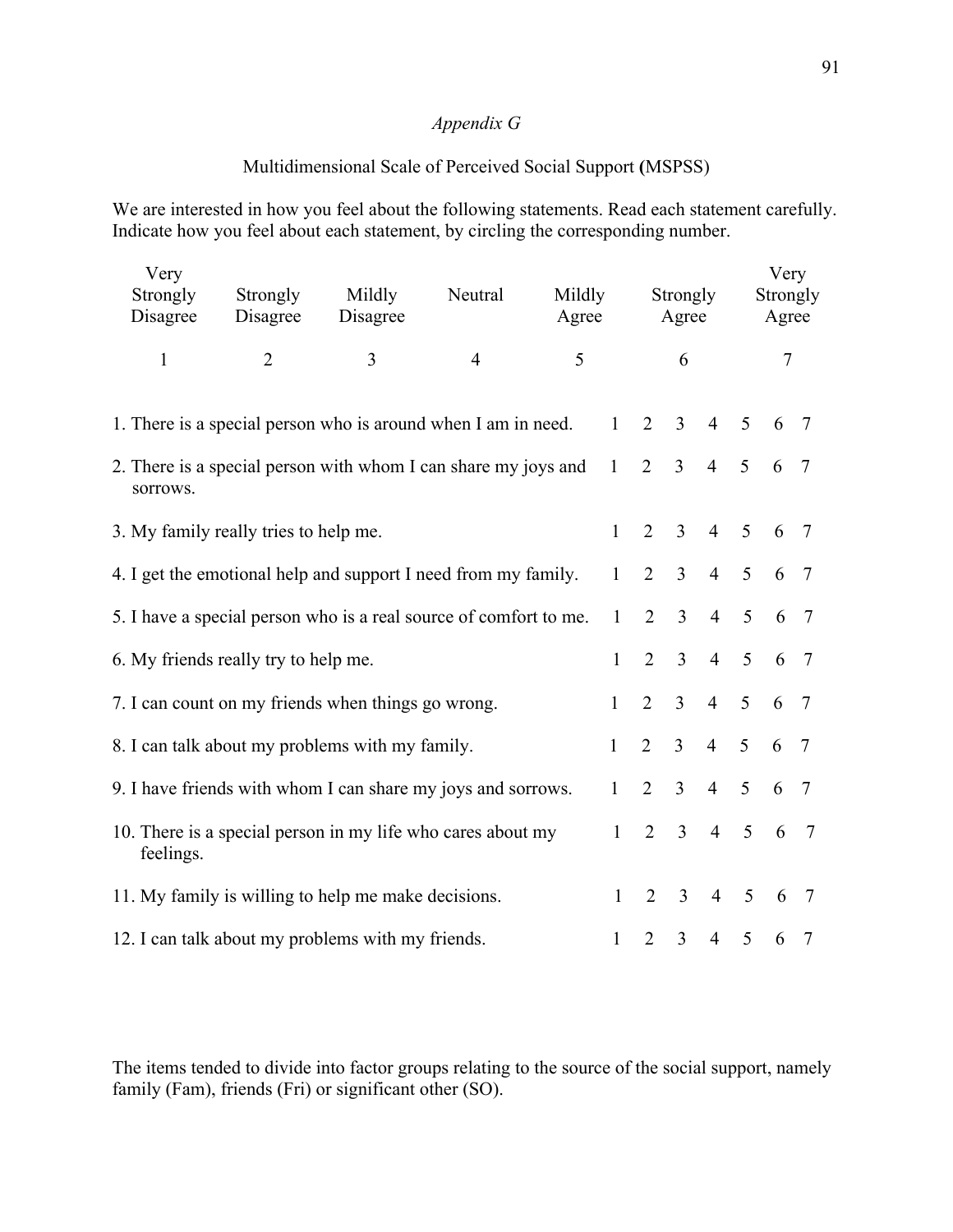## *Appendix H*

# The Meaning in Life Questionnaire (MLQ)

Please take a moment to think about what makes your life feel important to you. Please respond to the following statements as truthfully and accurately as you can, and also please remember that these are very subjective questions and that there are no right or wrong answers. Please rate each item according to the scale below:

|        |        | Absolutely Mostly Somewhat Can't Say Somewhat Mostly Absolutely |         |      |      |      |
|--------|--------|-----------------------------------------------------------------|---------|------|------|------|
| Untrue | Untrue | Untrue                                                          | True or | True | True | True |
|        |        |                                                                 | False   |      |      |      |
|        |        | $\mathcal{R}$                                                   |         |      |      |      |

- 1. I understand my life's meaning.
- 2. I am looking for something that makes my life feel meaningful.
- 3. I am always looking to find my life's purpose.
- 4. My life has a clear sense of purpose.
- 5. I have a good sense of what makes my life meaningful.
- 6. I have discovered a satisfying life purpose.
- 7. I am always searching for something that makes my life feel significant.
- 8. I am seeking a purpose or mission for my life.
- 9. My life has no clear purpose.
- 10. I am searching for meaning in my life.

MLQ syntax to create Presence and Search subscales: Presence 1, 4, 5, 6, & 9-reverse-coded Search 2, 3, 7, 8, & 10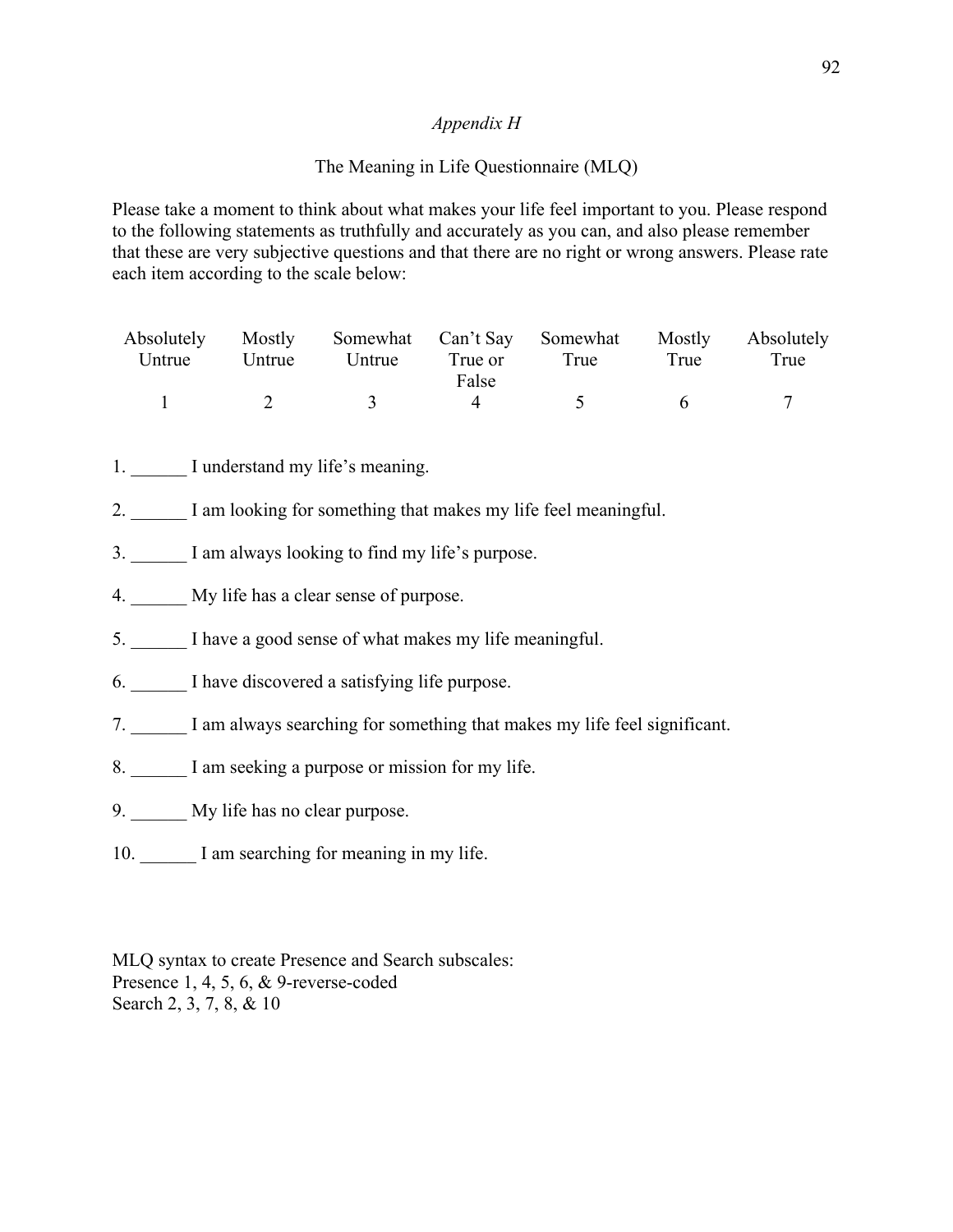#### Literature Review

#### **Introduction**

Cardiovascular disease (CVD) is a serious public health problem. It is the leading cause of death in the world and the United States (U.S.), killing about 610,000 people in the U.S. every year, equal to one in every four deaths (Centers for Disease Control and Prevention [CDC], 2016; World Health Organization [WHO], 2016). In fact, diseases of the heart took 633,842 lives in the U.S. in 2015 (CDC, 2016), and consistently claim more lives than all forms of cancer combined (Mozaffarian et al., 2015). While coronary heart disease is the most common type, cardiovascular disease is a broad category that includes a variety of conditions, including heart and blood vessel disease, coronary artery disease, stroke, heart attack, arrhythmia, heart valve disease, heart muscle disease (cardiomyopathy) and heart failure (Mozaffarian et al., 2015; WHO, 2016). Whether congenital or acquired, these cardiovascular conditions share a common feature, in that they are greatly impacted by behavioral or lifestyle risk factors.

Chronic illnesses such as CVD often have a substantial lifestyle component, meaning they are subject to certain behavioral risk factors and require attention to health behaviors to manage and minimize these risk factors (Bodenheimer, Lorig, Holman, & Grumbach, 2002; Jowsey, Pearce-Brown, Douglas, & Yen, 2014). Minimizing the effects of the disease, whether congenital or developed, depends heavily on daily behavior choices. Specifically, an estimated 40% of premature deaths are attributable to preventable behavioral factors such as smoking, unhealthy dietary intake, and sedentary lifestyle (Mokdad, Marks, Stroup, & Gerberding, 2004), all of which have been linked to major chronic illnesses such as CVD (Mozaffarian et al., 2015; Yoon et al., 2014). Thus, the importance of minimizing risk factors and engaging in health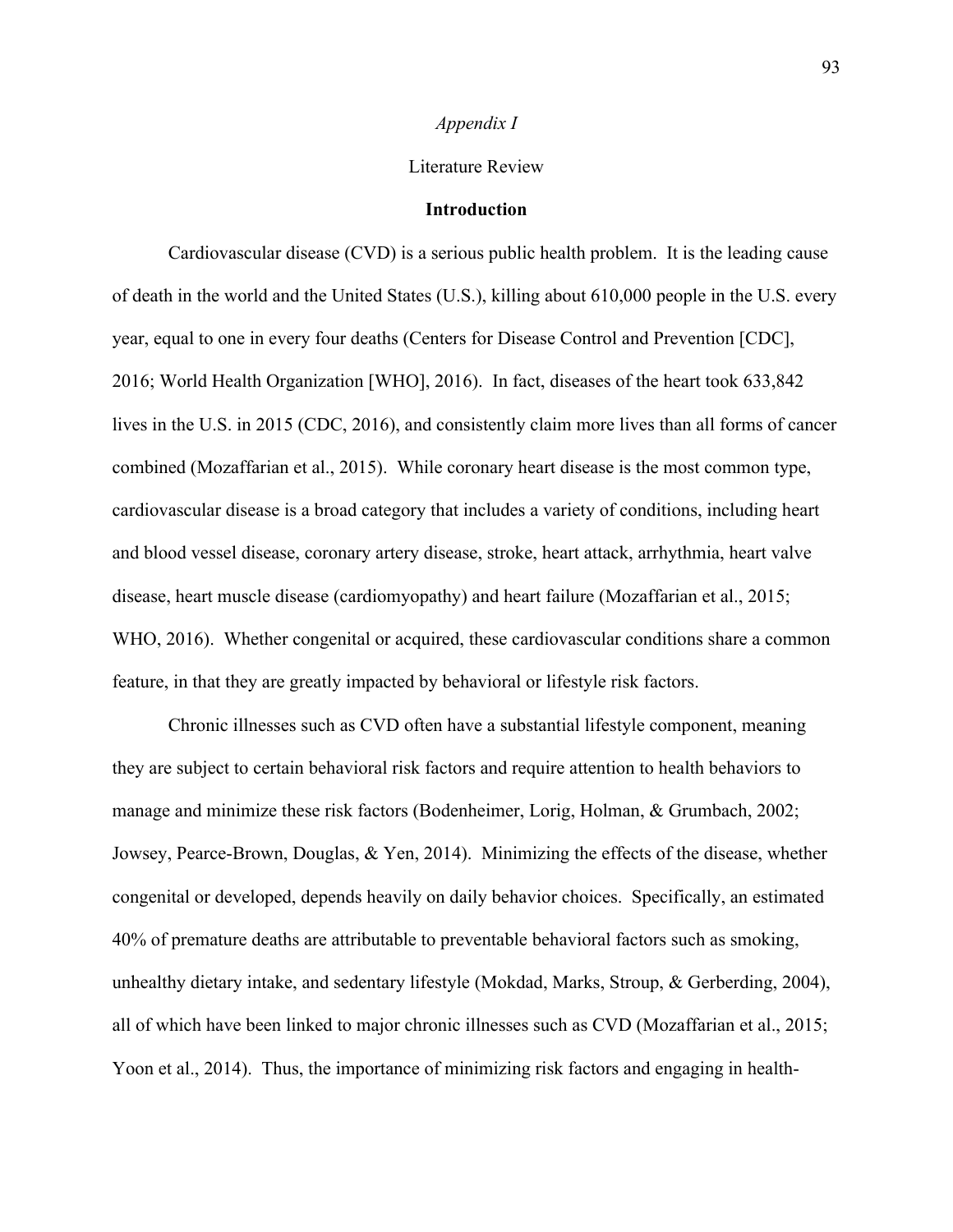promoting behaviors such as smoking cessation, increased physical activity and healthy eating cannot be overstated for this population.

Despite clear associations with mortality and health risk, large numbers of people with chronic illnesses such as cardiovascular disease continue to engage in unhealthy behaviors (Choi, Chung, & Park, 2013; Paradis et al., 2010). Researchers continuously explore strategies for helping patients with chronic illnesses adopt healthy lifestyle recommendations, and yet, implementing effective solutions on a broad scale remains elusive. As healthcare costs continue to rise, successful self-management of chronic illnesses such as CVD becomes increasingly critical. Toward this end, change processes and psychosocial factors associated with health behaviors are receiving increased attention in the literature. While much research has focused on the impact of negative psychological states (e.g., depression, anxiety, hostility) on cardiovascular health (Barth, Schneider, & von Känel, 2010; Barth, Schumacher, & Herrmann-Lingen, 2004; DuBois et al., 2015; Kubzansky, Davidson, & Rozanski, 2005; Siegman & Smith, 1994; Versteeg et al., 2009), less attention has been given to the impact of positive psychological constructs. With the goal of enhancing the impact of interventions with this population, this study addresses whether positive psychosocial variables can predict health-promoting behaviors in adults with CVD. Further, examining how these variables may relate to stages of behavior change might help to inform the use of interventions in a more targeted, individualized manner.

#### **Health Behaviors**

#### **Smoking**

One of the most common and problematic behaviors for those with chronic illness such as CVD is cigarette smoking. Tobacco smoking is one of the top three leading risk factors for disease worldwide (Mozaffarian et al., 2015), the second-leading risk factor for death in the U.S.,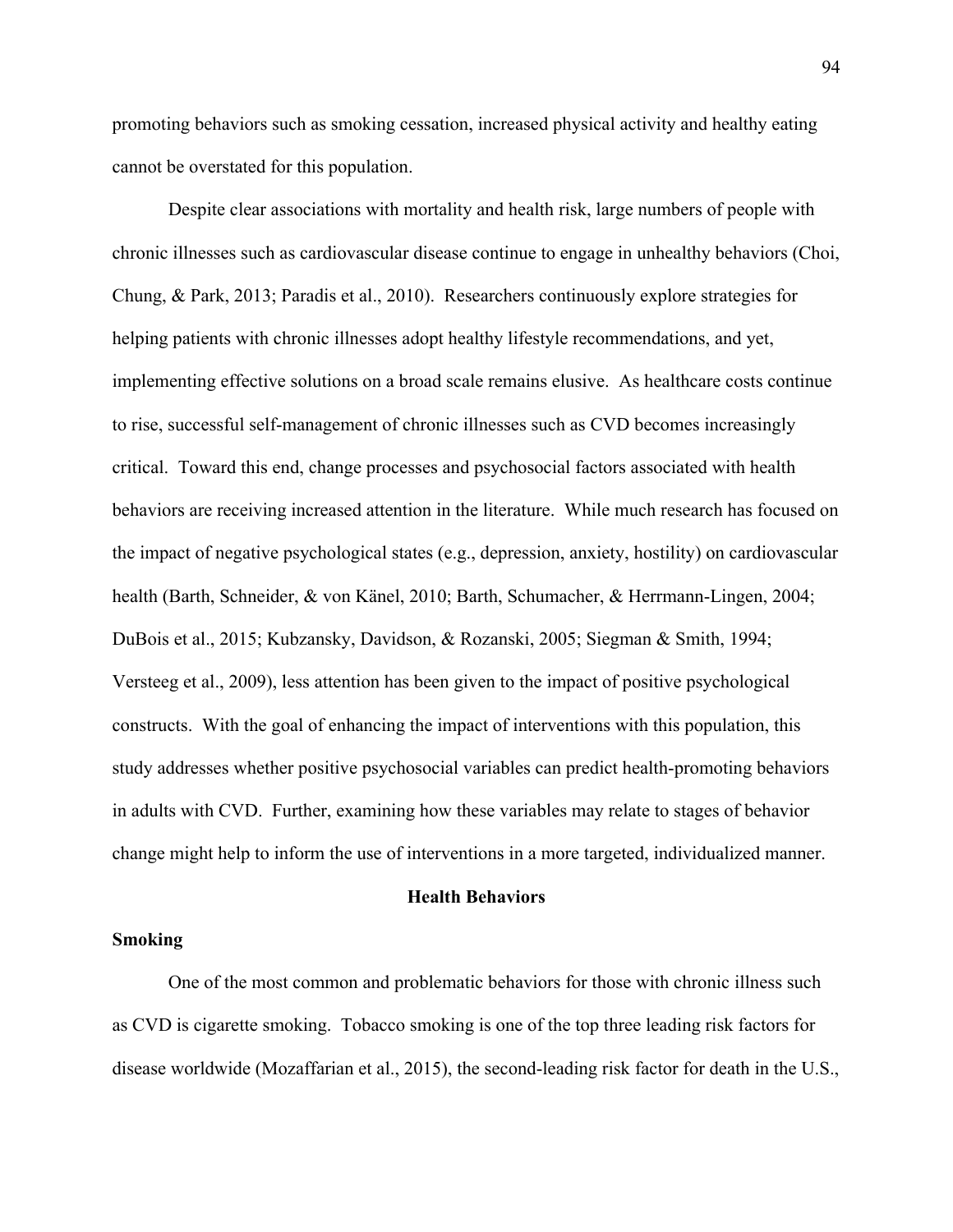and contributed to approximately 7.1 million deaths in 2016 (Benjamin et al., 2019). Further, this risk applies not only to personal use of tobacco, but also inhalation of secondhand smoke (Benjamin et al., 2019; Mozaffarian et al., 2015). Despite an overall decline in smoking prevalence in U.S. adults from 31% in 1980 to 15.5% currently, smoking remains a significant health risk among those with CVD (Benjamin et al., 2019). Smoking is more prevalent in males, with 17.5% of males and 13.5% of females being current smokers in the U.S (Benjamin et al., 2019). Significant disparities in smoking prevalence exist, with certain populations having notably higher rates. These include American Indian/Alaska Natives, lesbian, gay, bisexual, and transgender populations, active-duty military, and individuals with low socioeconomic status, mental illness, disability, or HIV (Benjamin et al., 2019).

Smoking is a significant risk factor for both developing and managing CVD. There is evidence that smoking rates may even be higher in CVD populations than the general population (Kotseva et al., 2009). Leifheit-Limson et al. (2013) found that in a large sample of heart attack patients, approximately 55% of those under age 55 were current smokers, and approximately 26% of those over 55 were current smokers. Further, cigarette smoking is the most common risk factor present for those with premature heart disease, with onset prior to age 50 (Khot et al., 2003). It is recommended that all persons avoid or cease tobacco smoking and secondhand smoke, and for those with a chronic illness such as CVD, these recommendations are particularly relevant (Mozaffarian et al., 2015). Done at any age, smoking cessation significantly reduces mortality from diseases related to smoking (Benjamin et al., 2019). Further, the more time that passes after quitting, the greater decline in mortality risk (Benjamin et al., 2019). Smoking cessation has both short-term and long-term benefits, for those already living with CVD and also for lowering CVD risk (Benjamin et al., 2019).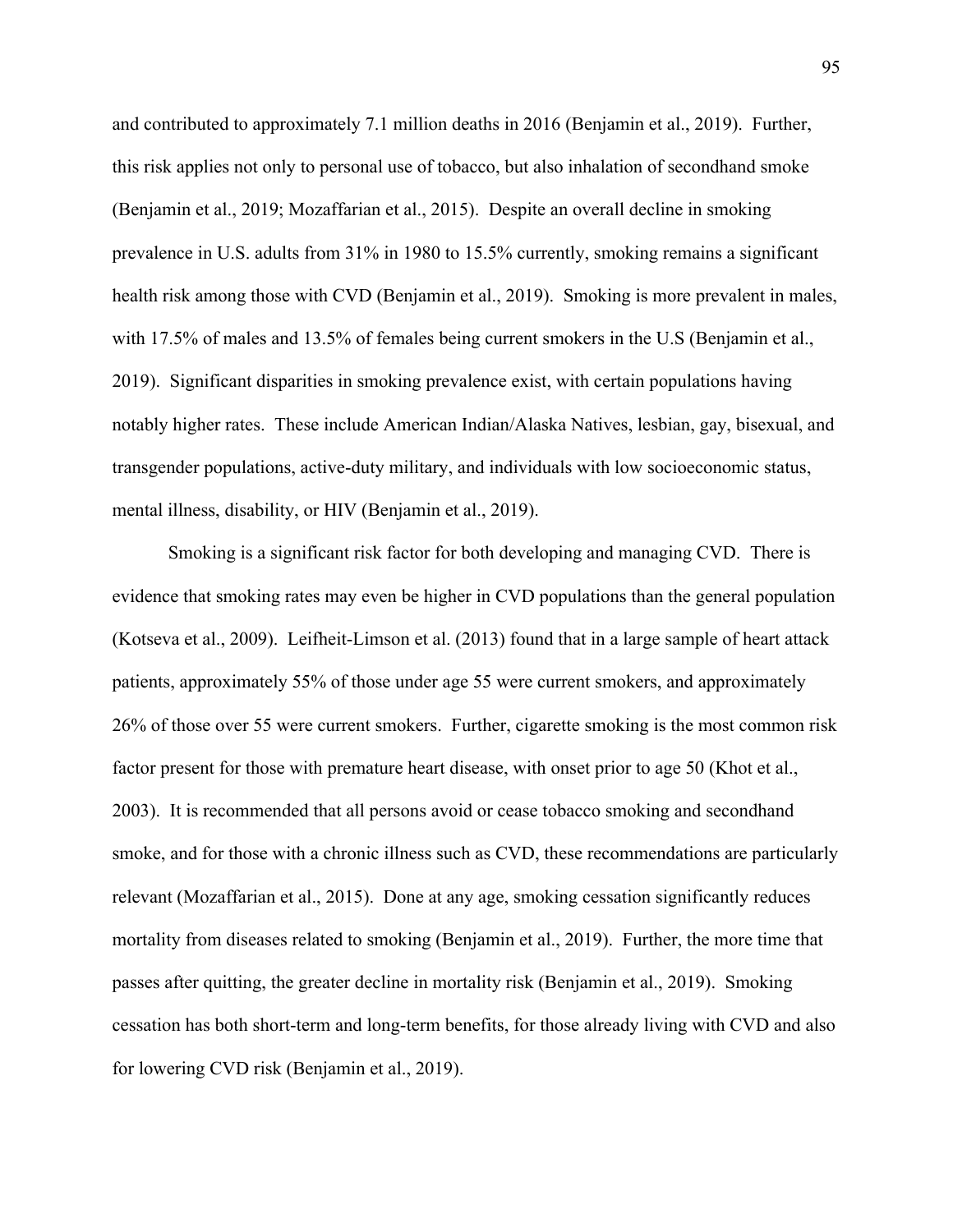#### **Exercise**

In addition to smoking, another health behavior that is challenging but important to monitor is physical activity, within the general population, and specifically those with chronic illnesses such as CVD (Choi et al., 2013; Czajkowski et al., 2015; Mozaffarian et al., 2015). In fact, about one in every three U.S. adults reports participating in no leisure time physical activity (Mozaffarian et al., 2015). In 2016, only 23.5% of adults aged 18 and over met the Federal 2008 Physical Activity Guidelines for Americans for both aerobic and muscle-strengthening activity (CDC, 2017). Regular physical activity is particularly important for cardiovascular health and is consistently emphasized in cardiac rehabilitation programs and for anyone with or at risk for CVD (Bove, 2016; Huang et al., 2015; Mozaffarian et al., 2015; Paradis et al., 2010). For cardiovascular health, adults are recommended to engage in at least 30 minutes of moderateintensity aerobic activity at least 4 days per week for a total of 120 minutes (Shipe, 2012). Certainly, amount and intensity of activity recommended for CVD patients specifically varies per individual circumstances.

Of note, physical activity and exercise are defined differently in the health literature. Physical activity is defined as "any bodily movement produced by skeletal muscles that results in energy expenditure," whereas exercise is defined as "planned, structured and repetitive" physical activity, with the specific goal of physical fitness (Caspersen, Powell, & Christenson, 1985, p. 126). Exercise, beyond just physical activity, is considered particularly important for CVD patients (Bove, 2016; Eckel et al., 2014; Mozaffarian et al., 2015). However, any physical activity is preferable to none, and even a small increase in physical activity has been shown to improve cardiovascular health (Carnethon, 2009). In sum, a sedentary lifestyle is especially harmful for those with CVD (Czajkowski et al., 2015; Eckel et al., 2014; Mozaffarian et al.,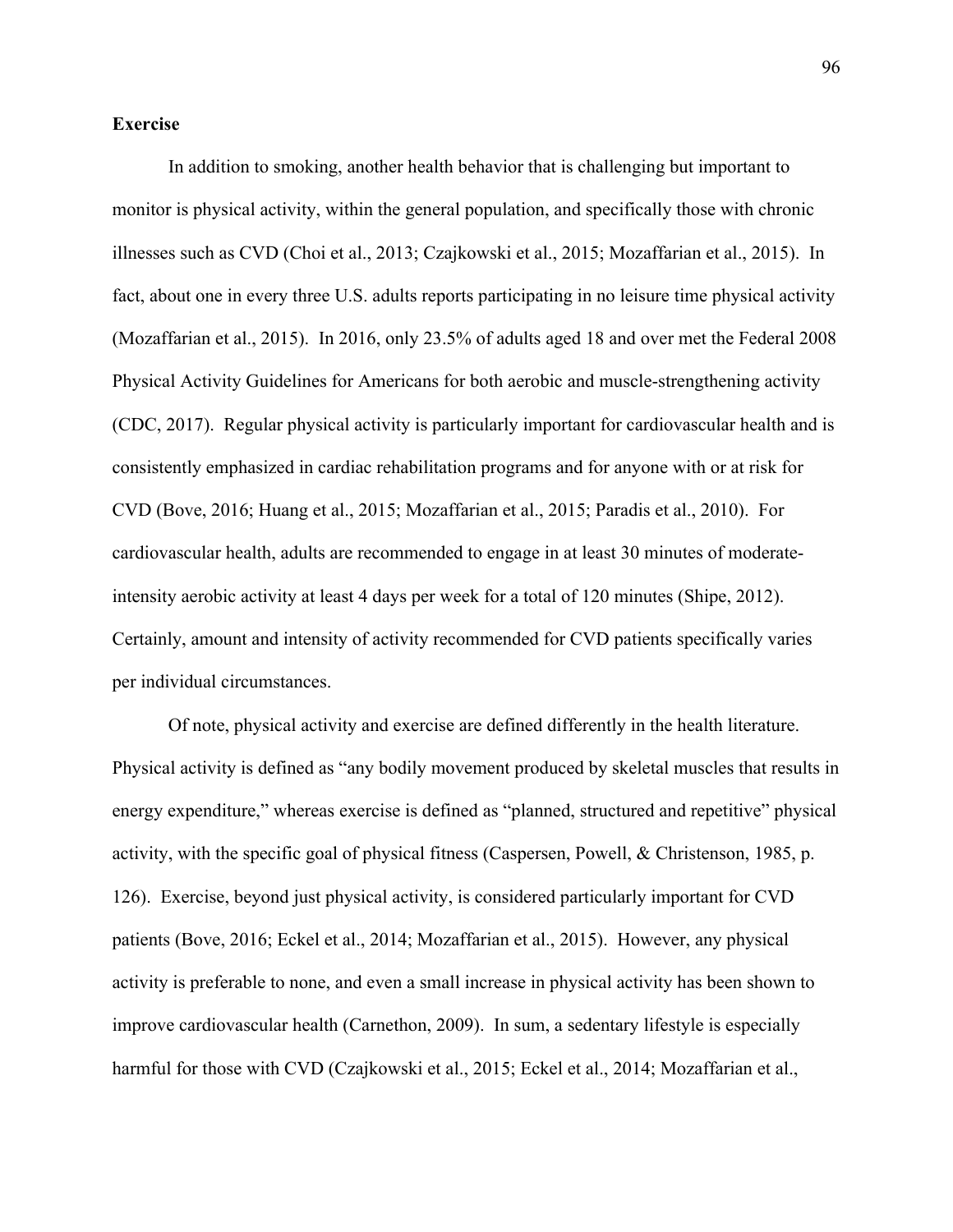2015). Physical activity and exercise reduce premature deaths and improve risk factors for CVD, including high blood pressure and high cholesterol (Benjamin et al., 2019). Further, increased physical activity and exercise reduce the odds of developing other diseases related to CVD, such as type 2 diabetes, and sudden heart attacks (Benjamin et al., 2019).

#### **Diet**

Another concern closely aligned with lack of exercise for those with CVD is diet. Consuming too many calories, or unhealthy foods regularly, poses a risk to heart health, and remains a major area of emphasis in managing chronic illnesses such as CVD (Mozaffarian et al., 2015). Although the rate of deaths attributed to poor diet has decreased since 2005, it is estimated that in 2015, 22.4% of male deaths and 20.7% of female deaths globally could be attributed to poor dietary habits (Benjamin et al., 2019). Alarmingly, overall caloric intake of individuals in the U.S. has increased over several decades, largely due to increased carbohydrate intake, including starches, refined grains, and sugars (Benjamin et al., 2019). From 1971 to 2004, women consumed an average of 22 percent more calories over time, and men consumed an average of 10 percent more (Mozaffarian et al., 2015). A combination of poor diet and lack of exercise contributes to the current prevalence of adult overweight and obesity of 69.4%, in the U.S., with 37.9% of males and 41.1% of females classified as obese (Benjamin et al., 2019).

A significant number of people with and without CVD struggle to maintain a healthy diet and do not burn enough calories to achieve a healthy balance. For example, in 2013-2014, less than 1% of U.S. adults met four out of five primary diet goals for heart health, including specific consumption levels of fruit and vegetables, fish, whole grains, and limiting sodium and sugarsweetened beverages (Benjamin et al., 2019). As with other health behaviors, significant disparities exist for dietary behavior, with poorer diet scores observed in African American and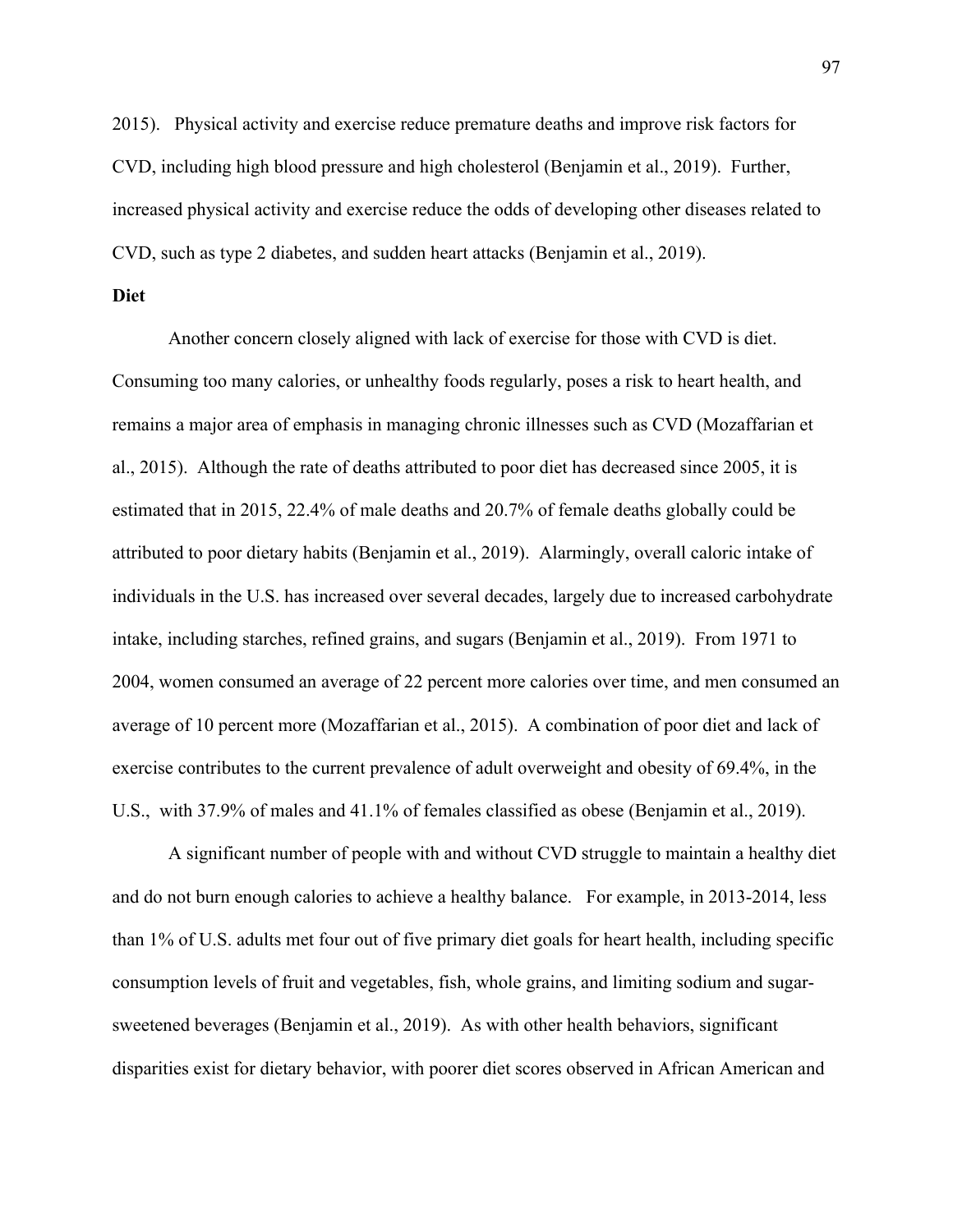Hispanic populations, and those with lower socioeconomic status (Benjamin, et al., 2019). While current guidelines avoid recommending a specific calorie count, recommendations typically focus on balancing caloric intake with amount of physical activity (Eckel et al., 2014; Mozaffarian et al., 2015). In addition to limiting the number of calories, the type of foods recommended for a heart-healthy diet include regular intake of vegetables, fruits, whole grains, low-fat dairy products, poultry, fish, legumes, non-tropical vegetable oils and nuts; and limiting intake of sweets, sugar-sweetened beverages, red meats, sodium, trans fat and saturated fat (Benjamin et al., 2019; Eckel et al., 2014).

#### **Psychosocial Variables**

Researchers have identified associations between the aforementioned health behaviors, certain psychosocial variables, and health outcomes in patients with chronic illness. For example, studies in the U.S. and other countries have linked anxiety and depression with less engagement in healthy behaviors and poorer health outcomes (Boehm & Kubzansky, 2012; Katon et al., 2010; Seligman, 2008; Whalley et al., 2014). Negative psychological states have frequently been associated with poorer cardiovascular health specifically (Barth et al., 2004; Barth et al., 2010; DuBois et al., 2015; Kubzansky et al., 2005; Siegman & Smith, 1994; Versteeg et al., 2009). A number of studies have revealed psychosocial factors such as depression, anxiety and low perceived social support to be related to morbidity and mortality in those with cardiovascular diseases (Everson-Rose & Lewis, 2005; Kim et al., 2013; Tay et al., 2013; Whalley et al., 2014). As such, the goals of behavioral health research often include developing and improving behavioral health interventions for use in health care settings, to help patients change unhealthy habits, as well as to empower individuals to better manage their own health and health behavior (Czajkowski et al., 2015; Whalley et al., 2014). To this end, attention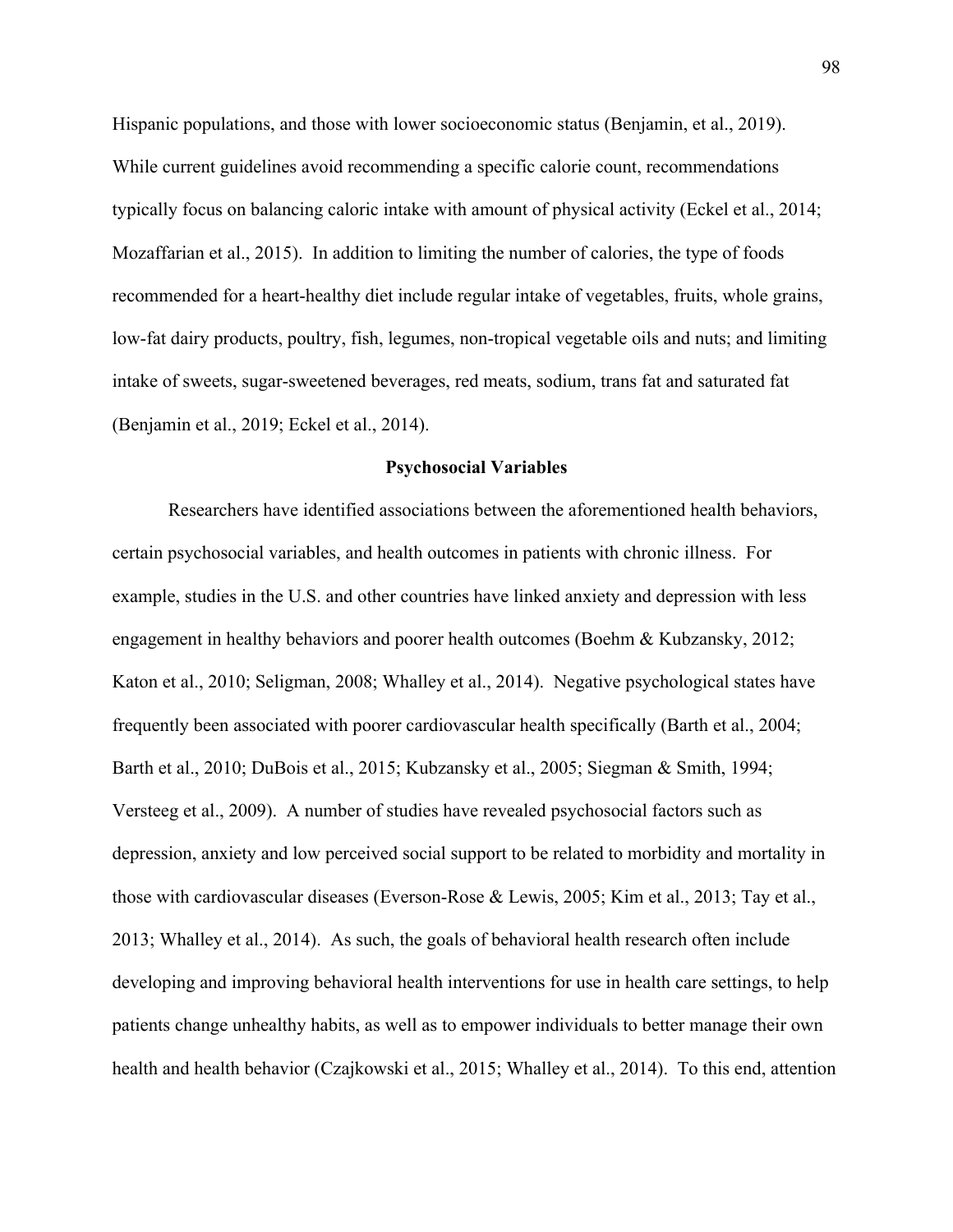to psychosocial factors associated with health behaviors is increasing in the literature, along with a more targeted, individualized approach to motivating health behavior change.

While much research has focused on the impact of negative psychological states on cardiovascular health, less attention has been given to the impact of positive psychological constructs. This area of research is growing, however. In a non-systematic review of the literature, DuBois et al. (2012) found positive psychosocial constructs (e.g., optimism, gratitude, positive affect) to be associated with cardiac health outcomes, as well as health behaviors, and possibly physiologic changes. Further, in a systematic review of 77 analyses from 30 eligible studies  $(N = 14,624)$ , DuBois et al. (2015) found that among studies with 100 or more participants, 65% of all analyses indicated a significant association between positive psychological constructs and subsequent health outcomes. Furthermore, positive psychological variables such as positive affect have been successfully increased through interventions with cardiac patients, resulting in more successful health behavior change (Charlson et al., 2013; Sanjuán et al., 2016).

#### **Optimism**

Optimism, one of the most widely researched positive constructs related to heart health, has been robustly related to better CVD outcomes in both healthy and patient populations (Boehm & Kubzansky, 2012; DuBois et al., 2015; Labarthe et al., 2016). Optimism is defined in the literature as a favorable outlook, or a general expectation that good things will happen (Boehm & Kubzansky, 2012; Carver et al., 2010; Scheier & Carver, 1992). Higher levels of optimism have been associated with decreased mortality risk in patients with CVD, as well as healthier eating habits, increased physical activity, and decreased likelihood of smoking (Boehm et al., 2018; Boehm & Kubzansky, 2012; Ronaldson et al., 2015). Higher levels of pre-surgery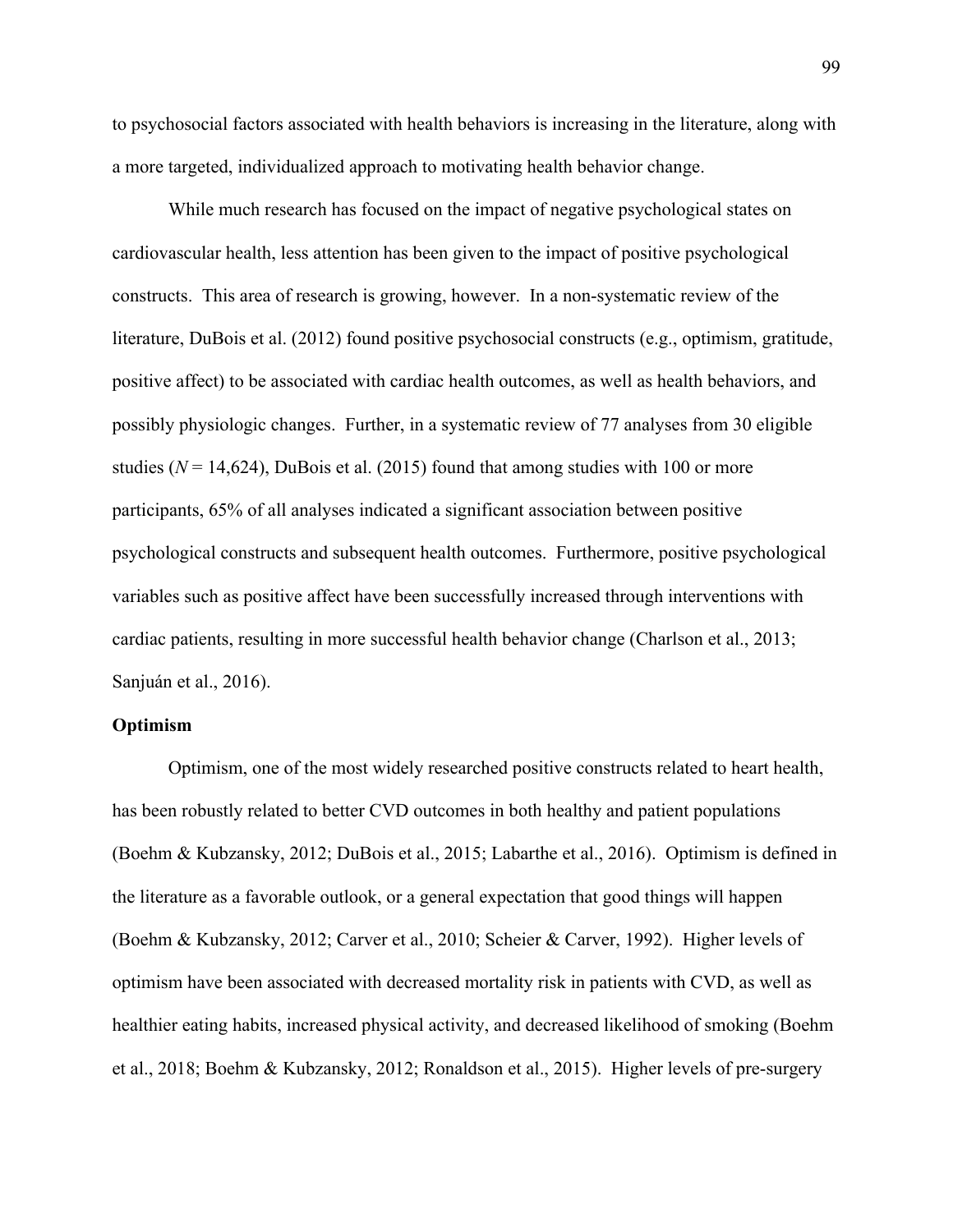optimism were correlated with faster recovery following bypass surgery, as well as reduced hospital readmittance at 6-month follow-up (Boehm & Kubzansky, 2012). Further, a metaanalysis of 38 studies by Boehm et al. (2018) found optimism associated with greater fruit and vegetable consumption, more physical activity, and avoidance of smoking, although effect sizes were small. Additionally, several studies in elderly CVD populations have shown optimism to predict longevity and better self-care, including physical activity (Giltay et al., 2006; Giltay et al., 2007).

Moreover, research has demonstrated that optimism can be increased via psychological intervention (Malouff & Shutte, 2017; Peters, Meevissen, & Hanssen, 2013). For example, in a meta-analysis of 29 studies, interventions were generally effective in increasing optimism, with a small to moderate effect size (Malouff & Shutte, 2017). It should be noted however that the effects of interventions varied by type of intervention, delivery method of intervention, and length, and studies had significant heterogeneity in effect sizes (Malouff & Shutte, 2017). Further, an eight-week in-person group intervention served to increase optimism in patients with coronary artery disease, with moderate to large effect sizes at completion and eight weeks later (Mohammadi et al., 2018). Given the evidence on optimism and health behaviors and outcomes, it stands to reason that increasing optimism may have a positive effect on health behaviors.

#### **Positive Affect**

Positive affect, or the experience of positive mood and emotions such as excitement, enthusiasm, or pride, has been found to be associated with health-promoting behavior, protective biological responses, and better health outcomes (Sin, 2016; Sin et al., 2015; Steptoe et al., 2009). Specifically, positive affect has been associated with decreased secondary events and hospital re-admittance in cardiovascular patients, as well as improved sleep, diet, exercise, and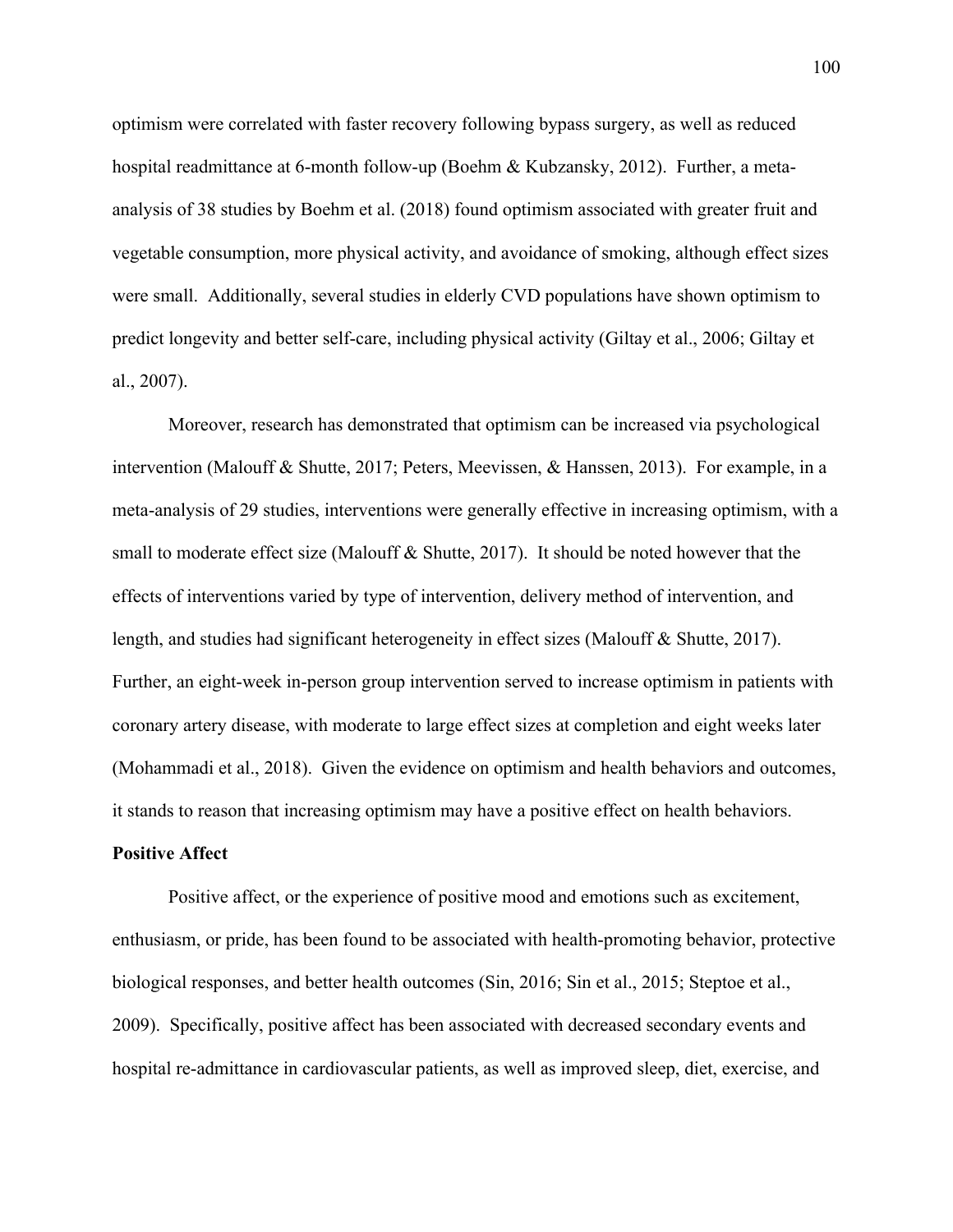adherence to medical regimens (Pressman & Cohen, 2005; Sin, 2016). Fredrickson et al. (2000) found that positive affect helped to counter cardiovascular reactivity to negative affect. Moreover, Peterson et al. (2012) found that positive affect increased via a psychological intervention had a positive impact on physical activity in CVD patients. Further, the effects of positive affect on health behaviors are thought to operate independently from negative affect, and do not merely represent the absence of negative affect (Chaves, & Park, 2016; Huffman et al., 2011).

The pathways through which positive affect influences health behaviors are not entirely clear, but it has been theorized as a buffer against stress, helping individuals avoid engaging in unhealthy behaviors (Chaves, & Park, 2016). Additionally, both optimism and positive affect have been associated with physical activity and healthy eating in CVD patients, with a bidirectional positive relationship (Huffman et al., 2016; Sin et al., 2015). Thus, positive affect both influences behavior and is influenced by behavior. Importantly, evidence suggests that positive affect can be increased with interventions. For example, a small systematic review and meta-analysis of 10 studies of interventions targeting affect revealed significant increases in positive affect, with small to moderate effect sizes (Boumparis, Karyotaki, Kleiboer, Hofmann, & Cuijpers, 2016). Types of interventions used were heterogeneous and the length of their impact was not always clear, however this offers promising evidence for increasing positive affect via intervention (Boumparis et al., 2016). While the association is often reciprocal, the impact of positive affect on health-promoting behaviors is promising.

#### **Social Support**

Additionally, social support has been linked with cardiovascular health behaviors and outcomes. Social support is defined in the literature as both emotional and tangible support from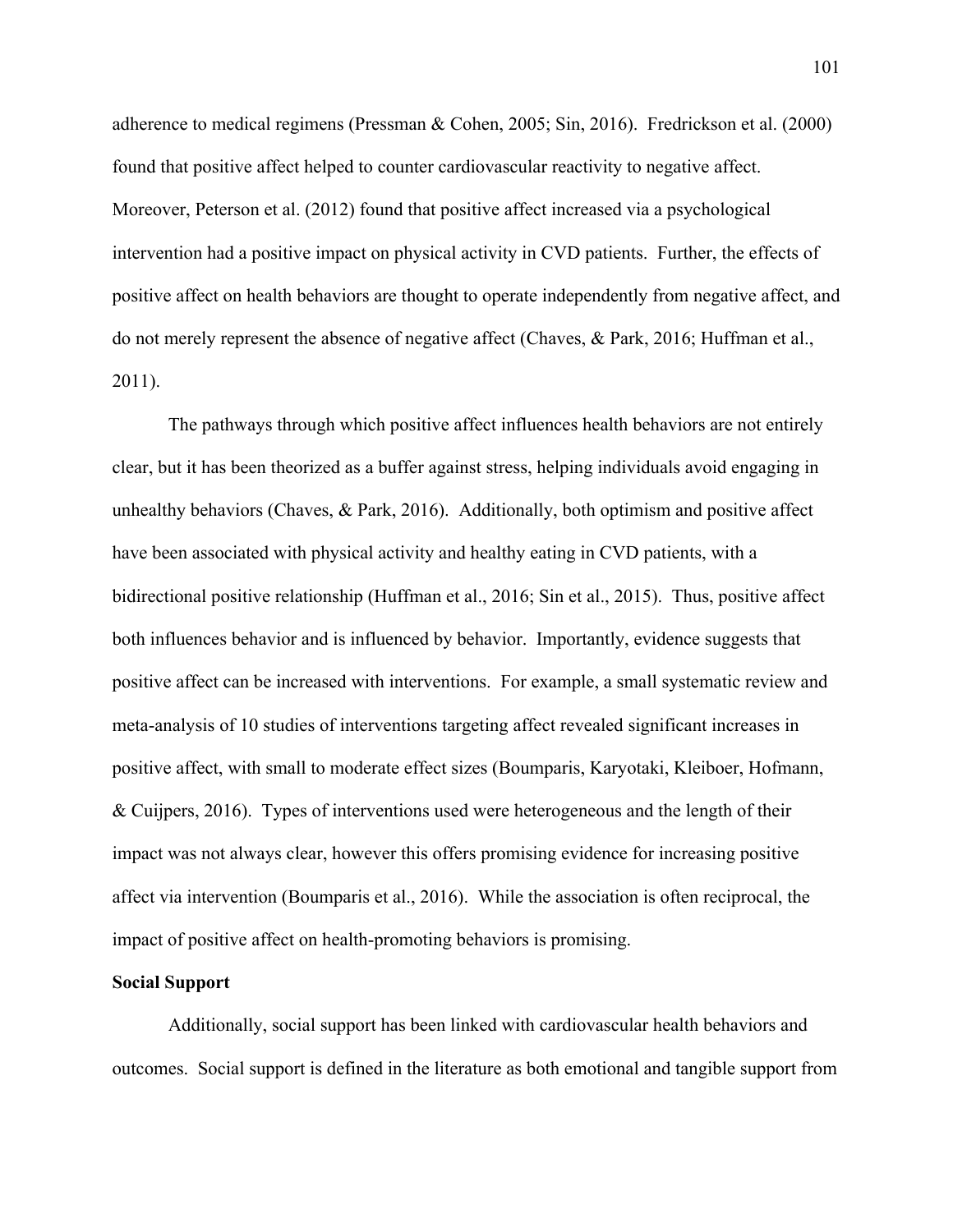others, such as help, encouragement, and a feeling of being cared about (Barth et al., 2010; Yunus & Sharoni, 2016). In their systematic review and meta-analysis of studies on social support and coronary heart disease (CHD), Barth et al. (2010) noted two broad categories of social support. These are *functional* support, which is focused on types, including emotional, instrumental, financial, and informational support; and *structural* support, which is focused on sources, including the number of social connections or sources providing support. Low perceived social support has been associated with increased mortality in those with CHD, and increased risk of developing CHD, suggesting that increased social support has protective benefits (Barth et al., 2010). Further, Tay et al. (2013) conducted a review and found social support, particularly family support, to be positively correlated with health promoting behaviors and healthier outcomes in patients with coronary heart disease. Various types of social support, including emotional, informational, and tangible, were significantly positively associated with beneficial self-care behaviors in patients with heart failure (Graven & Grant, 2014; Yunus & Sharoni, 2016).

While evidence is limited regarding the effectiveness of interventions to increase social support, there is preliminary support (Cattan et al., 2005; Hogan et al., 2002). For example, Hogan et al. (2002) reviewed 100 studies and found that the majority of them reported at least some positive impact of interventions on social support, however heterogeneity of methods and quality warrant cautionary interpretation. Notably, they found that interventions that emphasized both giving and receiving support had even more positive results than those focused only on receiving support (Hogan et al., 2002). Further, in a systematic review, Cattan et al. (2005) found that group interventions including educational and social activity helped ease isolation and loneliness in older people, more effectively than one-to-one interventions. Van Dam et al.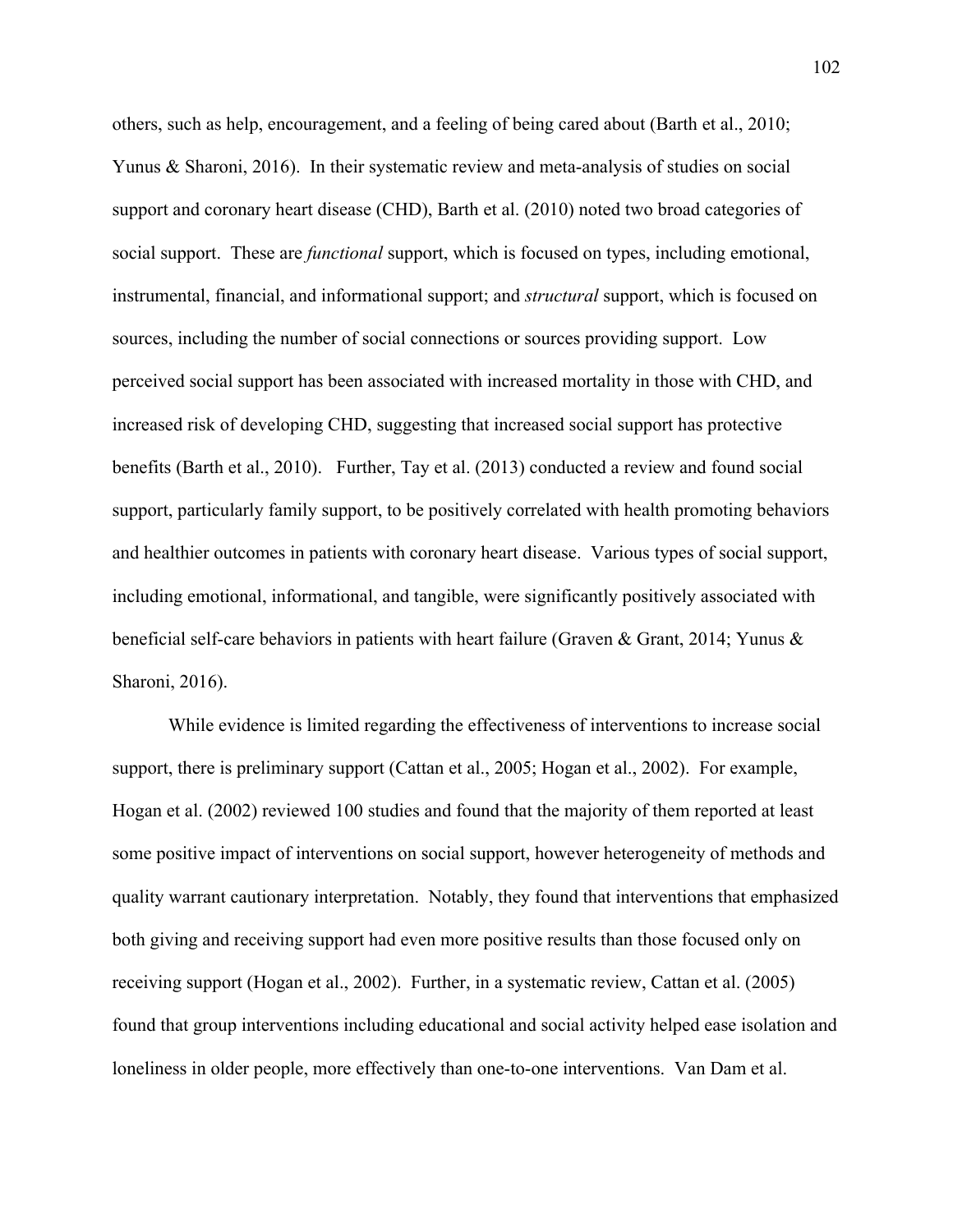(2005) concluded in a systematic review of controlled trials that social support interventions had a positive impact on self-care and health outcomes in patients with type 2 diabetes. Additionally, social support can take various forms, including friends, family, caregivers, support groups, and even online support. Less traditional forms of support, such as internet, social media and telephone-based peer support, are growing and have shown promise in achieving positive outcomes (Maher et al., 2014; Van Dam et al., 2005). While research continues in this area, the evidence suggests that better social support leads to better health (Barth et al., 2010; Tay et al., 2013; Van Dam et al., 2005).

#### **Purpose in Life**

A fourth psychosocial variable, a sense of purpose in life, has also been found to relate to improved health outcomes in both the general population (Park, 2015; Seligman, 2008) and cardiovascular patients (Boehm & Kubzansky, 2012; DuBois et al., 2015; Kim et al., 2013). Purpose in life is defined variously in the literature, and is often described as either equivalent to or including *meaning* in life. Definitions converge on purpose as a sense of directedness; a central theme that guides one's goals for life, and provides meaning for what one does (Boehm & Kubzansky, 2012; DuBois et al., 2015; Kashdan & McKnight, 2009). Further, measures of purpose often include items about meaning, and vice versa. Kim and colleagues (2013) found that a greater sense of purpose in life was associated with lower risk of heart attack in older adults with heart disease over a two-year period. Cohen et al.'s 2016 meta-analysis revealed that higher sense of purpose in life was associated with reduced risk for all-cause mortality and cardiovascular events. Specifically, a greater sense of purpose in life has been found to correlate with embracing of more beneficial health behaviors such as exercise, diet, and not smoking (Park, 2015).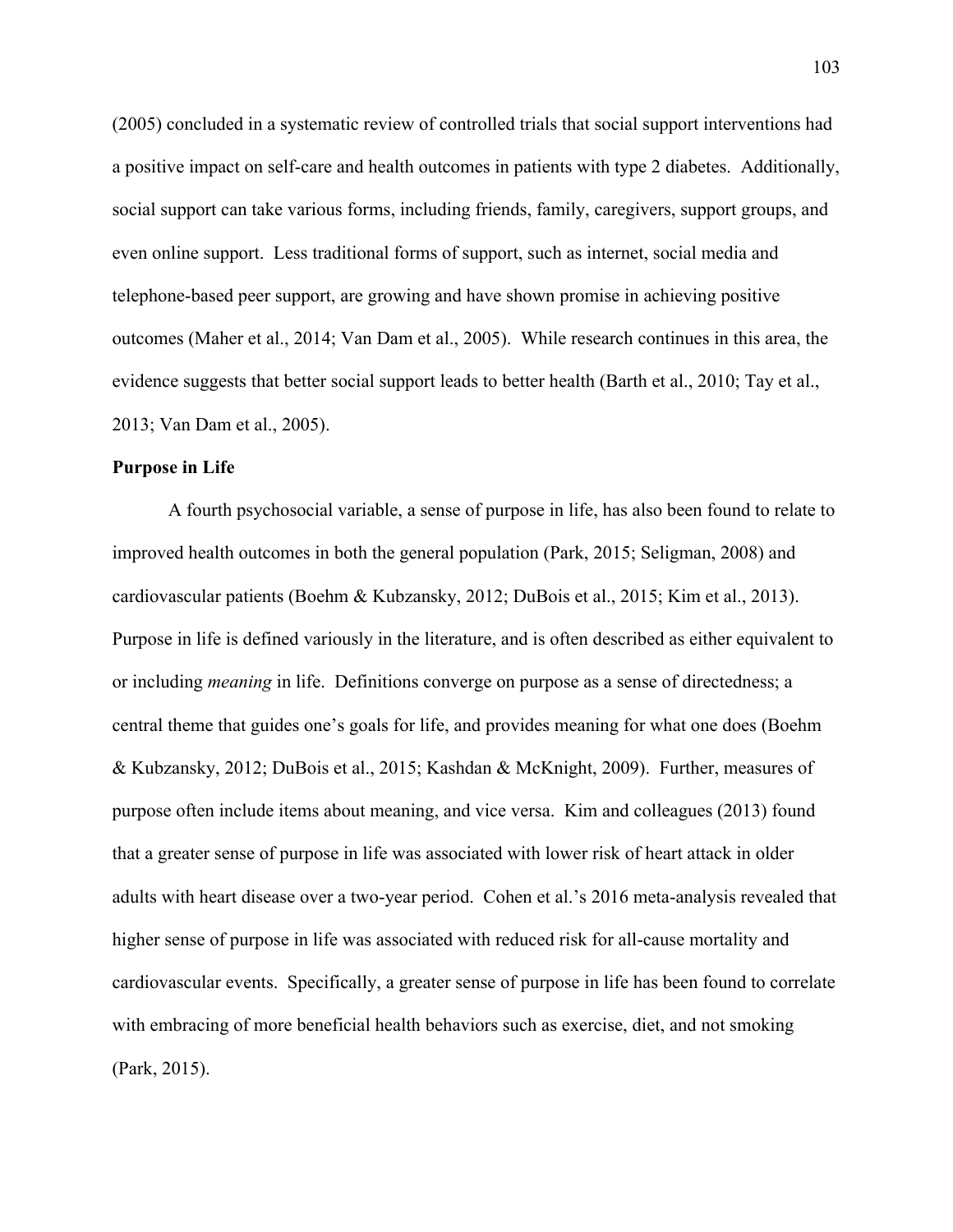While intervention studies for increasing meaning and purpose in life are limited,

preliminary evidence is positive and significant for effectiveness of therapies with meaning and purpose in life included as a target, such as Well-Being Therapy (Fava, 1999; Ryff, 2013). For example, a pilot trial of an 8-week group intervention using concepts from Well-Being Therapy aimed at multiple dimensions of psychological well-being in older adults significantly increased sense of purpose in life (Friedman et al., 2017). Westerhof, Bohlmeijer, van Beljouw, and Pot (2010) noted the importance of increasing meaning for older persons, as meaning and purpose typically decrease with age. Their randomized controlled trial involving a life review intervention for older adults significantly increased sense of meaning, and decreased depressive symptoms (Westerhof et al., 2010). Further, a randomized controlled trial by Breitbart et al. (2010) found an eight-week group intervention effective in increasing sense of meaning and purpose in life for patients with advanced cancer. In sum, this evidence suggests that increasing sense of meaning and purpose is possible and could potentially improve health behaviors.

Most research to date has focused on how positive psychological constructs are associated with the absence of unhealthy behaviors or biological dysfunction. Less attention has been given to positive psychological constructs associated with the presence of health-promoting behaviors or biological functioning (Boehm & Kubzansky, 2012; DuBois et al., 2015). Findings have indicated that higher levels of positive psychological constructs are positively associated with restorative health behaviors and negatively associated with harmful health behaviors (Boehm & Kubzansky, 2012; DuBois et al., 2015). Further, the cardiovascular benefit associated with positive psychological states appears to operate independently from simply an absence of depression or anxiety (Huffman et al., 2011). What is less clear in the research is how the presence of these psychosocial variables correlates with behavior *change* associated with health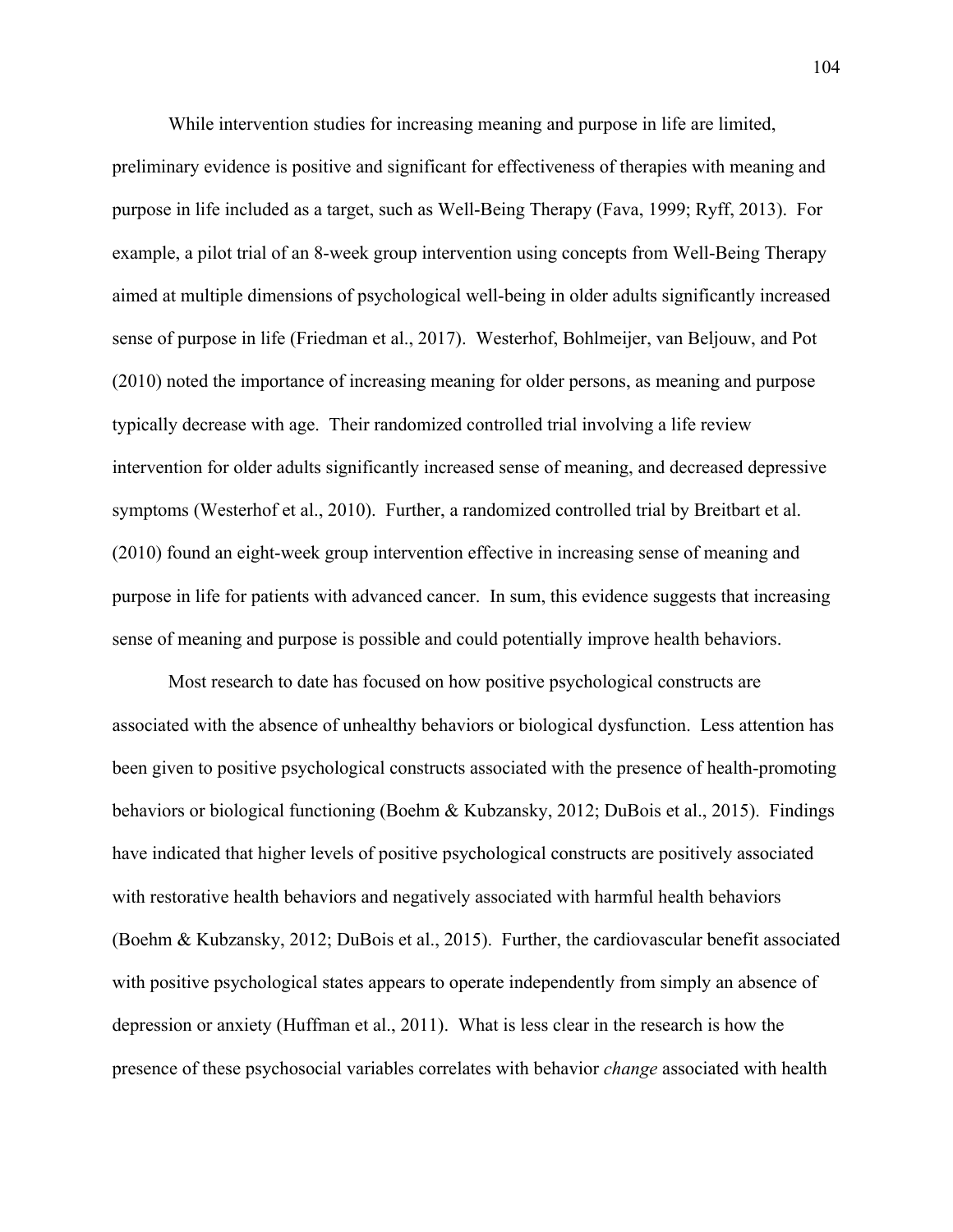outcomes. To translate these findings into effective interventions, further research into how positive psychological constructs associate with readiness to change, and maintenance of, specific health behaviors and CVD is needed.

Several patterns in the existing research signal a need for further investigation of these associations. Reviews have largely focused on a single positive construct, such as optimism, or have had limited focus on patients with cardiac disease, and/or have been solely descriptive in nature (DuBois et al., 2015). It is important to examine a wide range of positive states and traits, as studying multiple positive constructs at once could help determine if different positive constructs may have greater or lesser effects on health behaviors and outcomes. Additionally, while studies of the general population help to predict and ideally prevent illness, more studies of those with existing health conditions such as CVD are necessary to inform disease management. Furthermore, it is possible that significant findings from research with clinical populations can then be used to inform more targeted preventive interventions for the general population.

Researchers have called for more attention to both risk factors and protective factors, in preventing and managing CVD (Barth et al., 2004; WHO, 2016). Pathways linking these factors with outcome are still unclear, and psychological interventions have demonstrated mixed evidence of effectiveness (Barth et al, 2004). While psychotherapeutic treatment has shown improvements in cardiac patient psychological symptoms, it has not demonstrated significant impact on clinical outcomes such as mortality (Barth et al., 2004). DuBois et al. (2015) argued that given the importance of identifying protective factors for the high-risk cardiovascular population, the lack of reviews and analyses of positive psychosocial constructs in heart disease patients represents a crucial gap in the literature. While associations are emerging in the literature, more detailed evidence is needed about how these variables interact with health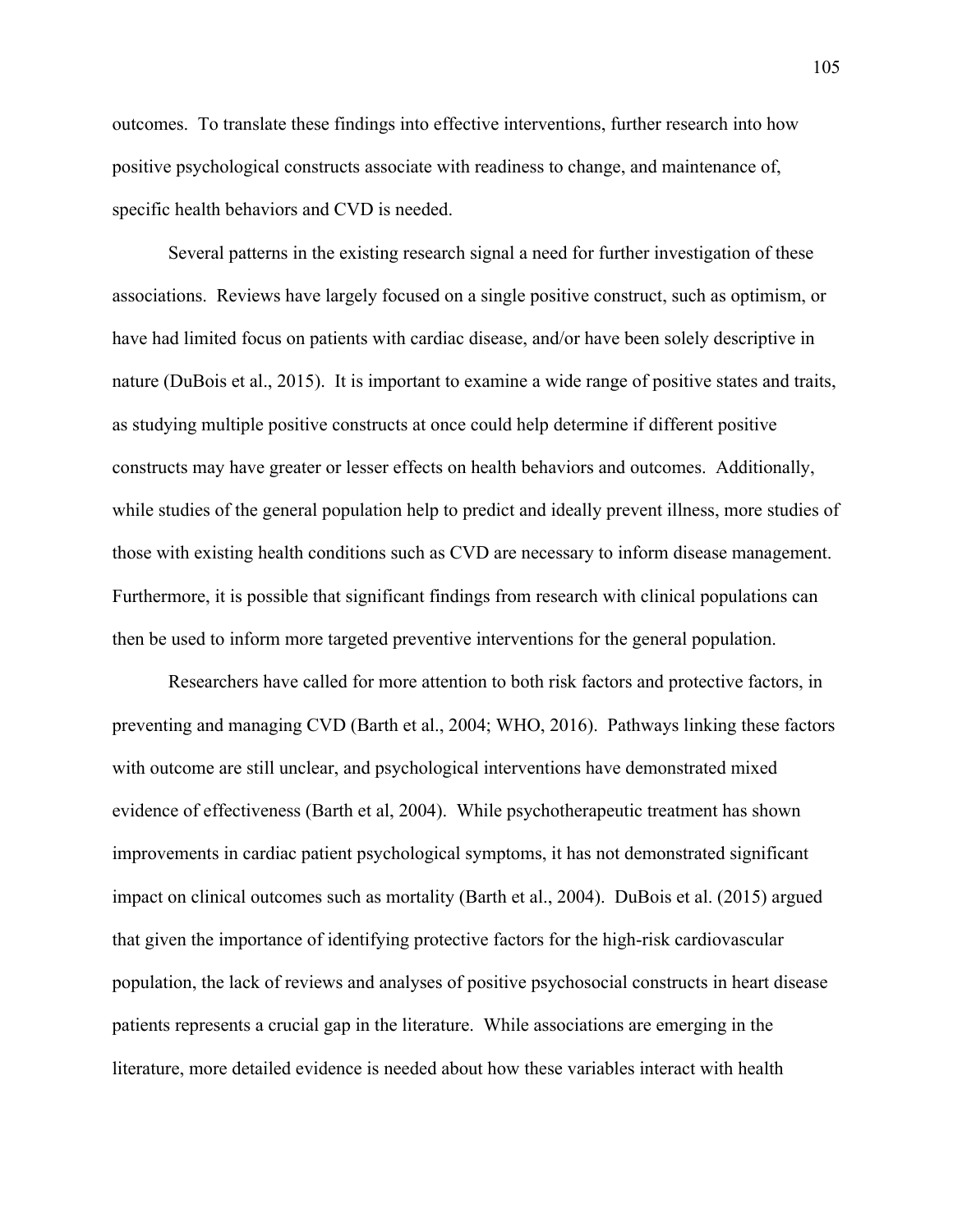behavior, to translate these findings into effective practice.

# **Transtheoretical Model**

Researchers of the psychology of health behavior often use models to describe and understand behavior change. Some argue that the process of behavior change is more nuanced than it is often treated in the literature, and theories of health behavior are becoming increasingly complex (Hagger, 2009). For instance, it may require a more complex model than a simplistic dichotomy of either engaging in a behavior or not engaging in it (Choi et al., 2013). The Transtheoretical Model (TTM) of health behavior change (Prochaska & Velicer, 1997) has been praised for more accurately capturing the complexity and process of behavior change (Choi et al., 2013; Huang et al., 2015). The TTM was originally developed for smoking cessation, and focuses on how an individual progresses through various stages of behavior change (Prochaska & Velicer, 1997). It incorporates the ideas that readiness and motivation fluctuate, relapses happen, and change may not necessarily progress in a clear linear fashion (Prochaska & Velicer, 1997). A four-factor model, the TTM consists of stages of change, processes of change, decisional balance (pros vs. cons), and self-efficacy vs. temptation. The TTM is theorized to represent the natural process of behavior change, and has been applied to many health behaviors (Prochaska & Velicer, 1997).

The TTM includes six stages of change: 1) *Precontemplation*: not yet considering changing behavior, and may not be aware a change is needed; 2) *Contemplation*: recognizes a need to change and begins considering ways to change; 3) *Preparation*: ready to take action and begins making efforts toward behavior change; 4) *Action*: making significant positive changes in behavior; 5) *Maintenance:* able to maintain those changes for at least six months; and 6) *Termination*: confident in and accustomed to the behavior change, without fear of relapse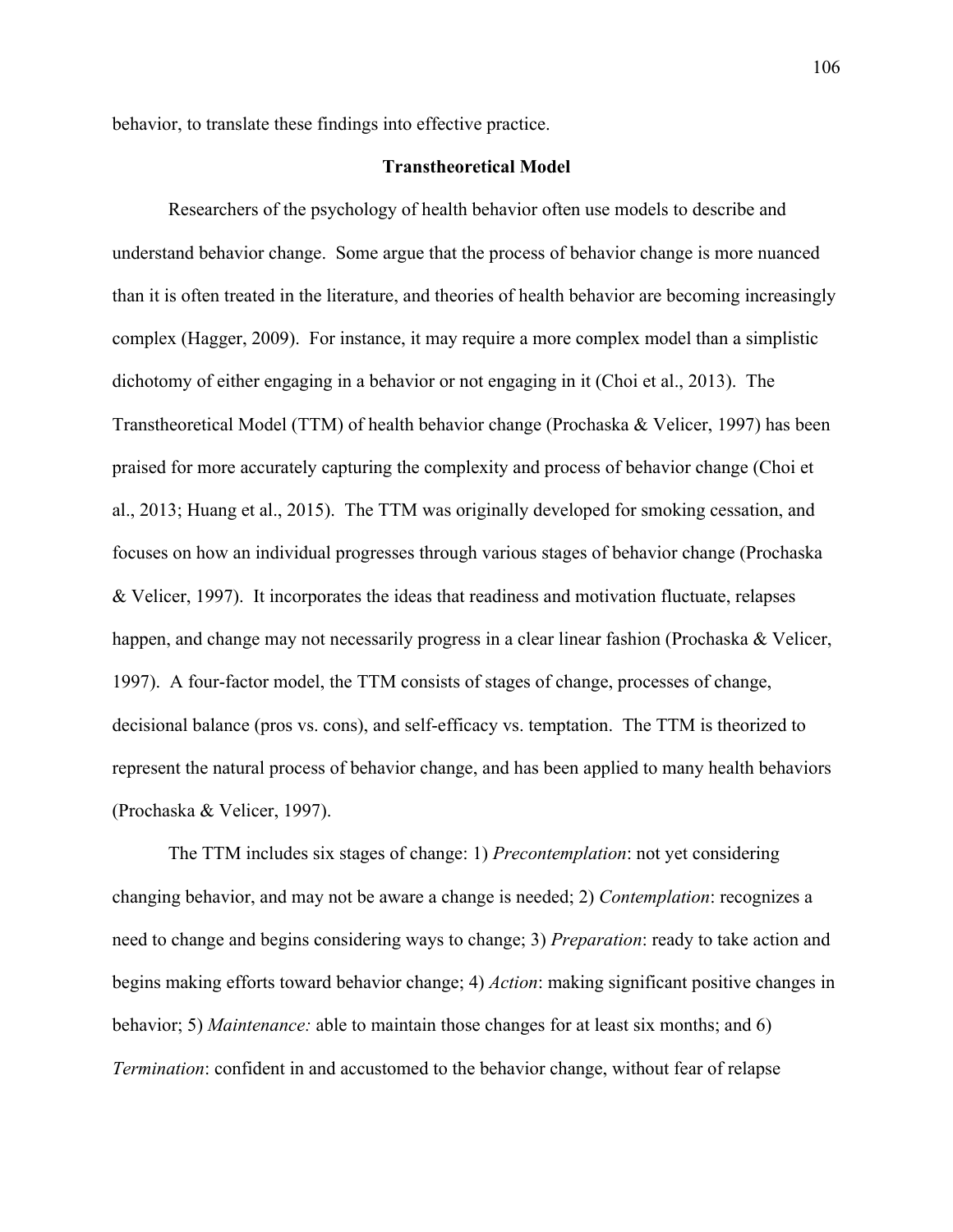(Prochaska & Velicer, 1997). These stages are the most-studied aspect of the model, and the other aspects of the model are often not included in studies utilizing the stages of change.

Additionally, Prochaska and Velicer (1997) proposed ten *processes* of change, or strategies used within each stage, to progress forward. These include consciousness raising, self and environmental re-evaluation, counterconditioning, stimulus control, and helping relationships (Prochaska & Velicer, 1997). Different processes become salient at different stages of change. The processes, while important, receive less attention in research, perhaps due to the complexity they add to the model in contrast to the structure of the stages. Proponents of the TTM argue that behavior interventions are most effective when tailored to an individual's current stage of change (Bridle et al., 2005). However, researchers also have questioned the utility of stage-based interventions in overall treatment effectiveness (Armitage, 2009; Bridle et al., 2005). While research presents mixed findings, many studies have demonstrated effectiveness of the TTM when applied to understanding and changing important cardiovascular health behaviors, including smoking, physical activity and diet (Armitage, 2009; Bulley et al., 2007; Carvalho de Menezes, 2016; Huang et al., 2015; Paradis et al., 2010).

### **TTM and Smoking**

The TTM was originally developed as a model based on the process of smoking cessation (Prochaska & DiClemente, 1982). As such, it is theorized to reflect the actual process of change for those thinking about, attempting to, or actively quitting smoking. The TTM has been identified as a particularly effective model for smoking cessation intervention in the general population, who may not be as motivated to quit as those with chronic health conditions (Velicer et al., 2006). Specifically, stage-based interventions for those in earlier stages (i.e. Precontemplation, Contemplation) allow those who may not be "ready" to quit (i.e., Preparation)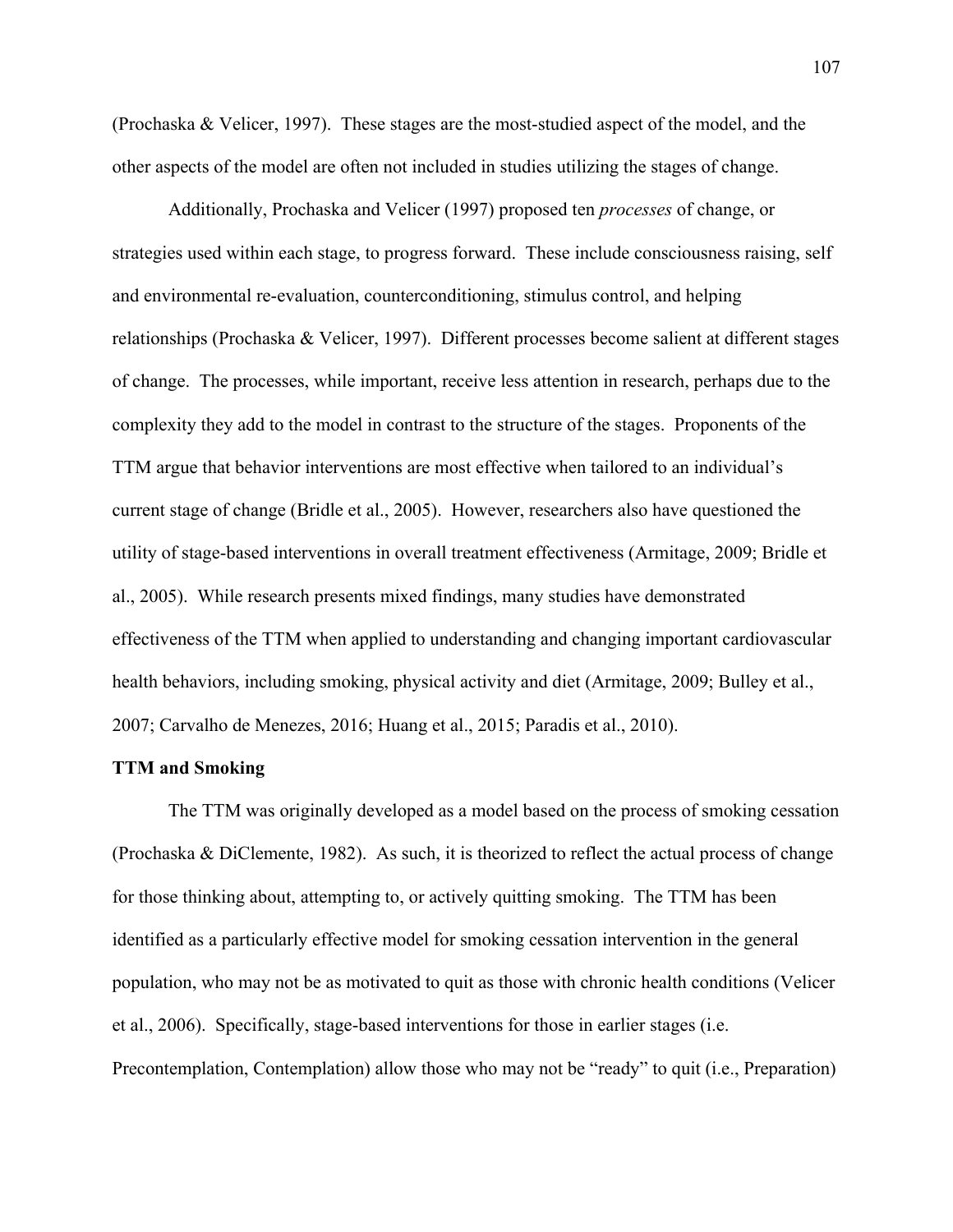to be effectively targeted (Velicer et al., 2006). The TTM model has been validated in studies of smoking cessation (Fava et al., 1995; Prochaska & DiClemente, 1982; Velicer et al., 2006). While stage-based intervention studies have yielded mixed evidence compared to non-stage based, researchers have found evidence suggesting that stage-matched smoking cessation interventions are effective, in general and in cardiovascular populations (Armitage, 2009; Paradis et al., 2010; Steptoe et al., 2001).

## **TTM and Exercise**

Independent trials using the TTM demonstrate promising but limited evidence in favor of the TTM, for prediction and intervention. Several studies using stage-based interventions to improve cardiovascular health behaviors indicate positive results, albeit with limitations. For example, Huang et al. (2015) found that stage-based cardiac rehabilitation interventions following open-heart surgery were effective in moving Taiwanese patients to later stages of exercise change at the 6-month mark. Steptoe et al. (2001) found that for patients in the U.K. with at least one cardiovascular risk factor, the likelihood of reaching a target (i.e., later) stage of change for physical activity at 12-month follow-up was greater in a stage-based behavioral counseling group than in the information-only group. In addition to trials, systematic reviews and meta-analyses offer similarly cautious endorsements of the TTM for exercise measurement and intervention (Adams & White, 2003; Bulley et al., 2007). Notably, Bulley et al. cautioned that self-reported stages may not reflect objective behavior measures, and Adams and White noted that TTM interventions may not necessarily support long-term changes. Overall, these findings support the use of stage of change information to more effectively target physical activity interventions for cardiac patients.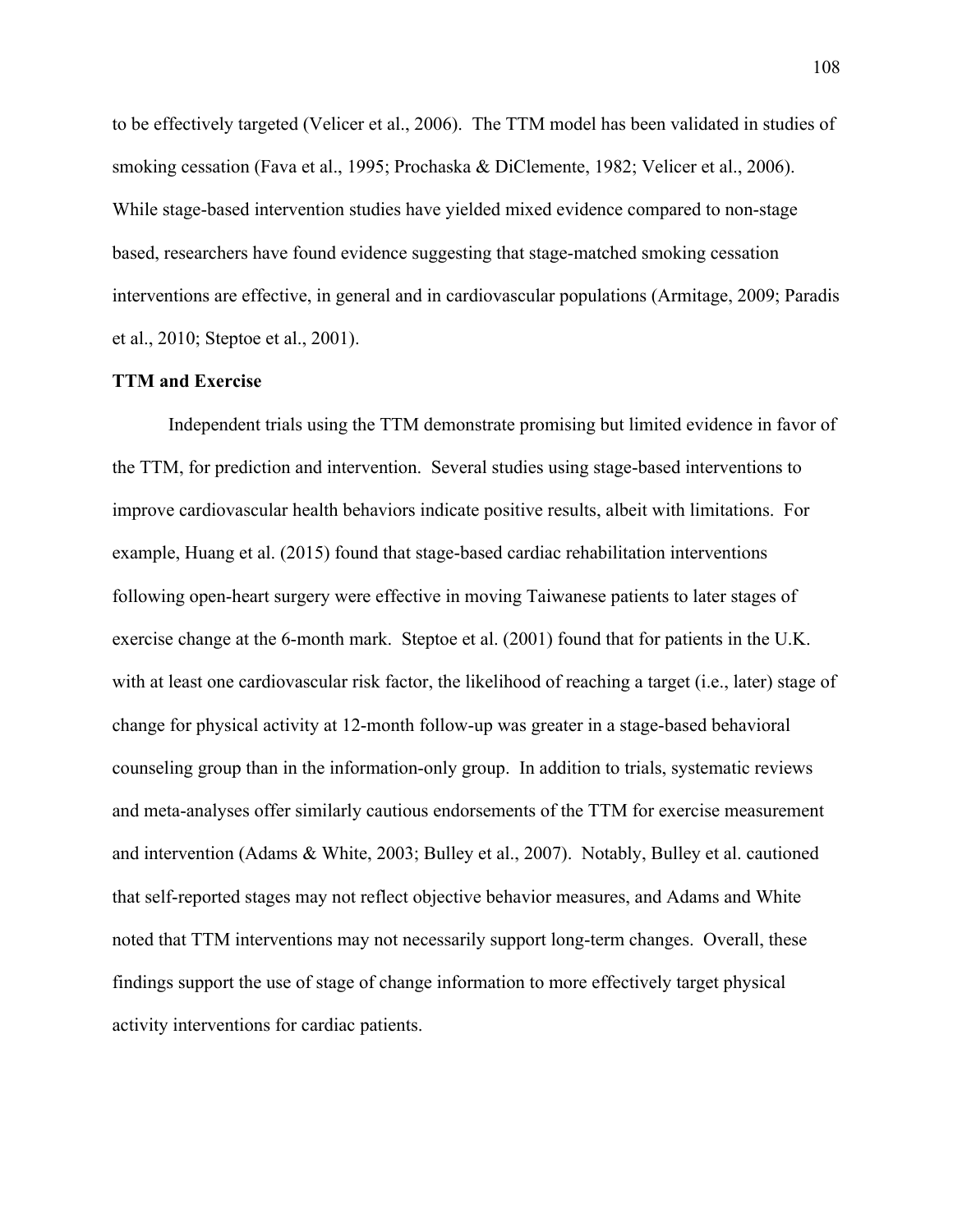# **TTM and Dietary Behavior**

In addition to physical activity, dietary behavior is often studied using the TTM, although less frequently. Evidence from individual trials and reviews reveals similar findings to those on physical activity, including modest support for use of the TTM, with numerous concerns and calls for further study (Carvalho de Menezes, 2016; Glanz et al., 1998; Horwath et al., 2010; Verheijden et al., 2004). Trials involving patients at risk for cancer (Glanz et al., 1998) and cardiovascular disease (Verheijden et al., 2004) revealed short-term improvements in diet using stage-matched interventions. Compared to control groups, more patients in stage-based counseling groups moved to later stages in dietary change, including reduced fat consumption and increased fiber, fruit and vegetable consumption (Glanz et al., 1998; Verheijden et al., 2004). Further, a 2016 systematic review by Carvalho de Menezes of randomized clinical trials (RCT) revealed that stage-matched interventions were effective for reduction of fat consumption, and increased fruit and vegetable consumption. While limitations included attrition, complexity of dietary behavior, and self-report measures, strengths of the studies included use of RCTs, large sample sizes, and prospective design (Carvalho de Menezes, 2016). In sum, despite limitations of studies using the TTM, the promising evidence presented for the stages of change as applied to smoking, diet, and exercise merits further investigation of its application to health behavior change, and justifies its continued use in research.

## **The Present Study**

In order to explore the predictive power of positive psychosocial variables related to behavior change, this study includes four positive psychosocial variables and how they associate with stages of behavior change for three important health behaviors for patients with CVD. The psychosocial predictor variables in the study include optimism, positive affect, perceived social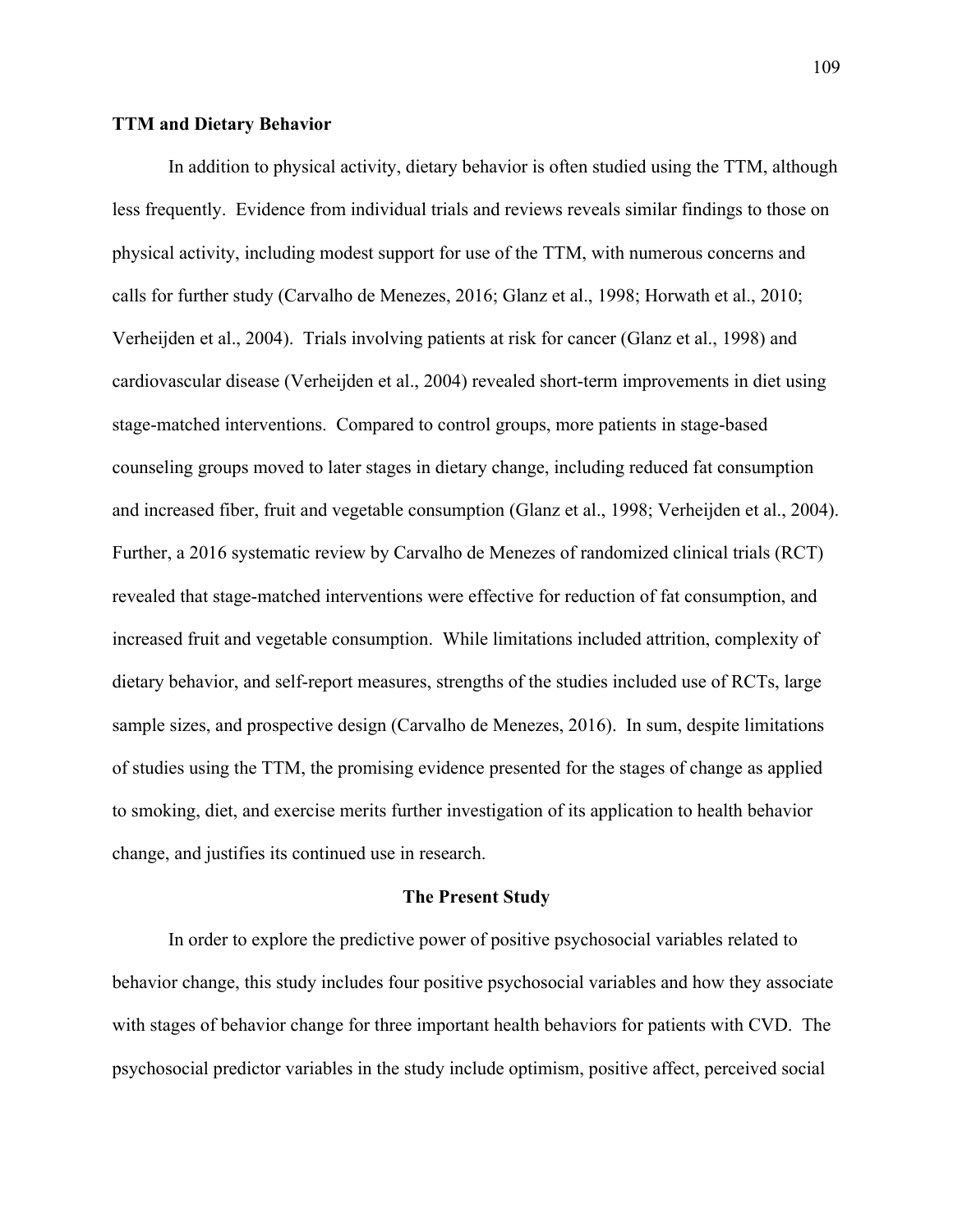support and meaning/purpose in life. These variables have each previously been found to be positively associated with health-promoting behaviors (Bodenheimer et al, 2002; Boehm & Kubzansky, 2012; Choi et al., 2013; Kim et al., 2013; Park, 2015; Sin, 2016; Sin et al., 2015; Steptoe et al., 2009), yet more research is needed to determine how specifically they relate to behavior change, to inform effective interventions.

The four psychosocial variables are each examined in relation to three health behaviors in the present study. Three health behaviors cited consistently in the literature as being highly impactful on cardiovascular health are cigarette smoking, diet, and physical activity (Boehm & Kubzansky, 2012; Choi et al., 2013; Tay et al., 2013; Whalley et al., 2014). Knowledge of how these behaviors appear to be correlated with positive psychosocial variables could inform targeted, individualized interventions for improving health outcomes for patients with CVD. While research has explored positive psychosocial variables in relation to health behaviors in patients with CVD, none has examined how these variables relate to stage of behavior change. Most health behavior interventions target moving into the Action (fourth) stage, assuming that individuals are ready and prepared to change. However, research has indicated that those in the general population tend to be distributed in the earlier stages with respect to "high risk" health behaviors (Fava et al., 1995; Prochaska & Velicer, 1997). Thus, interventions tailored to stage of readiness, and also for those trying to maintain a change, may be more effective for more people.

The present study has several implications for theory, research, and practice. It is hoped that the findings will offer further evidence for the efficacy of the TTM as a model of health behavior change, and by extension, stage-matched behavioral health interventions. Further, evidence in support of the TTM will ideally lead to further exploration of the other factors of the four-factor model, beyond just the stages of change. Significant results will hopefully lead to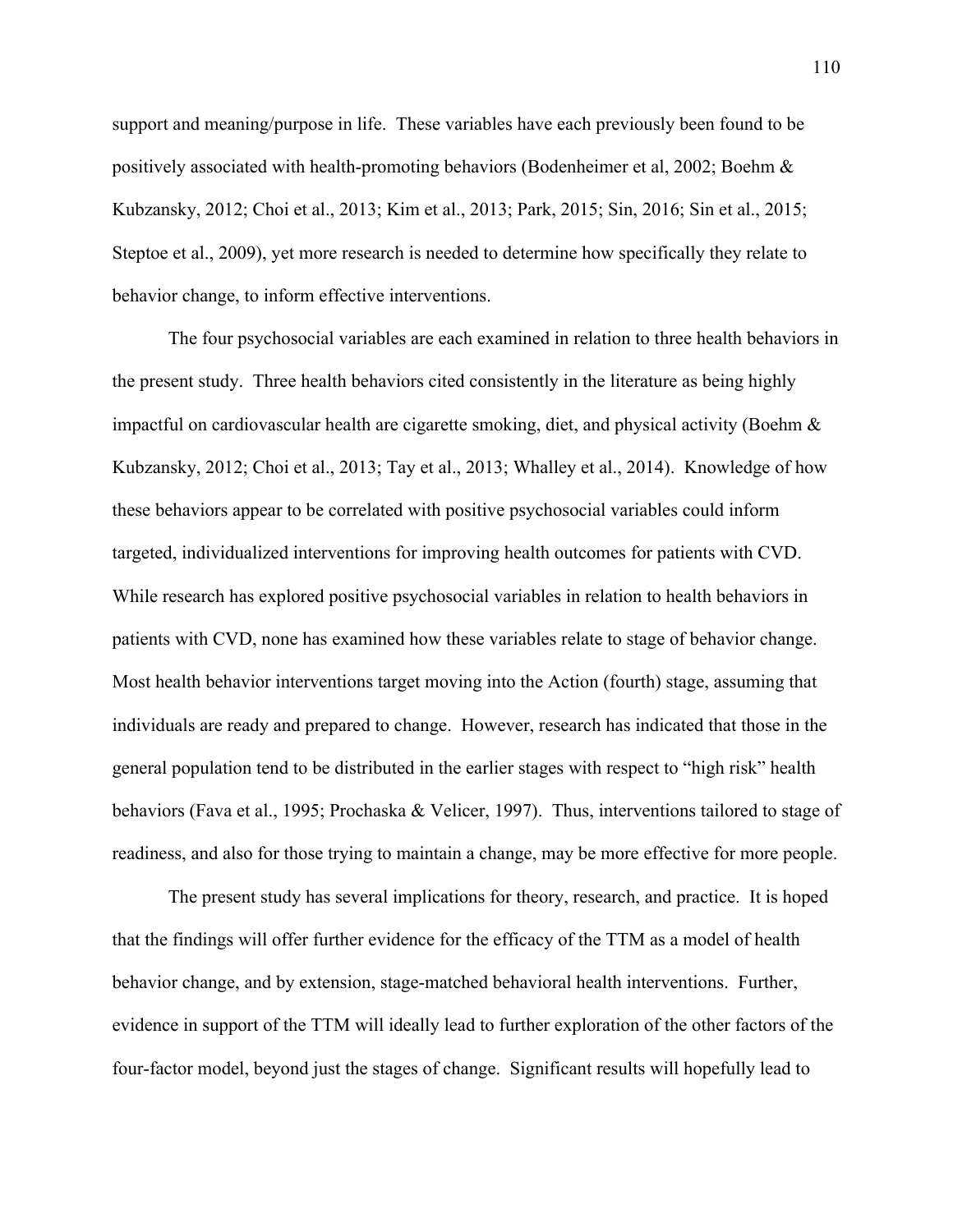continued research of positive psychological constructs in relation to health behaviors and outcomes, including specific mechanisms that connect them. Future research will also ideally examine each psychosocial construct in greater detail, to determine types, levels, and duration needed to positively impact health behavior. In practice, positive variables found to associate with positive health behaviors can then be targeted via intervention, and increased, with the goal of influencing behavior. It is hoped that findings from the present study will contribute to a greater understanding of human health behavior, and will inform effective interventions for people with and without cardiovascular disease.

This study examines several hypotheses. Behavior change researchers have suggested that populations with behavioral health risk factors are generally distributed in the first three stages of change: 40% in Precontemplation, 40% in Contemplation, and 20% in Preparation (Fava et al., 1995). Hypotheses for the study were as follows:

- 1) Patients who have already experienced some level of cardiovascular event or condition will display a more varied distribution of stages for health behavior change, compared to those from the general population, as described in the literature.
- 2) Higher reported levels of optimism, positive affect, perceived social support and purpose in life will predict later stages of change for health behaviors needing improvement.
- 3) Various psychosocial and demographic variables will have different predictive power for the three health behaviors.

Investigation of how psychosocial and demographic variables such as age and gender interact to predict behavior change may serve to inform targeted and impactful health behavior interventions.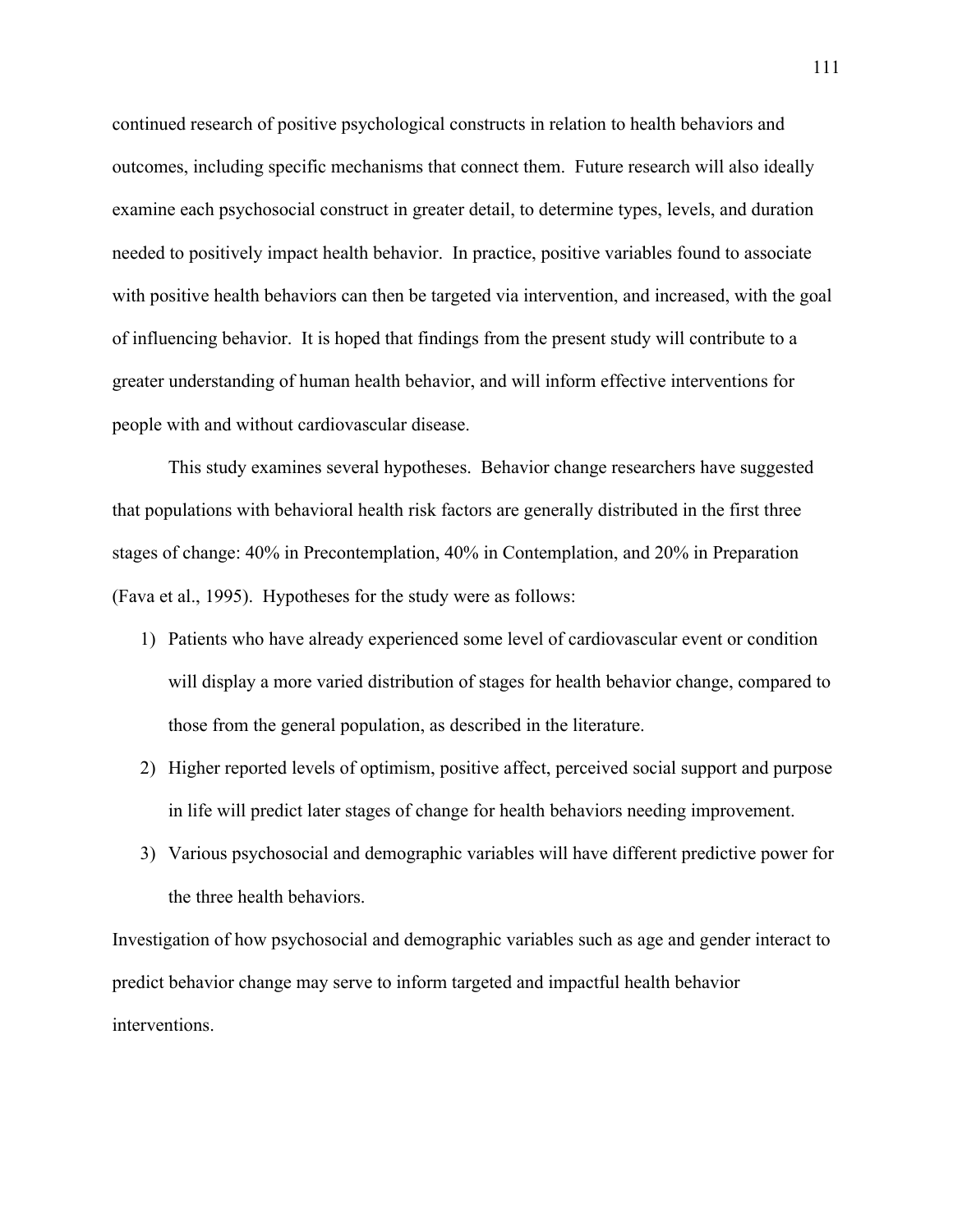### References

- Adams, J., & White, M. (2003). Are activity promotion interventions based on the Transtheoretical Model effective? A critical review. *British Journal of Sports Medicine*, *37*, 106-114. doi:10.1136/bjsm.37.2.106
- Armitage, C. J. (2009). Is there utility in the Transtheoretical Model? *British Journal of Health Psychology, 14*, 195-210. doi:10.1348/135910708X368991
- Barth, J., Schneider, S., & von Känel, R. (2010). Lack of social support in the etiology and the prognosis of coronary heart disease: A systematic review and metaanalysis. *Psychosomatic Medicine*, *72*, 229-238. doi:10.1097/PSY.0b013e3181d01611
- Barth, J., Schumacher, M., & Herrmann-Lingen, C. (2004). Depression as a risk factor for mortality in patients with coronary heart disease: A meta-analysis. *Psychosomatic Medicine*, *66*, 802-813. doi:10.1097/01.psy.0000146332.53619.b2
- Benjamin, E., Muntner, P., Alonso, A., Bittencourt, M., Callaway, C., Carson, A., . . . Prevention Stat Comm. (2019). Heart disease and stroke statistics - 2019 update A report from the American Heart Association. *Circulation, 139*, E56-E528. doi:10.1161/CIR.0000000000000659
- Bodenheimer, T., Lorig, K., Holman, H., & Grumbach, K. (2002). Patient self-management of chronic disease in primary care. *JAMA, 288*, 2469-2475. doi:10.1097/01.psy.0000146332.53619.b2
- Boehm, J. K., Chen, Y., Koga, H., Mathur, M. B., Vie, L. L., & Kubzansky, L. D. (2018). Is optimism associated with healthier cardiovascular-related behavior? Meta-analyses of 3 health behaviors. *Circulation Research, 122*, 1119-1134. doi:10.1161/CIRCRESAHA.117.310828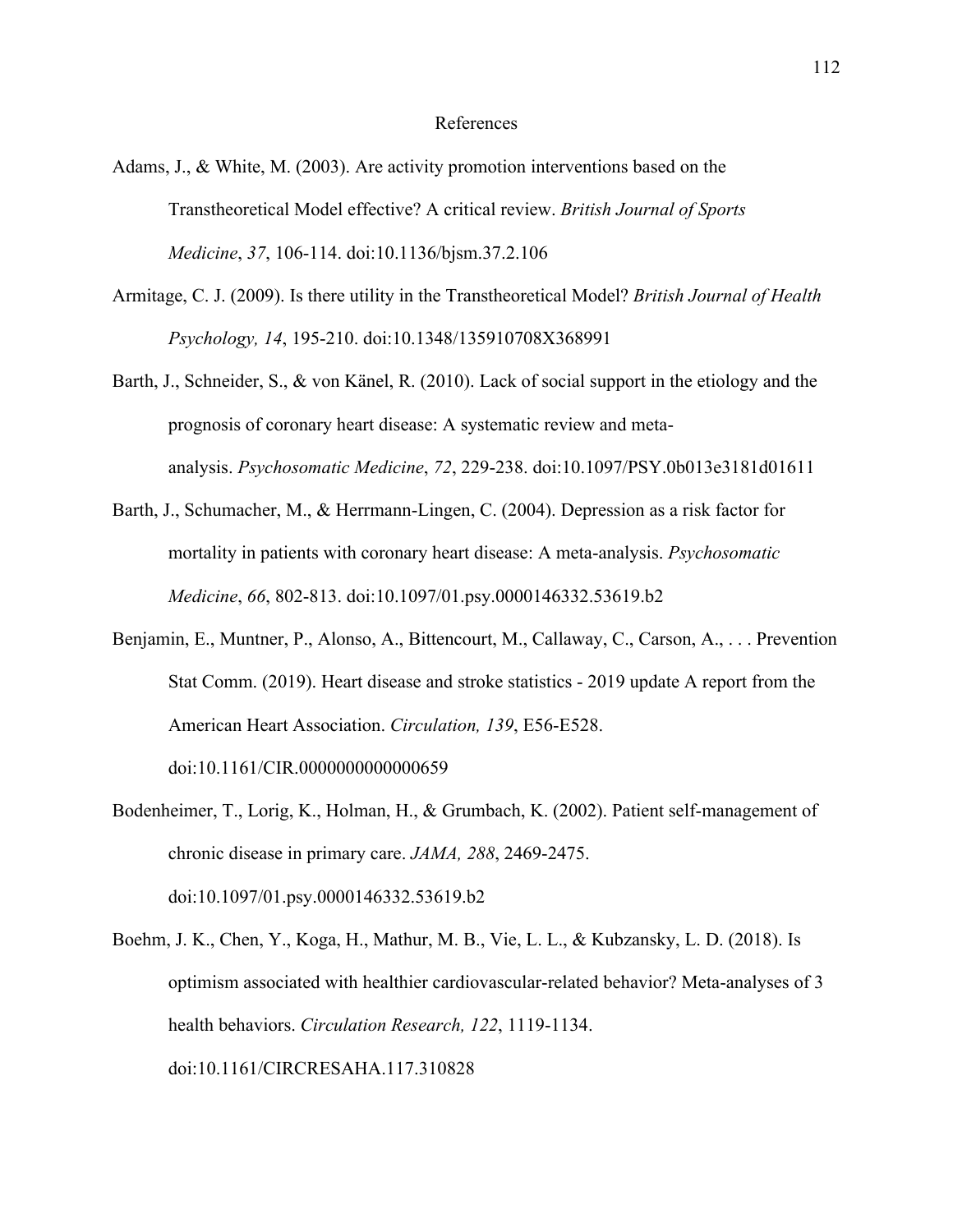- Boehm, J. K., & Kubzansky, L. D. (2012). The heart's content: The association between positive psychological well-being and cardiovascular health. *Psychological Bulletin, 138*, 655- 691. doi:10.1037/a0027448
- Boumparis, N., Karyotaki, E., Kleiboer, A., Hofmann, S. G., & Cuijpers, P. (2016). The effect of psychotherapeutic interventions on positive and negative affect in depression: A systematic review and meta-analysis. *Journal of Affective Disorders, 202*, 153-162. doi:10.1016/j.jad.2016.05.019
- Bove, A. A. (2016). Exercise and heart disease. *Methodist DeBakey Cardiovascular Journal, 12*, 74-75. doi:10.14797/mdcj-12-2-74
- Breitbart, W., Rosenfeld, B., Gibson, C., Pessin, H., Poppito, S., Nelson, C., ... & Sorger, B. (2010). Meaning‐centered group psychotherapy for patients with advanced cancer: A pilot randomized controlled trial. *Psycho‐Oncology, 19*, 21-28. doi:10.1002/pon.1556
- Bridle, C., Riemsma, R. P., Pattenden, J., Sowden, A. J., Mather, L., Watt, I. S., & Walker, A. (2005). Systematic review of the effectiveness of health behavior interventions based on the Transtheoretical Model. *Psychology & Health, 20*, 283-301. doi:10.1080/08870440512331333997
- Bulley, C., Donaghy, M., Payne, A., & Mutrie, N. (2007). A critical review of the validity of measuring stages of change in relation to exercise and moderate physical activity. *Critical Public Health*, *17*, 17-30. doi:10.1080/09581590601045261

Carnethon, M. R. (2009). Physical activity and cardiovascular disease: How much is enough? *American Journal of Lifestyle Medicine*, *3*, 44S-49S. doi:10.1177/1559827609332737

Carvalho de Menezes, M. (2016). Interventions directed at eating habits and physical activity using the Transtheoretical Model: A systematic review. *Nutrición Hospitalaria, 33*, 1194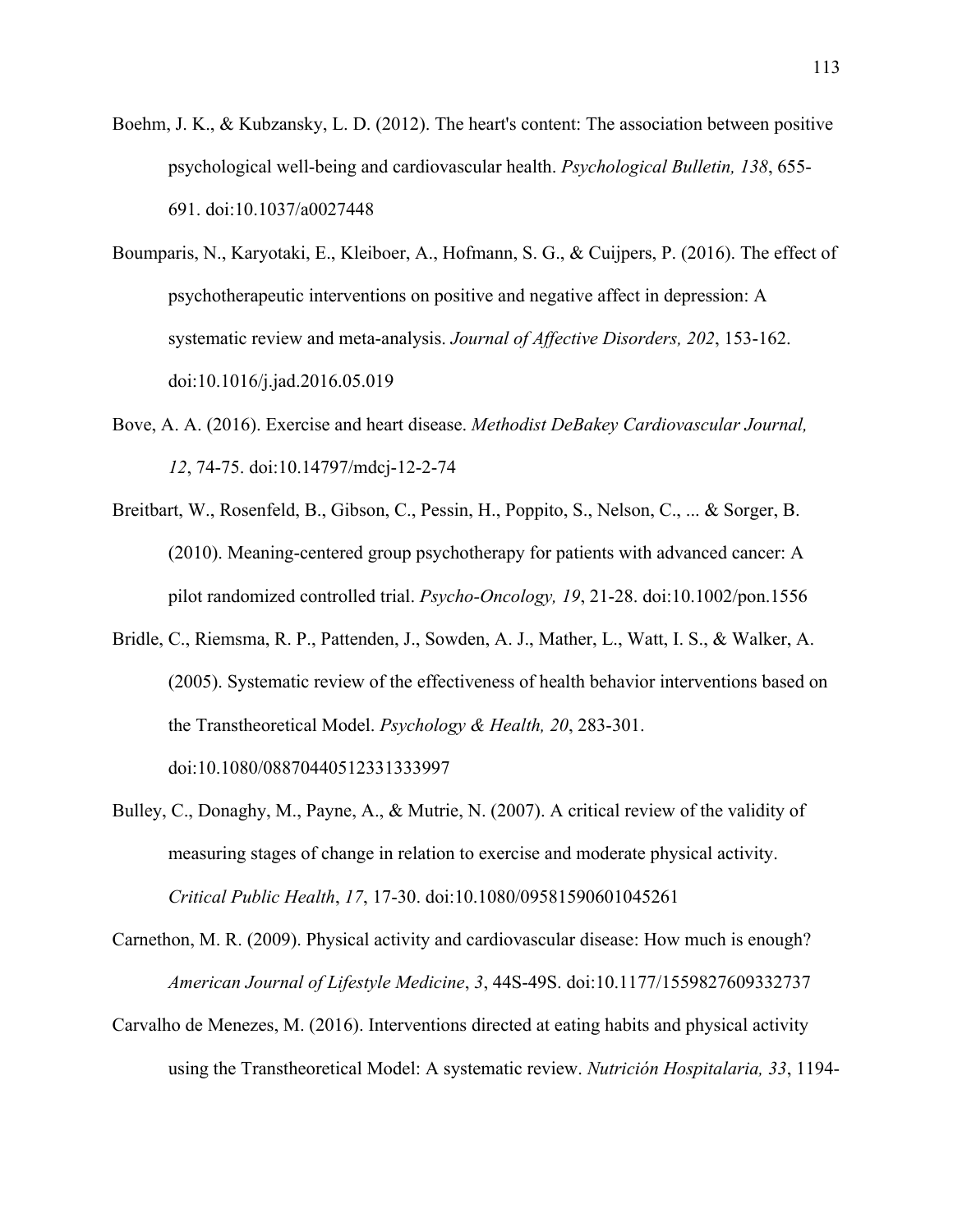1204. doi:10.20960/nh.586

- Carver, C. S., Scheier, M. F., & Segerstrom, S. C. (2010). Optimism. *Clinical Psychology Review, 30*, 879-889. doi:10.1016/j.cpr.2010.01.006
- Caspersen, C. J., Powell, K. E., & Christenson, G. M. (1985). Physical activity, exercise, and physical fitness: Definitions and distinctions for health-related research. *Public Health Reports*, *100*, 126-131. Retrieved from https://www-ncbi-nlm-nihgov.proxy.bsu.edu/pmc/articles/PMC1424733/pdf/pubhealthrep00100-0016.pdf
- Cattan, M., White, M., Bond, J., & Learmouth, A. (2005). Preventing social isolation and loneliness among older people: A systematic review of health promotion interventions. *Ageing & Society*, *25*, 41-67. doi:10.1017/Soi44686X04002594
- Centers for Disease Control and Prevention, National Center for Health Statistics (2016). Underlying Cause of Death 1999-2015. Data provided by the Vital Statistics Cooperative Program. Retrieved from http://wonder.cdc.gov/ucd-icd10.html
- Centers for Disease Control and Prevention, National Center for Health Statistics (2017). Participation in leisure-time aerobic and muscle-strengthening activities that meet the federal 2008 Physical Activity Guidelines for Americans among adults aged 18 and over, by selected characteristics: United States, selected years 1998–2016. Retrieved from https://www.cdc.gov/nchs/fastats/exercise.htm
- Charlson, M. E., Wells, M. T., Peterson, J. C., Boutin-Foster, C., Ogedegbe, G. O., Mancuso, C. A., ... & Isen, A. M. (2013). Mediators and moderators of behavior change in patients with chronic cardiopulmonary disease: The impact of positive affect and self-affirmation. *Translational Behavioral Medicine, 4*, 7-17. doi:10.1007/s13142-013-0241-0

Chaves, C., & Park, C. L. (2016). Differential pathways of positive and negative health behavior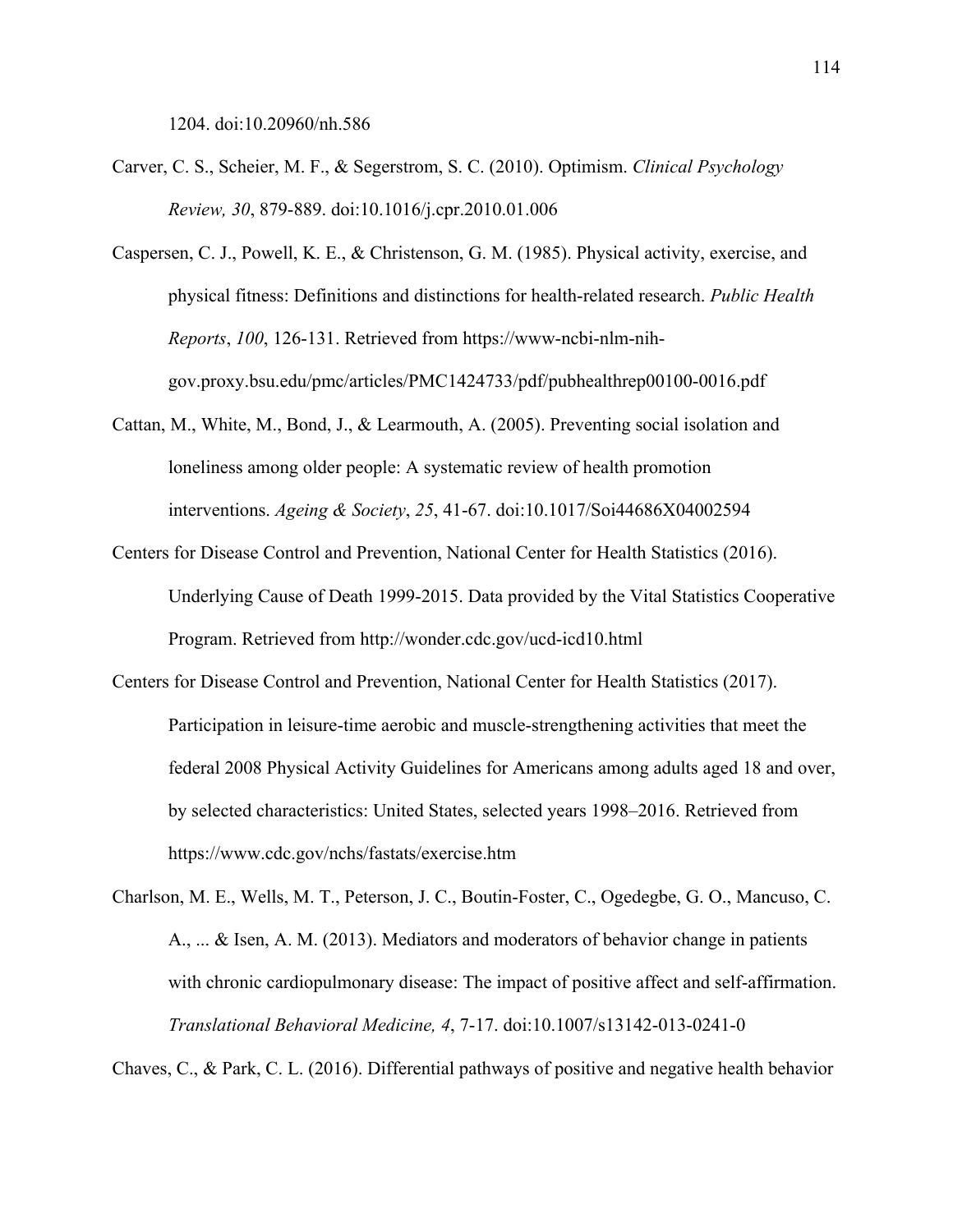change in congestive heart failure patients. *Journal of Health Psychology, 21*, 1728-1738. doi:10.1177/1359105314564812

- Choi, J. H., Chung, K., & Park, K. (2013). Psychosocial predictors of four health-promoting behaviors for cancer prevention using the stage of change of Transtheoretical Model: Predictors of cancer-preventive health behaviors using the TTM. *Psycho-Oncology, 22*, 2253-2261. doi:10.1002/pon.3278
- Cohen, R., Bavishi, C., & Rozanski, A. (2016). Purpose in life and its relationship to all-cause mortality and cardiovascular events: A meta-analysis. *Psychosomatic Medicine, 78*, 122- 133. doi:10.1097/PSY.0000000000000274
- Czajkowski, S. M., Powell, L. H., Adler, N., Naar-King, S., Reynolds, K. D., Hunter, C. M., . . . for the Obesity Related Behavioral Intervention Trials (ORBIT) Consortium. (2015). From ideas to efficacy: The ORBIT model for developing behavioral treatments for chronic diseases. *Health Psychology, 34*, 971-982. doi:10.1037/hea0000161
- DuBois, C. M., Beach, S. R., Kashdan, T. B., Nyer, M. B., Park, E. R., Celano, C. M., & Huffman, J. C. (2012). Positive psychological attributes and cardiac outcomes: Associations, mechanisms, and interventions. *Psychosomatics, 53*, 303-318. doi:10.1016/j.psym.2012.04.004
- DuBois, C. M., Lopez, O. V., Beale, E. E., Healy, B. C., Boehm, J. K., & Huffman, J. C. (2015). Relationships between positive psychological constructs and health outcomes in patients with cardiovascular disease: A systematic review. *International Journal of Cardiology, 195*, 265-280. doi:10.1016/j.ijcard.2015.05.121
- Eckel, R. H., Jakicic, J. M., Ard, J. D., de Jesus, J. M., Houston Miller, N., Hubbard, V. S., . . . Yanovski, S. Z. (2014). 2013 AHA/ACC guideline on lifestyle management to reduce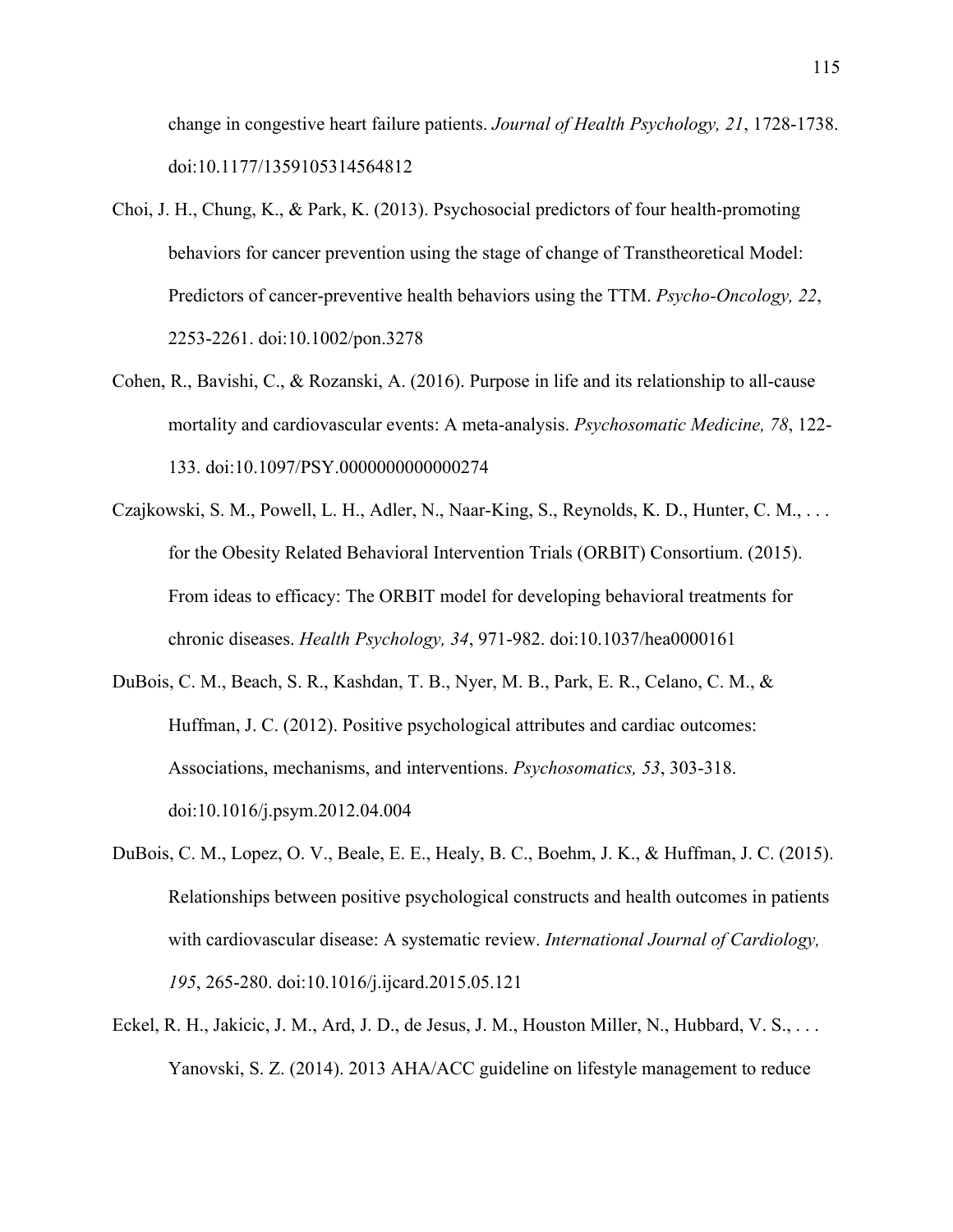cardiovascular risk: A report of the American College of Cardiology/American Heart Association task force on practice guidelines. *Circulation, 129*, S76-S99. doi:10.1161/01.cir.0000437740.48606.d1

- Everson-Rose, S. A., & Lewis, T. T. (2005). Psychosocial factors and cardiovascular diseases. *Annual Review of Public Health, 26*, 469-500. doi:10.1146/annurev.publhealth.26.021304.144542
- Fava, G. A. (1999). Well-being therapy: Conceptual and technical issues. *Psychotherapy and Psychosomatics, 68*, 171-179. doi:10.1159/000012329
- Fava, J. L., Velicer, W. F., & Prochaska, J. O. (1995). Applying the Transtheoretical Model to a representative sample of smokers. *Addictive Behaviors, 20*, 189-203. doi:10.1016/0306- 4603(94)00062-X
- Fredrickson, B. L., Mancuso, R. A., Branigan, C., & Tugade, M. M. (2000). The undoing effect of positive emotions. *Motivation and Emotion*, *24*, 237-258. doi:10.1023/A:1010796329158
- Friedman, E. M., Ruini, C., Foy, R., Jaros, L., Sampson, H., & Ryff, C. D. (2017). Lighten UP! A community-based group intervention to promote psychological well-being in older adults. *Aging & Mental Health, 21*, 199-205. doi:10.1080/13607863.2015.1093605
- Giltay, E. J., Geleijnse, J. M., Zitman, F. G., Buijsse, B., & Kromhout, D. (2007). Lifestyle and dietary correlates of dispositional optimism in men: The Zutphen Elderly Study. *Journal of Psychosomatic Research*, *63*, 483-490. doi:10.1016/j.jpsychores.2007.07.014
- Giltay, E. J., Kamphuis, M. H., Kalmijn, S., Zitman, F. G., & Kromhout, D. (2006). Dispositional optimism and the risk of cardiovascular death: The Zutphen Elderly Study. *Archives of Internal Medicine*, *166*, 431-436. doi:10.1001/archinte.166.4.431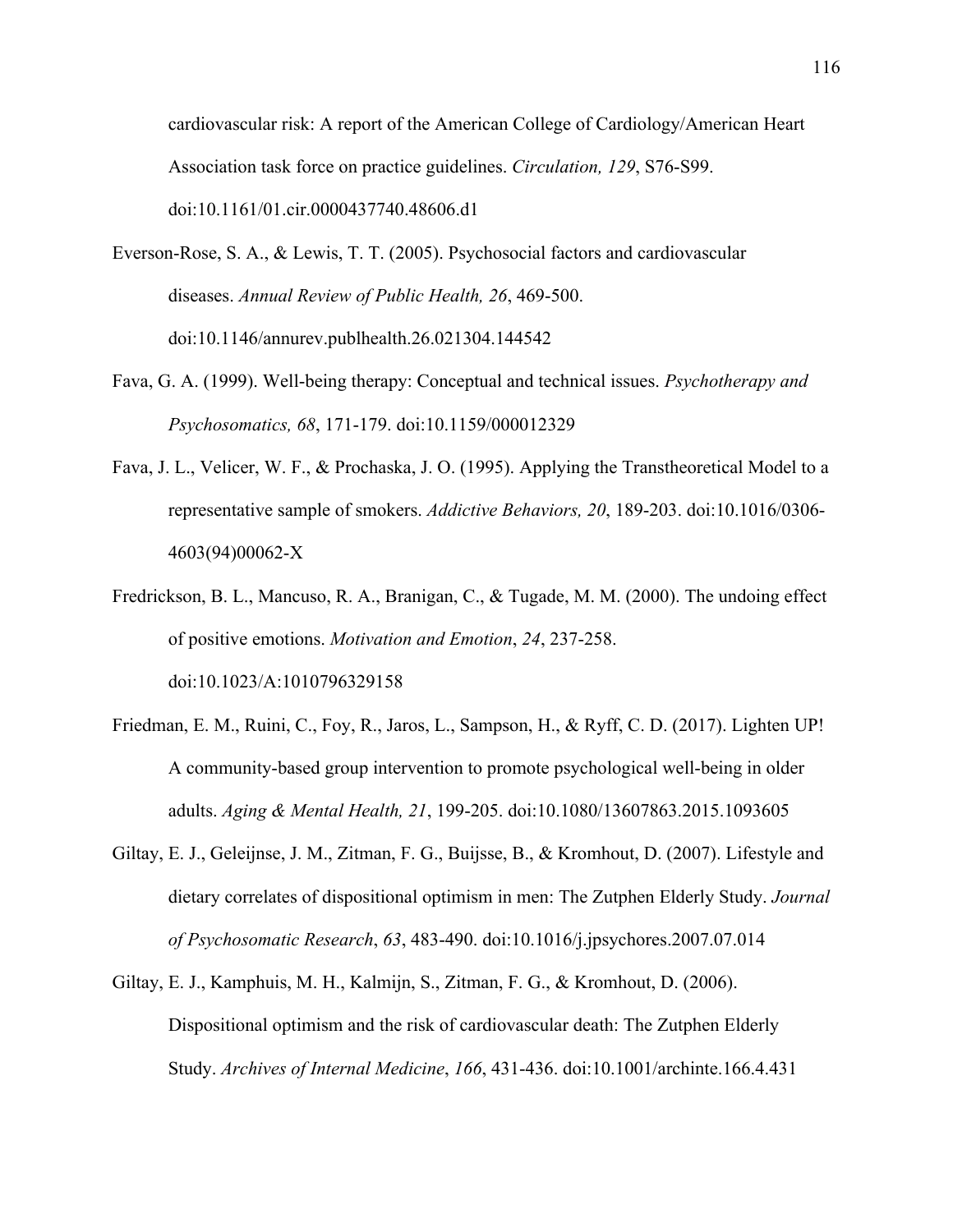Glanz, K., Patterson, R. E., Kristal, A. R., Feng, Z., Linnan, L., Heimendinger, J., & Hebert, J. R. (1998). Impact of work site health promotion on stages of dietary change: The Working Well trial. *Health Education & Behavior*, *25*, 448-463. doi:10.1177/109019819802500404

- Graven, L. J., & Grant, J. S. (2014). Social support and self-care behaviors in individuals with heart failure: An integrative review. *International Journal of Nursing Studies, 51*, 320- 333. doi:10.1016/j.ijnurstu.2013.06.013
- Hagger, M. S. (2009). Theoretical integration in health psychology: Unifying ideas and complementary explanations. *British Journal of Health Psychology, 14*, 189-194.
- Hogan, B. E., Linden, W., & Najarian, B. (2002). Social support interventions: Do they work?. *Clinical Psychology Review*, *22*, 381-440. doi:10.1348/135910708X397034
- Horwath, C. C., Nigg, C. R., Motl, R. W., Wong, K. T., & Dishman, R. K. (2010). Investigating fruit and vegetable consumption using the Transtheoretical Model. *American Journal of Health Promotion*, *24*, 324-333. doi:10.4278/ajhp.071218138
- Huang, H., Lin, Y., Chuang, Y., Lin, W., Kuo, L. Y., Chen, J. C., . . . Tsai, M. (2015). Application of the Transtheoretical Model to exercise behavior and physical activity in patients after open heart surgery. *Acta Cardiologica Sinica, 31*, 202-208. doi:10.6515/ACS20150204A
- Huffman, J. C., Beale, E. E., Celano, C. M., Beach, S. R., Belcher, A. M., Moore, S. V., . . . Januzzi, J. L. (2016). Effects of optimism and gratitude on physical activity, biomarkers, and readmissions after an acute coronary syndrome: The gratitude research in acute coronary events study. *Circulation: Cardiovascular Quality and Outcomes, 9*, 55-63. doi:10.1161/CIRCOUTCOMES.115.002184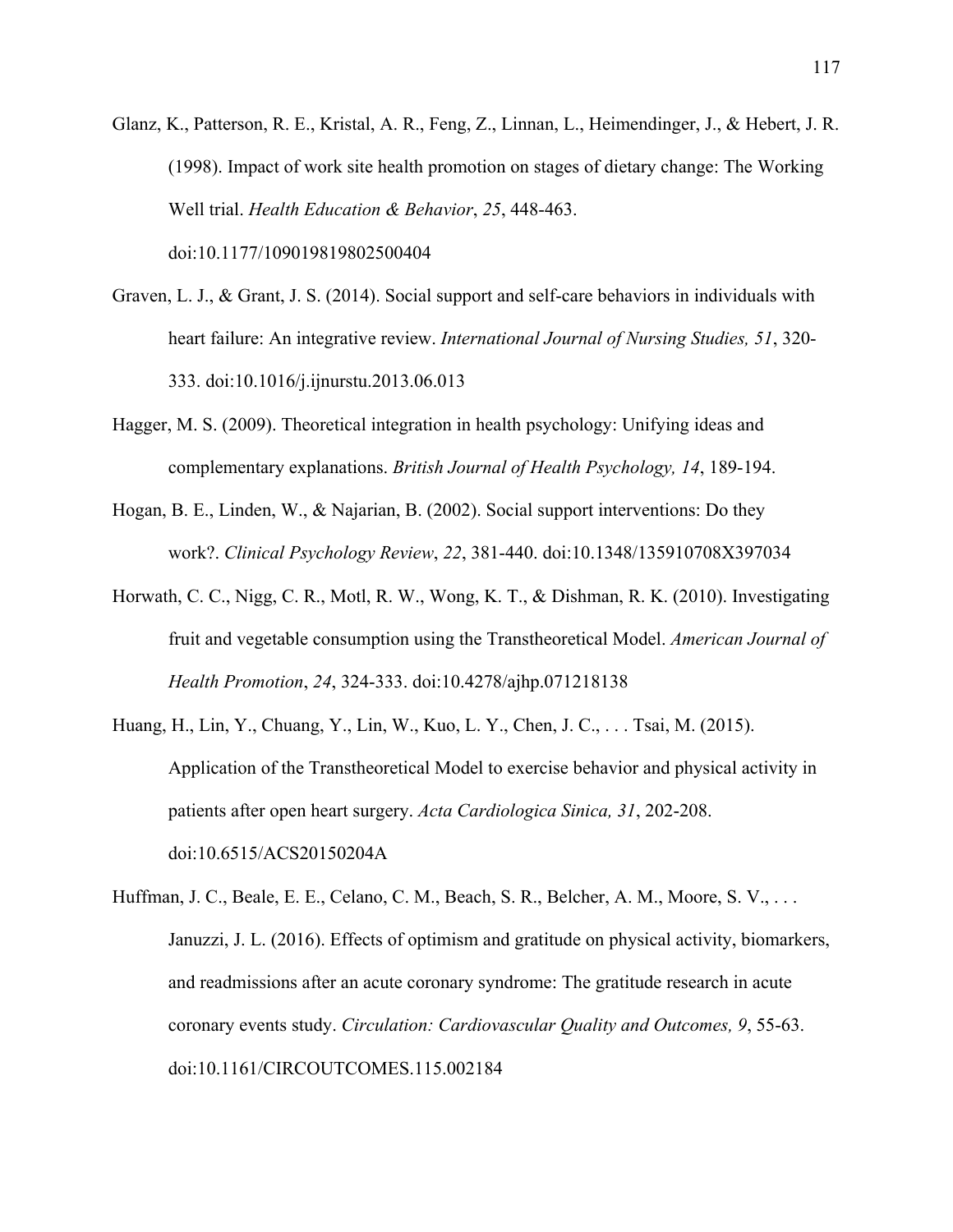- Huffman, J. C., Mastromauro, C. A., Boehm, J. K., Seabrook, R., Fricchione, G. L., Denninger, J. W., & Lyubomirsky, S. (2011). Development of a positive psychology intervention for patients with acute cardiovascular disease. *Heart International, 6*, 47-54. doi:10.4081/hi.2011.e14
- Jowsey, T., Pearce-Brown, C., Douglas, K. A., & Yen, L. (2011). What motivates Australian health service users with chronic illness to engage in self-management behaviour?: Selfmanagement motivation. *Health Expectations, 17*, 267-277. doi:10.1111/j.1369- 7625.2011.00744.x
- Kashdan, T. B., & McKnight, P. E. (2009). Origins of purpose in life: Refining our understanding of a life well lived. *Psychological Topics, 18*, 303-313. Retrieved from http://eresources.library.mssm.edu:2048/login?url=https://search.proquest.com/docview/7 50520206?accountid=41157
- Katon, W. J., Lin, E. H. B., Von Korff, M., Ciechanowski, P., Ludman, E. J., Young, B., . . . McCulloch, D. (2010). Collaborative care for patients with depression and chronic illnesses. *The New England Journal of Medicine, 363*, 2611-2620. doi:10.1056/NEJMoa1003955
- Khot, U. N., Khot, M. B., Bajzer, C. T., Sapp, S. K., Ohman, E. M., Brener, S. J., ... & Topol, E. J. (2003). Prevalence of conventional risk factors in patients with coronary heart disease. *JAMA*, *290*, 898-904. doi:10.1016/j.accreview.2003.09.010
- Kim, E. S., Sun, J. K., Park, N., Kubzansky, L. D., & Peterson, C. (2013). Purpose in life and reduced risk of myocardial infarction among older U.S. adults with coronary heart disease: A two-year follow-up. *Journal of Behavioral Medicine, 36*, 124-133. doi:10.1007/s10865-012-9406-4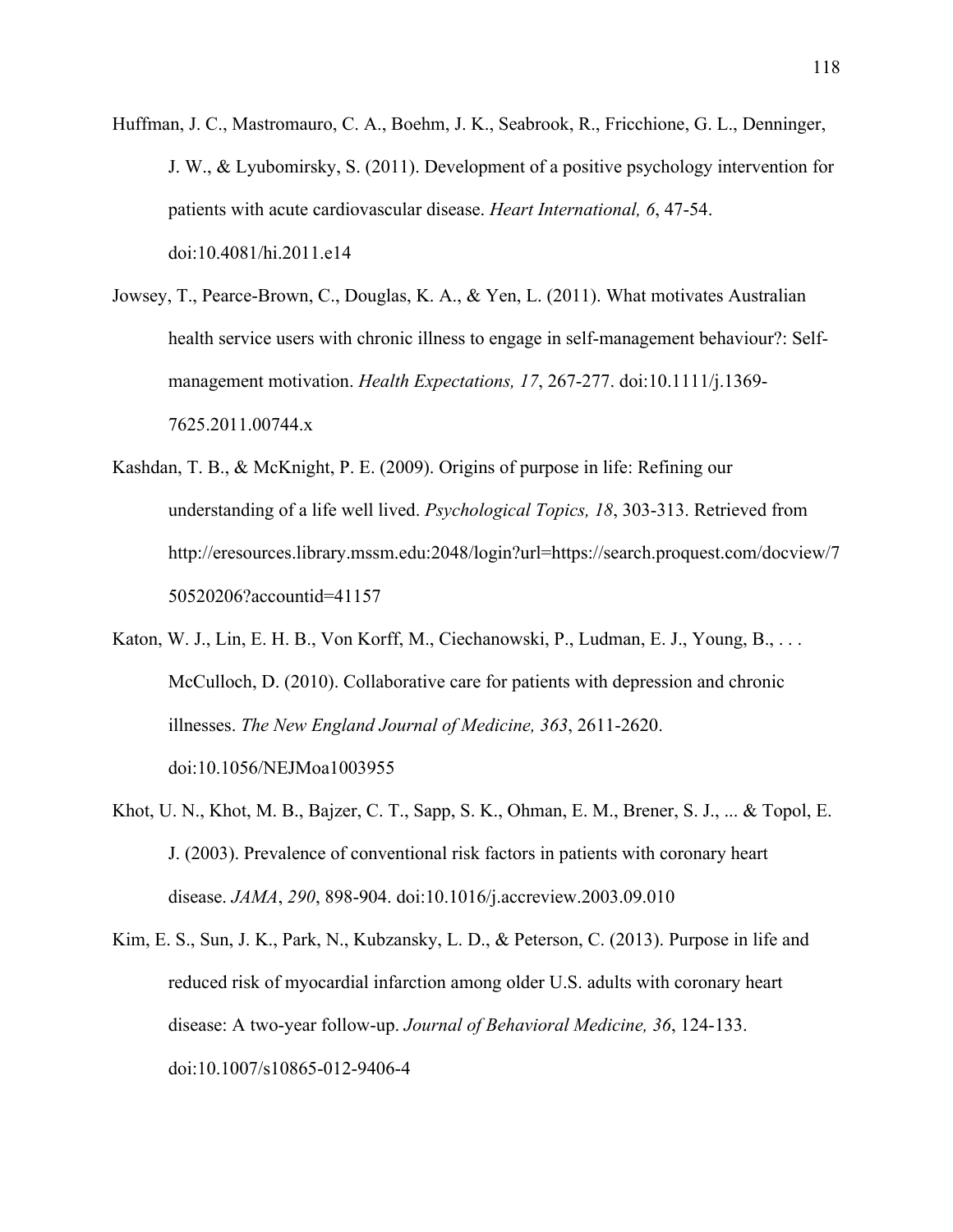- Kotseva, K., Wood, D., De, B., De, B., Pyörälä, K., Keil, U., & EUROASPIRE Study Group. (2009). Cardiovascular prevention guidelines in daily practice: A comparison of Euroaspire I, II, and III surveys in eight European countries. *Lancet, 373*, 929-940. doi:10.1016/S0140-6736(09)60330-5
- Kubzansky, L. D., Davidson, K. W., & Rozanski, A. (2005). The clinical impact of negative psychological states: Expanding the spectrum of risk for coronary artery disease. *Psychosomatic Medicine, 67,* S10-S14*.* doi:10.1097/01.psy.0000164012.88829.41
- Labarthe, D. R., Kubzansky, L. D., Boehm, J. K., Lloyd-Jones, D. M., Berry, J. D., & Seligman, M. E. P. (2016). Positive cardiovascular health. *Journal of the American College of Cardiology, 68*, 860-867. doi:10.1016/j.jacc.2016.03.608
- Leifheit-Limson, E. C., Spertus, J. A., Reid, K. J., Jones, S. B., Vaccarino, V., Krumholz, H. M., & Lichtman, J. H. (2013). Prevalence of traditional cardiac risk factors and secondary prevention among patients hospitalized for acute myocardial infarction (AMI): Variation by age, sex, and race. *Journal of Women's Health, 22*, 659-666. doi:10.1089/jwh.2012.3962
- Maher, C. A., Lewis, L. K., Ferrar, K., Marshall, S., De Bourdeaudhuij, I., & Vandelanotte, C. (2014). Are health behavior change interventions that use online social networks effective? A systematic review. *Journal of Medical Internet Research*, *16*(2), 1-34. doi:10.2196/jmir.2952
- Malouff, J. M., & Schutte, N. S. (2017). Can psychological interventions increase optimism? A meta-analysis. *The Journal of Positive Psychology, 12*, 594-604 doi:10.1080/17439760.2016.1221122

Mohammadi, N., Aghayousefi, A., Nikrahan, G. R., Adams, C. N., Alipour, A., Sadeghi, M., ...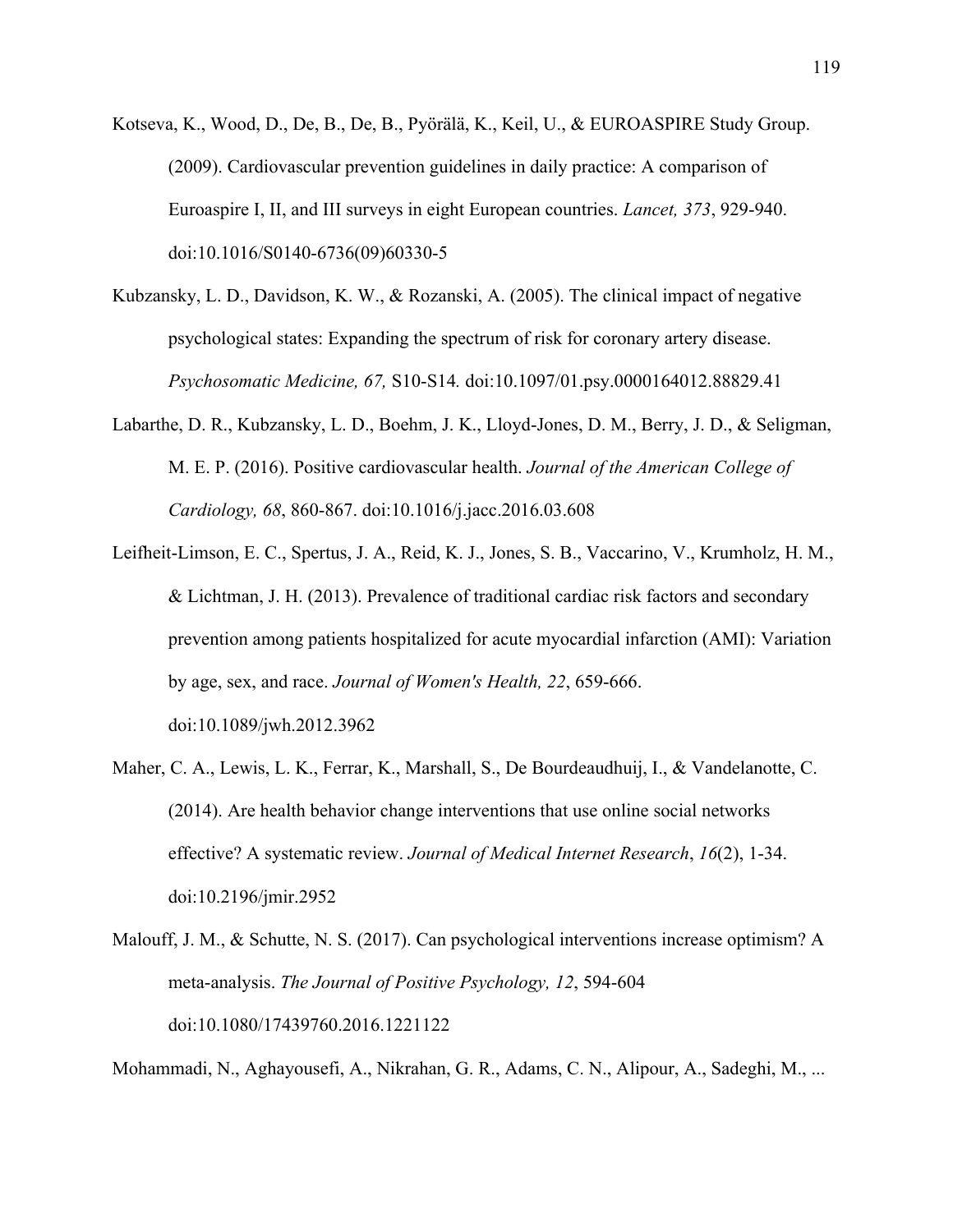& Huffman, J. C. (2018). A randomized trial of an optimism training intervention in patients with heart disease. *General Hospital Psychiatry, 51*, 46-53. doi:10.1016/j.genhosppsych.2017.12.004

Mokdad, A. H., Marks, J. S., Stroup, D. F., & Gerberding, J. L. (2004). Actual causes of death in the United States, 2000. *JAMA*, *291*, 1238-1245. doi:10.1001/jama.291.10.1238

Mozaffarian, D., Benjamin, E. J., Go, A. S., Arnett, D. K., Blaha, M. J., Cushman, M., … Turner, M. B. (2015). Heart disease and stroke statistics—2016 update: A report from the American Heart Association. Retrieved from https://www.heart.org/idc/groups/ahamahpublic/@wcm/@sop/@smd/documents/downloadable/ucm\_480086.pdf

- Paradis, V., Cossette, S., Frasure-Smith, N., Heppell, S., & Guertin, M. (2010). The efficacy of a motivational nursing intervention based on the stages of change on self-care in heart failure patients. *The Journal of Cardiovascular Nursing, 25*, 130-141. doi:10.1097/JCN.0b013e3181c52497
- Park, C. L. (2015). Integrating positive psychology into health-related quality of life research. *Quality of Life Research, 24*, 1645-1651. doi:10.1007/s11136-014-0889-z
- Peters, M. L., Meevissen, Y. M., & Hanssen, M. M. (2013). Specificity of the Best Possible Self intervention for increasing optimism: Comparison with a gratitude intervention. *Terapia Psicológica, 1*, 93-100. doi:10.4067/S0718-48082013000100009
- Peterson, J. C., Charlson, M. E., Hoffman, Z., Wells, M. T., Wong, S., Hollenberg, J. P., . . . Allegrante, J. P. (2012). A randomized controlled trial of positive-affect induction to promote physical activity after percutaneous coronary intervention. *Archives of Internal Medicine, 172*, 329-336. doi:10.1001/archinternmed.2011.1311

Pressman, S. D., & Cohen, S. (2005). Does positive affect influence health? *Psychological*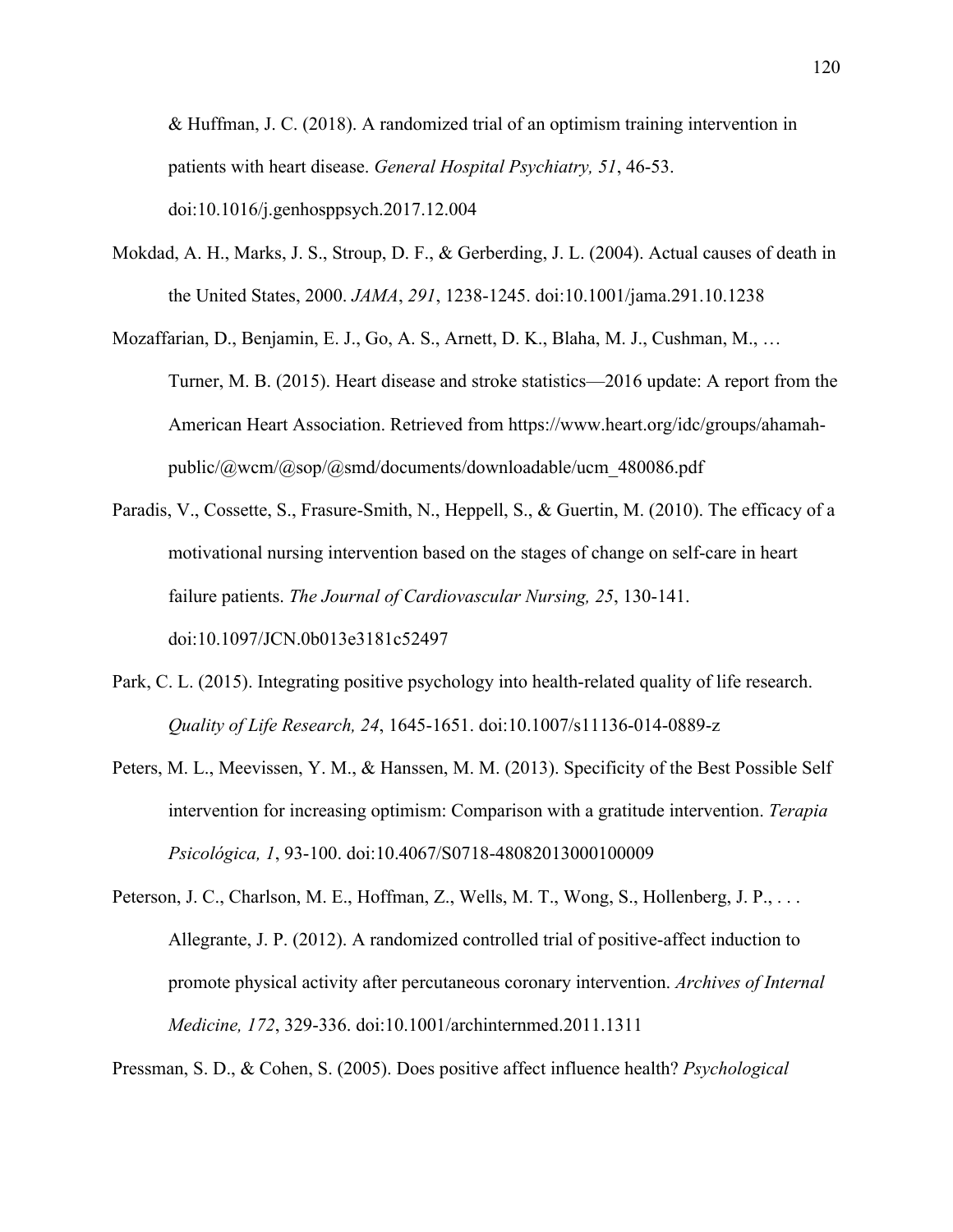*Bulletin, 131*, 925-971. doi:10.1037/0033-2909.131.6.925

- Prochaska, J. O., & DiClemente, C. C. (1982). Transtheoretical therapy: Toward a more integrative model of change. *Psychotherapy: Theory, Research & Practice*, *19*, 276-288. doi:10.1037/h0088437
- Prochaska, J. O., & Velicer, W. F. (1997). The Transtheoretical Model of health behavior change. *American Journal of Health Promotion: AJHP, 12*, 38-48. doi:10.4278/0890- 1171-12.1.38
- Ronaldson, A., Molloy, G. J., Wikman, A., Poole, L., Kaski, J., & Steptoe, A. (2015). Optimism and recovery after acute coronary syndrome: A clinical cohort study. *Psychosomatic Medicine, 77*, 311-336. doi:10.1097/PSY.0000000000000155
- Ryff, C. D. (2013). Psychological well-being revisited: Advances in the science and practice of eudaimonia. *Psychotherapy and Psychosomatics, 83*, 10-28. doi:10.1159/000353263
- Sanjuán, P., Montalbetti, T., Pérez‐García, A. M., Bermúdez, J., Arranz, H., & Castro, A. (2016). A randomised trial of a positive intervention to promote well‐being in cardiac patients. *Applied Psychology: Health and Well‐Being, 8*, 64-84. doi:10.1111/aphw.12062
- Scheier, M. F., & Carver, C. S. (1992). Effects of optimism on psychological and physical wellbeing: Theoretical overview and empirical update. *Cognitive Therapy and Research*, *16*, 201-228. doi:10.1007/BF01173489
- Seligman, M. E. P. (2008). Positive health. *Applied Psychology: An International Review, 57*, 3-18. doi:10.1111/j.1464-0597.2008.00351.x
- Shipe, M. (2012). Exercising with coronary heart disease. *ACSM Fit Society E-Newsletter. Indianapolis, IN: American College of Sports Medicine*.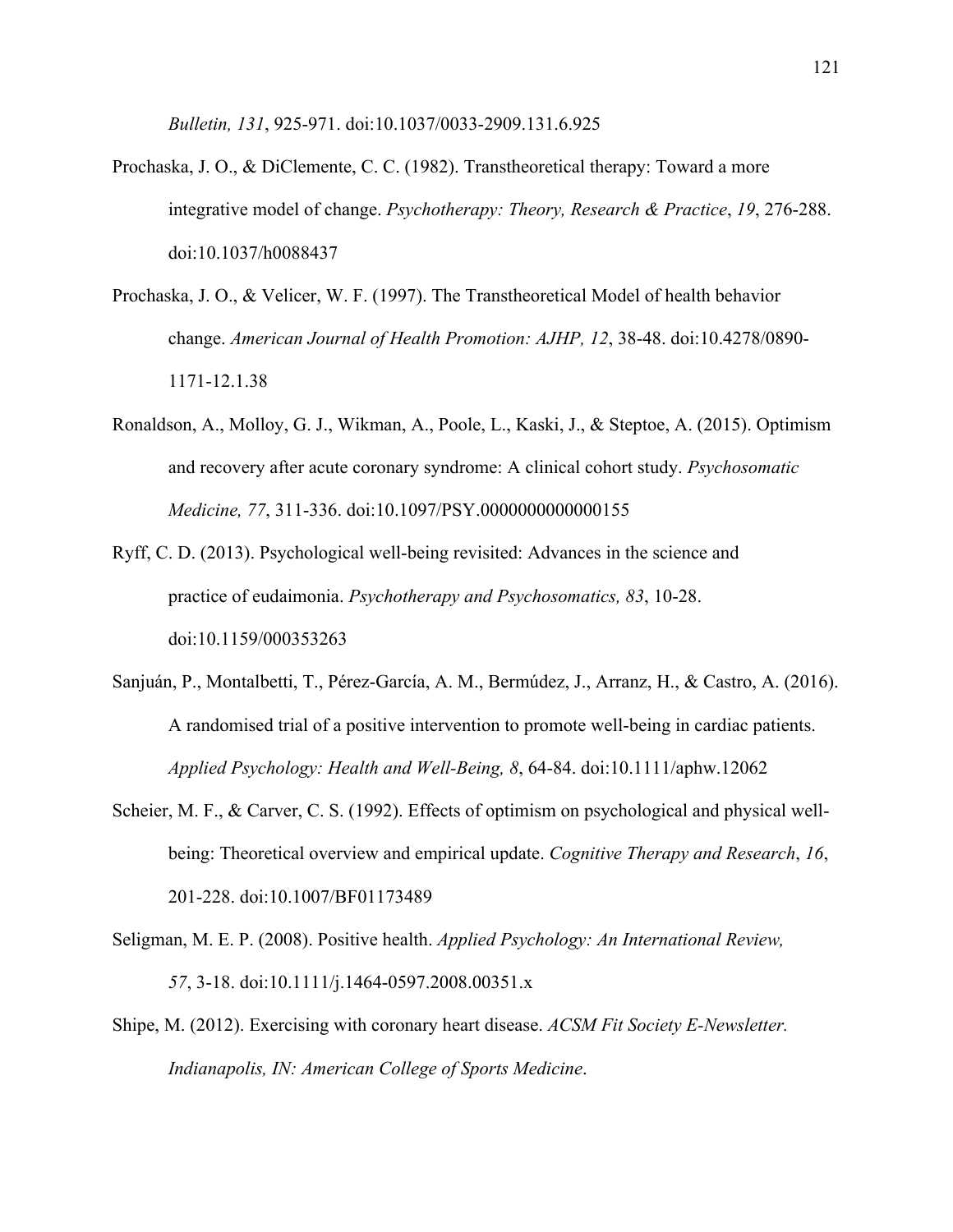- Siegman, A. W., & Smith, T. W. (1994). *Anger, hostility, and the heart*. Hillsdale, N.J: Lawrence Erlbaum Associates.
- Sin, N. L. (2016). The protective role of positive well-being in cardiovascular disease: Review of current evidence, mechanisms, and clinical implications. *Current Cardiology Reports*, *18*(11), 1-10. doi:10.1007/s11886-016-0792-z
- Sin, N. L., Moskowitz, J. T., & Whooley, M. A. (2015). Positive affect and health behaviors across 5 years in patients with coronary heart disease: The Heart and Soul study. *Psychosomatic Medicine, 77*, 1058-1066. doi:10.1097/PSY.0000000000000238
- Steptoe, A., Dockray, S., & Wardle, J. (2009). Positive affect and psychobiological processes relevant to health. *Journal of Personality*, *77*, 1747-1776. doi:10.1111/j.1467- 6494.2009.00599.x
- Steptoe, A., Kerry, S., Rink, E., & Hilton, S. (2001). The impact of behavioral counseling on stage of change in fat intake, physical activity, and cigarette smoking in adults at increased risk of coronary heart disease. *American Journal of Public Health, 91*, 265-269. doi:10.2105/AJPH.91.2.265
- Tay, L., Tan, K., Diener, E., & Gonzalez, E. (2013). Social relations, health behaviors, and health outcomes: A survey and synthesis. *Applied Psychology: Health and Well-Being, 5*, 28-78. doi:10.1111/aphw.12000
- Van Dam, H. A., van der Horst, F. G., Knoops, L., Ryckman, R. M., Crebolder, H. F. J. M., & van den Borne, B. H. W. (2005). Social support in diabetes: A systematic review of controlled intervention studies. *Patient Education and Counseling, 59*, 1-12. doi:10.1016/j.pec.2004.11.001

Velicer, W. F., Prochaska, J. O., & Redding, C. A. (2006). Tailored communications for smoking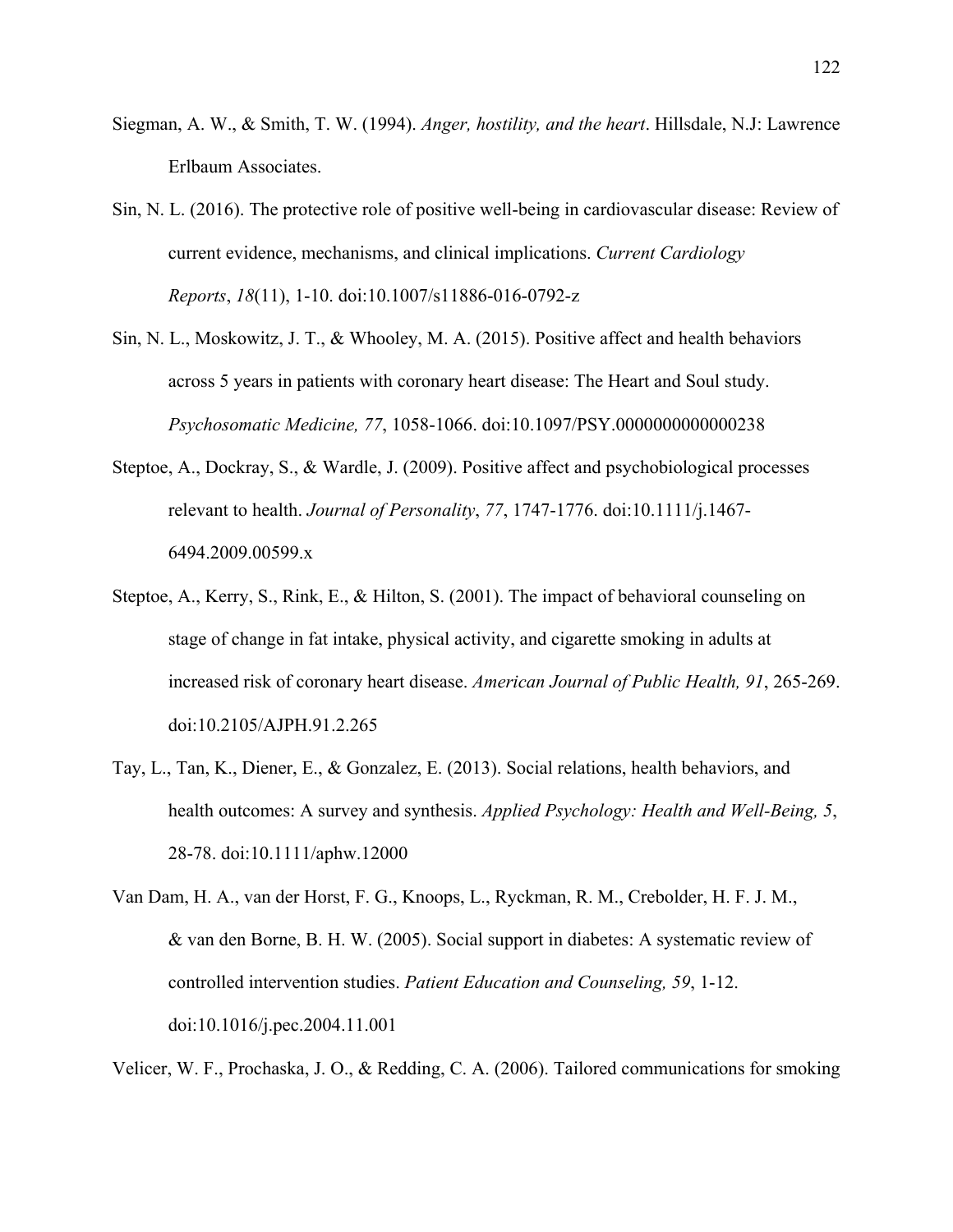cessation: Past successes and future directions. *Drug and Alcohol Review, 25*, 49-57. doi:10.1080/09595230500459511

- Verheijden, M. W., Van der Veen, J. E., Bakx, J. C., Akkermans, R. P., Van den Hoogen, H. J., Van Staveren, W. A., & Van Weel, C. (2004). Stage-matched nutrition guidance: Stages of change and fat consumption in Dutch patients at elevated cardiovascular risk. *Journal of Nutrition Education and Behavior*, *36*, 228-237. doi:10.1016/S1499-4046(06)60385-0
- Versteeg, H., Pedersen, S. S., Erdman, R. A. M., van Nierop, J. W. I., Jaegere, P. d., & van Domburg, R. T. (2009). Negative and positive affect are independently associated with patient-reported health status following percutaneous coronary intervention. *Quality of Life Research, 18*, 953-960. doi:10.1007/s11136-009-9511-1
- Westerhof, G. J., Bohlmeijer, E. T., van Beljouw, I. M., & Pot, A. M. (2010). Improvement in personal meaning mediates the effects of a life review intervention on depressive symptoms in a randomized controlled trial. *The Gerontologist, 50*, 541-549. doi:10.1093/geront/gnp168
- Whalley, B., Thompson, D. R., & Taylor, R. S. (2014). Psychological interventions for coronary heart disease: Cochrane systematic review and meta-analysis. *International Journal of Behavioral Medicine, 21*, 109-121. doi:10.1007/s12529-012-9282-x
- World Health Organization (2016). Media Centre Fact Sheet: Cardiovascular Diseases. Retrieved at http://www.who.int/mediacentre/factsheets/fs317/en/
- Yoon, P. W., Bastian, B., Anderson, R. N., Collins, J. L., Jaffe, H. W., & Centers for Disease Control and Prevention (CDC). (2014). Potentially preventable deaths from the five leading causes of death—United States, 2008–2010. *MMWR Morbidity and Mortality Weekly Report*, *63*, 369-374.